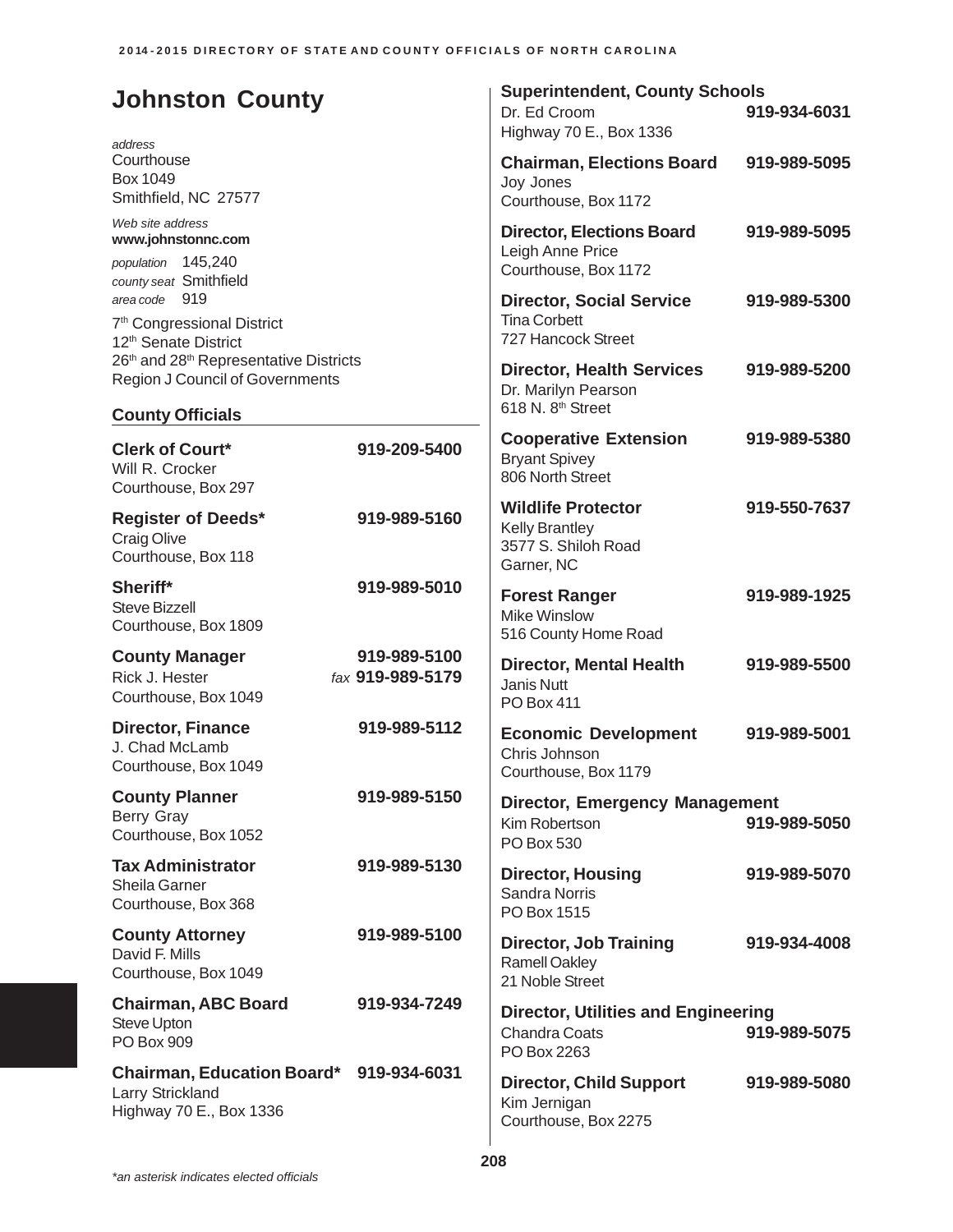| <b>Manager, Airport Authority</b><br>Ray Blackmon<br>3146 Swift Creek Road       | 919-934-0992            | 3 <sup>rd</sup> Congressional District<br>6 <sup>th</sup> Senate District<br>13 <sup>th</sup> Representative District |              |
|----------------------------------------------------------------------------------|-------------------------|-----------------------------------------------------------------------------------------------------------------------|--------------|
| <b>Soil Conservationist</b>                                                      | 919-934-7156 $\times$ 3 | <b>Region P Council of Governments</b>                                                                                |              |
| James Massey<br>806 North Street                                                 |                         | <b>County Officials</b>                                                                                               |              |
| <b>Veterans Service Officer</b><br><b>Robert Boyette</b><br>Courthouse, Box 1144 | 919-989-5067            | <b>Clerk of Court*</b><br>Chris Henderson<br>Courthouse, Box 280                                                      | 252-448-7351 |
| <b>Board of County Commissioners</b>                                             |                         | <b>Register of Deeds*</b><br>Susan Gray                                                                               | 252-448-2551 |
| Chairman*                                                                        | 919-553-8922            | Courthouse, Box 189                                                                                                   |              |
| Jeffrey P. Carver<br>Clayton, NC                                                 |                         | Sheriff*<br>Danny Heath                                                                                               | 252-448-2561 |
| Vice Chairman*                                                                   | 919-965-9857            | Courthouse, Box 267                                                                                                   |              |
| <b>Tony Braswell</b><br>Selma, NC                                                |                         | <b>County Manager</b><br>Franky Howard                                                                                | 252-448-7571 |
| <b>Commissioner*</b><br>Allen L. Mims, Jr.                                       | 919-553-3081            | PO Box 340                                                                                                            |              |
| Clayton, NC                                                                      |                         | <b>County Attorney</b><br>Jimmie Hicks, Jr.                                                                           | 252-633-3131 |
| <b>Commissioner*</b><br>Chad M. Stewart                                          | 919-422-1781            | PO Drawer 889<br>New Bern, NC 28563                                                                                   |              |
| Four Oaks, NC                                                                    |                         | <b>Finance Officer</b>                                                                                                | 252-448-5111 |
| <b>Commissioner*</b><br>Cookie Pope                                              | 919-934-3662            | Melissa Moore-Freeman<br><b>PO Box 266</b>                                                                            |              |
| Smithfield, NC                                                                   |                         | <b>Tax Supervisor/Collector</b><br>Samuel Croom                                                                       | 252-4482546  |
| <b>Commissioner*</b><br>Ted G. Godwin                                            | 919-965-4383            | Courthouse, Box 87                                                                                                    |              |
| Selma, NC                                                                        |                         | <b>Chairman, ABC Board</b>                                                                                            | 252-448-2201 |
| <b>Commissioner*</b><br>DeVan Barbour<br>Benson, NC                              | 919-894-8144            | Luther Cox<br>6504 Highway 17 S.<br>New Bern, NC 28562                                                                |              |
| <b>Clerk to the Board</b><br>Paula G. Woodard<br>Courthouse, Box 1049            | 919-989-5100            | Chairman, Education Board* 910-324-2265<br><b>Billy Griffin</b><br>5474 Highway 41W.                                  |              |
| <b>Jones County</b>                                                              |                         | <b>Superintendent, County Schools</b><br><b>Michael Bracy</b><br><b>PO Box 187</b>                                    | 252-448-2531 |
| address<br>Jones County Office Complex<br>PO Box 340<br>Trenton, NC 28585        |                         | <b>Chairman, Election Board</b><br><b>Will Brock</b><br>PO Box 13                                                     | 252-448-9381 |
| fax number<br>252-448-1072                                                       |                         | Trenton, NC 28585                                                                                                     |              |
| Web site address<br>www.co.jones.nc.us                                           |                         | <b>Director, Elections Board</b><br>Jennifer King<br>Courthouse, Box 263                                              | 252-448-3921 |
| population 10,381<br>county seat Trenton<br>252<br>area code                     |                         |                                                                                                                       |              |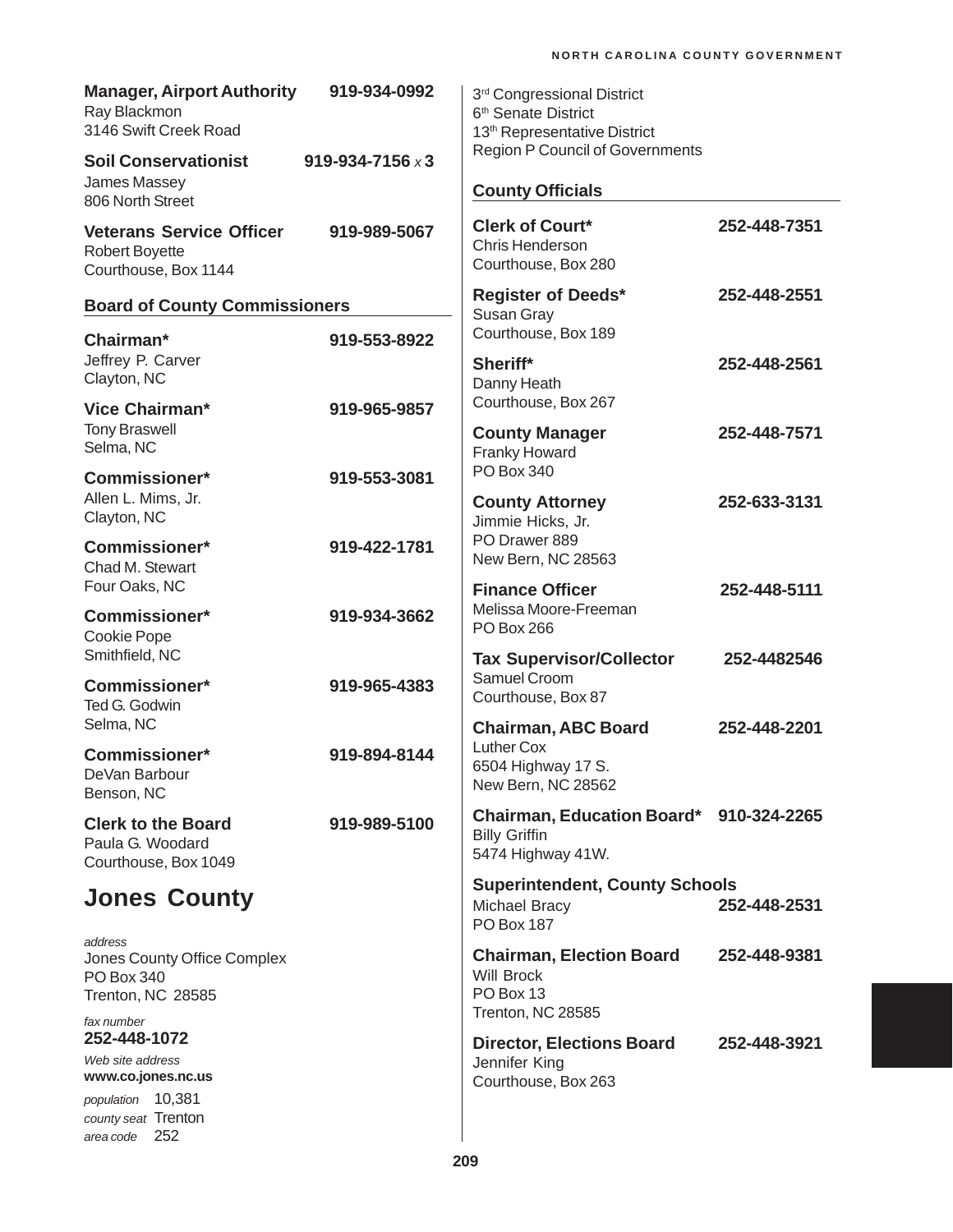| <b>Director, Social Services</b><br>Thelma F. Simmons<br>PO Box 250                                    | 252-448-2581 | <b>Lee County</b><br>address                                                                                       |                                                  |
|--------------------------------------------------------------------------------------------------------|--------------|--------------------------------------------------------------------------------------------------------------------|--------------------------------------------------|
| <b>Director, Health Services</b><br>Kimberly Hill-Barrow<br>Health Building, Box 216                   | 252-448-9111 | Lee County Government Center<br>Box 1968<br>Sanford, NC 27331-1968                                                 |                                                  |
| <b>Cooperative Extension</b><br><b>Ivy Reid</b>                                                        | 252-448-9621 | Web site address<br>www.leecountync.com<br>population 54,417                                                       |                                                  |
| Agriculture Building, Box 218<br><b>Forest Ranger</b><br>Wayne Bell<br>3614 Wyse Ford Road             | 252-448-5531 | county seat Sanford<br>area code 919<br>2 <sup>nd</sup> Congressional District<br>18 <sup>th</sup> Senate District |                                                  |
| <b>County Librarian</b><br>Agnes Ho<br>Neuse Regional Library<br>510 Queen Street<br>Kinston, NC 28501 | 252-527-7066 | 51 <sup>st</sup> Representative District<br>Region J Council of Governments<br><b>County Officials</b>             |                                                  |
| <b>Emergency Management</b><br><b>Eric Merritt</b><br><b>PO Box 276</b>                                | 252-448-1221 | <b>Clerk of Court*</b><br>Deborah K. Thomas<br>PO Box 4209<br><b>Register of Deeds*</b>                            | 919-718-6333<br>fax 919-718-6301<br>919-718-4585 |
| <b>Veterans Service Officer</b><br><b>Archie Hargett</b><br>PO Box 67                                  | 252-448-1121 | <b>Mollie McInnis</b><br>Courthouse<br>PO Box 2040                                                                 | fax 919-718-4586                                 |
|                                                                                                        |              |                                                                                                                    |                                                  |
| <b>Board of County Commissioners</b>                                                                   |              | Sheriff*                                                                                                           | 919-718-4561                                     |
| Chairman*<br>Mike Haddock                                                                              | 252-521-2462 | <b>Tracy Carter</b><br>PO Drawer 4567<br>County Jail                                                               | fax 919-718-4562                                 |
| 2314 Wyse Fork Road<br><b>Vice Chairman*</b><br>Sondra Ipock Riggs                                     | 252-670-8263 | <b>County Manager</b><br>John Crumpton<br>PO Box 1968                                                              | 919-718-4605<br>fax 919-718-4623                 |
| 862 Riggstown Road<br>Pollocksville, NC 28573                                                          |              | <b>County Attorney</b><br>Neil Yarborough                                                                          | 910-433-4433<br>fax 919-718-4623                 |
| <b>Commissioner*</b><br>Joseph F. Wiggins<br>641 Richlands Road                                        | 910-324-4726 | PO Box 1968<br><b>Assistant County Manager/Finance Director</b><br>Lisa G. Minter                                  | 919-718-4600                                     |
| Commissioner*<br>Zack Koonce                                                                           | 252-671-5171 | PO Box 1968                                                                                                        | fax 919-774-8407                                 |
| 1539 Ten Mile Fork Road<br><b>Commissioner*</b>                                                        | 252-560-3025 | <b>Director, Parks and Recreation</b><br>John Payne<br>2303 Tramway Place                                          | 919-775-2107<br>fax 919-775-1531                 |
| <b>Frank Emory</b><br>8466 Highway 41W<br>Richlands, NC 28574                                          |              | <b>Tax Administrator</b><br>Mary Yow<br>PO Box 1968                                                                | 919-718-4661<br>fax 919-718-4633                 |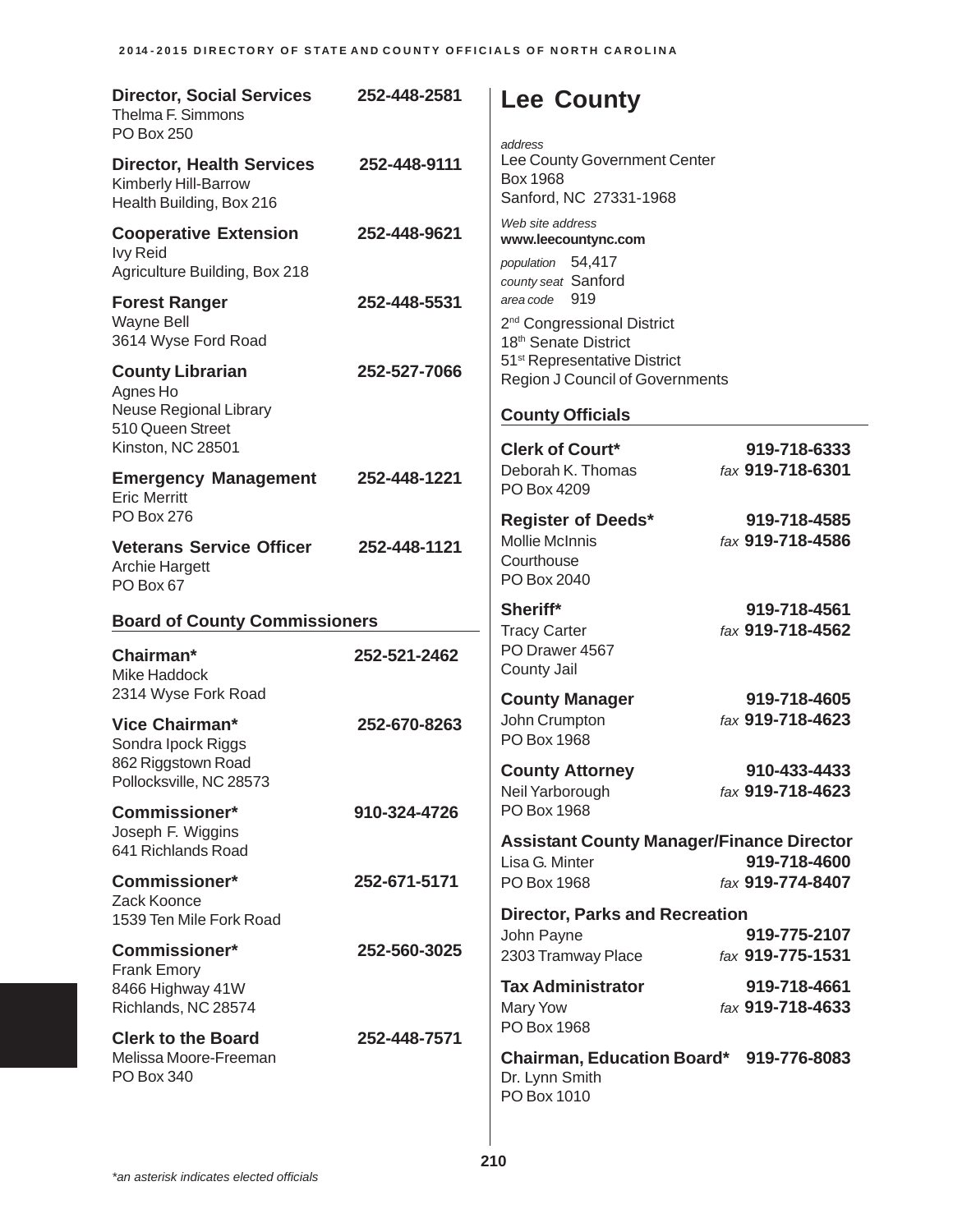| <b>Superintendent, County Schools</b>                                             |                                  |
|-----------------------------------------------------------------------------------|----------------------------------|
| Andy Bryan, Ed.D<br>PO Box 1443                                                   | 919-774-6226<br>fax 919-776-0443 |
| Chairman, Elections Board 931-237-2924<br><b>Shannon Gurwitch</b><br>PO Box 1443  | fax 919-708-5347                 |
| <b>Director, Elections Board</b><br>Nancy Kimble<br>PO Box 1443                   | 919-718-4646<br>fax 919-708-5347 |
| <b>Director, Social Services</b><br><b>Brenda Potts</b><br>Box 1066               | 919-718-4690<br>fax 919-718-4634 |
| <b>Director, Health Services</b><br><b>Terrell Jones</b><br>PO Box 1528           | 919-718-4860<br>fax 919-718-4632 |
| <b>Cooperative Extension</b><br><b>Susan Condlin</b><br>2420 Tramway Road         | 919-775-5624<br>fax 919-775-1302 |
| <b>Forest Ranger</b><br><b>Steven Godfrey</b><br>664 Pumping Station              | 919-775-5214                     |
| <b>Library Administrator</b><br><b>Mike Matochik</b><br><b>107 Hawkins Avenue</b> | 919-718-4665<br>fax 919-775-1832 |
| <b>Emergency Management</b><br><b>Shane Seagroves</b><br>PO Box 1154              | 919-718-4670<br>fax 919-718-4630 |
| <b>Veterans Service Officer</b><br>John Sandrock<br>106 Hillcrest Drive           | 919-776-0501<br>fax 919-774-8407 |
| <b>County and City Planning</b><br><b>Bob Bridwell</b><br>PO Box 3729             | 919-777-1115<br>fax 919-775-8205 |
| <b>Board of County Commissioners</b>                                              |                                  |
| Chairperson*<br>Charlie T. Parks<br>Sanford, NC                                   | 919-258-3244<br>fax 919-718-4623 |
| Vice Chairman*<br><b>Kirk Smith</b><br>Sanford, NC                                | 919-258-5689<br>fax 919-718-4623 |
| <b>Commissioner*</b><br>Andre Knecht<br>Sanford, NC                               | 919-770-1875<br>fax 919-718-4623 |

**Commissioner\* 919-774-4434** Robert T. Reives *fax* **919-777-6567** Sanford, NC **Commissioner\* 919-776-0083** Ricky Frazier *fax* **919-718-4623** Sanford, NC **Commissioner\* 919-258-6695** Amy Dalrymple *fax* **919-718-4623** Sanford, NC **Commissioner\* 919-776-2255** James "Jim" Womack *fax* **919-718-4623** Sanford NC **Clerk to the Board 919-718-4605** Gaynell Lee *fax* **919-718-4623** PO Box 1968 **Lenoir County** *address* **Courthouse** PO Box 3289 Kinston, NC 28501 *Web site address* **www.co.lenoir.nc.us/** *population* 59,134 *county seat* Kinston *area code* 252 1<sup>st</sup>, 3<sup>rd</sup> and 7<sup>th</sup> Congressional Districts 10<sup>th</sup> Senate District 10<sup>th</sup> and 12<sup>th</sup> Representative Districts Region P Council of Governments **County Officials Clerk of Court\* 252-520-5300** Dawn Stroud Courthouse, Box 68

## **Register of Deeds\* 252-559-6420** Pam Rich Courthouse, Box 3289 **Sheriff\* 252-559-6100** Chris Hill Courthouse, Box 3289 **County Manager 252-559-6450** Michael W. Jarman Courthouse, Box 3289

**County Attorney 252-523-5145** Robert W. Griffin 213 E. Gordon Street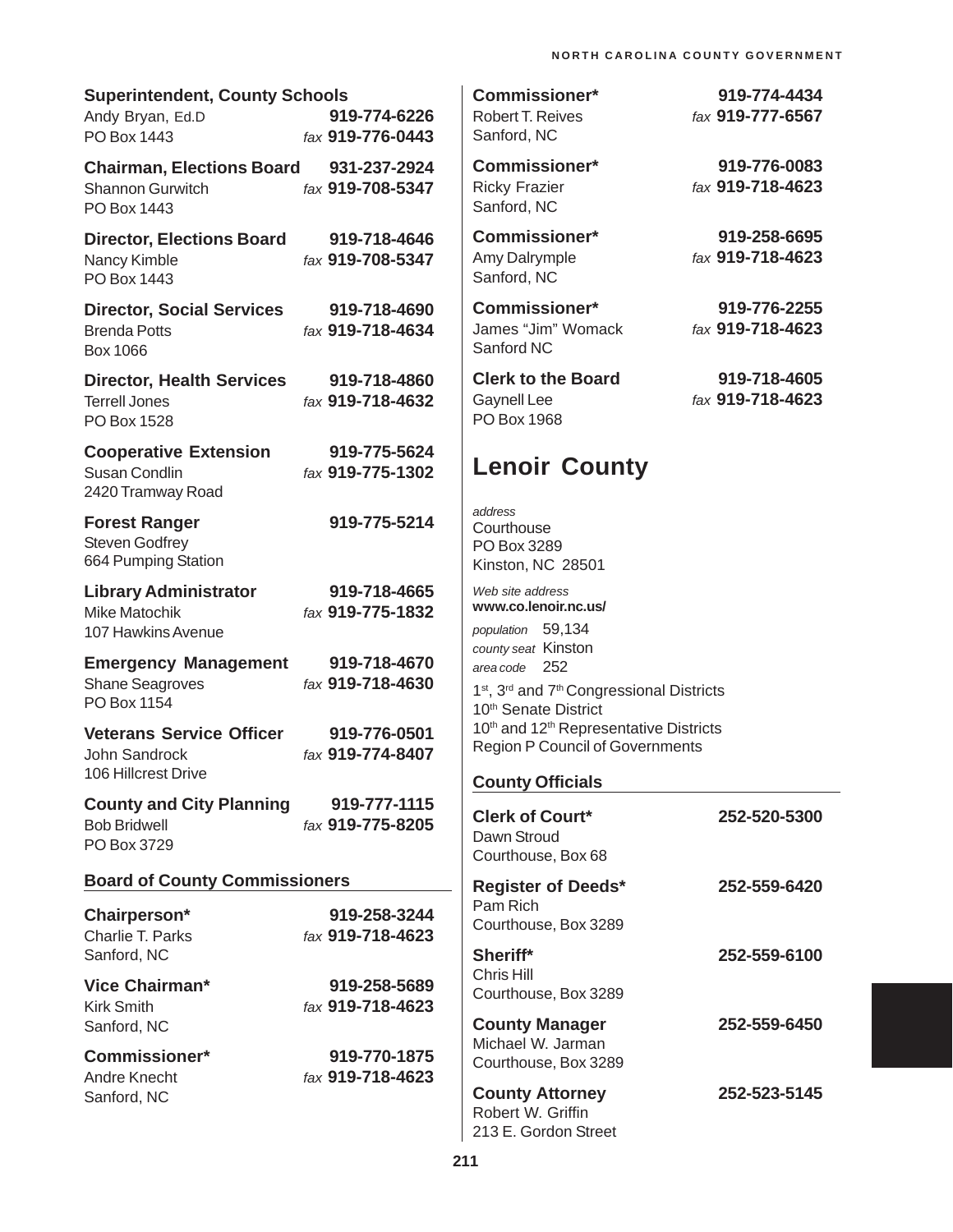| <b>County Finance Officer</b><br><b>Martha Martin</b><br>Courthouse, Box 3289                   | 252-559-6464   | <b>MIS Department</b><br>Joey Bryan<br>Box 3289                                  | 252-559-6440 |
|-------------------------------------------------------------------------------------------------|----------------|----------------------------------------------------------------------------------|--------------|
| <b>Director, Parks and Recreation</b><br><b>Bill Ellis</b><br>405 N. McLewean Street            | 252-939-3332   | <b>Director, Solid Waste Management</b><br><b>Tom Miller</b><br><b>Box 7757</b>  | 252-566-4194 |
| <b>Tax Supervisor and Tax Collector</b><br><b>Darrell Parrish</b><br>Courthouse, Box 3289       | 252-527-7174   | <b>Veterans Service Officer</b><br>Roger Smith<br>Village Square Shopping Center | 252-522-5050 |
| <b>Chairman, ABC Board</b><br><b>Wiley Dawson</b><br>110 S. Herritage Street                    | 252-522-0775   | Highway 258 North<br><b>Board of County Commissioners</b>                        |              |
| Chairman, Education Board* 252-522-4500<br>Jon Sargeant<br>2017 W. Vernon Avenue                |                | Chairman*<br>Craig Hill<br>Kinston, NC                                           | 252-527-8598 |
| <b>Superintendent County Schools</b><br>L. Stephen Mazingo<br>2017 W. Vernon Avenue             | 252-527-1109   | Vice Chairman*<br>Jackie Brown<br>Kinston, NC                                    | 252-527-7348 |
| <b>Chairman, Elections Board</b><br>Lucinda Minges<br>3502 Hillandale Drive                     | 252-560-4211   | <b>Commissioner*</b><br><b>Eric Rouse</b><br>Kinston, NC                         | 252-523-3558 |
| <b>Director, Elections Board</b><br>Lucinda Minges<br>3502 Hillandale Drive                     | 252-560-4211   | <b>Commissioner*</b><br>J. Mac Daughtry<br>Kinston, NC                           | 252-527-5900 |
| <b>Director, Social Services</b><br>Susan Moore<br>130 W. King Street                           | 252-559-6400   | <b>Commissioner*</b><br><b>Roland Best</b><br>Kinston, NC                        | 252-527-3566 |
| PO Box 6<br><b>Director, Health Services</b><br>Joey Huff                                       | 252-526-4200   | <b>Commissioner*</b><br><b>Reuben Davis</b><br>Kinston, NC                       | 252-526-8979 |
| 201 N. McLewean Street, Box 3385                                                                |                | Commissioner*<br><b>Linda Sutton</b>                                             | 252-559-0291 |
| <b>Director, Eastpointe Mental Health</b><br>Ken Jones<br>514 E. Main Street, Beulaville, 28518 | 1-800-913-6109 | Kinston, NC<br><b>Clerk to the Board</b><br>vacant                               | 252-559-6450 |
| <b>Cooperative Extension</b><br><b>Tammy Kelly</b><br>1791 Hwy. 11-55                           | 252-527-2191   | Kinston, NC                                                                      |              |
| <b>Forest Ranger</b><br>Dalton Cox<br>2958 Rouse Road Extension                                 | 252-520-2400   | <b>Lincoln County</b><br>address<br>115 W. Main Street                           |              |
| <b>County Librarian</b><br>Agnes Ho<br>510 N. Queen                                             | 252-527-7066   | Lincolnton, NC 28092<br>Web site address<br>www.lincolncounty.org                |              |
| <b>Director, Emergency Management</b><br>Roger Dail<br>PO Box 3289                              | 252-526-6666   | population 80,500<br>county seat Lincolnton<br>area code 704                     |              |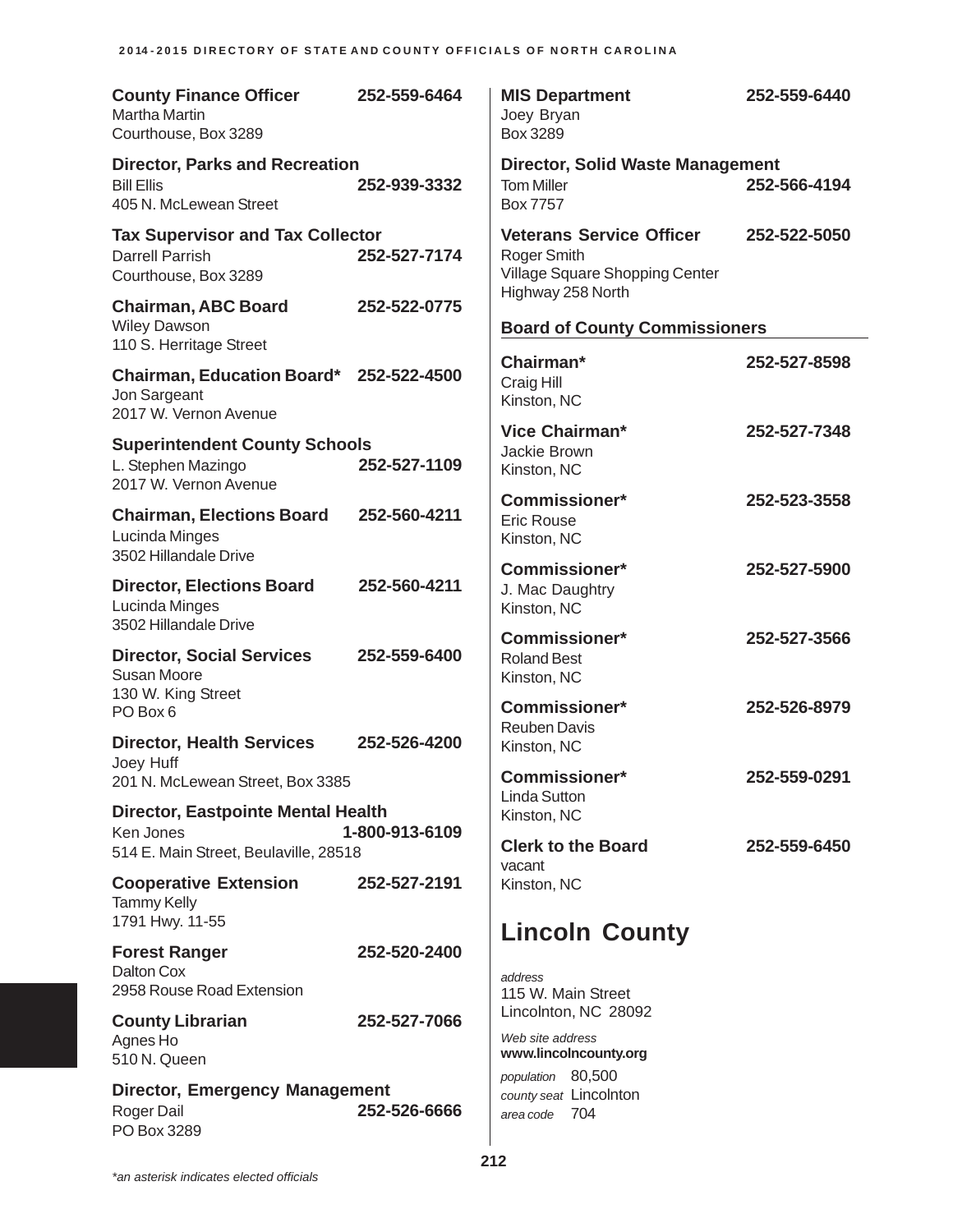| 10 <sup>th</sup> Congressional District<br>41 <sup>st</sup> Senate District<br>97 <sup>th</sup> Representative District |              | <b>EMS Director</b><br><b>Ron Rombs</b><br>720 John Howell Memorial Drive        | 704-732-9077                     |
|-------------------------------------------------------------------------------------------------------------------------|--------------|----------------------------------------------------------------------------------|----------------------------------|
| <b>Region F Council of Governments</b>                                                                                  |              | <b>Finance Officer</b>                                                           | 704-736-8488                     |
| <b>County Officials</b>                                                                                                 |              | Deanna Rios<br>115 W. Main Street                                                |                                  |
| <b>Clerk of Court*</b><br>Fred R. Hatley<br>Courthouse                                                                  | 704-742-7800 | <b>Fire Marshal</b><br><b>Mike Futrell</b>                                       | 704-736-8516                     |
| PO Box 8, 28093-0008                                                                                                    |              | <b>Forestry Service</b>                                                          | 704-922-0719                     |
| <b>Register of Deeds*</b><br>Danny Hester<br>PO Box 218, 28093-0218                                                     | 704-736-8530 | Chase Payne<br>PO Box 35<br>Dallas, NC 28037                                     |                                  |
| Sheriff*<br>David M. Carpenter<br>PO Box 506, 28093-0506                                                                | 704-732-9050 | <b>Health Department Director</b><br>Margaret Dollar<br>151 Sigmon Road          | 704-736-8634                     |
| <b>County Manager</b><br>W. Tracy Jackson<br>115 W. Main Street                                                         | 704-736-8471 | <b>Human Resources Director</b><br><b>Audrey Setzer</b><br>115 W. Main Street    | 704-736-8493                     |
| <b>County Manager, Assistant</b><br>Martha W. Lide<br>115 W. Main Street                                                | 704-736-8489 | <b>Library Director</b><br>Jennifer Sackett<br>306 W. Main Street                | 704-732-9040                     |
| <b>County Attorney</b><br>Wesley L. Deaton<br>PO Box 2459                                                               | 704-489-2491 | <b>Parks and Recreation Director</b><br>Erma Deen Hoyle<br>PO Box 25, 28093-0025 | 704-748-1518                     |
| Denver, NC 28037                                                                                                        |              | <b>Planning and Inspections Director</b>                                         |                                  |
| <b>ABC Board Chair</b><br><b>Mike Baker</b>                                                                             | 704-735-2825 | Andrew Bryant<br>302 N. Academy Street, Suite A                                  | 704-736-8440                     |
| 7531 Waterside Crossing Boulevard<br>Denver, NC 28037                                                                   |              | <b>Public Works Director</b><br>Don Chamblee                                     | 704-736-8498                     |
| <b>Interim Cooperative Extension Director</b><br>Melinda Houser                                                         | 704-736-8452 | 115 W. Main Street                                                               |                                  |
| 115 W. Main Street                                                                                                      |              | <b>School Board Chair*</b><br>Candy Burgin                                       | 704-732-2261                     |
| <b>Interim Economic Development Director</b><br><b>Crystal Gettys</b>                                                   | 704-732-1511 | <b>PO Box 400</b><br>Lincolnton, NC 28093-0400                                   |                                  |
| 502 E. Main Street                                                                                                      |              | <b>School Superintendent</b><br>Dr. Sherry Hoyle                                 | 704-736-2261                     |
| <b>Elections Board Chair</b><br>Wayne Mitchem<br>115 W. Main Street                                                     | 704-736-8480 | <b>PO Box 400</b><br>Lincolnton, NC 28093-0400                                   |                                  |
| <b>Elections Board Director</b><br><b>Bradley Putnam</b><br>115 W. Main Street                                          | 704-736-8480 | <b>Social Services Director</b><br>Susan McCracken<br>PO Box 130, 28093-0130     | 704-732-0738<br>fax 704-736-8692 |
| <b>Emergency Management Supervisor</b><br><b>Bill Summers</b><br>115 W. Main Street                                     | 704-736-8660 | <b>Tax Administrator</b><br>Clyde "Kep" Kepley<br>PO Box 938, 28093-0938         | 704-736-8542                     |
|                                                                                                                         |              | <b>Veterans Services Officer</b><br>Eric Robinson<br>115 W. Main Street          | 704-736-8506                     |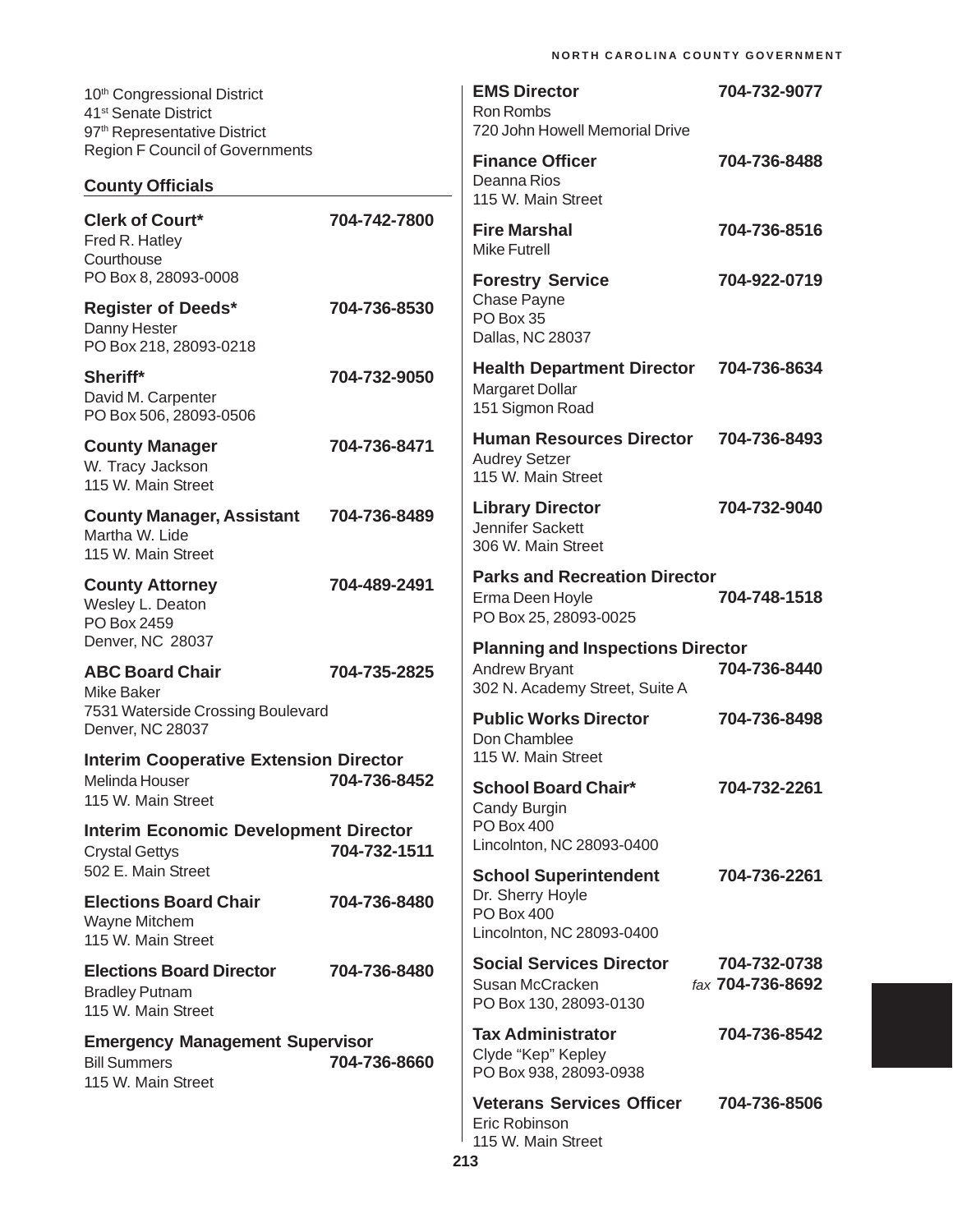| <b>Board of County Commissioners</b>                                                                          |              | Sheriff*                                                                                | 828-524-2811                     |
|---------------------------------------------------------------------------------------------------------------|--------------|-----------------------------------------------------------------------------------------|----------------------------------|
| Chair*<br>Alex E. Patton                                                                                      | 704-736-8473 | <b>Robert Holland</b><br>Law Enforcement Center                                         |                                  |
| 2740 Gold Rush Drive<br>Lincolnton, NC 28092                                                                  |              | <b>County Manager</b><br>Derek Roland<br><b>Courthouse Annex</b>                        | 828-349-2025<br>fax 828-349-2400 |
| Vice-Chair*<br>Carl E. Robinson, Jr.<br>7868 Hallman Mill road<br>Vale, NC 28168                              | 704-736-8473 | <b>County Attorney</b><br><b>Chester Jones</b><br><b>Courthouse Annex</b>               | 828-369-7781                     |
| <b>Commissioner*</b><br>James A. Klein<br>7628 Sedgebrook Drive, E                                            | 704-736-8473 | <b>Finance Officer</b><br>Lori Hall<br><b>Courthouse Annex</b>                          | 828-349-2027                     |
| Stanley, NC 28164<br><b>Commissioner*</b><br>Carrol D. Mitchem<br>7868 Hallman Mill road                      | 704-736-8473 | <b>Director, Parks and Recreation</b><br>Seth Adams<br><b>Recreation Park</b>           | 828-349-2094                     |
| Vale, NC 28168<br><b>Commissioner*</b>                                                                        | 704-736-8473 | <b>Tax Supervisor</b><br><b>Richard Lightner</b><br><b>Courthouse Annex</b>             | 828-349-2288                     |
| Cecelia Martin<br><b>PO Box 112</b><br><b>Crouse, NC 28033</b>                                                |              | <b>Tax Collector</b><br>Margaret Perry<br><b>Courthouse Annex</b>                       | 828-349-2149                     |
| <b>Clerk to the Board</b><br>Amy S. Atkins<br>115 W. Main Street                                              | 704-736-8473 | Chairman, Education Board* 828-524-3314<br>Jimmy Breedlove<br>PO Box 1029               |                                  |
| <b>Macon County</b>                                                                                           |              | <b>Superintendent, County Schools</b><br>Dr. Chris Baldwin<br><b>Board of Education</b> | 828-524-3314                     |
| address<br>5 West Main Street<br>Courthouse<br>Franklin, NC 28734                                             |              | <b>Chairman, Elections Board</b><br>Luke Bateman<br>Courthouse                          | 828-421-3257                     |
| Web site address<br>www.maconnc.org<br>population 33,640<br>county seat Franklin                              |              | <b>Director, Elections Board</b><br>Kimberly Bishop<br>Courthouse                       | 828-349-2035                     |
| area code 828<br>11 <sup>th</sup> Congressional District<br>50 <sup>th</sup> Senate District                  |              | <b>Director, Social Services</b><br>Jane Kimsey<br>Human Services Building              | 828-349-2130                     |
| 119th and 120th Representative Districts<br><b>Region A Council of Governments</b><br><b>County Officials</b> |              | <b>Director, Health Services</b><br>Jim Bruckner<br>Human Services Building             | 828-349-2420                     |
|                                                                                                               |              | <b>Cooperative Extension</b>                                                            | 828-349-2049                     |
| <b>Clerk of Court*</b><br>Vic Perry<br>Courthouse<br>5 W. Main Street                                         | 828-349-7200 | Alan Durden<br><b>Agicultural Services Center</b>                                       |                                  |
| <b>Register of Deeds*</b><br><b>Todd Raby</b><br>Courthouse                                                   | 828-349-2097 | <b>Forest Ranger</b><br><b>Bobby Mashburn</b><br>543 lotla Church Road                  | 828-369-8677                     |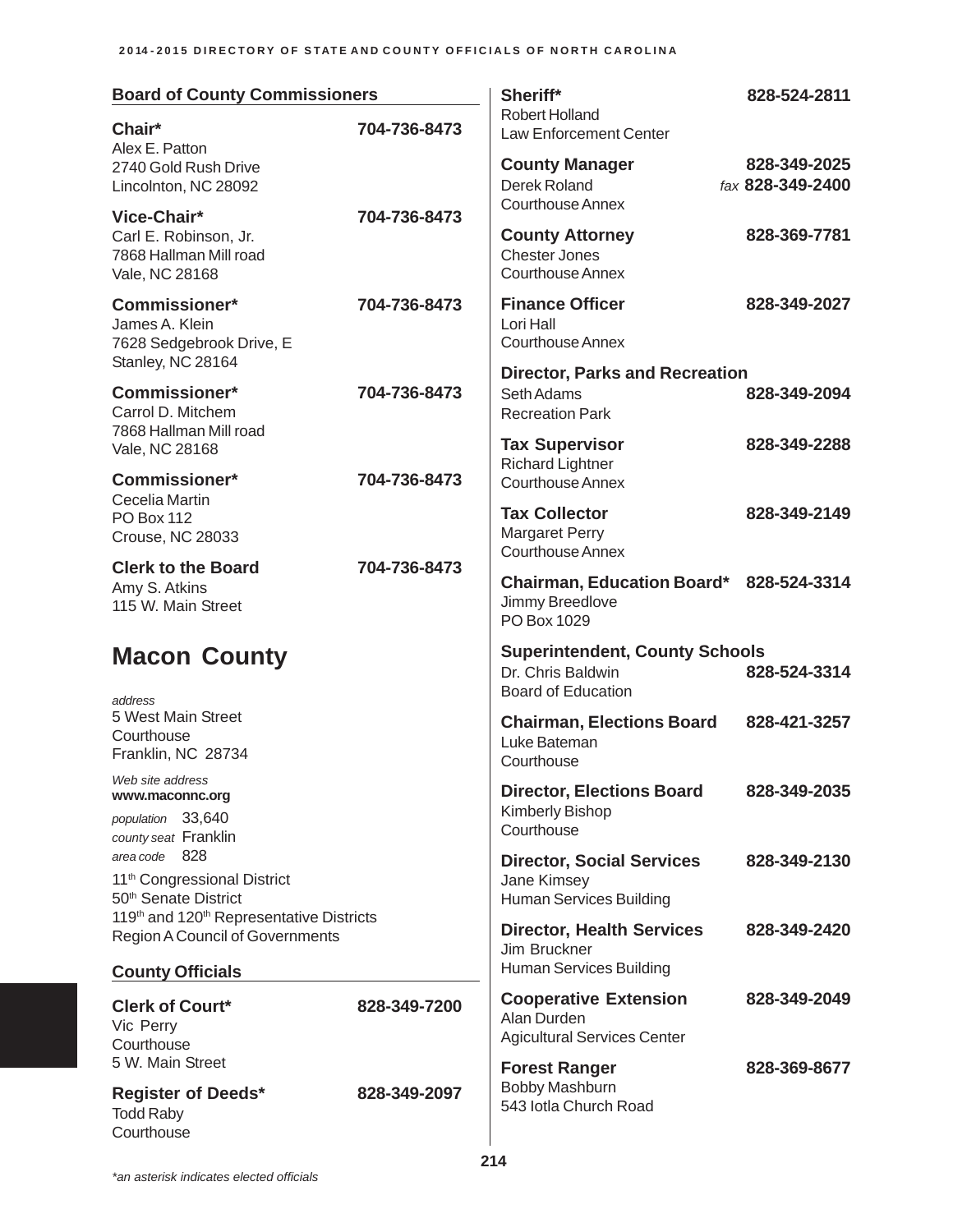| <b>County Librarian</b><br>Karen Wallace<br><b>Public Library</b>                                         | 828-524-3601 | 11 <sup>th</sup> Congressional District<br>47 <sup>th</sup> Senate District<br>118 <sup>th</sup> Representative District |              |
|-----------------------------------------------------------------------------------------------------------|--------------|--------------------------------------------------------------------------------------------------------------------------|--------------|
| <b>Emergency Management</b><br>David Key<br>38 E. Main Street                                             | 828-349-2558 | <b>Region B Council of Governments</b><br><b>County Officials</b>                                                        |              |
| <b>Veterans Service Officer</b><br>Daylon Plemens<br>38 E. Main Street                                    | 828-349-2171 | <b>Clerk of Court*</b><br>Mark Cody<br>Courthouse, PO Box 217                                                            | 828-649-2531 |
| <b>Human Resource Director</b><br><b>Mike Decker</b><br><b>Courthouse Annex</b>                           | 828-349-2020 | <b>Register of Deeds*</b><br><b>Susan Rector</b><br>PO Box 66                                                            | 828-649-3131 |
| <b>Planning Director</b><br><b>Matt Mason</b>                                                             | 828-349-2571 | Sheriff*<br>James "Buddy" Harwood<br>348 Medical Park Drive                                                              | 828-649-2721 |
| Human Services Building<br><b>Board of County Commissioners</b>                                           |              | <b>County Manager</b><br>Allen Lamberson                                                                                 | 828-649-2854 |
| Chairman*                                                                                                 | 828-524-7799 | Courthouse, PO Box 579                                                                                                   |              |
| Kevin Corbin<br>PO Box 758, Franklin, NC 28734                                                            |              | <b>Finance Officer</b><br>Darlyne Rhinehart<br>Courthouse, PO Box 579                                                    | 828-649-2521 |
| Vice Chairman*<br>Ronnie Beale<br>177 Sloan Road, Franklin, NC 28734                                      | 828-369-5099 | <b>County Attorney</b><br>Donny Laws<br>131 E. Main Street, Burnsville, NC                                               | 828-682-9645 |
| <b>Commissioner*</b><br>Jim Tate<br>PO Box 1255, Highlands, NC 28741                                      | 828-526-0388 | <b>Director, Parks and Recreation</b><br>Lynn Bowles<br>5707 Highway 25/70, Suite E, Room 15                             | 828-649-3635 |
| <b>Commissioner*</b><br>Paul Higdon<br>5650 Upper Burningtown Road, Franklin, NC 28734                    | 828-369-5048 | <b>Tax Collector</b><br>Lori Ray<br>PO Box 351                                                                           | 828-649-3402 |
| <b>Commissioner*</b><br>Ron Haven<br>17 W. Palmer Street, Franklin, NC 28734                              | 828-369-8086 | <b>Tax Supervisor</b><br><b>Frank House</b><br>PO Box 62                                                                 | 828-649-3014 |
| <b>Clerk to the Board</b><br>Derek Roland<br><b>Courthouse Annex</b>                                      | 828-349-2025 | Chairman, Education Board* 828-649-9276<br>Sandra Tolley<br>5738 Highway 25/70                                           |              |
| <b>Madison County</b>                                                                                     |              | <b>Superintendent County Schools</b><br>Dr. Ronald Wilcox<br>5738 Highway 25/70                                          | 828-649-9276 |
| address<br>Courthouse<br>PO Box 579<br>Marshall, NC 28753                                                 |              | <b>Chairman, Elections Board</b><br>Jerry Wallin<br><b>PO Box 142</b>                                                    | 828-649-3731 |
| Web site address<br>www.madisoncountync.org<br>population 21,000<br>county seat Marshall<br>area code 828 |              | <b>Director, Elections Board</b><br>Kathy Ray<br><b>PO Box 142</b>                                                       | 828-649-3731 |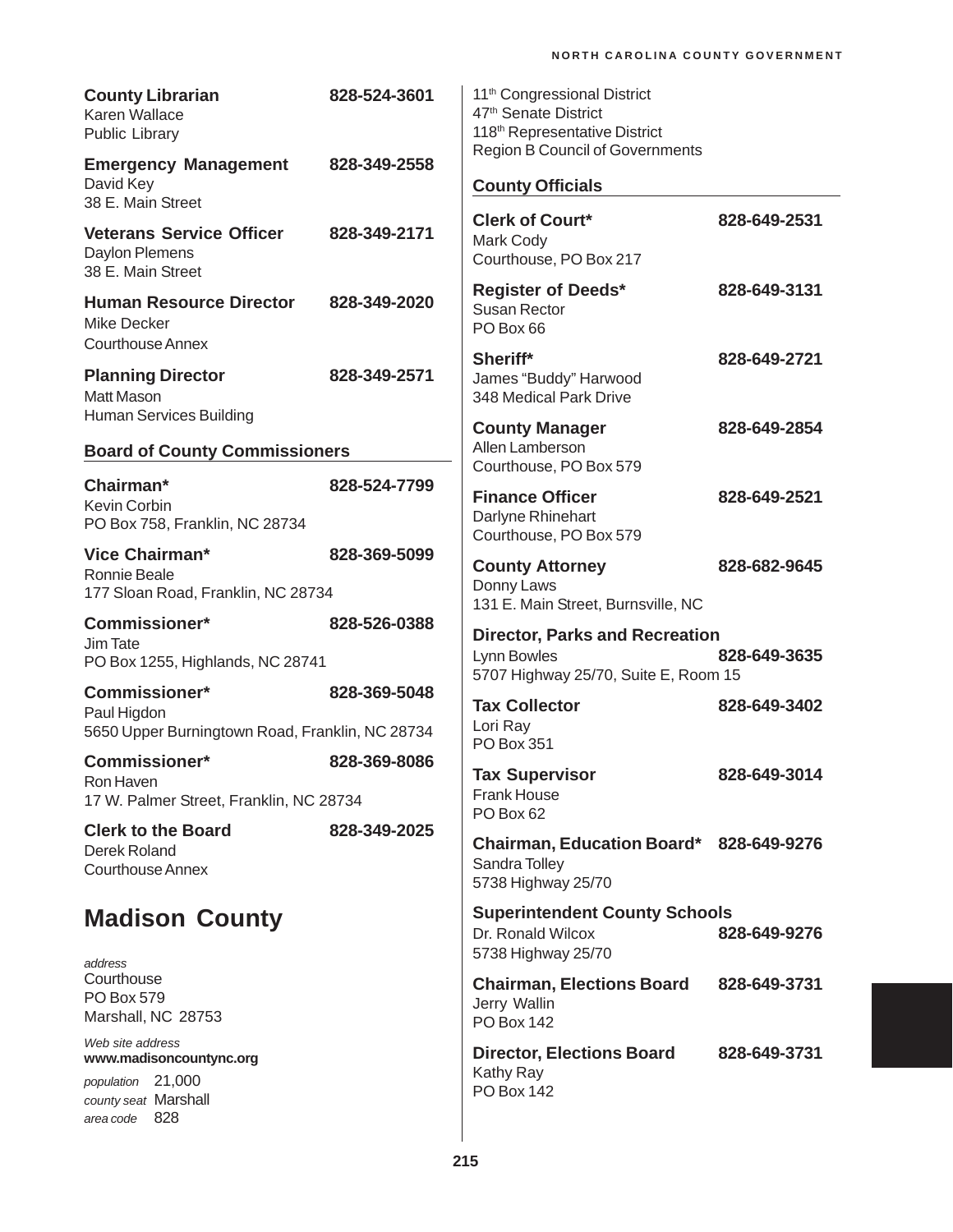| <b>Director, Social Services</b><br><b>Connie Harris</b><br>PO Box 219                | 828-649-2711                            | <b>Martin County</b><br>address                                                                        |              |
|---------------------------------------------------------------------------------------|-----------------------------------------|--------------------------------------------------------------------------------------------------------|--------------|
| <b>Director, Health Services</b><br>Jan Shepard<br>493 Medical Park Drive             | 828-649-3531                            | 305 E. Main Street<br>PO Box 668<br>Williamston, NC 27892                                              |              |
| <b>Cooperative Extension</b><br>Ross Young<br>PO Box 909                              | 828-649-2411                            | Web site address<br>www.martincountyncgov.com<br>population 24,625<br>county seat Williamston          |              |
| <b>Forest Ranger</b><br><b>Brian Mixon</b><br>3744 NC 213 Highway                     | 828-649-3821                            | area code 252<br>1 <sup>st</sup> and 3 <sup>rd</sup> Congressional Districts<br>3rd Senate District    |              |
| <b>County Librarian</b><br>Sallie Klipp<br>1335 North Main Street                     | 828-649-3741                            | 23 <sup>rd</sup> Representative District<br>Region Q Council of Governments<br><b>County Officials</b> |              |
| <b>Civil Preparedness</b><br>Jeff Willis<br>5707 US Highway 25/70<br>Suite E, Room 16 | 828-649-9608                            | <b>Clerk of Court*</b><br><b>Tonya Leggett</b><br><b>PO Box 807</b>                                    | 252-809-5100 |
| <b>Veterans Service Officer</b><br>vacant                                             | 828-649-2788                            | <b>Register of Deeds*</b><br>Tina P. Manning<br><b>PO Box 348</b>                                      | 252-789-4320 |
| <b>Board of County Commissioners</b>                                                  |                                         | Sheriff*                                                                                               | 252-789-4500 |
| Chairman*<br>Wayne Brigman                                                            | Dan Gibbs<br>828-649-2854<br>PO Box 308 |                                                                                                        |              |
| PO Box 579<br>Marshall, NC                                                            |                                         | <b>Finance Officer</b><br>Cindy Ange                                                                   | 252-789-4330 |
| <b>Vice Chairperson*</b><br>Sue Vilcinskas<br>PO Box 579<br>Marshall, NC              | 828-649-2854                            | PO Box 668<br><b>County Manager</b><br>David B. Bone<br><b>PO Box 668</b>                              | 252-789-4300 |
| <b>Commissioner*</b><br>C. William Briggs<br>PO Box 579                               | 828-649-2854                            | <b>County Attorney</b><br>J. Melvin Bowen<br>PO Box 627                                                | 252-792-2222 |
| Marshall, NC<br>Commissioner*<br>James L. Baker<br>PO Box 579                         | 828-649-2854                            | <b>Water District Supervisor</b><br>Ed Warren<br><b>PO Box 708</b>                                     | 252-789-4365 |
| Marshall, NC<br><b>Commissioner*</b>                                                  | 828-649-2854                            | <b>Tax Assessor</b><br><b>Hilton Edmondson</b>                                                         | 252-789-4350 |
| <b>Hall Moore</b><br>PO Box 579<br>Marshall, NC                                       |                                         | <b>PO Box 885</b><br><b>Tax Collector</b><br><b>Christine Blevins</b><br>PO Box 664                    | 252-789-4360 |
|                                                                                       |                                         | <b>Chairman, ABC Board</b><br>Don Norman<br>PO Box 467                                                 | 252-792-1992 |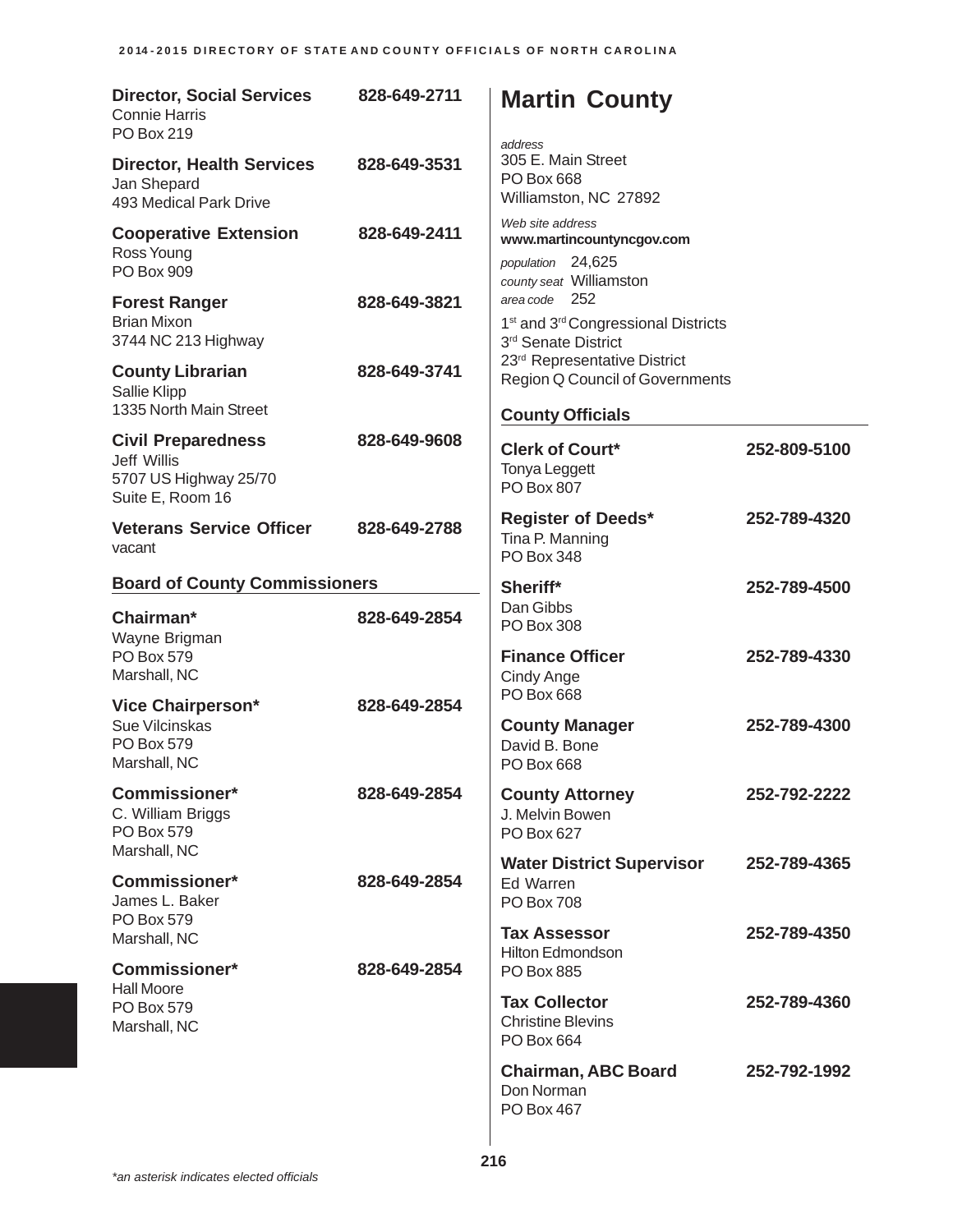| Chairman, Education Board* 252-792-1575<br>Addie Lou Leggett<br>300 N. Watts Street           |              | <b>Executive Director, Economic Development</b><br><b>Corporation</b><br><b>Marvin Davis</b>                            | 252-789-4901 |
|-----------------------------------------------------------------------------------------------|--------------|-------------------------------------------------------------------------------------------------------------------------|--------------|
| <b>Superintendent, County Schools</b><br>Ron Melchiorre<br>300 N. Watts Street                | 252-792-1575 | PO Box 310<br><b>Board of County Commissioners</b>                                                                      |              |
| <b>Director, Elections Board</b><br>Kristy D. Modlin<br><b>PO Box 801</b>                     | 252-789-4317 | Chairman*<br>Tommy Bowen<br>Williamston, NC                                                                             | 252-809-3302 |
| <b>Chairman, Elections Board</b><br>Arnetta Roberson<br><b>PO Box 801</b>                     | 252-789-4317 | <b>Vice Chairman*</b><br>Ronnie Smith<br>Robersonville, NC 27871                                                        | 252-217-3701 |
| <b>Director, Social Services/Transit</b><br>Susan Davenport<br>PO Box 809                     | 252-789-4400 | Commissioner*<br>Elmo "Butch" Lilley<br>Williamston, NC                                                                 | 252-792-5173 |
| <b>Interim Health Director (District)</b><br>Kim Hough<br>198 NC Highway 45 N                 | 252-793-3023 | <b>Commissioner*</b><br>Bob Hyman<br>Oak City, NC                                                                       | 252-798-7901 |
| Plymouth, NC 27962<br><b>Director, Cooperative Extension</b><br>Al Cochran                    | 252-789-4370 | Commissioner*<br>Dempsey Bond, Jr.<br>Williamston, NC                                                                   | 252-792-3516 |
| PO Box 1148<br><b>Forest Ranger</b><br>Vance Coker<br>1711 Kehukee Park Road                  | 252-792-3183 | <b>Clerk to the Board</b><br>Marion B. Thompson<br>PO Box 668                                                           | 252-789-4300 |
| <b>Director, Regional Library</b><br>Susan Benning<br>158 N. Market Street, Washington, 27889 | 252-946-6401 | <b>McDowell County</b><br>address<br><b>County Administration Building</b>                                              |              |
| <b>Director, Emergency Management</b><br><b>Mike Stalls</b><br><b>PO Box 668</b>              | 252-789-4530 | 60 E. Court Street<br>Marion, NC 28752<br>Web site address                                                              |              |
| <b>Veterans Service Officer</b><br><b>Theodosia Robinson</b><br><b>PO Box 882</b>             | 252-789-4398 | mcdowellgov.com<br>population 44,064<br>county seat Marion<br>area code 828                                             |              |
| <b>Building Inspector</b><br>Jody Griffin<br>PO Box 668                                       | 252-789-4310 | 11 <sup>th</sup> Congressional District<br>47 <sup>th</sup> Senate District<br>85 <sup>th</sup> Representative District |              |
| <b>Director, Office of Aging</b><br>Marsha Anderson<br>PO Box 1023                            | 252-792-1027 | <b>Region C Council of Governments</b><br><b>County Officials</b>                                                       |              |
| <b>Supervisor, Soil and Water Conservation</b><br>Lynn Whitehurst<br>105A Kehukee Park Road   | 252-792-4350 | <b>Clerk of Court*</b><br>Melissa Adams<br>21 S. Main Street                                                            | 828-655-4100 |
| <b>Director, Chamber of Commerce</b><br>David Whitley<br>PO Box 311                           | 252-792-4131 | <b>Register of Deeds*</b><br>Tonia Hampton<br>21 S. Main Street                                                         | 828-652-4727 |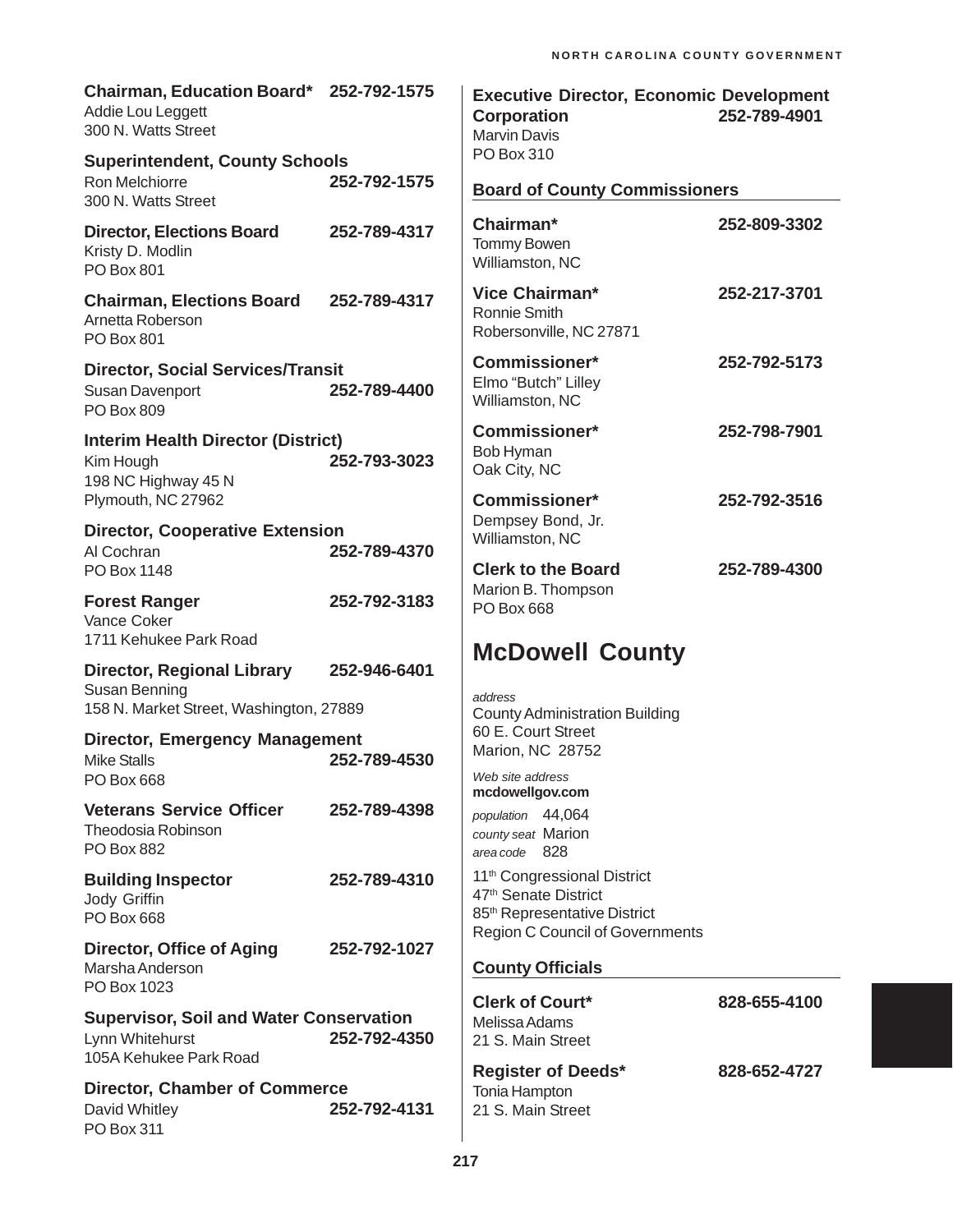| Sheriff*<br><b>Dudley Greene</b><br>593 Spaulding Road                                   | 828-652-4000                     | <b>Director, Social Services</b><br>Lisa Sprouse<br>PO Box 338                          | 828-652-3355 |
|------------------------------------------------------------------------------------------|----------------------------------|-----------------------------------------------------------------------------------------|--------------|
| <b>County Manager</b><br><b>Charles Abernathy</b><br>60 E. Court Street                  | 828-652-7121<br>fax 828-659-3784 | <b>Interim Director, Health Services</b><br><b>Phillip Melton</b><br>408 Spaulding Road | 828-652-6811 |
| <b>Finance Director</b><br>Alison Morgan<br>60 E. Court Street                           | 828-652-7121                     | <b>Cooperative Extension</b><br><b>Molly Sandfloss</b><br>60 E. Court Street            | 828-652-8104 |
| <b>County Attorney</b><br>D. Fred Coats<br>25 W. Henderson Street                        | 828-659-2439                     | <b>County Librarian</b><br><b>Elizabeth House</b><br>90 W. Court Street                 | 828-652-3858 |
| <b>Building Inspector</b><br><b>Gerald Silvers</b><br>60 E. Court Street                 | 828-652-7030                     | <b>Public Works Director</b><br>Mike Gladden<br>60 E. Court Street                      | 828-659-2521 |
| <b>Director, Parks and Recreation</b><br><b>Sue Huskins</b><br>60 E. Court Street        | 828-652-3001                     | <b>Forest Ranger</b><br><b>Scott Ellis</b><br>139 College Drive                         | 828-652-2636 |
| <b>Tax Collector</b><br>Linda Onufey<br>60 E. Court Street                               | 828-652-7121                     | <b>Veterans Service Officer</b><br>Alan Mainer<br>PO Box 338                            | 828-652-8953 |
| <b>Tax Assessor</b>                                                                      | 828-652-7121                     | <b>Board of County Commissioners</b>                                                    |              |
| <b>Chad Phillips</b><br>60 E. Court Street                                               |                                  | Chairman*                                                                               | 828-652-7121 |
| <b>Human Resource Director</b><br><b>Robbin Silvers</b><br>60 E. Court Street            | 828-652-7121                     | Randy Hollifield<br>60 E. Court Street<br>Vice Chairman*                                | 828-652-7121 |
| <b>Chairman, Education Board*</b>                                                        | 828-652-4535                     | Joe Kaylor<br>60 E. Court Street                                                        |              |
| <b>Russell Neighbors</b><br><b>PO Box 130</b>                                            |                                  | <b>Commissioner*</b>                                                                    | 828-652-7121 |
| <b>Superintendent, County Schools</b><br>Dr. Gerri P. Martin                             | 828-652-4535                     | David Walker<br>60 E. Court Street                                                      |              |
| PO Box 130                                                                               |                                  | <b>Commissioner*</b>                                                                    | 828-652-7121 |
| <b>Chairman, Elections Board</b><br><b>Roy Stepp</b>                                     | 828-652-7121                     | Michael Lavender<br>60 E. Court Street                                                  |              |
| 60 E. Court Street                                                                       |                                  | Commissioner*<br><b>Barry McPeters</b>                                                  | 828-652-7121 |
| <b>Director, EMS</b><br><b>William Kehler</b>                                            | 828-652-3982                     | 60 E. Court Street                                                                      |              |
| 41 South Garden Street                                                                   |                                  | <b>Clerk to the Board</b><br><b>Carrie Padgett</b>                                      | 828-652-7121 |
| <b>Director, Emergency Management</b><br><b>William Kehler</b><br>41 South Garden Street | 828-652-3982                     | 60 E. Court Street                                                                      |              |
| <b>Director, Elections Board</b><br>Kimberly Welborn<br>Box 1509                         | 828-652-7121                     |                                                                                         |              |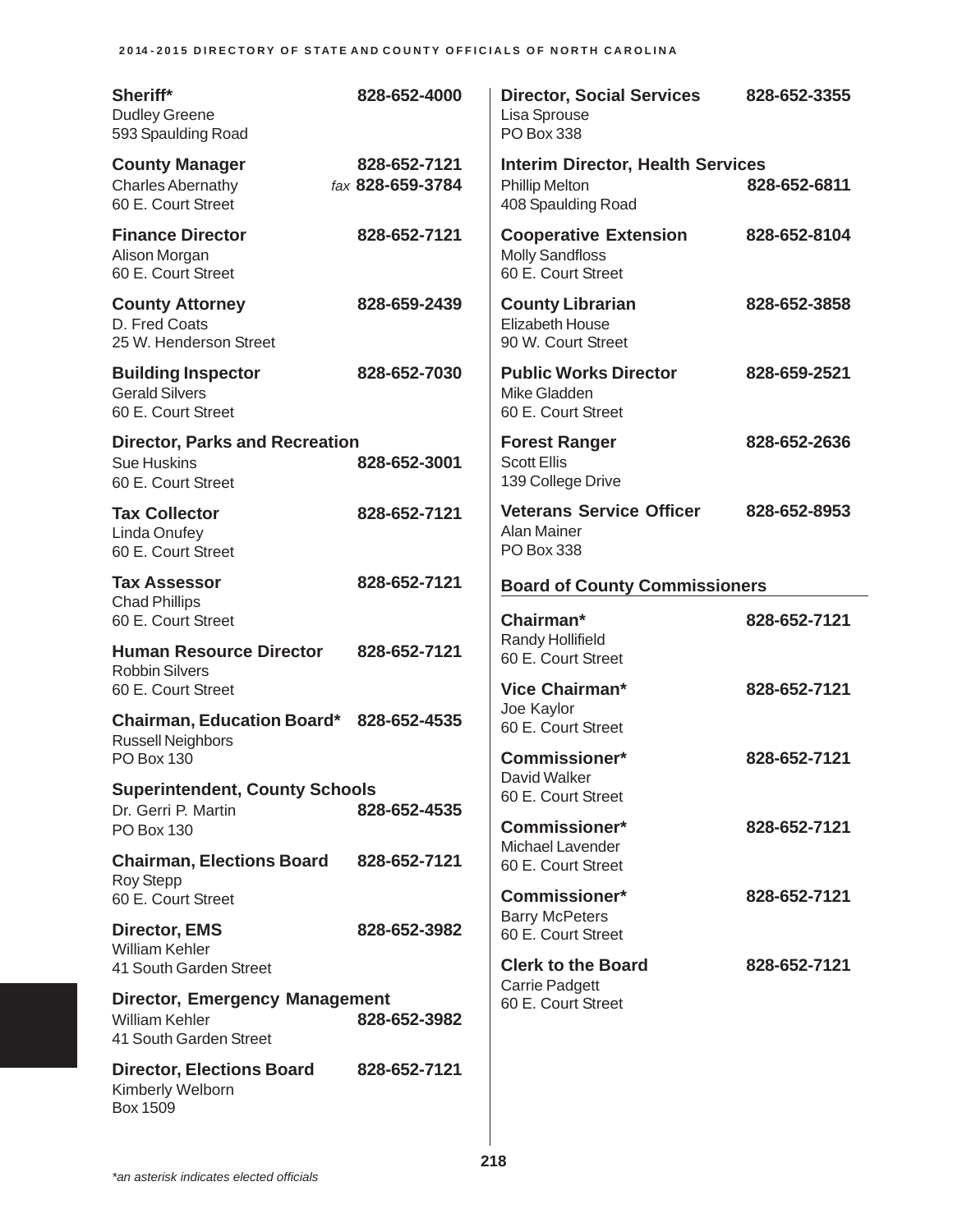| <b>Mecklenburg County</b>                                                                                                                                                                                                                                                                                       | <b>Land Use and Environmental Services</b><br>704-432-6201<br>Ebenezer Gujjarlapudi<br>700 N. Tryon Street                                         |
|-----------------------------------------------------------------------------------------------------------------------------------------------------------------------------------------------------------------------------------------------------------------------------------------------------------------|----------------------------------------------------------------------------------------------------------------------------------------------------|
| address<br>Charlotte-Mecklenburg Government Center<br>600 E. 4 <sup>th</sup> Street<br>PO Box 31787<br>Charlotte, NC 28231                                                                                                                                                                                      | <b>Director, Human Resources</b><br>704-336-2931<br><b>Chris Peek</b><br>600 E. 4 <sup>th</sup> Street                                             |
| Web site address<br>www.charmeck.org<br>population 990,977                                                                                                                                                                                                                                                      | <b>Director, Planning Department</b><br>Debra Campbell<br>704-336-2671<br>600 E. 4 <sup>th</sup> Street                                            |
| county seat Charlotte<br>area code 704<br>8 <sup>th</sup> , 9 <sup>th</sup> and 12 <sup>th</sup> Congressional Districts                                                                                                                                                                                        | <b>Purchasing Agent</b><br>704-336-2256<br>Kay Elmore, Director<br>600 E. 4 <sup>th</sup> Street                                                   |
| 37 <sup>th</sup> , 38 <sup>th</sup> , 39 <sup>th</sup> , 40 <sup>th</sup> and 41 <sup>st</sup> Senate Districts<br>88th, 92nd, 98th, 99th, 100th, 101st, 102nd, 103rd, 104th,<br>105 <sup>th</sup> , 106 <sup>th</sup> and 107 <sup>th</sup> Representative Districts<br><b>Region F Council of Governments</b> | 704-336-6899<br><b>Tax Assessor</b><br>Kenneth Joyner<br>700 E. Stonewall Street                                                                   |
| <b>County Officials</b>                                                                                                                                                                                                                                                                                         | <b>Tax Collector</b><br>704-336-3322<br><b>Neal Dixon</b><br>700 E. Stonewall Street                                                               |
| <b>Clerk of Court*</b><br>704-686-0400<br>Martha Curran<br>County Courthouse, Suite 3600                                                                                                                                                                                                                        | 704-731-5900<br><b>Chairman, ABC Board</b><br><b>Cleveland Edwards</b>                                                                             |
| 704-336-2443<br><b>Register of Deeds*</b><br>fax 704-336-7699<br>J. David Granberry<br>720 E. 4 <sup>th</sup> Street                                                                                                                                                                                            | 3333 N. Tryon Street<br><b>Chairperson, Education Board*</b><br>Mary T. McCray<br>980-343-5139                                                     |
| Sheriff*<br>704-336-2543<br>Daniel E. Bailey<br>700 E. 4 <sup>th</sup> Street                                                                                                                                                                                                                                   | PO Box 30035, 28230<br><b>Superintendent of Schools</b><br>704-343-6270<br><b>Heath Morrison</b><br>PO Box 30035, 28230                            |
| 704-336-2472<br><b>County Manager</b><br>Dena Diorio<br>fax 704-336-5887<br>600 E. 4 <sup>th</sup> Street                                                                                                                                                                                                       | <b>Chairman, Elections Board</b><br>704-336-8757<br>Mary Summa                                                                                     |
| <b>Deputy County Manager</b><br>704-336-2472<br><b>Chris Peek</b><br>600 E. 4 <sup>th</sup> Street                                                                                                                                                                                                              | 741 Kenilworth Avenue<br><b>Director, Elections Board</b><br>704-336-2133<br>fax 704-343-0537<br><b>Michael Dickerson</b><br>741 Kenilworth Avenue |
| <b>Assistant County Manager</b><br>704-336-2472<br>Michelle Lancaster<br>600 E. 4 <sup>th</sup> Street                                                                                                                                                                                                          | <b>Director, Social Services</b><br>704-336-3150<br>Peggy Eagan                                                                                    |
| <b>Assistant County Manager</b><br>704-336-2472<br>Leslie Johnson<br>600 E. 4 <sup>th</sup> Street                                                                                                                                                                                                              | 301 Billingsley Road<br><b>Director, Health Services</b><br>704-336-4700<br>Marcus Plescia, MD                                                     |
| 704-377-1634<br><b>County Attorney</b><br>Marvin A. Bethune<br>831 E. Morehead Street, Suite 860, 28202                                                                                                                                                                                                         | 249 Billingsley Road<br>Acting Director, Mental Health 704-336-8638                                                                                |
| <b>Director, Finance</b><br>704-336-3009<br><b>Wanda Reeves</b>                                                                                                                                                                                                                                                 | Jan Sisk<br>429 Billingsley Road                                                                                                                   |
| 600 E. 4 <sup>th</sup> Street                                                                                                                                                                                                                                                                                   | <b>Director, Public Library</b><br>704-416-0600<br>Lee Keesler<br>310 N. Tryon Street                                                              |

 $\overline{\phantom{a}}$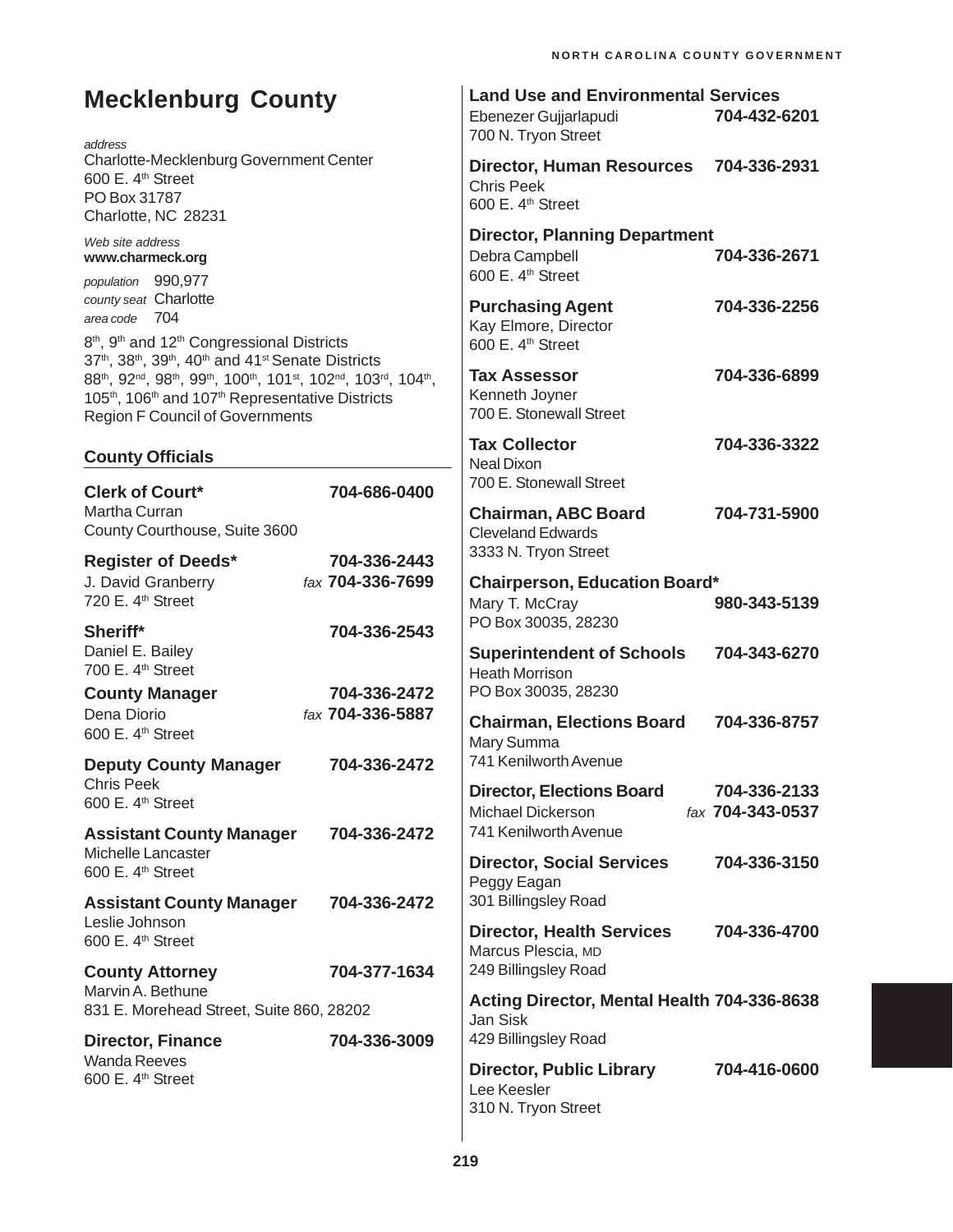| <b>Emergency Management</b><br>Wayne Broome<br>228 E. Ninth Street                               | 704-336-7616 | <b>Mitchell County</b><br>address                                                                                          |  |                                         |
|--------------------------------------------------------------------------------------------------|--------------|----------------------------------------------------------------------------------------------------------------------------|--|-----------------------------------------|
| <b>Director, Veterans Service Office</b><br>704-336-2102<br>James Prosser<br>700 N. Tryon Street |              | <b>Administration Building</b><br>26 Crimson Laurel Circle, Suite 1<br>Bakersville, NC 28705-0409                          |  |                                         |
| <b>Director, Public Service and Information</b><br>Danny Diehl<br>Valerie Woodard Center         | 704-336-2084 | Web site address<br>www.mitchellcounty.org<br>population 15,643<br>county seat Bakersville<br>area code 828                |  |                                         |
| <b>Board of County Commissioners</b>                                                             |              | 11 <sup>th</sup> Congressional District                                                                                    |  |                                         |
| Chairman*<br><b>Trevor Fuller</b><br>Charlotte, NC                                               | 704-336-2574 | 47 <sup>th</sup> Senate District<br>84 <sup>th</sup> Representative District<br><b>High Country Council of Governments</b> |  |                                         |
| <b>Vice Chairperson*</b><br><b>Dumont Clarke</b>                                                 | 704-336-3473 | <b>County Officials</b>                                                                                                    |  |                                         |
| Charlotte, NC                                                                                    |              | <b>Clerk of Court*</b>                                                                                                     |  | 828-688-2161                            |
| <b>Commissioner*</b><br>Kim Ratliff<br>Charlotte, NC                                             | 704-336-2641 | Janet Cook<br>Courthouse<br>328 Long View Drive                                                                            |  |                                         |
| <b>Commissioner*</b><br>Karen Bentley<br>Charlotte, NC                                           | 704-432-3997 | <b>Register of Deeds*</b><br>Kathy Laws<br><b>Administration Building</b>                                                  |  | 828-688-2139 x 1402<br>fax 828-688-3666 |
| <b>Commissioner*</b><br>Vilma Leake<br>Charlotte, NC                                             | 704-336-2088 | Sheriff*<br><b>Donald Street</b><br>63 Crimson Laurel Circle, Suite 8                                                      |  | 828-688-3982                            |
| Commissioner*<br>George Dunlap<br>Charlotte, NC                                                  | 704-336-4419 | <b>County Manager</b><br>Charles E. Vines<br><b>Administration Building</b>                                                |  | 828-688-2139 x 1393<br>fax 828-688-4443 |
| <b>Commissioner*</b><br>Pat Cotham<br>Charlotte, NC                                              | 704-336-3866 | <b>County Attorney</b><br>Lloyd Hise<br>Spruce Pine, NC 28777                                                              |  | 828-765-2056                            |
| Commissioner*<br><b>Matthew Ridenhour</b><br>Charlotte, NC                                       | 704-336-5400 | <b>Director, Finance</b><br><b>Mavis Parsley</b><br><b>Administration Building</b>                                         |  | 828-688-2139 x 325<br>fax 828-688-5949  |
| Commissioner*<br><b>Bill James</b><br>Charlotte, NC                                              | 704-336-2573 | <b>Magistrate's Office</b><br>Randy Virnelson<br>Courthouse                                                                |  | 828-688-2146                            |
| <b>Clerk to the Board</b><br>Janice Paige<br>PO Box 31787                                        | 704-336-2659 | <b>Magistrate's Office</b><br>Dewayne Ledford<br>Courthouse                                                                |  | 828-765-7129                            |
|                                                                                                  |              | <b>Magistrate's Office</b><br><b>Charles Pitman</b><br>Courthouse                                                          |  | 828-765-7129                            |
|                                                                                                  |              | <b>Director, Senior Citizen</b><br>Kathy Garland<br>Ledger School Road                                                     |  | 828-688-3019                            |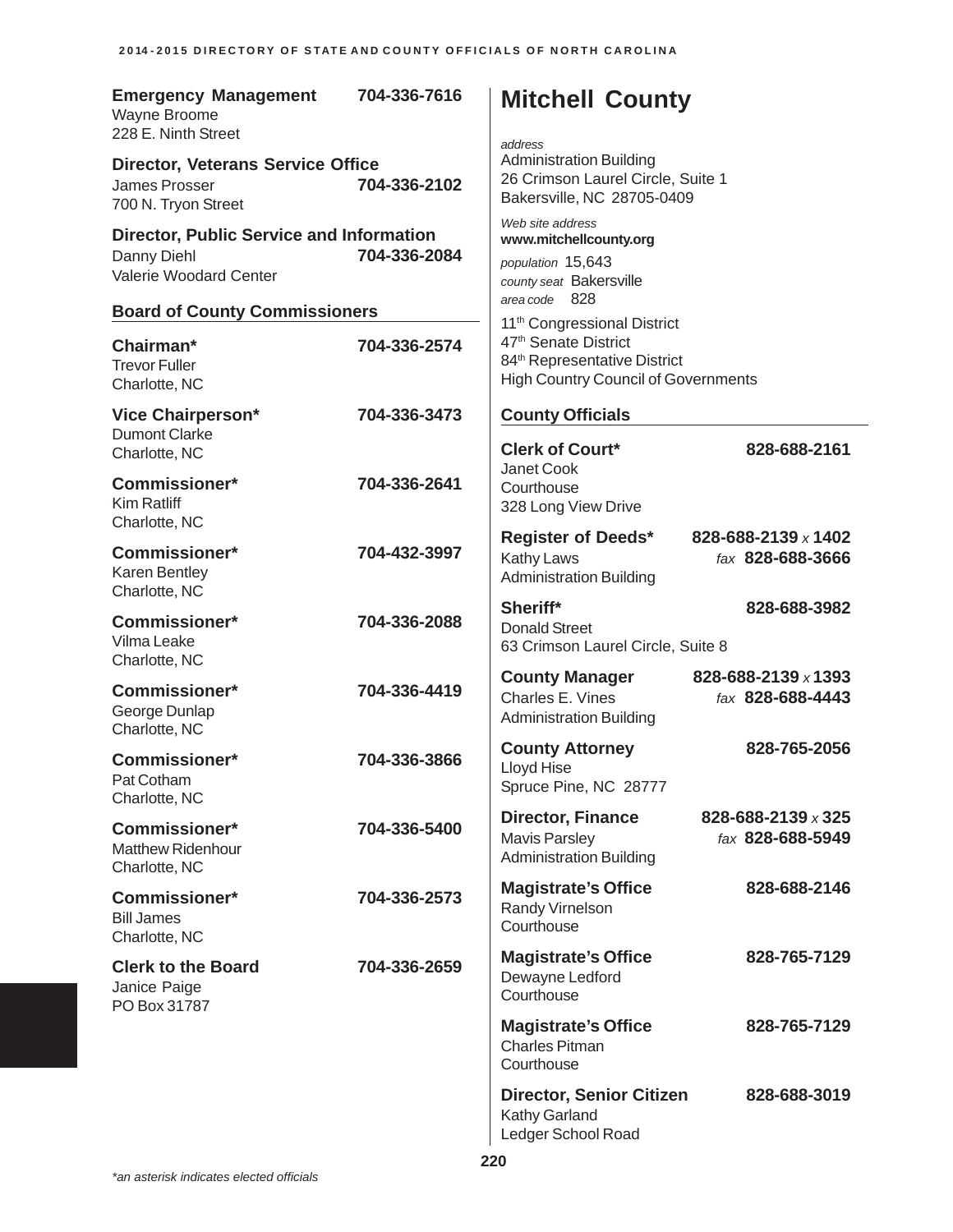| <b>Tax Assessor</b><br><b>Blair Hyder</b>                                                    | 828-688-2139 x 1407<br>fax 828-688-9149 | <b>Director, Economic Development</b><br><b>Bill Slage</b>                                                                                                     | 828-688-2139                     |
|----------------------------------------------------------------------------------------------|-----------------------------------------|----------------------------------------------------------------------------------------------------------------------------------------------------------------|----------------------------------|
| <b>Administration Building</b>                                                               |                                         | <b>Building Inspector</b>                                                                                                                                      | 828-688-4771                     |
| <b>Tax Collector</b><br><b>Brian Garland</b><br><b>Administration Building</b>               | 828-688-2139 x 117<br>fax 28-688-9149   | <b>Keynan Phillips</b><br><b>Health Building</b>                                                                                                               |                                  |
| Chairman, Education Board* 828-688-4432                                                      |                                         | <b>Board of County Commissioners</b>                                                                                                                           |                                  |
| <b>Sam Blevins</b><br><b>School Road</b>                                                     |                                         | Chairman*<br><b>Bill Slagle</b>                                                                                                                                | 828-688-2139                     |
| <b>Superintendent, County Schools</b>                                                        |                                         | <b>Administration Building</b>                                                                                                                                 |                                  |
| <b>Rick Spurling</b><br><b>School Road</b>                                                   | 828-688-4432                            | <b>Vice Chairman*</b><br>Joe Street<br><b>Administration Building</b>                                                                                          | 828-688-2139                     |
| <b>Chairman, Elections Board</b><br>Danny Burleson<br>Courthouse                             | 828-688-3101                            | <b>Commissioner*</b><br>Keith Holtsclaw                                                                                                                        | 828-688-2139                     |
| <b>Director, Elections Board</b><br>Amy Woody<br>Courthouse                                  | 828-688-3101                            | <b>Administration Building</b><br><b>Commissioner*</b><br><b>Rickey McKinney</b>                                                                               | 828-688-2139                     |
| <b>Director, Social Services</b><br>Paula Holtsclaw<br><b>DSS Building</b>                   | 828-688-2175                            | <b>Administration Building</b><br><b>Commissioner*</b><br>Ken Hollifield                                                                                       | 828-688-2139                     |
| <b>Director, Health Services</b><br><b>Stacie McKinney</b><br><b>Health Building</b>         | 828-688-2371                            | <b>Administration Building</b><br><b>Clerk to the Board/ HR Director</b><br>Kathy Young                                                                        | 828-537-1394                     |
| <b>Cooperative Extension</b><br>Jeff Vance<br>Annex Building, Box 67                         | 828-688-2051                            | 26 Crimson Laurel Circle<br>Suite 2                                                                                                                            | fax 828-688-4443                 |
|                                                                                              |                                         | <b>Montgomery County</b>                                                                                                                                       |                                  |
| <b>Forest Ranger</b><br><b>Allen Huskins</b><br><b>Forest Service Drive</b>                  | 828-688-2013                            | address<br><b>PO Box 425</b>                                                                                                                                   |                                  |
| <b>County Librarian</b>                                                                      | 828-688-2511                            | Troy, NC 27371                                                                                                                                                 |                                  |
| Linda Gouge<br><b>Main Street</b>                                                            |                                         | Web site address<br>www.montgomerycountync.com<br>population 27,306                                                                                            |                                  |
| <b>Veterans Service Officer</b><br>Corey Hoilman<br><b>Health Building</b>                   | 828-688-2200                            | county seat Troy<br>area code 910                                                                                                                              |                                  |
| <b>Director, Emergency Management</b><br>Robert Michaleski<br><b>Administration Building</b> | 828-688-4615<br>fax 828-688-4390        | 8 <sup>th</sup> Congressional District<br>29 <sup>th</sup> Senate District<br>66th and 67th Representative Districts<br><b>Region H Council of Governments</b> |                                  |
| Director, Ambulance Service 828-688-2261                                                     |                                         | <b>County Officials</b>                                                                                                                                        |                                  |
| Kevin Melton<br>Ambulance Service Building                                                   |                                         | <b>Clerk of Court*</b><br>Wayne Wooten<br>PO Box 527                                                                                                           | 910-576-4211                     |
|                                                                                              |                                         | <b>Register of Deeds*</b><br><b>Kaye Norris</b><br>PO Box 695                                                                                                  | 910-576-4271<br>fax 910-576-2209 |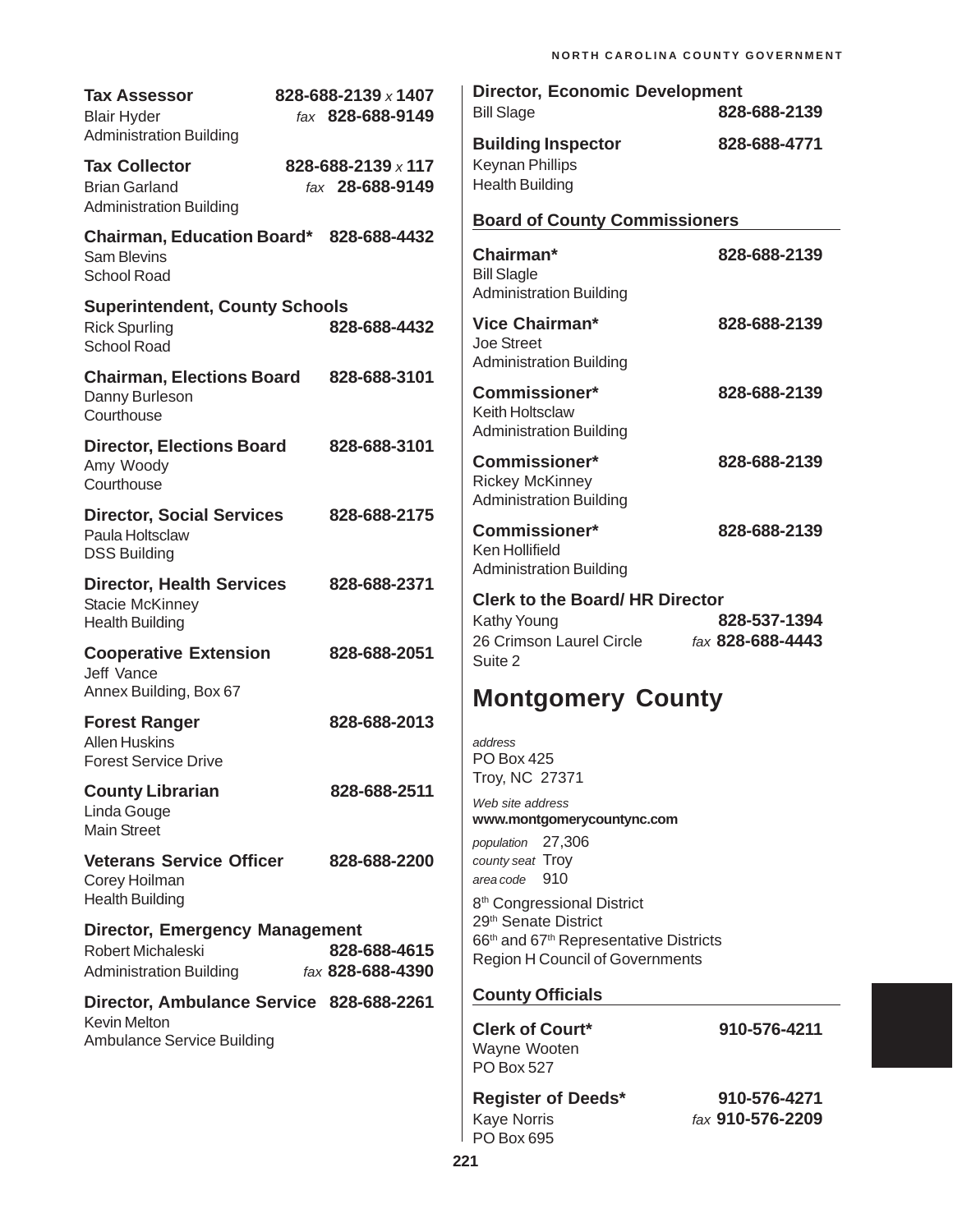| 2014-2015 DIRECTORY OF STATE AND COUNTY OFFICIALS OF NORTH CAROLINA |  |
|---------------------------------------------------------------------|--|
|---------------------------------------------------------------------|--|

| Sheriff*<br>Dempsey Owens<br>PO Box 553                                    | 910-572-1313<br>fax 910-572-9236              | <b>Veterans Service Officer</b><br>Polly King<br>203A West Main St.                                      | 910-576-4711                                  |
|----------------------------------------------------------------------------|-----------------------------------------------|----------------------------------------------------------------------------------------------------------|-----------------------------------------------|
| <b>County Manager</b><br>Matthew M. Woodard<br><b>PO Box 425</b>           | 910-576-4221<br>fax 910-576-4566              | <b>Economic Development</b><br><b>Ashley Sherrill Cagle</b><br>227 N. Main Street                        | 910-572-2575                                  |
| <b>County Attorney</b><br>Russell J. Hollers                               | 910-572-3638                                  | <b>Board of County Commissioners:</b>                                                                    |                                               |
| PO Box 567                                                                 |                                               | Chairman*<br><b>Jackie Morris</b>                                                                        | 910-576-6171                                  |
| <b>Finance Officer</b><br>vacant                                           | 910-576-4221 $\times$ 323<br>fax 910-576-4566 | Troy, NC                                                                                                 |                                               |
| <b>PO Box 425</b>                                                          |                                               | <b>Vice Chairman*</b><br><b>Dolon Corbett</b>                                                            | 910-572-5589                                  |
| <b>Tax Supervisor/Collector</b><br>Vickie S. Maness                        | 910-576-4311                                  | Troy, NC                                                                                                 |                                               |
| PO Box 614                                                                 |                                               | <b>Commissioner*</b><br>Anthony G. Copeland                                                              | 910-974-7011                                  |
| <b>Chairman, ABC Board</b><br>K. A. McLeod                                 | 910-974-4219                                  | Candor, NC                                                                                               |                                               |
| Candor, NC                                                                 |                                               | Commissioner*<br><b>Tripp Myrick</b>                                                                     | 910-428-2106                                  |
| <b>Chairman, Education Board*</b><br><b>Steve DeBerry</b>                  | 910-428-9335                                  | Biscoe, NC                                                                                               |                                               |
| <b>Biscoe, NC 27209</b>                                                    |                                               | <b>Commissioner*</b><br>Jim Matheny                                                                      | 910-461-1558                                  |
| <b>Superintendent, County Schools</b><br>Dr. Dale Ellis                    | 910-576-6511                                  | New London, NC                                                                                           |                                               |
| <b>PO Box 427</b>                                                          |                                               | <b>Clerk to the Board</b><br>Doshia F. Haywood                                                           | 910-576-4221 $\times$ 325<br>fax 910-576-4566 |
| <b>Chairman, Elections Board</b><br>Rosemary Huntley                       | 910-576-1278                                  | <b>PO Box 425</b>                                                                                        |                                               |
| <b>Director, Elections Board</b><br>Martha Griego<br>PO Box 607            | 910-572-2024<br>fax 910-576-2118              | <b>Moore County</b><br>address                                                                           |                                               |
| <b>Director, Social Services</b><br>Dottie Robinson<br>Drawer <sub>N</sub> | 910-576-6531                                  | One Courthouse Square<br><b>PO Box 905</b><br>Carthage, NC 28327                                         |                                               |
| <b>Director, Health Services</b>                                           | 910-572-1393                                  | Web site address<br>www.moorecountync.gov                                                                |                                               |
| Mary Perez<br>S. Main Street                                               |                                               | population 88,247<br>county seat Carthage                                                                |                                               |
| <b>Director, Cooperative Extension</b>                                     |                                               | area code 910                                                                                            |                                               |
| <b>Molly Alexi</b><br><b>PO Box 467</b>                                    | 910-576-6011                                  | 2 <sup>nd</sup> Congressional District<br>22 <sup>nd</sup> Senate District                               |                                               |
| <b>Forest Ranger</b><br>Scott Maynor                                       | 910-576-5481                                  | 52 <sup>nd</sup> and 54 <sup>th</sup> Representative Districts<br><b>Region J Council of Governments</b> |                                               |
| <b>County Librarian</b>                                                    | 910-572-1311                                  | <b>County Officials</b>                                                                                  |                                               |
| David Atkins<br>W. Main Street                                             |                                               | <b>Clerk of Court*</b><br><b>Susan Hicks</b><br><b>Court Facility</b>                                    | 910-722-5000                                  |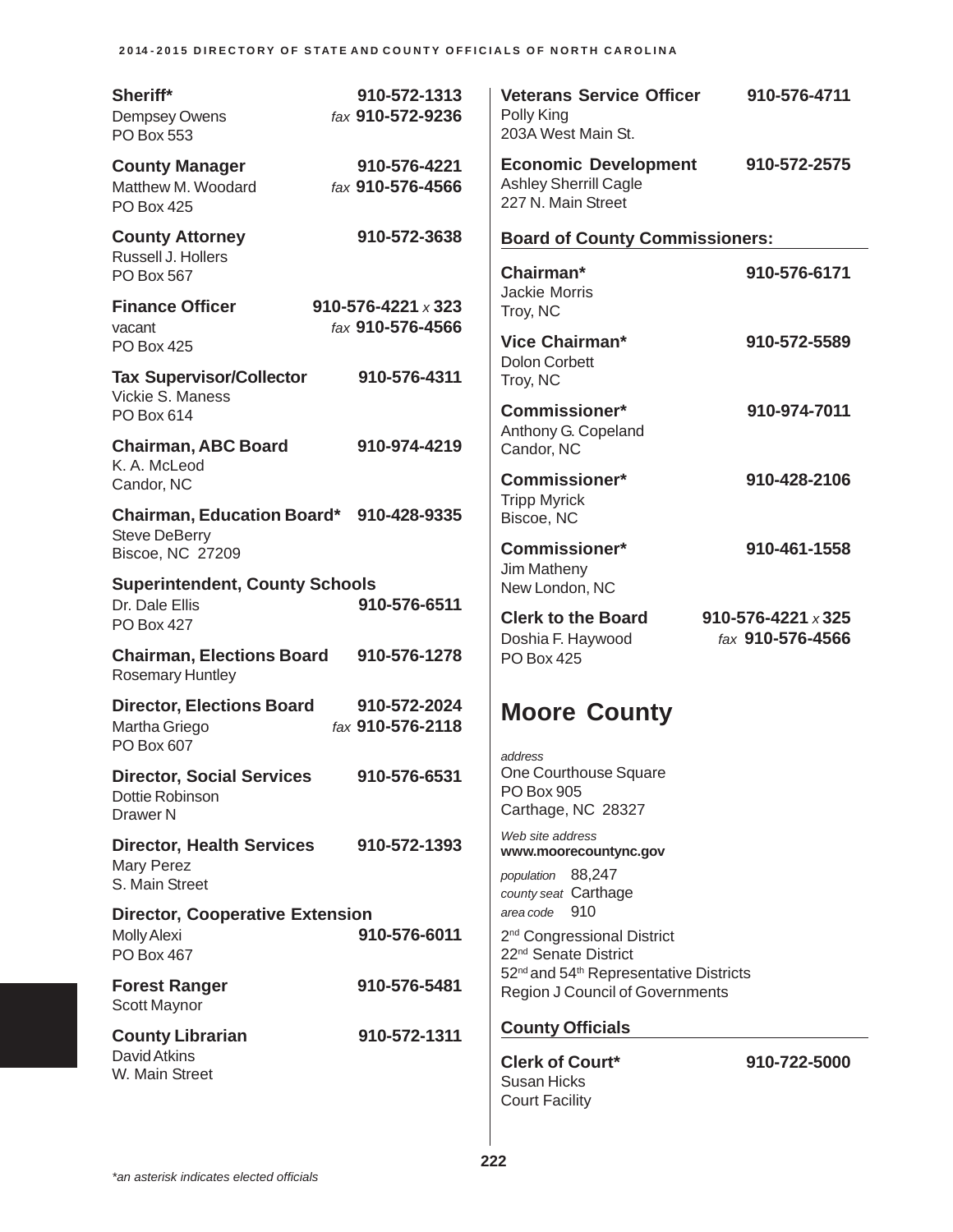| <b>Register of Deeds*</b><br><b>Judy Martin</b><br>100 Dowd Road                                       | 910-947-6370                     | <b>School Superintendent</b><br>Aaron Spence<br>School Administration Building, Box 1181          | 910-947-2976                     |
|--------------------------------------------------------------------------------------------------------|----------------------------------|---------------------------------------------------------------------------------------------------|----------------------------------|
| Sheriff*<br><b>Neil Godfrey</b><br><b>Public Safety Center</b>                                         | 910-947-2931                     | <b>Chairman, Elections Board</b><br>Susan Adams                                                   | 910-947-3868                     |
| <b>County Manager</b><br>J. Wayne Vest                                                                 | 910-947-6363<br>fax 910-947-1874 | <b>Director, Elections Board</b><br>Glenda Clendenin<br><b>PO Box 787</b>                         | 910-947-3868                     |
| Historic Courthouse, PO Box 905<br><b>County Attorney</b><br>Misty Randall-Leland                      | 910-947-3200                     | <b>Director, Social Services</b><br>John Benton<br>PO Box 938                                     | 910-947-7367                     |
| Historic Courthouse, PO Box 905<br><b>Director, Financial Services</b><br><b>Carrie Neal</b>           | 910-947-6310                     | <b>Director, Health Services</b><br><b>Robert Wittmann</b><br><b>PO Box 279</b>                   | 910-947-3300                     |
| <b>Ray Street</b><br><b>Director, Human Resources</b><br>Denise Brook<br>302 Monroe Street, PO Box 905 | 910-947-6362<br>fax 910-947-2792 | Director, Aging<br><b>Terri Prots</b><br>8040 US 15/501<br>Pinehurst, NC                          | 910-215-0900<br>fax 910-215-0278 |
| <b>Director, Planning Community Development</b><br>Debra Ensminger<br>Carriage Oaks                    | 910-947-5010                     | <b>Director, Public Works</b><br><b>Randy Gould</b><br><b>Public Works Facility</b>               | 910-947-6315                     |
| <b>Airport Director</b><br>Steve Borden<br>7985 Aviation Drive                                         | 910-692-3212                     | <b>Cooperative Extension</b><br>Stephen Greer<br>PO Box 1149                                      | 910-947-3188                     |
| Pinehurst, NC<br>Director, Computer Services 910-947-6306<br>Darlene Yudell                            |                                  | <b>County Ranger</b><br><b>Billie Lewis</b><br>West End, NC                                       | 910-235-0216                     |
| 206 S. Ray Street<br><b>Director, Parks and Recreation</b><br><b>Billy Ransom</b>                      | 910-947-2504                     | <b>County Librarian</b><br>Alice Thomas<br><b>Box 400</b>                                         | 910-947-5335                     |
| 5311 NC Highway 22<br><b>Tax Administrator</b><br>John Edmondson<br><b>Historic Courthouse</b>         | 910-947-2255                     | <b>Director, Public Safety/Emergency Services</b><br><b>Bryan Phillips</b><br>103 Saunders Street | 910-947-6317<br>910-947-6500     |
| <b>Chairman, ABC Board</b><br>John Garner                                                              | 910-944-7353                     | <b>Child Support Director</b><br><b>Janet Parris</b><br>PO Box 905                                | 910-947-2118                     |
| PO Box 86<br>West End, NC 27376                                                                        |                                  | <b>Veterans Service Officer</b><br>James Pederson                                                 | 910-947-3257                     |
| Chairman, Education Board* 910-947-2976<br>Kathy Farren<br>School Administration Building              |                                  | <b>PO Box 905</b><br><b>Public Information Officer</b><br>vacant<br>PO Box 905                    | 910-947-6363<br>fax 910-947-1874 |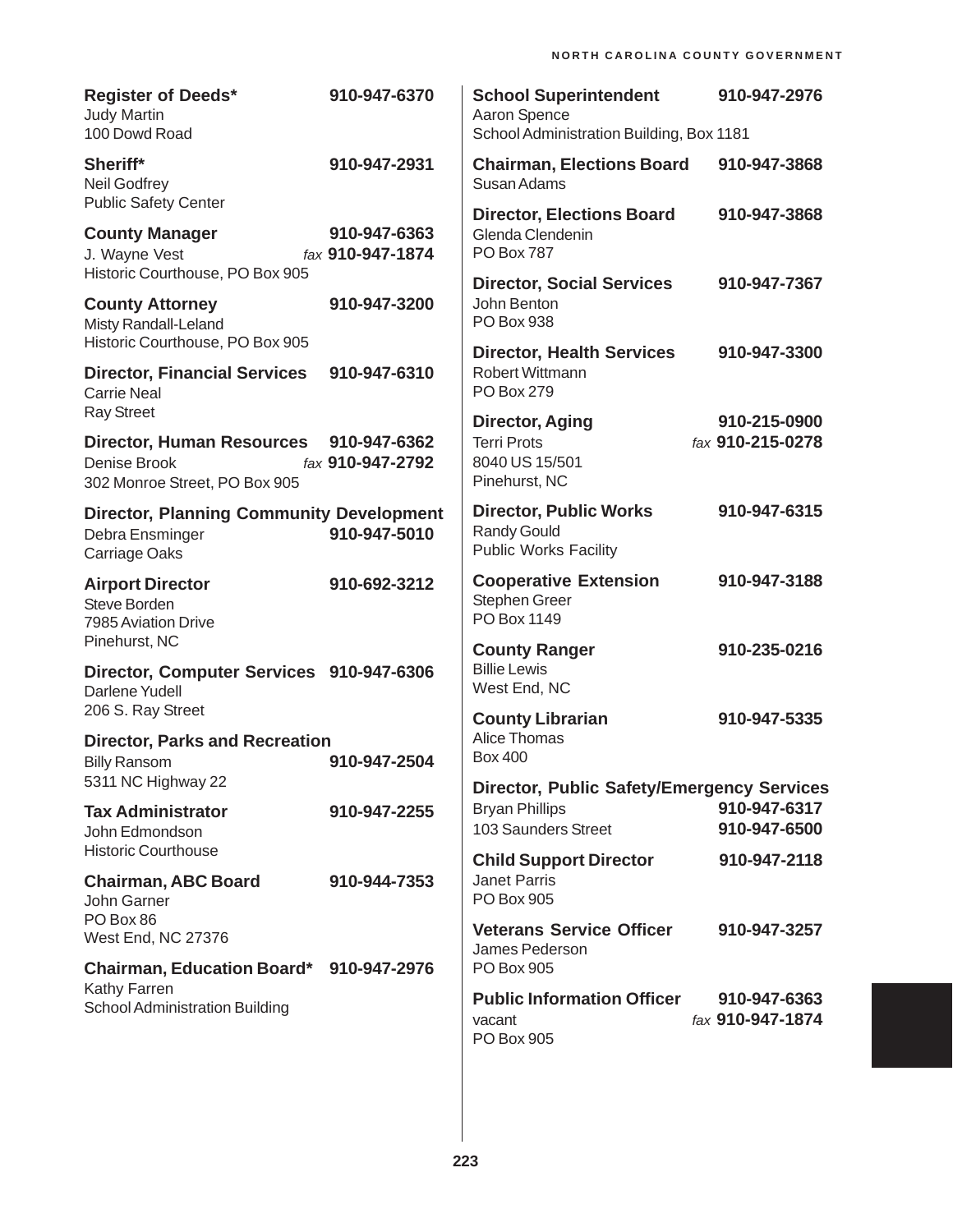| <b>Board of County Commissioners</b>                                                                                                                                                                                                                                                                                         |              | <b>Register of Deeds*</b>                                                                                              | 252-459-9825                     |  |
|------------------------------------------------------------------------------------------------------------------------------------------------------------------------------------------------------------------------------------------------------------------------------------------------------------------------------|--------------|------------------------------------------------------------------------------------------------------------------------|----------------------------------|--|
| Chairman*<br>Larry Caddell                                                                                                                                                                                                                                                                                                   | 910-638-8700 | Anne Melvin<br>PO Box 974                                                                                              |                                  |  |
| Carthage, NC<br>lcaddell20@gmail.com                                                                                                                                                                                                                                                                                         |              | Sheriff*<br><b>Richard Jenkins</b><br>PO Box 355                                                                       | 252-459-4121                     |  |
| <b>Vice Chair*</b><br>Jimmy Melton<br>Southern Pines, NC<br>jdmmelton@yahoo.com                                                                                                                                                                                                                                              | 910-295-9033 | <b>County Manager</b><br>Robert M. Murphy<br>Administration Building, Suite 3072                                       | 252-459-9800<br>fax 252-459-9817 |  |
| <b>Commissioner*</b><br><b>Otis Ritter</b><br>Robbins, NC<br>oritter@moorecountync.gov                                                                                                                                                                                                                                       | 910-464-3945 | <b>Assistant County Manager</b><br><b>Rosemary Dorsey</b><br>Administration Building, Suite 3072                       | 252-459-9800<br>fax 252-459-9817 |  |
| Commissioner**<br>Nick Picerno<br>West End, NC                                                                                                                                                                                                                                                                               | 910-691-1150 | <b>County Attorney</b><br>Vince Durham<br>PO Box 7100<br>Rocky Mount, NC 27804-0100                                    | 252-937-2200                     |  |
| npicerno@embarqmail.com<br><b>Commissioner*</b><br><b>Randy Saunders</b>                                                                                                                                                                                                                                                     | 910-638-3978 | <b>Finance Officer</b><br>Lynne Hobbs<br>Administration Building, Suite 3072                                           | 252-459-9803                     |  |
| Whispering Pines, NC<br>randysaunders@moorecountync.gov                                                                                                                                                                                                                                                                      |              | <b>Planning Director</b><br>Nancy Nixon                                                                                | 252-459-9809                     |  |
| <b>Clerk to the Board</b><br>Laura Williams<br>Historic Courthouse, PO Box 905<br>clerktoboard@moorecountync.gov                                                                                                                                                                                                             | 910-947-6403 | Administration Building, Suite 2110<br><b>Purchasing Agent</b><br>Melanie Eason<br>Administration Building, Suite 3072 | 252-459-9888                     |  |
| <b>Nash County</b>                                                                                                                                                                                                                                                                                                           |              | <b>Tax Administrator</b><br>Jim Wrenn<br>Administration Building, Suite 2058                                           | 252-459-9815                     |  |
| address<br>Claude Mayo, Jr. Administration Building<br>120 W. Washington Street<br>Nashville, NC 27856                                                                                                                                                                                                                       |              | Chairman, Education Board* 252-641-6176<br>Evelyn Bulluck<br>804 Short Spoon Circle                                    |                                  |  |
| fax number<br>252-459-9817                                                                                                                                                                                                                                                                                                   |              | Rocky Mount, NC 27804                                                                                                  |                                  |  |
| Web site address<br>co.nash.nc.us                                                                                                                                                                                                                                                                                            |              | <b>Chairman, ABC Board</b><br>Julia Congleton-Bryant                                                                   | 252-443-2166                     |  |
| population 95,840<br>county seat Nashville<br>area code 252<br>1 <sup>st</sup> and 13 <sup>th</sup> Congressional Districts<br>11 <sup>th</sup> Senate District<br>7 <sup>th</sup> , 25 <sup>th</sup> and 49 <sup>th</sup> Representative Districts<br>Upper Coastal Plain Council of Governments<br><b>County Officials</b> |              | 3604 Mansfield Drive<br>Rocky Mount, NC 27803<br><b>Chairman, Elections Board</b>                                      |                                  |  |
|                                                                                                                                                                                                                                                                                                                              |              | <b>Ivy Armstrong</b><br>2331 Raleigh Road<br>Rocky Mount, NC 27803                                                     | 252-442-4996                     |  |
|                                                                                                                                                                                                                                                                                                                              |              | <b>Director, Elections Board</b><br>John Kearney                                                                       | 252-459-1350                     |  |
| <b>Clerk of Court*</b>                                                                                                                                                                                                                                                                                                       | 252-459-4081 | PO Box 305                                                                                                             |                                  |  |
| Rachel M. Joyner<br><b>PO Box 759</b>                                                                                                                                                                                                                                                                                        |              | <b>Director, Social Services</b><br><b>Melvia Batts</b><br>Administration Building, Suite 2070                         | 252-459-9818                     |  |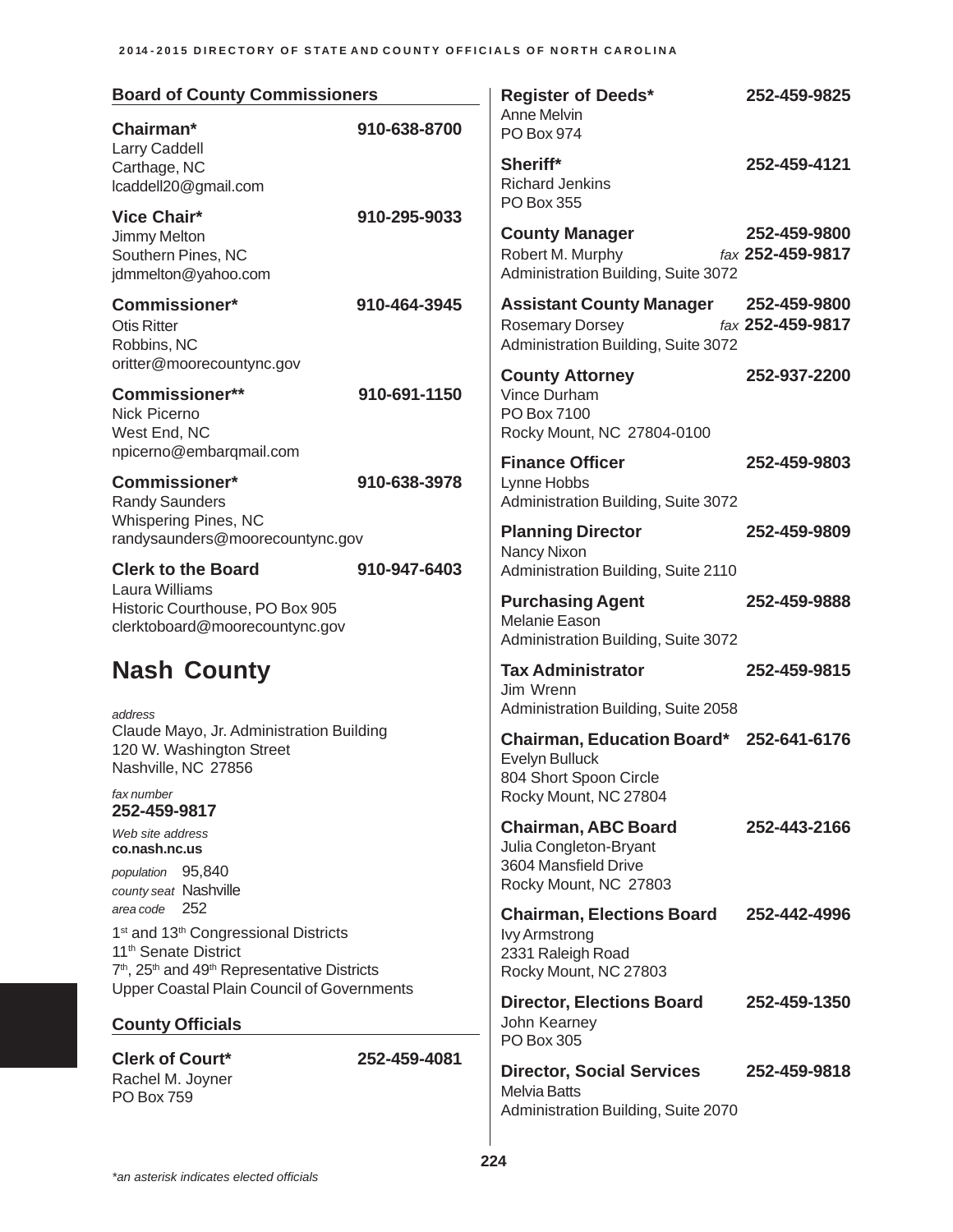| <b>Director, Health Services</b><br>William Hill, Jr.<br>PO Box 849                                 | 252-459-9819     | <b>Commissioner*</b><br>Robbie B. Davis<br>Rocky Mount, NC                                                             | 252-937-8891 |
|-----------------------------------------------------------------------------------------------------|------------------|------------------------------------------------------------------------------------------------------------------------|--------------|
| <b>Director, Emergency Services</b><br><b>Brian Brantley</b><br>Administration Building, Suite 1102 | 252-459-9814     | <b>Commissioner*</b><br>Lisa Barnes<br>Spring Hope, NC                                                                 | 252-478-2548 |
| <b>Director, Economic Development</b><br>John Gessaman<br>Carolinas Gateway Partnership             | 252-442-0114     | <b>Commissioner*</b><br>Lou M. Richardson<br>Nashville, NC                                                             | 252-459-2784 |
| 427 Falls Road<br>Rocky Mount, NC 27804                                                             |                  | <b>Commissioner*</b><br>Mary P. Wells                                                                                  | 252-443-1976 |
| <b>Director, Cooperative Extension</b><br>Charlie Tyson<br>Agriculture Center, Rm. 102              | 252-459-9811     | Rocky Mount, NC<br><b>Commissioner*</b><br>J. Wayne Outlaw                                                             | 252-443-9350 |
| <b>Director, Data Processing</b><br><b>Bruce Harper</b><br>Administration Building, Suite 3004      | 252-459-1235     | Rocky Mount, NC<br><b>Clerk to the Board</b><br>Janice Evans                                                           | 252-459-9800 |
| <b>Director, Mental Health</b><br>Karen Salacki                                                     | 252-937-8141     | <b>Administration Building</b><br><b>New Hanover County</b>                                                            |              |
| 500 Nash Medical Arts Mall<br>Rocky Mount, NC 27804                                                 |                  | address                                                                                                                |              |
| <b>Forest Ranger</b><br><b>Bill Lewis</b><br>3083 US 64A                                            | 252-459-7338     | 230 Government Center Drive<br>Wilmington, NC 28403                                                                    |              |
| <b>Veterans Service Officer</b>                                                                     | 252-977-3306     | fax number<br>910-798-7277                                                                                             |              |
| Stephen Bernard<br>c/o ESC/Job Link                                                                 | fax 252-446-2720 | Web site address<br>www.nhcgov.com                                                                                     |              |
| 121 S. Fairview Road<br>Rocky Mount, NC 27801                                                       |                  | population 209,468<br>county seat Wilmington<br>area code 910                                                          |              |
| <b>Director, Human Resources</b><br>Sheila Freeman<br>Administration Building, Suite 3072           | 252-459-9800     | 3rd and 7th Congressional Districts<br>9 <sup>th</sup> Senate District<br>16th, 18th and 19th Representative Districts |              |
| <b>Director, Aging</b>                                                                              | 252-459-1691     | Region O Council of Governments                                                                                        |              |
| <b>Stacie Shatzer</b><br>Administration Building, Suite 3072                                        |                  | <b>County Officials</b>                                                                                                |              |
| <b>County Librarian</b><br>Jane Blackburn<br><b>Braswell Memorial Library</b>                       | 252-442-1951     | <b>Clerk of Court*</b><br>Jan Kennedy<br>316 Princess Street                                                           | 910-772-6600 |
| 344 Falls Road<br>Rocky Mount, NC 27802                                                             |                  | <b>Register of Deeds*</b><br><b>Tammy Theusch Beasley</b><br>216 North 2 <sup>nd</sup> Street                          | 910-798-4530 |
| <b>Board of County Commissioners</b>                                                                |                  | Sheriff*                                                                                                               | 910-798-4200 |
| Chairman*<br><b>Billy Morgan</b><br>Middlesex, NC                                                   | 252-478-4632     | Edward J. McMahon<br>3950 Juvenile Center Road, Castle Hayne, 28429                                                    |              |
| <b>Vice Chairman*</b><br>Fred Belfield, Jr.<br>Rocky Mount, NC                                      | 252-443-6786     | <b>County Manager</b><br><b>Chris Coudriet</b><br>230 Government Center Drive<br>Suite 195                             | 910-798-7184 |
|                                                                                                     |                  | 225                                                                                                                    |              |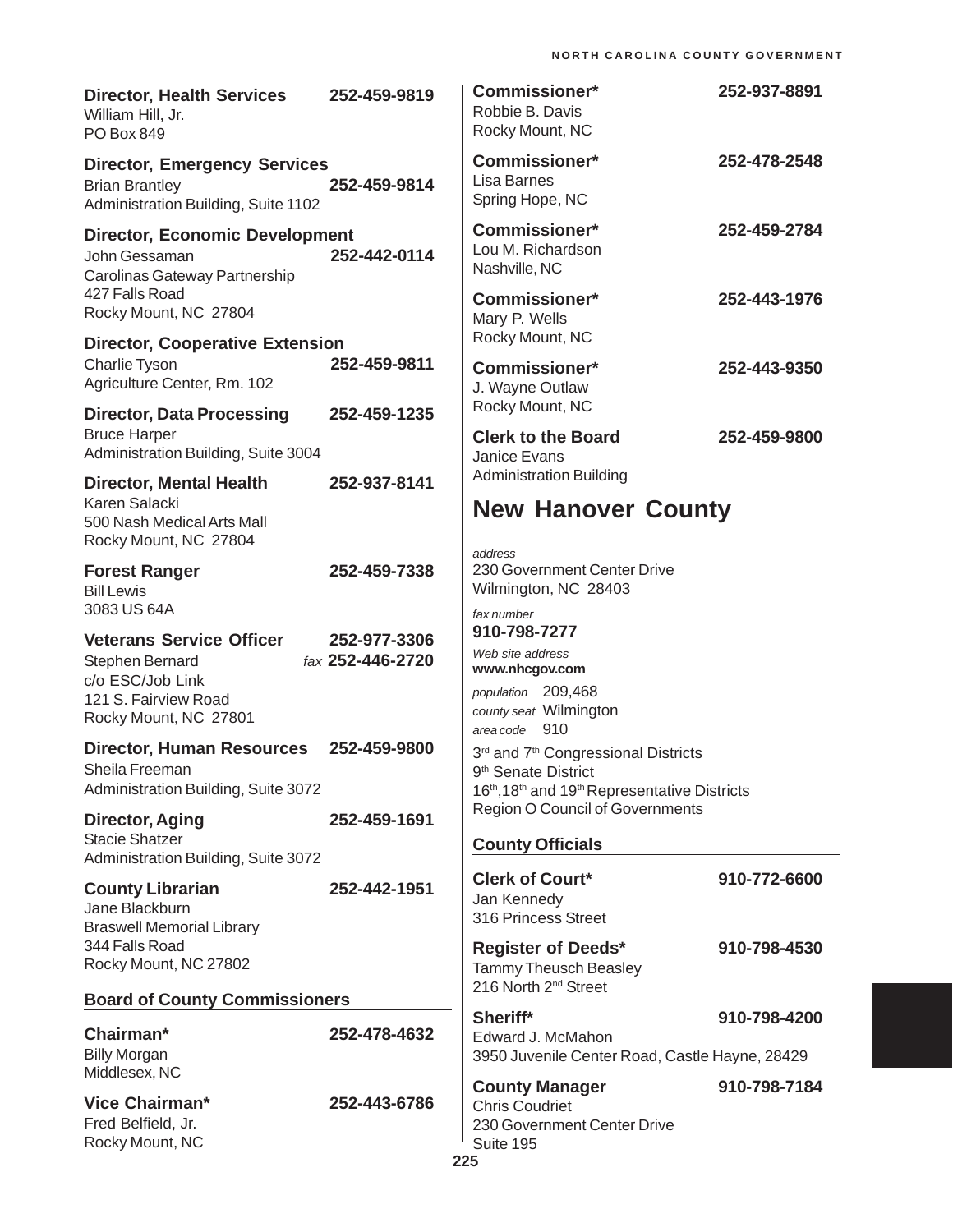| <b>Assistant County Manager</b><br>Avril M. Pinder<br>230 Government Center Drive<br>Suite 195                             | 910-798-7184 | <b>Chairman, Elections Board</b><br><b>John Ferrante</b><br>230 Government Center Drive<br>Suite 38                              | 910-798-7330 |
|----------------------------------------------------------------------------------------------------------------------------|--------------|----------------------------------------------------------------------------------------------------------------------------------|--------------|
| <b>Assistant County Manager</b><br><b>Tim Burgess</b><br>230 Government Center Drive<br>Suite 195                          | 910-798-7184 | <b>Director, Elections Board</b><br>Marvin McFadyen<br>230 Government Center Drive<br>Suite 180                                  | 910-798-7330 |
| <b>County Attorney</b><br>Wanda M. Copley<br>230 Government Center Drive<br>Suite 125                                      | 910-798-7153 | <b>Director, Social Services</b><br>LaVaughn Nesmith<br>1650 Greenfield Street                                                   | 910-798-3400 |
| <b>Director, Development Services Center</b><br>vacant                                                                     | 910-798-7308 | <b>Director, Health Department</b><br>David Rice<br>2029 S. 17th Street                                                          | 910-798-6591 |
| 230 Government Center Drive<br>Suite 170                                                                                   |              | <b>Cooperative Extension</b><br>Al Hight                                                                                         | 910-798-7660 |
| <b>Director, Finance</b><br>Lisa Wurtzbacher<br>230 Government Center Drive<br>Suite 195                                   | 910-798-7187 | 6206 Oleander Drive<br><b>Airport Manager</b><br>Jon Rosborough<br>1740 Airport Boulevard                                        | 910-341-4333 |
| <b>Director, Planning &amp; Inspections</b><br>Chris O'Keefe<br>230 Government Center Drive, Suite 110                     | 910-798-7165 | Director, Library<br><b>Harry Tuchmayer</b><br>201 Chestnut Street                                                               | 910-798-6300 |
| <b>School Superintendent</b><br>Dr. Tim Markley<br>6410 Carolina Beach Road                                                | 910-254-4280 | <b>Veterans Service Officer</b><br><b>Ellis Pinder</b><br>230 Government Center Drive                                            | 910-798-7611 |
| Director, Parks, Gardens & Senior<br><b>Resources</b><br><b>Tara Duckworth</b><br>230 Government Center Drive<br>Suite 120 | 910-798-7620 | Suite 36<br><b>Director, Environmental Management</b><br>Joe Suleyman<br>3002 US Highway 421 North                               | 910-798-4400 |
| <b>Tax Administrator</b><br>Roger L. Kelley<br>230 Government Center Drive<br>Suite 190                                    | 910-798-7300 | <b>Director, Budget</b><br><b>Cam Griffin</b><br>230 Government Center Drive<br>Suite 191                                        | 910-798-7170 |
| <b>Tax Collector</b><br>Michelle Harrell<br>230 Government Center Drive<br>Suite 190                                       | 910-798-7300 | <b>Director, Emergency Management and 911</b><br><b>Communications</b><br>Warren Lee<br>230 Government Center Drive<br>Suite 115 | 910-798-6900 |
| <b>Chairman, ABC Board</b><br><b>Cedrick Dickerson</b><br>523 S. 17th Street                                               | 910-762-7611 | <b>Board of County Commissioners</b>                                                                                             |              |
| Chairman, Education Board* 910-763-5431<br>Donald S. Hayes<br>6410 Carolina Beach Road                                     |              | Chairman*<br>Woody White<br>Wilmington, NC                                                                                       | 910-798-7149 |
|                                                                                                                            |              | Vice Chairman*<br><b>Beth Dawson</b><br>Wilmington, NC                                                                           | 910-798-7149 |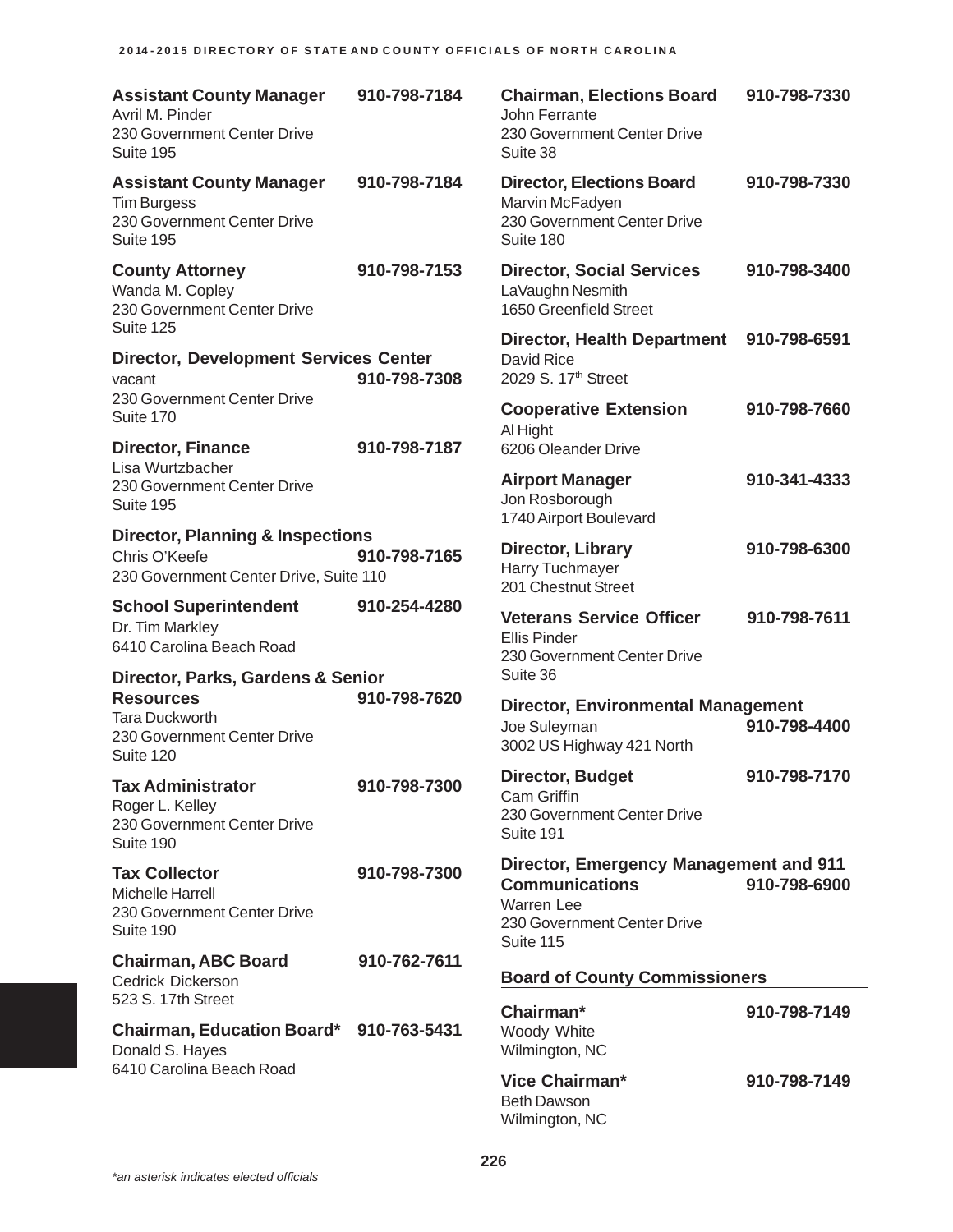| <b>Commissioner*</b><br>Jonathan Barfield<br>Wilmington, NC                                                    | 910-798-7149                     | <b>Finance Officer</b><br>Dorothy Vick<br><b>PO Box 278</b>                                        | 252-534-1536 |
|----------------------------------------------------------------------------------------------------------------|----------------------------------|----------------------------------------------------------------------------------------------------|--------------|
| <b>Commissioner*</b><br>Brian M. Berger<br>Wilmington, NC                                                      | 910-798-7149                     | <b>Purchasing Officer</b><br>Dorothy Vick<br><b>PO Box 278</b>                                     | 252-534-1536 |
| <b>Commissioner*</b><br>Tom Wolfe<br>Wilmington, NC                                                            | 910-798-7149                     | <b>Director, Health Department</b><br>vacant<br>PO Box 635                                         | 252-534-5841 |
| <b>Clerk to the Board</b><br>Sheila L. Schult<br>230 Government Center Drive, Suite 175                        | 910-798-7149                     | <b>Tax Administrator</b><br>Cathy Allen<br>PO Box 637                                              | 252-534-4461 |
| <b>Northampton County</b>                                                                                      |                                  | <b>Chairman, ABC Board</b><br><b>Elsie Hillary</b><br><b>ABC Board</b>                             | 252-534-2011 |
| address<br>108 West Jefferson Street<br><b>PO Box 808</b><br>Jackson, NC 27845                                 |                                  | Chairman, Education Board* 252-534-1371<br>Majorie Edwards<br>Jackson, NC                          |              |
| Web site address<br>www.northamptonnc.com<br>population 20,798                                                 |                                  | <b>Superintendent County Schools</b><br>Dr. Eric C. Bracy<br><b>School Administration Building</b> | 252-534-2561 |
| county seat Jackson<br>area code 252<br>1 <sup>st</sup> Congressional District                                 |                                  | <b>Chairman, Elections Board</b><br>Mary Anne Bolton<br>Woodland, NC                               | 252-534-5681 |
| 4 <sup>th</sup> Senate District<br>27 <sup>th</sup> Representative District<br>Region L Council of Governments |                                  | <b>Director, Elections Board</b><br><b>Susie Squire</b><br>PO Box 603                              | 252-534-5681 |
| <b>County Officials</b>                                                                                        |                                  | <b>Director, Social Services</b>                                                                   | 252-534-5811 |
| <b>Clerk of Court*</b><br>Laquitta Greene-Cooper                                                               | 252-574-3100                     | Shelia Manley-Evans<br><b>PO Box 157</b>                                                           |              |
| Courthouse, PO Box 217<br><b>Register of Deeds*</b><br>Pauline E. Deloatch                                     | 252-534-2511                     | <b>Cooperative Extension</b><br>Craig Ellison<br>PO Box 636                                        | 252-534-2711 |
| <b>PO Box 128</b><br>Sheriff*                                                                                  | 252-534-2611                     | <b>Forest Ranger</b><br>Rodney Black                                                               | 252-534-4741 |
| <b>Jack Smith</b><br><b>Box 176</b>                                                                            |                                  | <b>County Librarian</b><br><b>Barbara Davis</b>                                                    | 252-534-3571 |
| <b>County Manager</b>                                                                                          | 252-534-2501                     | <b>Memorial Library</b>                                                                            |              |
| Kenneth Creque<br><b>PO Box 808</b>                                                                            | fax 252-534-1166                 | <b>Emergency Management</b><br>Ronald Storey, Jr.<br><b>Box 701</b>                                | 252-534-6811 |
| <b>Assistant County Manager</b><br><b>Kimberly Turner</b><br><b>PO Box 808</b>                                 | 252-534-2221<br>fax 252-534-1166 | <b>Veterans Service Officer</b><br>Joseph Seabolt                                                  | 252-534-2621 |
| <b>County Attorney</b><br>Charles Vaughan<br>PO Box 370, Woodland, NC 27897                                    | 252-587-5631                     | PO Box 74                                                                                          |              |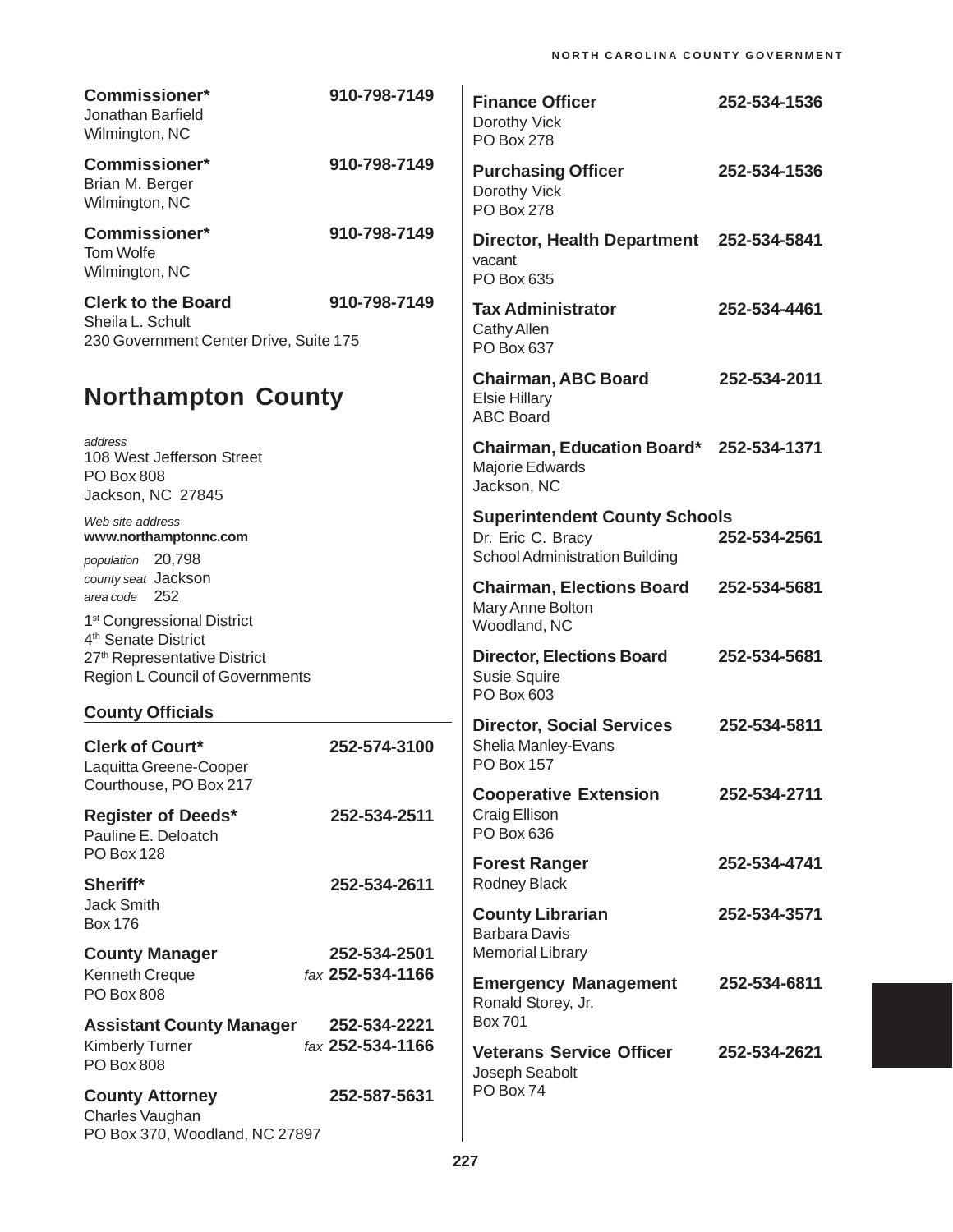| <b>Zoning Administration</b>                                                                                                                                  | 252-534-1905                 | <b>County Officials</b>                                                                                  |                                  |
|---------------------------------------------------------------------------------------------------------------------------------------------------------------|------------------------------|----------------------------------------------------------------------------------------------------------|----------------------------------|
| William Flynn<br>PO Box 995                                                                                                                                   |                              | <b>Clerk of Court*</b><br><b>Bettie Gurganus</b>                                                         | 910-478-3600                     |
| <b>Code Inspector</b><br>Jay Watson<br>PO Box 97                                                                                                              | 252-534-5171                 | Courthouse<br>625 Court Street                                                                           |                                  |
| <b>Economic Development Commission</b><br><b>Gary Brown</b><br>PO Box 685                                                                                     | 252-534-1092                 | <b>Register of Deeds*</b><br><b>Becky Pollard</b><br><b>Summersill Building</b><br>109 Old Bridge Street | 910-347-3451                     |
| <b>Recreation</b><br>James Roberts<br><b>PO Box 955</b>                                                                                                       | 252-534-1303                 | Sheriff*<br>Ed Brown<br>717 Court Street                                                                 | 910-455-3113                     |
| <b>Board of County Commissioners</b>                                                                                                                          |                              | <b>County Manager</b><br>Jeffrey L. Hudson                                                               | 910-347-4717<br>fax 910-455-7878 |
| Chairperson*<br>Robert V. Carter                                                                                                                              | 252-578-8974                 | 4024 Richlands Highway<br><b>Deputy County Manager</b>                                                   | 910-347-4912                     |
| Pendleton, NC<br>Vice Chairman*                                                                                                                               | 252-536-3325                 | <b>David Cotton</b><br>4024 Richlands Highway                                                            |                                  |
| <b>Fannie Greene</b><br>Garysburg, NC                                                                                                                         |                              | <b>Assistant County Manager/Consolidated</b><br><b>Human Services</b>                                    | 910-989-3025                     |
| <b>Commissioner*</b><br>Virginia Spruill                                                                                                                      | 252-539-4026                 | <b>Sheri Slater</b><br>612 College Street                                                                |                                  |
| Rich Square, NC<br><b>Commissioner*</b><br>Joseph Barrett                                                                                                     | 252-585-0174                 | <b>County Attorney</b><br><b>Lesley Moxley</b><br>200 Valencia Drive, Suite 138                          | 910-347-4717                     |
| Conway, NC<br>Commissioner*<br><b>Chester Deloatch</b>                                                                                                        | 252-539-2147                 | <b>Finance Officer</b><br>David McCole<br>628 New Bridge Street                                          | 910-455-3404                     |
| Rich Square, NC<br><b>Clerk to the Board</b><br>vacant                                                                                                        | 534-2501<br>fax 252-534-1166 | <b>Director, Planning and Development</b><br>Benjamin Warren<br>604 College Street                       | 910-455-3661                     |
| PO Box 808<br><b>Onslow County</b>                                                                                                                            |                              | <b>Director, Purchasing and Contracting</b><br>Laura Jones<br>328 New Bridge Street                      | 910-455-1750                     |
| address<br>4024 Richlands Highway<br>Jacksonville, NC 28540                                                                                                   |                              | <b>Recreation Supervisor</b><br><b>Rick Perry</b><br>1244 Onslow Pines Road                              | 910-347-5332                     |
| Web site address<br>www.onslowcountync.gov<br>population 176,014                                                                                              |                              | <b>Tax Administrator</b><br>Harry Smith<br>39 Tallman Street                                             | 910-455-9700                     |
| county seat Jacksonville<br>area code 910<br>3rd Congressional District                                                                                       |                              | <b>Chairman, ABC Board</b><br>Gary Dixon<br>409 Center Street                                            | 910-577-7186                     |
| 6 <sup>th</sup> Senate District<br>4 <sup>th</sup> , 14 <sup>th</sup> and 15 <sup>th</sup> Representative Districts<br><b>Region P Council of Governments</b> |                              | Chairman, Education Board* 910-455-2211<br>Joe Normandeau<br>200 Broadhurst Road                         |                                  |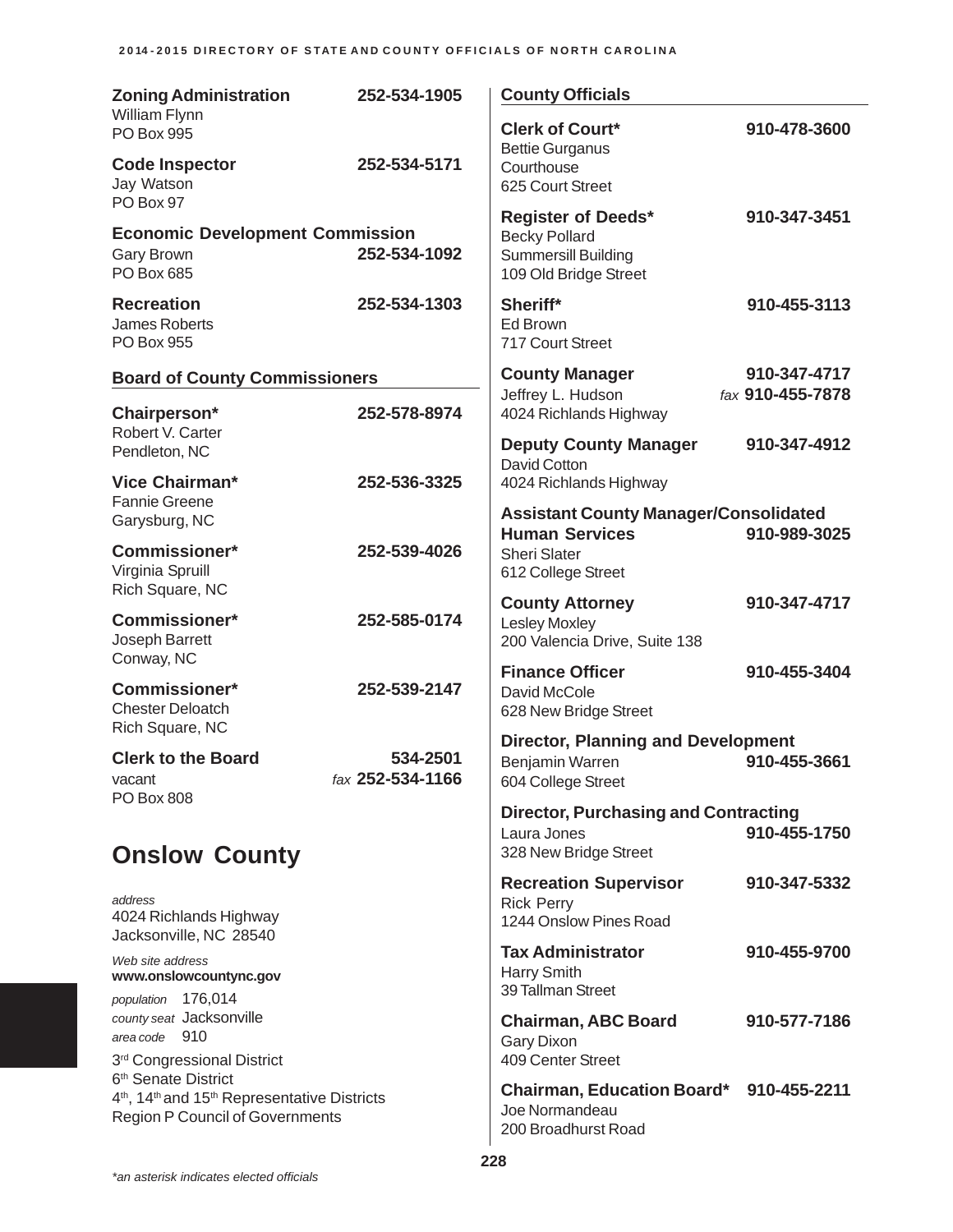| <b>Chairman, Elections Board</b>                                       | 910-455-4484       | <b>Board of County Commissioners</b>                                                                                                                                     |              |  |
|------------------------------------------------------------------------|--------------------|--------------------------------------------------------------------------------------------------------------------------------------------------------------------------|--------------|--|
| <b>Ernest Wright</b><br>4024 Richlands Highway                         |                    | Chairman*<br>Paul Buchanan                                                                                                                                               | 910-347-4717 |  |
| <b>Director, Social Services</b><br>Heidi Baur                         | 910-938-5400       | Jacksonville, NC                                                                                                                                                         |              |  |
| 1915 Onslow Drive Extension                                            |                    | Vice Chair*<br>Barbara Ikner                                                                                                                                             | 910-347-4717 |  |
| <b>Director, Health Department</b>                                     | 910-347-7042       | Jacksonville, NC                                                                                                                                                         |              |  |
| Angela Lee<br>612 College Street                                       |                    | <b>Commissioner*</b><br>W. C. Jarman                                                                                                                                     | 910-347-4717 |  |
| <b>Cooperative Extension</b><br>Peggie Garner                          | 910-455-5873       | Jacksonville, NC                                                                                                                                                         |              |  |
| 4024 Richlands Highway                                                 |                    | <b>Commissioner*</b><br>Jack Bright                                                                                                                                      | 910-347-4717 |  |
| <b>Forest Ranger</b>                                                   | 910-324-3633       | Jacksonville, NC                                                                                                                                                         |              |  |
| <b>Ricky Adkins</b><br>189 Fire Tower Road<br>Richlands, NC            |                    | <b>Commissioner*</b><br><b>Lionell Midgett</b><br>Jacksonville, NC                                                                                                       | 910-347-4717 |  |
| <b>County Librarian</b><br><b>Estell Carter</b>                        | 910-455-7351       | <b>Clerk to the Board</b>                                                                                                                                                | 910-347-4717 |  |
| 58 Doris Avenue, E.                                                    |                    | Julie S. Wand<br>Jacksonville, NC                                                                                                                                        |              |  |
| <b>Director, Veteran Service</b><br>Amelia Grissett<br>521 Mill Avenue | 910-347-3309       | <b>Assistant Clerk to the Board</b><br>Lakitha S. Tolson                                                                                                                 | 910-347-4717 |  |
| <b>Director, Human Resources</b><br>Dr. Meghan Doyle                   | 910-347-7600       | <b>Orange County</b>                                                                                                                                                     |              |  |
| 220 Georgetown Road, Suite 100                                         |                    | address<br>John M. Link Government Services Center                                                                                                                       |              |  |
| <b>Director, Emergency Management</b><br>Norman Bryson                 | 910-347-4270       | 200 S. Cameron Street<br>PO Box 8181                                                                                                                                     |              |  |
| 1180 Commons Drive, N.                                                 |                    | Hillsborough, NC 27278                                                                                                                                                   |              |  |
| <b>Director, Museum</b><br>Lisa Whitman-Grice                          | 910-324-5008       | Web site address<br>www.co.orange.nc.us                                                                                                                                  |              |  |
| PO Box 384                                                             |                    | population 142,634<br>county seat Hillsborough                                                                                                                           |              |  |
| Richlands, NC                                                          |                    | area code 919                                                                                                                                                            |              |  |
| Director, ITS<br><b>Phil Turner</b><br>615 Court Street                | 910-455-3926       | 4 <sup>th</sup> and 6 <sup>th</sup> Congressional Districts<br>23rd Senate District<br>50 <sup>th</sup> , 54 <sup>th</sup> and 56 <sup>th</sup> Representative Districts |              |  |
| <b>Director, Economic Development</b>                                  |                    | <b>Region J Council of Governments</b>                                                                                                                                   |              |  |
| Sheila Pearce<br>1099 Gum Branch Road                                  | 910-347-3141 x 228 | <b>County Officials</b>                                                                                                                                                  |              |  |
| <b>Coastal Care</b><br><b>Foster Norman</b><br>165 Center Street       | 910-550-2600       | <b>Clerk of Court*</b><br>James C. Stanford<br>106 E. Margaret Lane                                                                                                      | 919-644-4500 |  |
| <b>ONWASA</b><br><b>Billy Joe Farmer</b><br>232 Georgetown Road        | 910-455-0722       | <b>Register of Deeds*</b><br>Deborah Brooks<br>228 S. Churton Street                                                                                                     | 919-245-2675 |  |
| PO Box 1415                                                            |                    | Sheriff*<br><b>Lindy Pendergrass</b><br>106 E. Margaret Lane                                                                                                             | 919-245-2900 |  |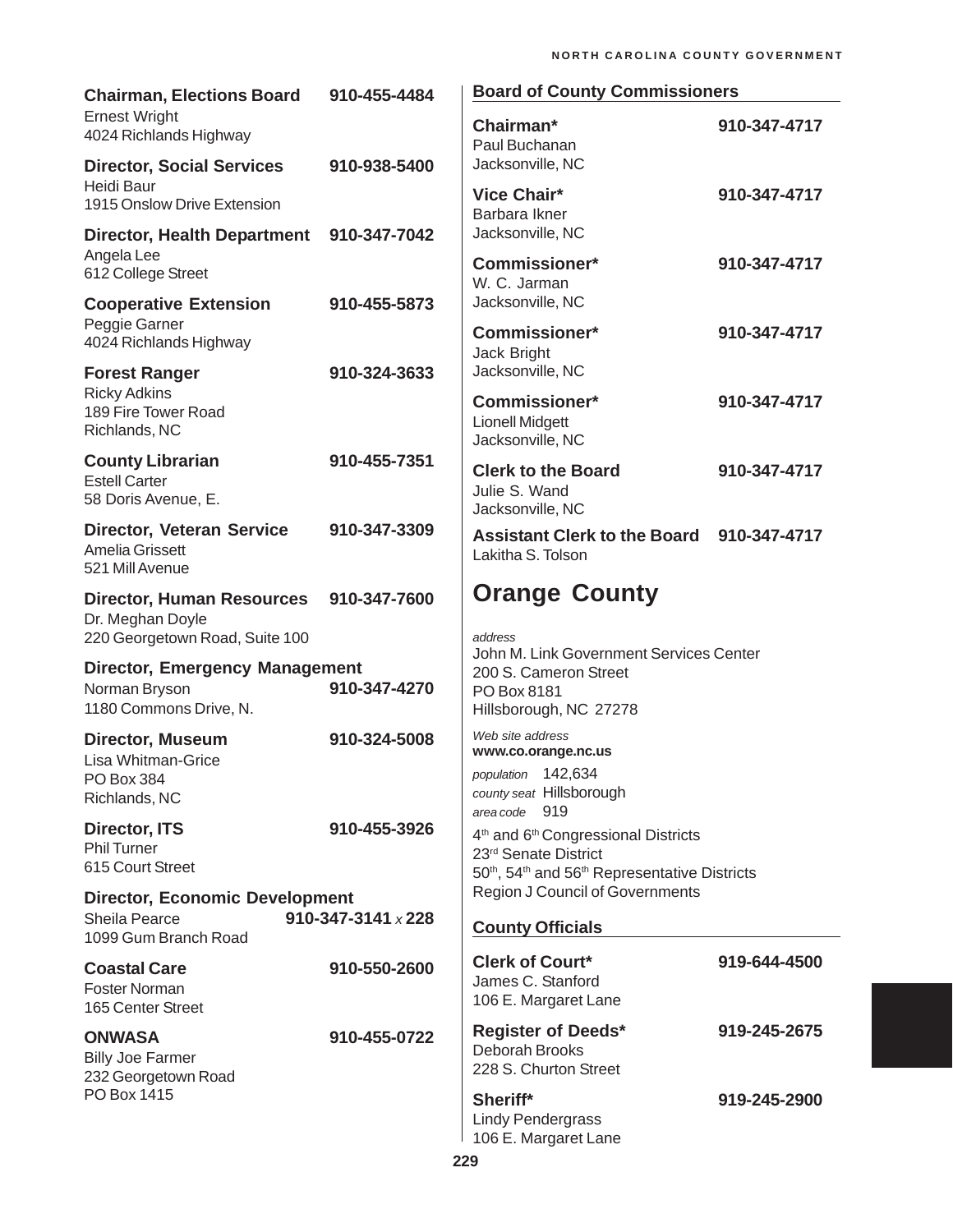| <b>County Manager</b><br>vacant<br>200 S. Cameron Street                                                                                              | 919-245-2300 | <b>Director, Elections Board</b><br><b>Tracy Reams</b><br>208 S. Cameron Street                                               | 919-245-2350 |
|-------------------------------------------------------------------------------------------------------------------------------------------------------|--------------|-------------------------------------------------------------------------------------------------------------------------------|--------------|
| <b>Interim County Manager</b><br><b>Michael Talbert</b><br>200 S. Cameron Street                                                                      | 919-245-2300 | <b>Director, Social Services</b><br>Nancy Coston<br>113 Mayo Street                                                           | 919-245-2800 |
| <b>Assistant County Manager</b><br><b>Cheryl Young</b><br>200 S. Cameron Street                                                                       | 919-245-2300 | <b>Director, Health Department</b><br>Colleen Bridger<br>300 W. Tryon Street                                                  | 919-245-2411 |
| <b>County Attorney</b><br>John Roberts<br>200 S. Cameron Street                                                                                       | 919-245-2318 | <b>Director, Cooperative Extension</b><br>Carl Maytac<br>306-E Revere Road                                                    | 919-245-2050 |
| <b>Director, Financial and Administrative</b><br><b>Services</b><br><b>Clarence Grier</b>                                                             | 919-245-2450 | <b>County Ranger</b><br>Chris Hirni<br>110 Boone Square, Suite 12                                                             | 919-732-8152 |
| 200 S. Cameron Street<br><b>Director, Human Resources</b><br>vacant                                                                                   | 919-245-2550 | <b>Director, Orange County Library</b><br>Lucinda Munger<br>137 W. Margaret Lane                                              | 919-245-2525 |
| 200 S. Cameron Street<br><b>Director, Planning</b><br><b>Craig Benedict</b>                                                                           | 919-245-2575 | <b>Director, Emergency Services</b><br><b>James Groves</b><br>510 Meadowland Drive                                            | 919-245-6100 |
| 131 W. Margaret Lane<br><b>Director, Economic Development</b><br><b>Steve Brantley</b>                                                                | 919-245-2325 | <b>Veterans Service Officer</b><br><b>Betsy Corbett</b><br>113 Mayo Street                                                    | 919-245-2890 |
| 131 W. Margaret Lane<br><b>Director, Department of Environment,</b><br><b>Agriculture, Parks and Recreation</b><br>David Stancil<br>306-A Revere Road | 919-245-2522 | <b>Director, Child Support Enforcement</b><br>Janet Sparks<br>131 W. Margaret Lane<br>Director, Asset Management 919-245-2650 | 919-245-2175 |
| <b>Tax Administrator</b><br>Dwane Brinson<br>228 S. Churton Street                                                                                    | 919-245-2725 | Jeff Thompson<br>131 W. Margaret Lane<br><b>Director, Department of Aging</b>                                                 |              |
| <b>Chair, ABC Board</b><br><b>Keith Cook</b><br>122 Highway 70 E.                                                                                     | 919-732-3432 | Janice Tyler<br><b>Central Orange Senior Center</b><br>103 Meadowland Drive                                                   | 919-245-2020 |
| <b>Chair, Education Board*</b><br>Donna Coffey<br>200 E. King Street                                                                                  | 919-732-8126 | <b>Chief Information Officer, Information</b><br><b>Technologies</b><br>Jim Northrop<br>131 W. Margaret Lane                  | 919-245-2280 |
| <b>Superintendent County Schools</b><br><b>Gerri Martin</b><br>200 E. King Street                                                                     | 919-732-8126 | <b>Director, Housing and Community</b><br><b>Development</b><br><b>Tara Fikes</b>                                             | 919-245-2490 |
| <b>Chair, Elections Board</b><br>Katherine Knight                                                                                                     | 919-245-2350 | 300 W. Tryon Street                                                                                                           |              |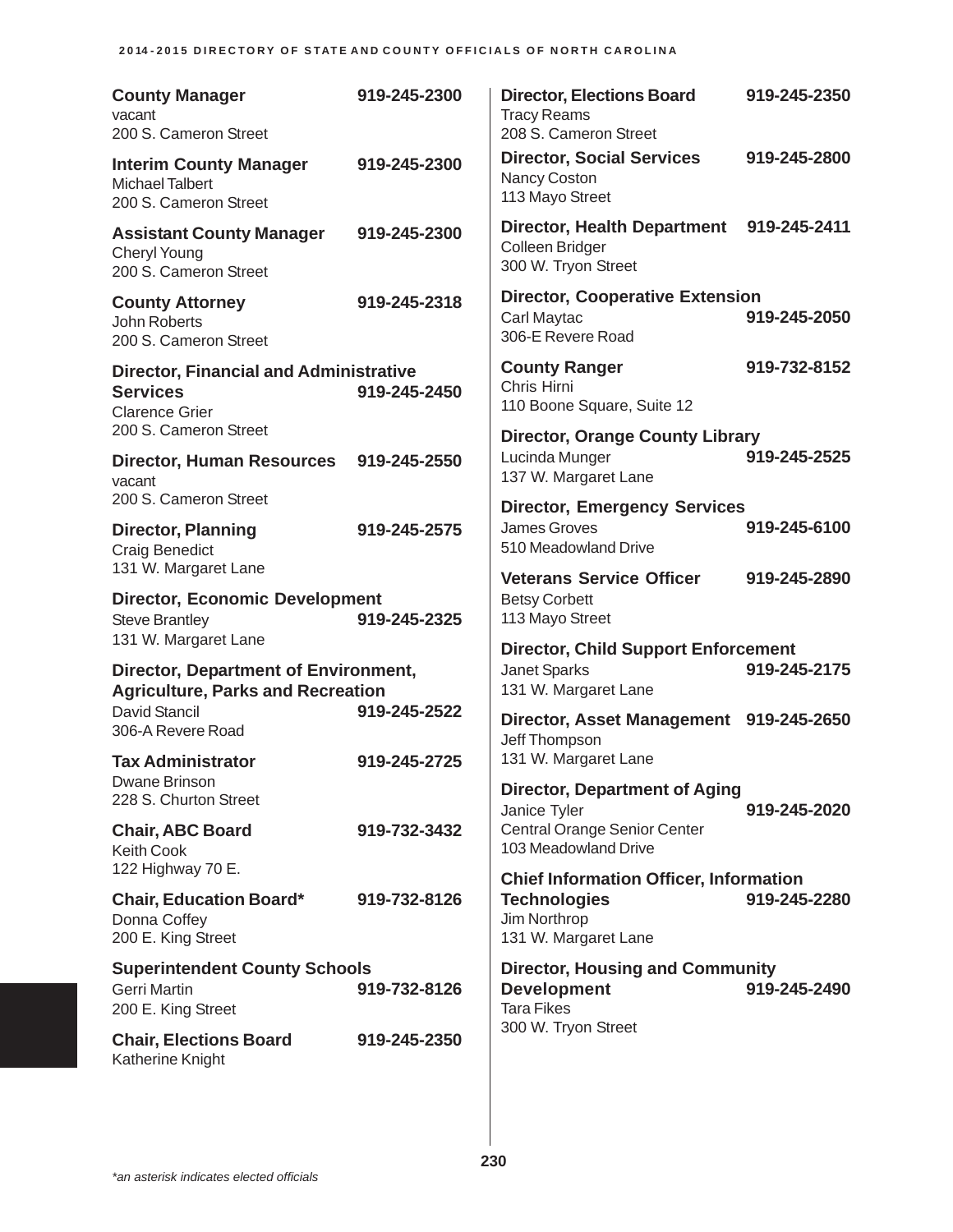| <b>District Conservationist, Natural Resources</b><br><b>Conservation Services</b><br>919-245-2750<br><b>Brent Bogue</b> |              | <b>Pamlico County</b>                                                                                                     |              |  |
|--------------------------------------------------------------------------------------------------------------------------|--------------|---------------------------------------------------------------------------------------------------------------------------|--------------|--|
| 306 Revere Road                                                                                                          |              | address<br>Courthouse                                                                                                     |              |  |
| <b>Director, Solid Waste Management</b><br>Gayle Wilson                                                                  | 919-968-2885 | <b>Box 776</b><br>Bayboro, NC 28515                                                                                       |              |  |
| 1207 Eubanks Road<br>PO Box 17177<br>Chapel Hill, NC 27516                                                               |              | Web site address<br>www.pamlicocounty.org<br>population 12,934<br>county seat Bayboro                                     |              |  |
| <b>Director, Animal Services</b><br><b>Robert Marotto</b><br>1601 Eubanks Road<br>Chapel Hill, NC 27516                  | 919-942-7387 | area code 252<br>3rd Congressional District<br>2 <sup>nd</sup> Senate District<br>3 <sup>rd</sup> Representative District |              |  |
| <b>Board of County Commissioners</b>                                                                                     |              | <b>Region P Council of Governments</b>                                                                                    |              |  |
| Chair*                                                                                                                   | 919-732-4384 | <b>County Officials</b>                                                                                                   |              |  |
| Barry Jacobs<br>Hillsborough, NC 27278                                                                                   |              | <b>Clerk of Court*</b><br>Steven Hollowell                                                                                | 252-745-6000 |  |
| <b>Vice Chair*</b><br>Earl McKee<br>Rougemont, NC 27572                                                                  | 919-812-3248 | Courthouse, Box 38<br><b>Register of Deeds*</b><br>Lynn Lewis                                                             | 252-745-4421 |  |
| <b>Commissioner*</b>                                                                                                     | 919-643-2762 | <b>PO Box 433</b>                                                                                                         |              |  |
| <b>Bernadette Pelissier</b><br>Hillsborough, NC 27278                                                                    |              | Sheriff*<br>Bill Sawyer, Jr.                                                                                              | 252-745-3101 |  |
| <b>Commissioner*</b><br>Alice M. Gordon<br>Chapel Hill, NC 27514                                                         | 919-933-0550 | <b>Sheriff Department</b><br><b>County Manager</b>                                                                        | 252-745-3133 |  |
| Commissioner*                                                                                                            | 919-967-1486 | Timothy A. Buck<br>Courthouse, Box 776                                                                                    |              |  |
| <b>Mark Dorosin</b><br>Carrboro, NC 27510                                                                                |              | <b>County Attorney</b><br>Jim Hicks                                                                                       | 252-633-3131 |  |
| <b>Commissioner*</b><br><b>Renee Price</b>                                                                               | 919-619-1139 | PO Drawer 847<br>New Bern, NC 28563                                                                                       |              |  |
| Hillsborough, NC 27278                                                                                                   |              | <b>Finance Officer</b>                                                                                                    | 252-745-5195 |  |
| <b>Commissioner*</b><br>Penny Rich                                                                                       | 919-428-5952 | vacant<br>Courthouse, Box 776                                                                                             |              |  |
| Chapel Hill, NC 27516<br><b>Clerk to the Board</b><br>Donna Baker<br>200 S. Cameron Street                               | 919-245-2130 | <b>Economic Developer</b><br>Dee Sage<br>Courthouse, Box 776                                                              | 252-745-3081 |  |
|                                                                                                                          |              | <b>Code Administrator</b><br>Harvey Lee<br>Courthouse, Box 776                                                            | 252-745-3861 |  |
|                                                                                                                          |              | <b>Public Works Department</b><br><b>Garry Cooper</b><br>Courthouse                                                       | 252-745-4240 |  |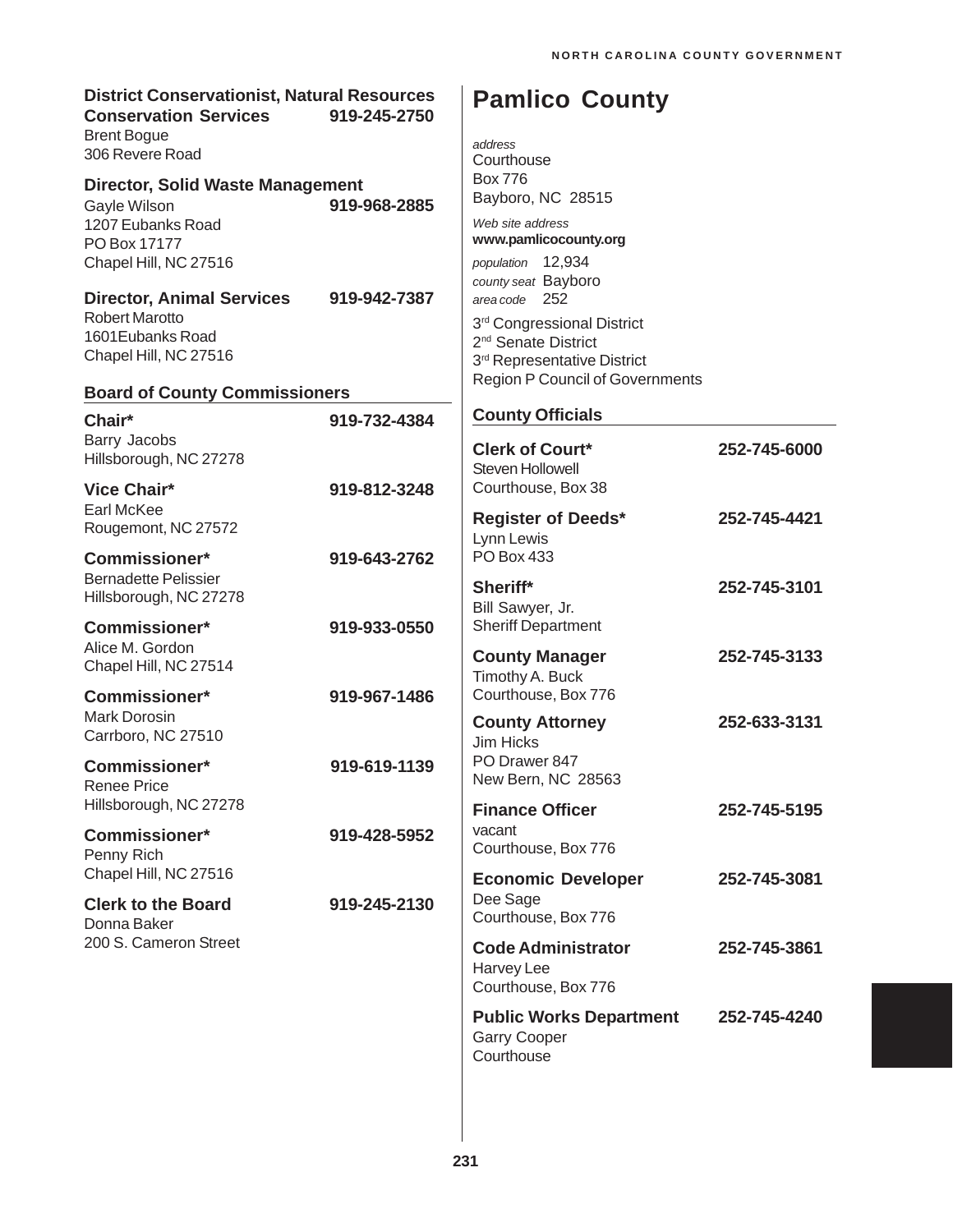| <b>Tax Supervisor/Collector</b>                                                                      | 252-745-4125 | <b>Board of County Commissioners</b>                                                                                                      |              |  |
|------------------------------------------------------------------------------------------------------|--------------|-------------------------------------------------------------------------------------------------------------------------------------------|--------------|--|
| Kathy Tyndall<br>Courthouse, Box 538                                                                 |              | Chairman*                                                                                                                                 | 252-249-1278 |  |
| <b>Chairman, ABC Board</b><br>Robbie Sadler                                                          | 252-745-3656 | Paul Delamar<br>Oriental, NC                                                                                                              |              |  |
| <b>ABC Building</b><br>Alliance, NC                                                                  |              | <b>Vice Chairman*</b><br><b>Christine Mele</b><br>Oriental, NC                                                                            | 252-249-2344 |  |
| Chairman, Education Board* 252-745-4171<br>George Robinson<br><b>Board of Education Building</b>     |              | <b>Commissioner*</b><br>Carl Ollison                                                                                                      | 252-745-5670 |  |
| <b>Superintendent County Schools</b>                                                                 |              | Bayboro, NC                                                                                                                               |              |  |
| Wanda Dawson<br><b>Board of Education Building</b>                                                   | 252-745-4171 | <b>Commissioner*</b><br>Pat Prescott                                                                                                      | 252-249-1278 |  |
| <b>Chairman, Elections Board</b><br>Jennifer Rowe                                                    |              | New Bern, NC<br><b>Commissioner*</b>                                                                                                      | 252-745-2068 |  |
| Courthouse, Box 464                                                                                  |              | Jimmy Spain<br>Stonewall, NC                                                                                                              |              |  |
| <b>Director, Elections Board</b><br><b>Lisa Bennett</b>                                              | 252-745-4821 | <b>Commissioner*</b>                                                                                                                      | 252-633-3797 |  |
| Courthouse, Box 464                                                                                  |              | Ann Holton<br>New Bern, NC                                                                                                                |              |  |
| <b>Director, Social Services</b><br>Robert Johnson                                                   | 252-745-4086 | <b>Commissioner*</b>                                                                                                                      | 252-670-9854 |  |
| Courthouse, Box 395                                                                                  |              | Kenny Heath<br>Arapahoe, NC                                                                                                               |              |  |
| <b>Director, Health Services</b><br>Dennis Harrington<br>Health Building, Box 306                    | 252-745-5111 | <b>Clerk to the Board</b><br>Kathy P. Cayton                                                                                              | 252-745-3133 |  |
| <b>Cooperative Extension</b>                                                                         | 252-745-4121 |                                                                                                                                           |              |  |
| <b>Tom Glasgow</b><br>Courthouse, Box 8                                                              |              | <b>Pasquotank County</b>                                                                                                                  |              |  |
| <b>Director, Senior Services</b><br><b>Violet Ollison</b><br><b>PO Box 184</b><br>Alliance, NC 28509 | 252-745-7196 | address<br>Courthouse<br>PO Box 39<br>Elizabeth City, NC 27909                                                                            |              |  |
| <b>Forest Ranger</b>                                                                                 | 252-745-3775 | Web site address<br>www.co.pasquotank.nc.us                                                                                               |              |  |
| <b>Keith Baker</b><br>Rt. 1, Box 4<br>Grantsboro, NC                                                 |              | population 40,179<br>county seat Elizabeth City<br>area code 252                                                                          |              |  |
| <b>County Librarian</b><br><b>Kat Clowers</b><br><b>County Public Library</b>                        | 252-745-3515 | 1 <sup>st</sup> and 3 <sup>rd</sup> Congressional Districts<br>1 <sup>st</sup> Senate District<br>1 <sup>st</sup> Representative District |              |  |
| <b>Emergency Management</b>                                                                          | 252-745-3081 | <b>Region R Council of Governments</b>                                                                                                    |              |  |
| Chris Murray<br>Courthouse, Box 186                                                                  |              | <b>County Officials</b>                                                                                                                   |              |  |
| <b>Veterans Service Officer</b><br>vacant<br>Courthouse                                              | 252-745-3925 | <b>Clerk of Court*</b><br>Connie J. Thornley<br>206 E. Main Street<br>PO Box 449                                                          | 252-331-4600 |  |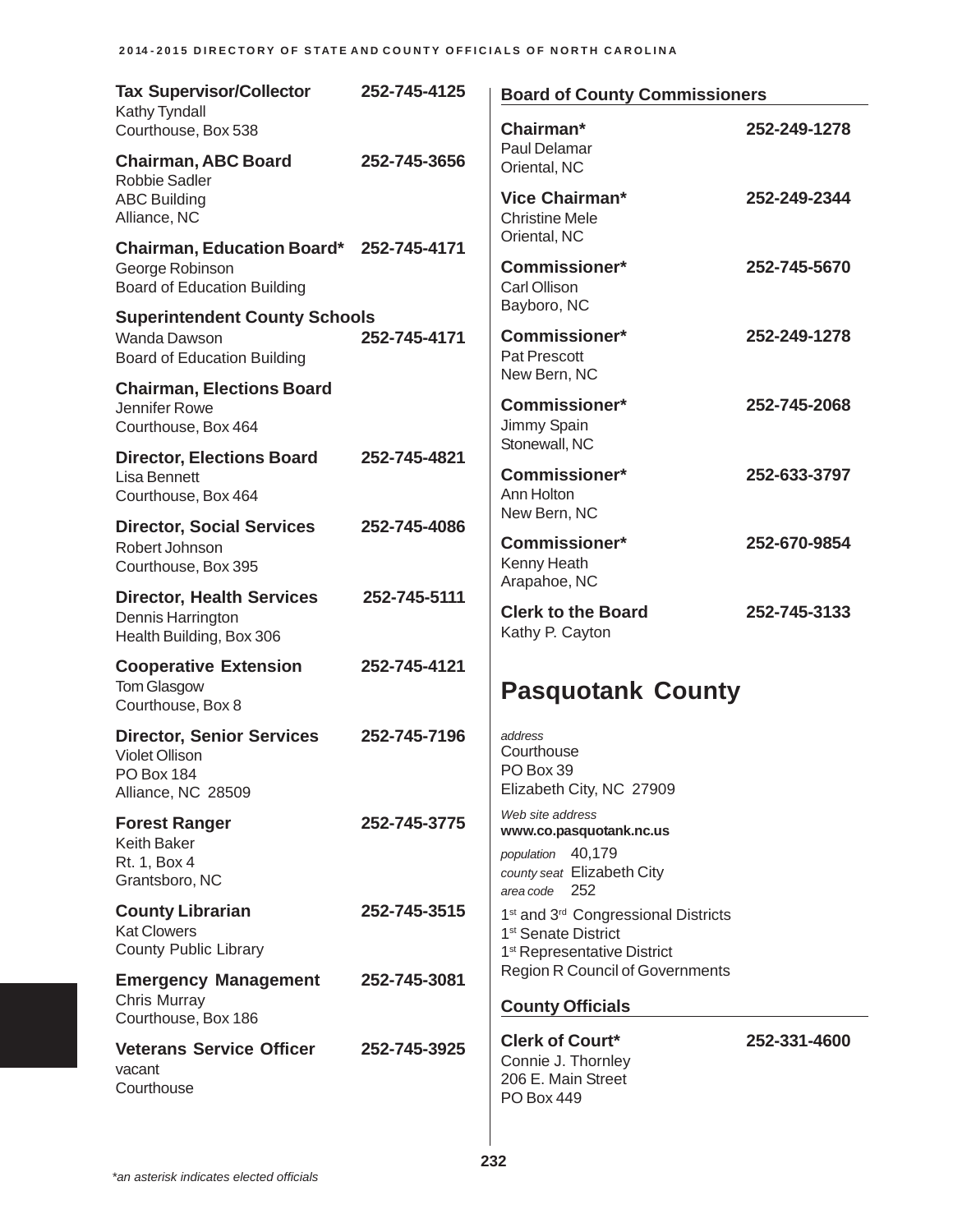| <b>Register of Deeds*</b><br>Joyce Pritchard<br><b>PO Box 154</b>         | 252-335-4367<br>fax 252-335-5106 | <b>Water Superintendent</b><br>John Gregory<br>PO Box 2245                            | 252-335-2240<br>fax 252-331-5650 |
|---------------------------------------------------------------------------|----------------------------------|---------------------------------------------------------------------------------------|----------------------------------|
| Sheriff*<br>Randy Cartwright<br><b>PO Box 587</b>                         | 252-338-2191<br>fax 252-338-1667 | <b>Building Inspector</b><br>Paul W. Kahl<br>PO Box 39                                | 252-338-1144<br>fax 252-337-6733 |
| <b>County Manager</b><br>Rodney Bunch<br>PO Box 39                        | 252-335-0865<br>fax 252-335-0866 | <b>County Librarian</b><br>Jackie King<br>200 E. Colonial Avenue                      | 252-335-2473<br>fax 252-335-2386 |
| <b>County Attorney</b><br>R. Michael Cox<br>PO Box 39                     | 252-335-0569<br>fax 252-337-6610 | <b>Director, Communications</b><br><b>Tobie McPherson</b><br>PO Box 130               | 252-338-7787<br>fax 252-335-1777 |
| <b>Finance Officer</b><br><b>Sheri Small</b><br>PO Box 529                | 252-335-4580<br>fax 252-335-7872 | <b>Director, Emergency Management</b><br><b>Christy Saunders</b><br><b>PO Box 130</b> | 252-335-4444<br>fax 252-335-1777 |
| <b>Tax Administrator</b><br><b>Patrice Stewart</b><br><b>PO Box 193</b>   | 252-338-5169<br>fax 252-338-6125 | <b>IT Director</b><br><b>Collin Flatness</b><br>PO Box 39                             | 252-335-4487                     |
| <b>Chairman, Education Board*</b><br><b>Barry Overman</b><br>PO Box 2247  | 252-335-2981                     | <b>Director, Maintenance</b><br><b>Howard Taylor</b><br>PO Box 39                     | 252-335-2848                     |
| <b>Superintendent County Schools</b><br>Linwood Williams<br>PO Box 2247   | 252-335-2981                     | <b>Director, Planning</b><br><b>Shelley Cox</b><br>PO Box 39                          | 252-335-1891<br>fax 252-337-6733 |
| <b>Chairman, Elections Board</b><br><b>Bonnie Godfrey</b><br>PO Box 1797  | 252-335-1739                     | <b>Director, Solid Waste</b><br>Michael Etheridge<br>PO Box 39                        | 252-335-4105<br>fax 252-331-5623 |
| <b>Director, Elections Board</b><br>David Brown<br>PO Box 1797            | 252-335-1739<br>fax 252-335-1356 | <b>Director, Personnel</b><br>Margaret Simpson<br>PO Box 39                           | 252-337-6648                     |
| <b>Director, Social Services</b><br>Melissa Stokely<br>709 Roanoke Avenue | 252-338-2126<br>fax 252-338-7512 | <b>Veterans Service Officer</b><br><b>William Turner</b><br>1023 US 17 S., Suite 2    | 252-331-4741                     |
| <b>Director, Emergency Medical Services</b>                               |                                  | <b>Board of County Commissioners</b>                                                  |                                  |
| <b>Jerry Newell</b><br><b>PO Box 496</b>                                  | 252-335-1524<br>fax 252-335-2560 | Chairman*                                                                             | 252-338-2859                     |
| <b>Director, Health Services</b>                                          | 252-338-4400                     | Jeff Dixon<br>Elizabeth City, NC                                                      |                                  |
| Jerry Parks<br><b>PO Box 189</b>                                          |                                  | Vice Chairman*<br>Joseph S. Winslow, Jr.                                              | 252-335-1619                     |
| <b>Cooperative Extension</b><br>vacant                                    | 252-338-3954<br>fax 252-338-6442 | Elizabeth City, NC                                                                    |                                  |
| PO Box 1608                                                               |                                  | <b>Commissioner*</b><br>Lloyd E. Griffin, III<br>Elizabeth City, NC                   | 252-333-6105                     |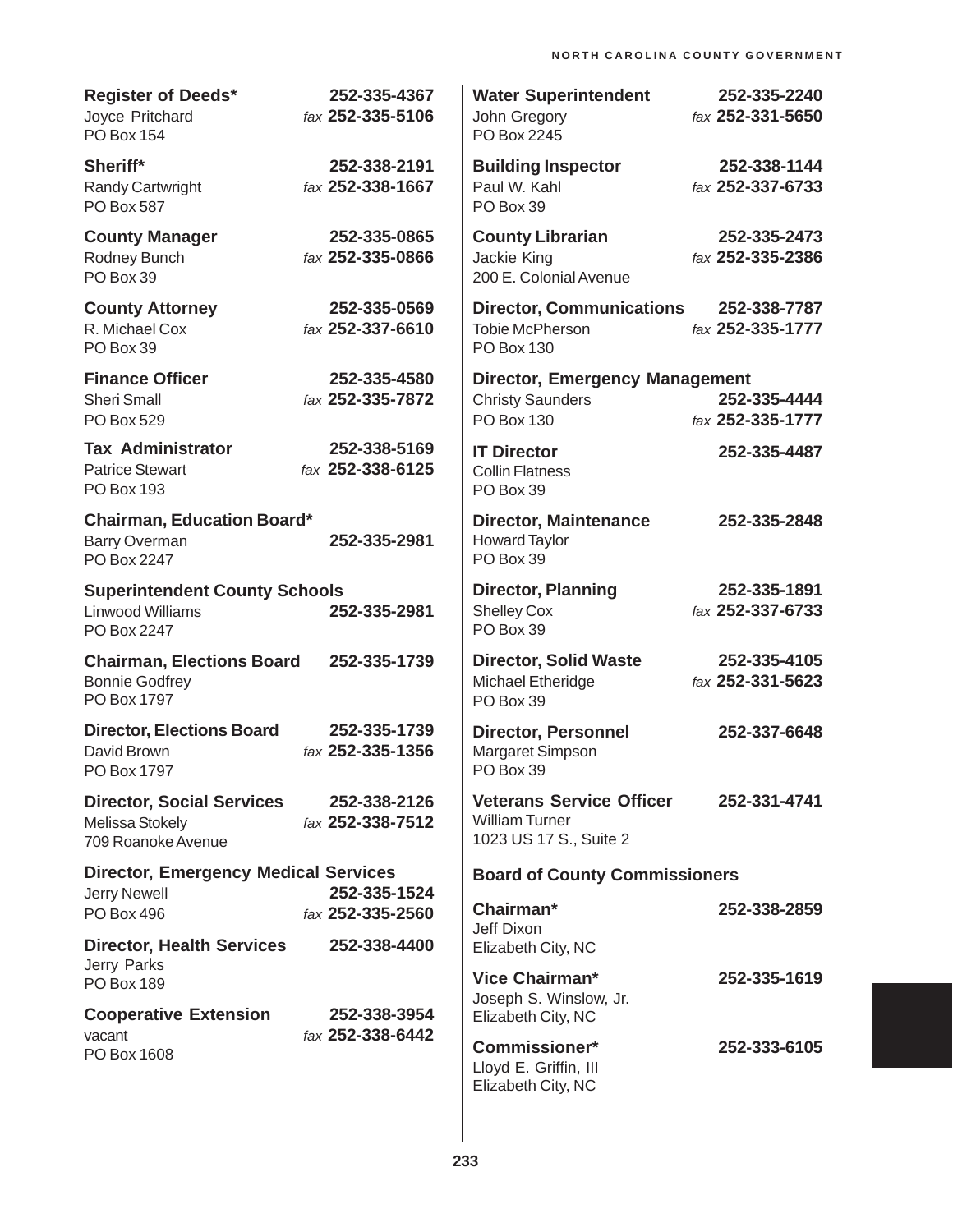## **2014-2015 DIRECTORY OF STATE AND COUNTY OFFICIALS OF NORTH CAROLINA**

| <b>Commissioner*</b><br>Cecil Perry<br>Elizabeth City, NC                                                                                     | 252-335-4694 | <b>Housing Supervisor</b><br>Judith Herring<br>PO Box 1149                                       | 910-259-1208 |
|-----------------------------------------------------------------------------------------------------------------------------------------------|--------------|--------------------------------------------------------------------------------------------------|--------------|
| <b>Commissioner*</b><br><b>Frankie Meads</b><br>Elizabeth City, NC                                                                            | 252-330-2423 | <b>Interim Finance Officer</b><br>Mike Apple<br>PO Box 1578                                      | 910-259-1282 |
| Commissioner*<br>Gary White<br>Elizabeth City, NC                                                                                             | 252-335-0733 | <b>Tax Administrator</b><br><b>Tony Masiero</b><br>Administration Building, Box 67               | 910-259-1221 |
| <b>Commissioner*</b><br>William R. Sterritt<br>Elizabeth City, NC                                                                             | 252-330-4604 | <b>Tax Collector</b><br>Barbara Murray<br>Administration Building, Box 1047                      | 910-259-1222 |
| <b>Clerk to the Board</b><br>Karen Jennings<br>PO Box 39                                                                                      | 252-335-0865 | <b>Chairman, ABC Board</b><br>George Mara<br>ABC Office, Box 804                                 | 910-259-2672 |
| <b>Pender County</b><br>address                                                                                                               |              | Chairman, Education Board* 910-259-2187<br>Katherine Herrington<br>Education Building, Box 1239  |              |
| <b>County Manager's Office</b><br>PO Box 5<br>Burgaw, NC 28425                                                                                |              | <b>Superintendent County Schools</b><br><b>Terri Cobb</b><br>Education Building, Box 1239        | 910-259-2187 |
| fax number<br>910-259-1402<br>Web site address                                                                                                |              | <b>Chairman, Elections Board</b><br><b>Twila Jones</b>                                           | 910-270-9888 |
| www.pendercountync.gov<br>population 54,000<br>county seat Burgaw                                                                             |              | <b>Director, Elections Board</b><br>Dennis Boyles<br>PO Box 1232                                 | 910-259-1220 |
| area code 910<br>3rd and 7 <sup>th</sup> Congressional Districts<br>8 <sup>th</sup> Senate District<br>16th and 18th Representative Districts |              | <b>Director, Social Services</b><br>Dr. Reta M. Shiver<br>PO Box 1207                            | 910-259-1240 |
| <b>Region O Council of Governments</b>                                                                                                        |              | <b>Director, Health Services</b><br>Carolyn Moser                                                | 910-259-1230 |
| <b>County Officials</b>                                                                                                                       |              | Health Building, PO Box 1209                                                                     |              |
| <b>Clerk of Court*</b><br><b>Robert Kilroy</b><br>Courthouse, Box 310                                                                         | 910-663-3900 | <b>Cooperative Extension</b><br><b>Mark Seitz</b><br><b>Agricultural Extension Building</b>      | 910-259-1235 |
| <b>Register of Deeds*</b><br>Sharon Lear Willoughby<br>PO Box 43                                                                              | 910-259-1225 | <b>Forest Ranger</b><br>Hagan Blake<br>1939 Highway 53 W.                                        | 910-259-7251 |
| Sheriff*<br><b>Carson Smith</b><br>Sheriff Administration Building, 605 E. Fremont Street                                                     | 910-259-1212 | <b>Director, County Library</b><br>Michael Taylor<br>Library, PO Box 879                         | 910-259-1234 |
| <b>Interim County Manager</b><br><b>Bob Murphy</b><br>PO Box 5                                                                                | 910-259-1200 | <b>Emergency Management Director</b><br><b>Tom Collins</b><br>EMS Building, 805 Ridgewood Avenue | 910-259-1210 |
| <b>County Attorney</b><br>Trey Thurman<br>PO Box 5                                                                                            | 910-259-1200 |                                                                                                  |              |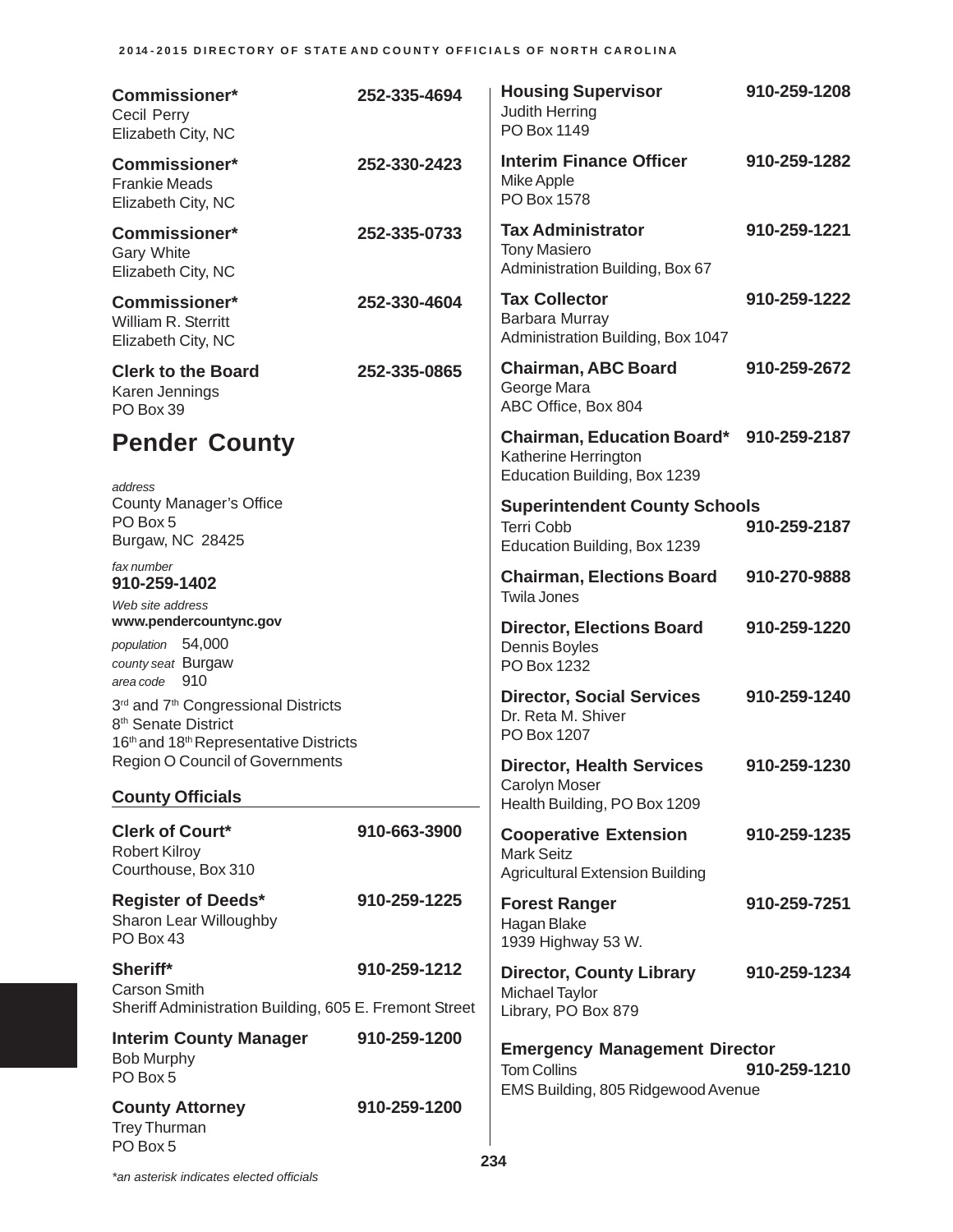| <b>Economic Development</b><br><b>Scott Satterfield</b><br>Box 1698, Wilmington, NC 28402   | 910-763-8414 | <b>Perquimans County</b><br>address                                                                                                       |              |
|---------------------------------------------------------------------------------------------|--------------|-------------------------------------------------------------------------------------------------------------------------------------------|--------------|
| <b>Veterans Service Officer</b><br>Roy Horne<br>PO Box 1373                                 | 910-259-1203 | PO Box 45<br>Hertford, NC 27944<br>Web site address                                                                                       |              |
| <b>Human Resources</b><br>Denise Mulhollen<br>PO Box 1578                                   | 910-259-0900 | www.perquimanscountync.gov<br>population 13,690<br>county seat Hertford<br>area code 252                                                  |              |
| <b>IT Director</b><br><b>Erik Harvey</b><br>PO Box 1437                                     | 910-259-1260 | 1 <sup>st</sup> and 3 <sup>rd</sup> Congressional Districts<br>4 <sup>th</sup> Senate District<br>5 <sup>th</sup> Representative District |              |
| <b>Director of Utilities</b><br>Michael Mack<br><b>PO Box 995</b>                           | 910-259-1570 | <b>Region R Council of Governments</b><br><b>County Officials</b>                                                                         |              |
| <b>Vehicle Maintenance Supervisor</b><br>Bobby Johnson                                      | 910-259-1259 | <b>Clerk of Court*</b><br>Todd W. Tilley<br>PO Box 33                                                                                     | 252-404-5000 |
| <b>Public Buildings Supervisor</b><br><b>Charlie Caldwell</b>                               | 910-259-1249 | <b>Register of Deeds*</b><br>Jaqueline Frierson                                                                                           | 252-426-5660 |
| <b>Director, Tourism</b><br>Monique Baker<br><b>PO Box 177</b>                              | 910-259-1278 | Courthouse, Box 74<br>Sheriff*<br><b>Eric Tilley</b>                                                                                      | 252-426-5615 |
| <b>Director, Planning and Community</b><br><b>Development</b><br>Kyle Breuer<br>PO Box 1519 | 910-259-1202 | Courthouse, Box 31<br><b>County Manager</b><br><b>Frank Heath</b><br>PO Box 45                                                            | 252-426-8484 |
| <b>Board of County Commissioners</b>                                                        |              | <b>County Attorney</b>                                                                                                                    | 252-482-4422 |
| Chairman*<br>David William, Jr.<br>Hampstead, NC                                            | 910-270-7757 | Hackney High, Jr.<br>PO Box 92<br>Edenton, NC 27932                                                                                       |              |
| Vice-Chairman*<br>Fred McCoy<br>Burgaw, NC                                                  | 910-259-9349 | <b>Finance Officer</b><br>Sharon S. Ward<br>PO Box 45                                                                                     | 252-426-8484 |
| <b>Commissioner*</b><br>George Brown<br>Rocky Point, NC                                     | 910-675-8653 | <b>Tax Supervisor/Collector</b><br>vacant<br>Courthouse, Box 7                                                                            | 252-426-7010 |
| <b>Commissioner*</b><br><b>Chester Ward</b><br>Hampstead, NC                                | 910-329-1732 | Chairman, Education Board* 252-426-5741<br><b>Walter Leigh</b><br>PO Box 337                                                              |              |
| <b>Commissioner*</b><br>Jimmy Tate                                                          | 910-284-8704 | <b>Superintendent County Schools</b><br><b>Dwayne Stallings</b><br>PO Box 337                                                             | 252-426-5741 |
| Willard, NC<br><b>Clerk to the Board</b><br>Glenda Pridgen<br>PO Box 5                      | 910-259-1200 | <b>Chairman, Elections Board</b><br><b>Chuck White</b><br>PO Box 336                                                                      | 252-426-5598 |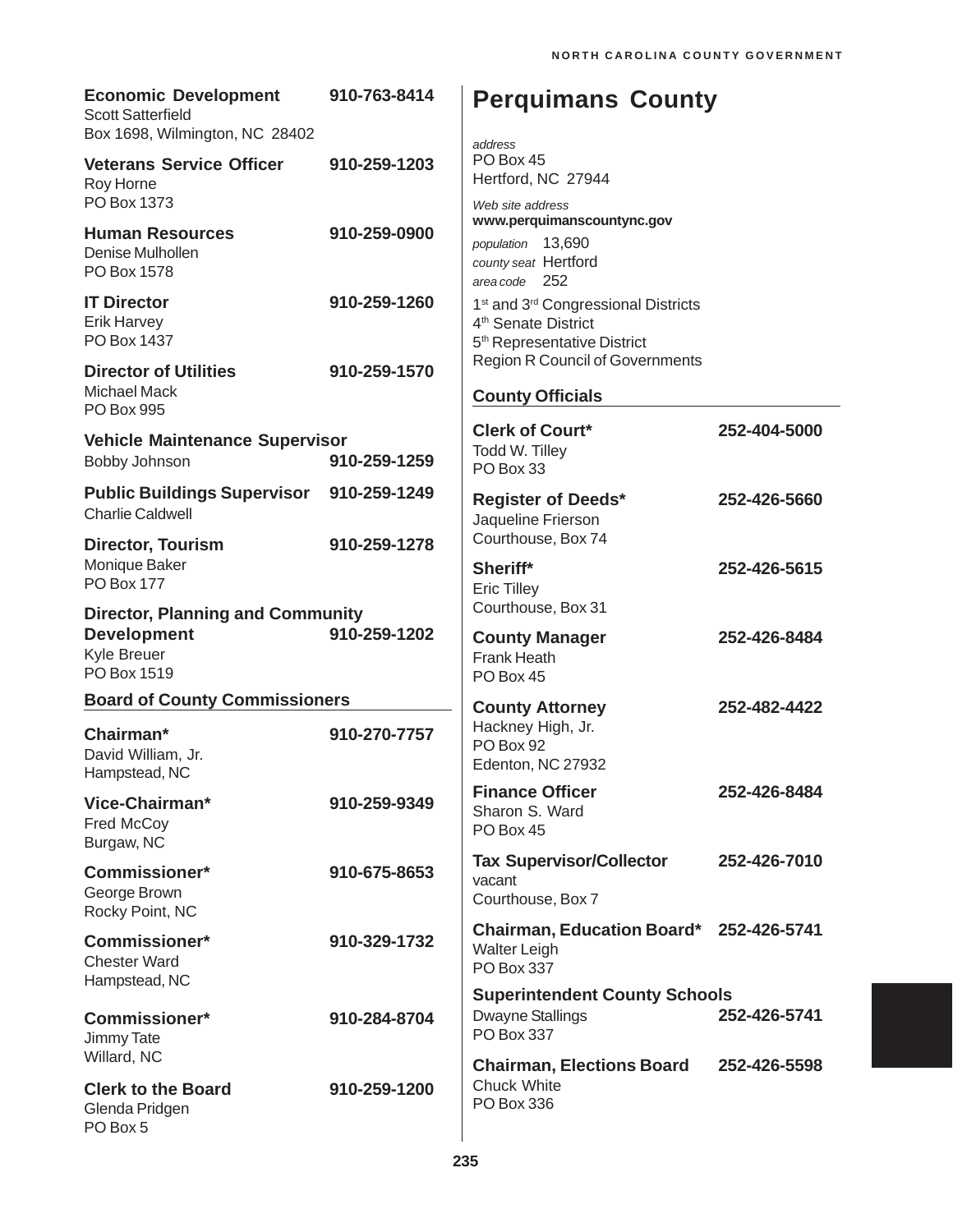| <b>Director, Elections Board</b><br>Eula Mae Forbes<br>PO Box 336                             | 252-426-5598 | Commissioner*<br>Kyle Jones<br>Hertford, NC                                                                | 252-339-4211                     |
|-----------------------------------------------------------------------------------------------|--------------|------------------------------------------------------------------------------------------------------------|----------------------------------|
| <b>Director, Social Services</b><br>Susan Chaney<br><b>PO Box 107</b>                         | 252-426-7373 | <b>Commissioner*</b><br><b>Tammy Miller-White</b><br>Hertford, NC                                          | 252-339-4316                     |
| <b>Director, Health Services</b><br>Jerry Parks<br><b>Box 189</b><br>Elizabeth City, NC 27909 | 252-338-2167 | <b>Commissioner*</b><br><b>Matthew Peeler</b><br>Hertford, NC                                              | 252-426-7519                     |
| <b>Cooperative Extension</b><br>vacant<br>PO Box 87                                           | 252-426-5428 | <b>Clerk to the Board</b><br>Mary P. Hunnicutt<br>Hertford, NC                                             | 252-426-8484                     |
| <b>Building Inspector</b><br>Virgil Parrish<br>PO Box 462                                     | 252-426-8283 | <b>Person County</b><br>address                                                                            |                                  |
| Director, E.M.S.<br>Larry Chappell<br>PO Box 563                                              | 252-456-5646 | 304 S. Morgan Street<br>Roxboro, NC 27573<br>fax number                                                    |                                  |
| <b>Director, Recreation</b><br><b>Howard Williams</b><br>310 Granby Street                    | 252-426-5695 | 599-1609<br>Web site address<br>www.personcounty.net<br>population 37,341                                  |                                  |
| <b>Forest Ranger</b><br><b>Clarence Watson</b><br>496 Ocean Highway N.                        | 252-426-5551 | county seat Roxboro<br>area code 336<br>6 <sup>th</sup> Congressional District                             |                                  |
| <b>County Library</b><br>vacant<br>110 W. Academy Street                                      | 252-426-5319 | 23rd Senate District<br>55 <sup>th</sup> Representative District<br><b>Region K Council of Governments</b> |                                  |
| <b>Emergency Management Coordinator</b>                                                       |              | <b>County Officials</b>                                                                                    |                                  |
| Jarvis Winslow                                                                                | 252-426-7029 | <b>Clerk of Court*</b>                                                                                     | 336-503-5200<br>fax 336-597-0568 |
| <b>Veterans Service Officer</b><br><b>Preston Spear</b><br><b>PO Box 133</b>                  | 252-426-1796 | Deborah L. Barker<br>Courthouse Square, Room B 201<br>deborah.l.barker@nccourts.org                        |                                  |
|                                                                                               |              | <b>Register of Deeds*</b><br>Amanda W. Garrett                                                             | 336-597-1733<br>fax 336-599-1609 |
| <b>Board of County Commissioners</b>                                                          |              | 21 Abbitt Street                                                                                           |                                  |
| Chair*<br>Janice McKenzie Cole                                                                | 252-426-1300 | amandag@personcounty.net<br>Sheriff*                                                                       | 336-597-0500                     |
| Hertford, NC<br><b>Vice Chairman*</b><br>Edward R. Muzzulin                                   | 252-340-9860 | Dewey E. Jones<br>PO Box 1156<br>djones@personcounty.net                                                   | fax 336-597-0598                 |
| Hertford, NC                                                                                  |              | <b>County Manager</b><br><b>Heidi York</b>                                                                 | 336-597-1720<br>fax 336-599-1609 |
| <b>Commissioner*</b><br>Benjamin C. Hobbs<br>Hertford, NC                                     | 252-426-1593 | 304 S. Morgan Street, Room 212<br>hyork@personcounty.net                                                   |                                  |
|                                                                                               |              |                                                                                                            |                                  |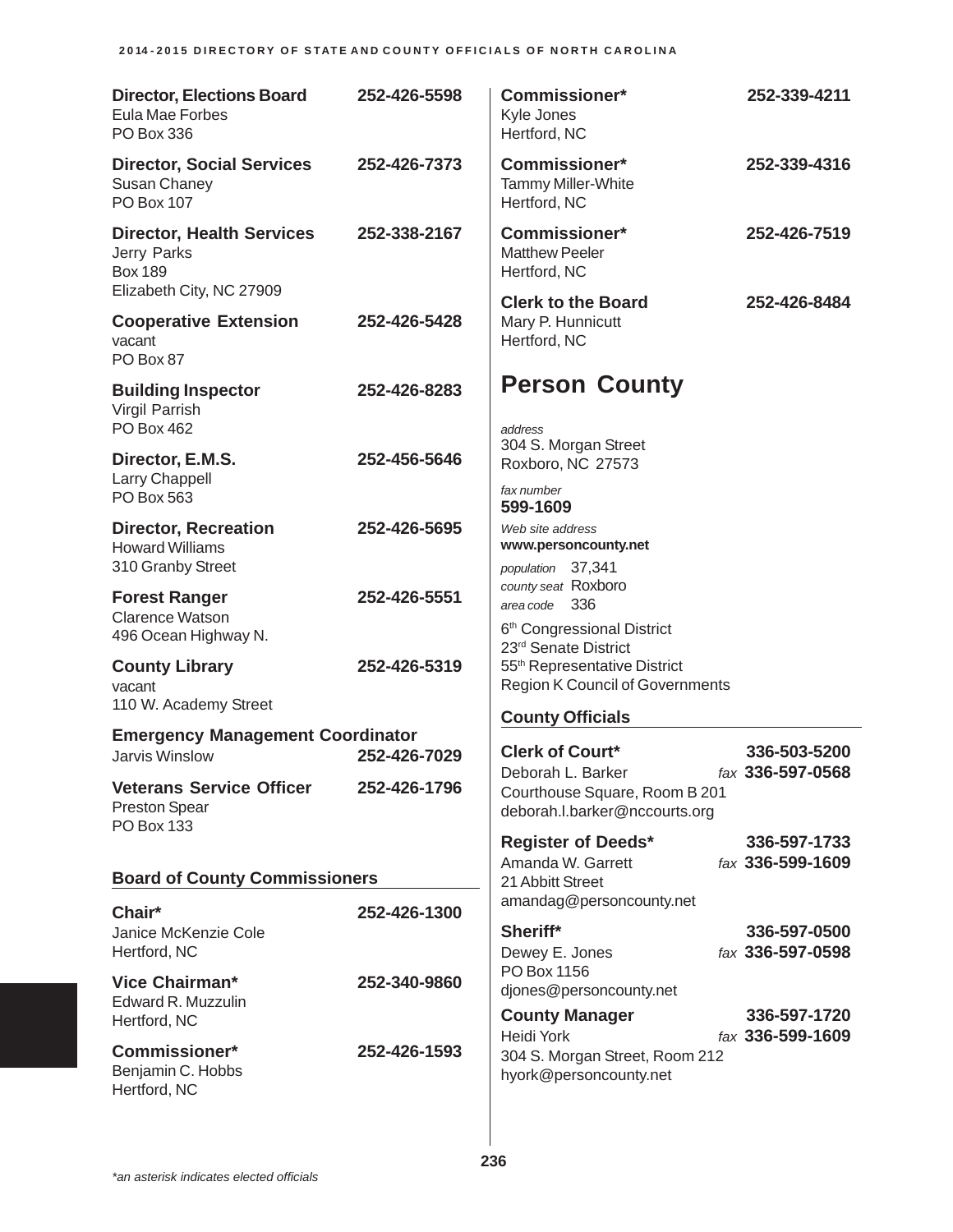| <b>County Attorney</b><br>C. Ronald Aycock<br>304 S. Morgan Street, Room 212<br>raycock@personcounty.net   | 336-504-5800<br>fax 336-599-1609 | <b>Mental Health</b><br><b>Cardinal Innovations</b><br>100 Europa Drive, Suite 490<br>Chapel Hill, NC 27517            | 919-913-4000                                     |
|------------------------------------------------------------------------------------------------------------|----------------------------------|------------------------------------------------------------------------------------------------------------------------|--------------------------------------------------|
| <b>Director, Economic Development</b><br><b>Stuart Gilbert</b><br>PO Box 1581                              | 336-597-1752<br>fax 336-599-1609 | Director, Human Resources 336-597-1725<br>Angie Warren<br>304 S. Morgan Street, Room 208<br>awarren@personcounty.net   | fax 336-597-1609                                 |
| <b>Finance Officer</b><br>Amy Wehrenberg<br>304 S. Morgan Street, Room 219<br>amyw@personcounty.net        | 336-597-1726<br>fax 336-599-1609 | <b>Director, Emergency Services</b><br>Wes Lail<br>216 W. Barden Street                                                | 336-599-3136<br>fax 336-599-1017                 |
| Director, Arts, Parks and Recreation<br>John Hill<br>PO Box 304<br>johnhill@personcounty.net               | 336-597-1755<br>fax 336-597-1754 | wlail@personcounty.net<br><b>Director, Cooperative Extension</b><br>vacant<br>304 S. Morgan Street<br><b>Room 123</b>  | 336-599-1195<br>fax 336-598-0272                 |
| <b>Tax Administrator</b><br>S. Russell Jones<br>PO Box 1116<br>rjones@personcounty.net                     | 336-597-1721<br>fax 336-597-2099 | <b>Director, Library</b><br><b>Christy Bondy</b><br>319 S. Main Street<br>cbondy@personcounty.net                      | 336-597-7881<br>fax 336-597-5081                 |
| <b>Director, Planning</b><br>Paula Murphy<br>325 S. Morgan Street<br>pmurphy@personcounty.net              | 336-597-1750<br>fax 336-597-1799 | <b>Veterans Service Officer</b><br><b>Richard Vining</b><br>325 S. Morgan Street, Room 132<br>rvining@personcounty.net | 336-597-7891<br>fax 336-599-1017                 |
| <b>Chairman, ABC Board</b><br><b>Mike Laws</b><br>712 N. Madison Boulevard                                 | 336-599-8294                     | <b>Assistant County Manager</b><br><b>Sybil Tate</b><br>304 S. Morgan Street                                           | 336-597-1720<br>fax 336-599-1609                 |
| <b>Chairman, Education Board*</b><br>Gordon A. Powell<br>299 North Ridge Circle<br>powellg@charter.net     | 336-599-3286                     | state@personcounty.net<br><b>Chief Building Inspector</b><br>Sam Hobgood                                               | 336-597-0570<br>fax 336-597-7802                 |
| <b>Superintendent, Board of Education</b><br>vacant<br>304 S. Morgan Street, Room 25 fax 36-599-2194       | 336-599-2191 x 123               | 325 S. Morgan Street<br>shobgood@personcounty.net<br><b>Director, General Services</b>                                 | 336-597-1735                                     |
| <b>Chairman, Elections Board</b><br>Jacqueline Booker<br>130 Cody Street                                   | 336-599-4010<br>fax 336-598-0300 | Ray Foushee<br>304 S. Morgan Street, Room 222<br>rfoushee@personcounty.net                                             | fax 336-599-1609                                 |
| <b>Director, Elections</b><br><b>Sherry Harris</b><br>331 S. Morgan Street<br>sharris@personcounty.net     | 336-597-1727<br>fax 336-598-0300 | <b>Director, Animal Control</b><br>Ron Shaw<br>2103 Chub Lake Road<br>rshaw@personcounty.net                           | 336-597-1741<br>fax 336-599-1609                 |
| <b>Director, Social Services</b><br><b>Carlton Paylor</b><br><b>PO Box 770</b><br>cpaylor@personcounty.net | 336-599-8361<br>fax 336-597-9339 | <b>Director, GIS</b><br><b>Nate Dumas</b><br>325 S. Morgan Street<br><b>Director, Transportation</b>                   | 336-597-2242<br>fax 336-599-1799<br>336-597-1771 |
| <b>Director, Health Services</b><br>Janet O. Clayton<br>355A S. Madison Boulevard                          | 336-597-2204<br>fax 336-597-4804 | Kathy Adcock<br>304 S. Morgan Street, Room 203<br>kadcock@personcounty.net                                             | fax 336-599-1609                                 |

| <b>Street</b> |  |
|---------------|--|
| าsportatio    |  |

| 336-597-1771                    |
|---------------------------------|
| $\frac{1}{4}$ (ax 336-599-1609) |
|                                 |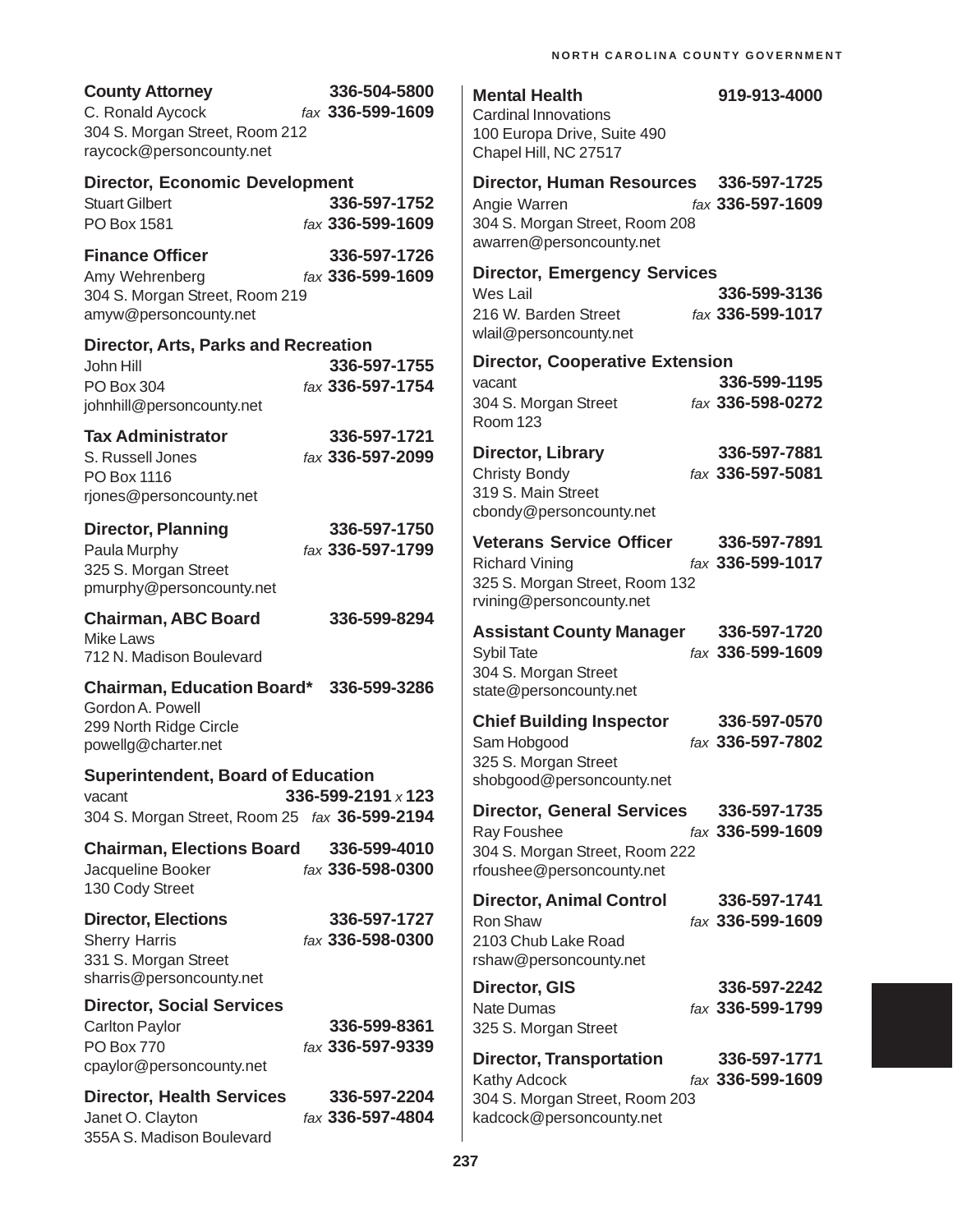| <b>Director, Information Technology</b><br>Gary Latta<br>329 S. Morgan Street                                                                | 336-597-7810<br>fax 336-599-1799 | <b>Register of Deeds*</b><br><b>Lisa Nichols</b><br>Courthouse, Box 35                         | 252-902-1650                     |
|----------------------------------------------------------------------------------------------------------------------------------------------|----------------------------------|------------------------------------------------------------------------------------------------|----------------------------------|
| glatta@personcounty.net<br><b>Board of County Commissioners</b>                                                                              |                                  | Sheriff*<br><b>Neil Elks</b><br>Courthouse, Box 528                                            | 252-902-2800                     |
| Chairman*<br>Jimmy B. Clayton<br>Timberlake, NC<br>jimmyb60@embarqmail.com                                                                   | 336-364-8520                     | <b>County Manager</b><br>D. Scott Elliott<br>1717 W. Fifth Street                              | 252-902-2950<br>fax 252-830-6311 |
| <b>Vice Chairman*</b><br>B. Ray Jeffers<br>Roxboro, NC                                                                                       | 336-504-5198                     | <b>County Attorney</b><br>Janis Gallagher<br>1717 W. Fifth Street                              | 252-902-3106                     |
| rayjeffers@personcounty.net<br>Commissioner*<br>Kyle W. Puryear                                                                              | 336-592-1721                     | <b>Director, Development Commission</b><br>Wanda Yuhas<br>111 Washington Street                | 252-758-1989                     |
| Roxboro, NC<br>kpuryear@personcounty.net                                                                                                     |                                  | <b>Director, Financial Services</b><br>Duane Holder<br>1717 W. Fifth Street                    | 252-902-3000                     |
| <b>Commissioner*</b><br>Frances P. Blalock<br>Roxboro, NC<br>fpblalock@aol.com                                                               | 336-364-2717                     | <b>Planning Director</b><br><b>James Rhodes</b><br>1717 W. Fifth Street                        | 252-902-3250                     |
| <b>Commissioner*</b><br>David B. Newell, Sr.<br>Roxboro, NC<br>davidbnewell@personcounty.net                                                 | 336-597-2248                     | <b>Tax Administrator</b><br><b>Cathy Booker</b><br>110 S. Evans Street                         | 252-902-3410                     |
| <b>Clerk to the Board</b><br><b>Brenda Reaves</b><br>304 S. Morgan Street, Room 212                                                          | 336-597-1720<br>fax 336-599-1609 | <b>Chairman, ABC Board</b><br>John Minges<br>110 Bramblewood Drive, 27858                      | 252-756-2350                     |
| breaves@personcounty.net<br><b>Pitt County</b>                                                                                               |                                  | <b>Chairman, Education Board*</b><br>Worth Forbes<br>1717 W. Fifth Street                      | 252-830-4265                     |
| address<br>1717 W. Fifth Street<br>Greenville, NC 27834                                                                                      |                                  | <b>Superintendent, Board of Education</b><br>Dr. Ethan Lenker<br>1717 W. Fifth Street          | 252-830-4265                     |
| Web site address<br>www.pittcountync.gov<br>population 172,554<br>county seat Greenville                                                     |                                  | <b>Chairman, Elections Board</b><br><b>Patrick Nelson</b><br>201 E. Second Street<br>PO Box 56 | 252-902-3300                     |
| 252<br>area code<br>1 <sup>st</sup> and 3 <sup>rd</sup> Congressional Districts<br>3rd and 5th Senate Districts                              |                                  | <b>Director, Elections Board</b><br>David Davis<br>201 E. 2 <sup>nd</sup> Street               | 252-902-3300                     |
| 6 <sup>th</sup> , 8 <sup>th</sup> and 9 <sup>th</sup> Representative Districts<br>Region Q Council of Governments<br><b>County Officials</b> |                                  | <b>Director, Social Services</b><br>vacant<br>1717 W. Fifth Street                             | 252-902-1066                     |
| <b>Clerk of Court*</b><br>Sara-Beth Rhodes<br>Courthouse<br>PO Box 6067                                                                      | 252-695-7100                     | <b>Director, Health Services</b><br>Dr. John Morrow<br>201 Government Circle                   | 252-902-2443                     |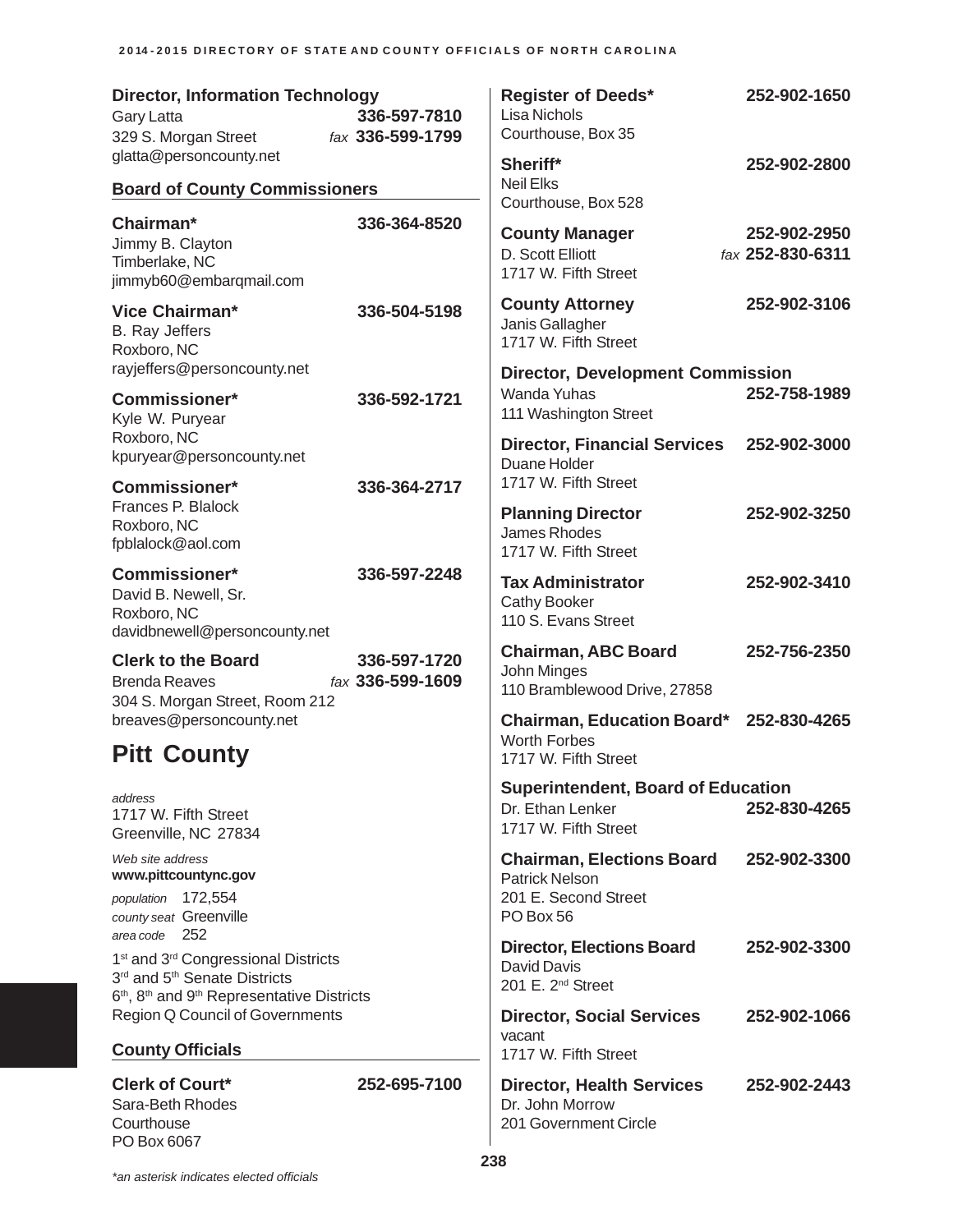| <b>Cooperative Extension</b><br><b>Mitch Smith</b><br>403 Government Circle                      | 252-757-2800 | <b>Commissioner*</b><br>Eugene James<br>5034 NC 33 W.                                                                         | 252-752-6336     |
|--------------------------------------------------------------------------------------------------|--------------|-------------------------------------------------------------------------------------------------------------------------------|------------------|
| <b>County/Forest Ranger</b><br><b>Derrick Moore</b><br>720 E. Fire Tower Road<br>Winterville, NC | 252-355-9079 | Tarboro, NC 27886<br><b>Commissioner*</b><br>Tom Johnson<br>1304 Kingsbrook Road                                              | 252-752-1796     |
| <b>County Librarian</b><br>Greg Needham<br>530 Evans Street                                      | 252-329-4580 | Greenville, NC 27858<br><b>Commissioner*</b><br><b>Tom Coulson</b>                                                            | 252-321-2942     |
| <b>Coordinator, Emergency Services</b><br>Noel Lee<br>1717 W. Fifth Street                       | 252-902-3952 | 506 Eleanor Street<br>Greenville, NC 27858<br><b>Clerk to the Board</b>                                                       | 252-902-2950     |
| <b>Veterans Service Officer</b><br><b>Teresa Ball</b><br>200-C Eastbrook Drive                   | 252-355-9052 | <b>Kimberly Hines</b><br>1717 W. Fifth Street<br>Greenville, NC 27834                                                         |                  |
| <b>Director, Human Resources</b><br>Florida D. Hardy<br>1717 W. Fifth Street                     | 252-902-3050 | <b>Polk County</b>                                                                                                            |                  |
| <b>Public Information Officer</b><br>Kiara Jones<br>1717 W. Fifth Street                         | 252-902-2955 | address<br><b>Box 308</b><br>Columbus, NC 28722<br>Web site address                                                           |                  |
| <b>Board of County Commissioners</b>                                                             |              | www.polknc.org                                                                                                                |                  |
| Chairman*<br>Mark W. Owens, Jr.<br>PO Box 88<br>Farmville, NC 27828                              | 252-758-4276 | population 20,510<br>county seat Columbus<br>area code 828<br>10th Congressional District<br>48 <sup>th</sup> Senate District |                  |
| Vice Chairman*<br>Glen Webb<br>1201 Windsong Drive                                               | 252-375-4460 | 113 <sup>th</sup> Representative District<br><b>Region C Council of Governments</b><br><b>County Officials</b>                |                  |
| Greenville, NC 27858<br><b>Commissioner*</b><br>Beth B. Ward                                     | 252-355-7724 | <b>Clerk of Court*</b><br>Pamela Hyder<br><b>Box 38</b>                                                                       | 828-894-8231     |
| 112 Lakewood Drive<br>Greenville, NC 27834<br><b>Commissioner*</b>                               | 252-756-2748 | <b>Register of Deeds*</b><br>Sheila Whitmire<br><b>Box 308</b>                                                                | 828-894-8450     |
| Jimmy Garris<br>4922 NC 43 S.<br>Greenville, NC 27858                                            |              | Sheriff*<br>Donald Hill<br>Box 69                                                                                             | 828-894-3001     |
| <b>Commissioner*</b><br>David Hammond<br>306 Burrington Road<br>Greenville, NC 27834             | 252-756-9639 | <b>County Manager</b><br>Ryan Whitson<br><b>Box 308</b>                                                                       | 828-894-3301 x 7 |
| <b>Commissioner*</b><br><b>Melvin McLawhorn</b><br>100 Allendale Drive<br>Greenville, NC 27834   | 252-355-7290 | <b>County Attorney</b><br>Jana Berg<br>218 Zimmerman Drive<br>Inman, SC 29349                                                 | 828-595-2100     |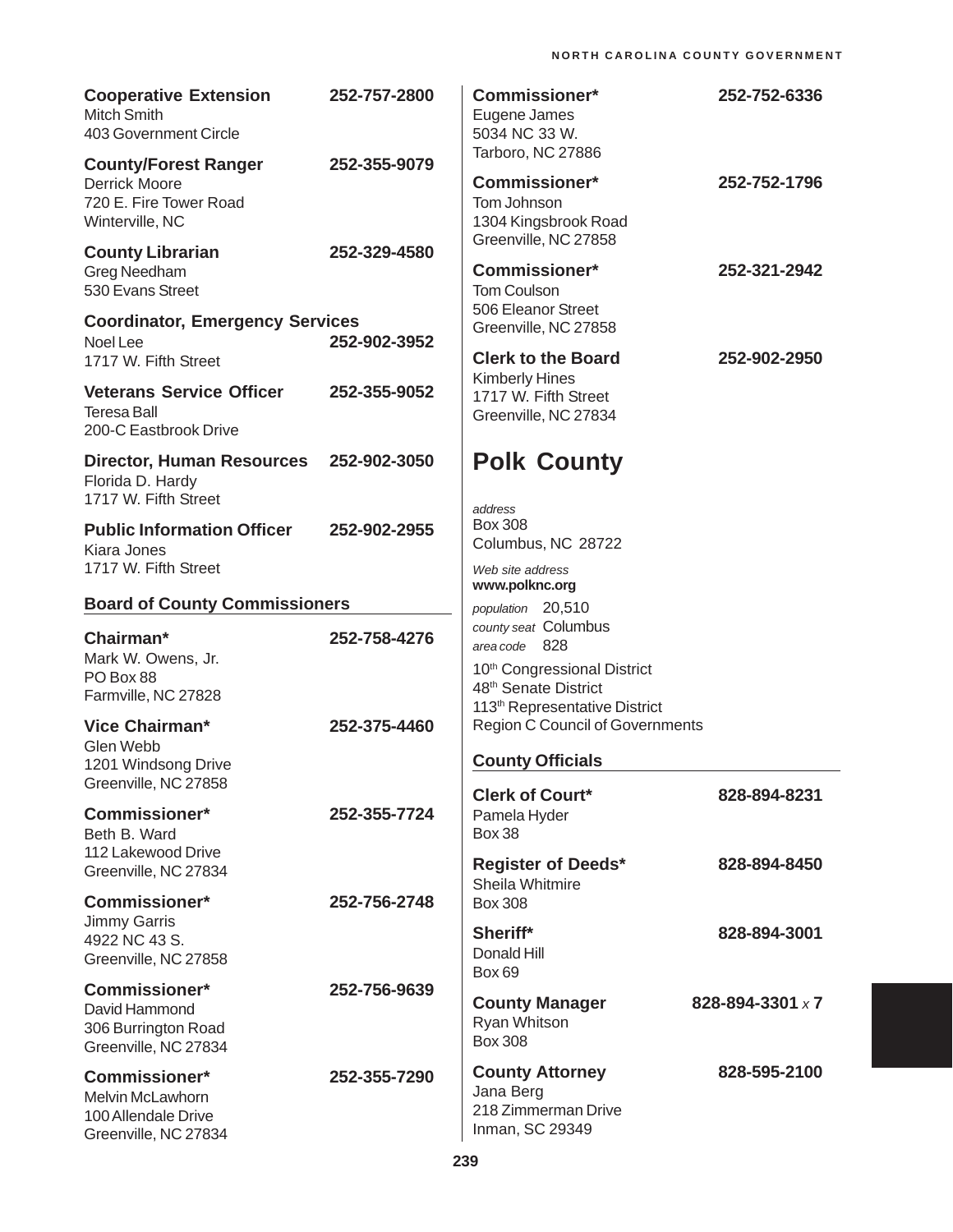| <b>Director, Inspections</b>                                | 828-894-3739 | <b>Board of County Commissioners</b>                                             |                                  |
|-------------------------------------------------------------|--------------|----------------------------------------------------------------------------------|----------------------------------|
| Steve Jones<br><b>Box 308</b>                               |              | Chair*<br><b>Ted Owens</b>                                                       | 828-894-3301 x 7                 |
| <b>Finance Officer</b><br>Sandra Hughes                     | 828-894-3302 | <b>Box 308</b>                                                                   |                                  |
| <b>Box 308</b>                                              |              | <b>Vice Chairman*</b><br>Michael Gage                                            | 828-894-3301 x 7                 |
| <b>Director, Parks and Recreation</b>                       | 828-894-8199 | <b>Box 308</b>                                                                   |                                  |
| Jerry Stensland<br><b>Box 308</b>                           |              | Commissioner*<br>Ray Gaperson                                                    | 828-894-3301 x 7                 |
| <b>Tax Administrator</b><br>Melissa Bowlin                  | 828-894-8500 | <b>Box 308</b>                                                                   |                                  |
| <b>Box 308</b>                                              |              | Commissioner*<br><b>Keith Nolbert</b>                                            | 828-894-3301 x 7                 |
| Chairman, Education Board* 828-894-3051<br>Geoffrey Tennant |              | <b>Box 308</b>                                                                   |                                  |
| Box 638                                                     |              | <b>Commissioner*</b><br><b>Tom Pack</b>                                          | 828-894-3301 x 7                 |
| <b>Superintendent, County Schools</b><br>Bill Miller, Jr.   | 828-894-3051 | <b>Box 308</b>                                                                   |                                  |
| <b>Box 638</b>                                              |              | <b>Clerk to the Board/Assistant to the County</b>                                | 828-894-3301 x7                  |
| <b>Chairman, Elections Board</b><br>David Moore             | 828-863-4491 | <b>Manager</b><br><b>Beth Fehrmann</b>                                           | fax 828-894-2263                 |
| 632 Polk County Line Road<br>Rutherfordton, NC 28139        |              | <b>Box 308</b>                                                                   |                                  |
| <b>Director, Elections Board</b>                            | 828-894-8181 | <b>Randolph County</b>                                                           |                                  |
| <b>Tracy Waters</b><br><b>Box 253</b>                       |              | address                                                                          |                                  |
| <b>Director, Social Services</b>                            | 828-894-2100 | 725 McDowell Road<br>PO Box 4728                                                 |                                  |
| Lou Parton<br>23 Wolverine Trail                            |              | Asheboro, NC 27204-4728                                                          |                                  |
| Mill Spring, NC 28756                                       |              | Web site address<br>www.co.randolph.nc.us                                        |                                  |
| <b>Director, Health Services</b>                            | 828-287-6220 | population 142,466<br>county seat Asheboro                                       |                                  |
| James H. Hines<br>221 Callahan Koon Road                    |              | - 336<br>area code                                                               |                                  |
| Spindale, NC 28160                                          |              | 6 <sup>th</sup> Congressional District<br>29 <sup>th</sup> Senate District       |                                  |
| <b>Cooperative Extension</b><br>John Vining                 | 828-894-8218 | 70th and 78th Representative Districts<br><b>Region G Council of Governments</b> |                                  |
| <b>Box 187</b>                                              |              |                                                                                  |                                  |
| <b>County Librarian</b><br><b>Rishara Finsel</b>            | 828-894-8721 | <b>County Officials</b>                                                          |                                  |
| 1289 W. Mills Street                                        |              | <b>Clerk of Court*</b><br>Pam Hill                                               | 336-328-3095                     |
| <b>Veterans Service Officer</b><br>Darrel Moore             | 828-859-5121 | 176 E. Salisbury Street                                                          |                                  |
| 500 Carolina Drive<br>Tryon, NC 28782                       |              | <b>Register of Deeds*</b><br>Krista Lowe                                         | 336-318-6960<br>fax 336-318-6969 |
| <b>Emergency Preparedness</b>                               | 828-894-6342 | 158 Worth Street, PO Box 4458                                                    |                                  |
| <b>Bobby Arledge</b><br><b>Box 308</b>                      |              |                                                                                  |                                  |
|                                                             |              |                                                                                  |                                  |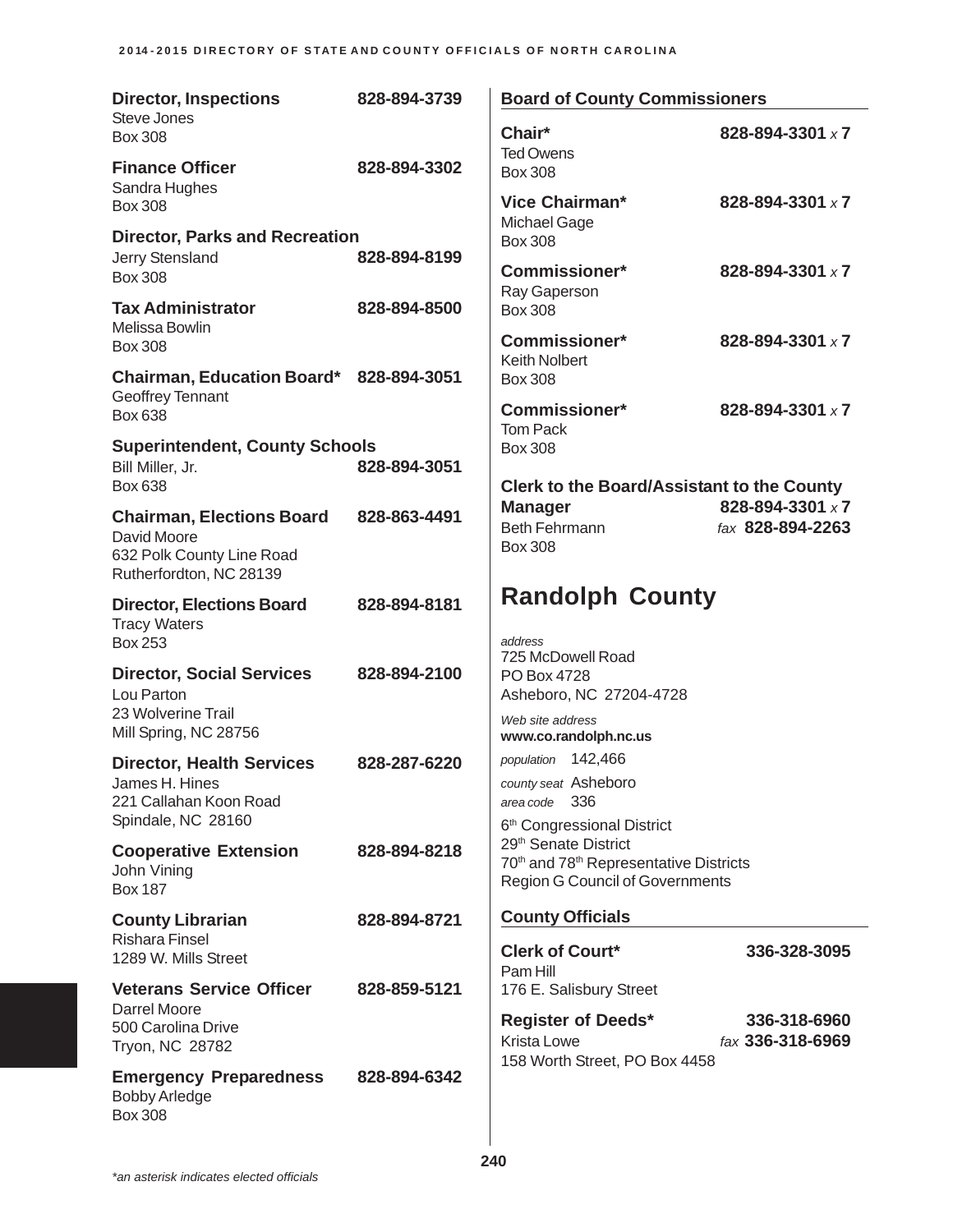| Sheriff*                       | 336-318-6680                   |
|--------------------------------|--------------------------------|
| Maynard Reid, Jr.              | $\frac{5}{2}$ fax 336-318-6618 |
| 725 McDowell Road, PO Box 4728 |                                |

**County Manager 336-318-6302** Richard Wells *fax* **336-318-6853** 725 McDowell Road, PO Box 4728

**County Attorney 336-625-6104** Ben Morgan *fax* **336-626-5606** 141 Worth Street, PO Box 4728

**Staff Attorney 336-318-6603** Aimee Scotton *fax* **336-318-6853** 725 McDowell Road, PO Box 4728

**Assistant County Manager/Finance Officer** Will Massie **336-318-6310** 725 McDowell Road, PO Box 4728

*fax* **336-318-6853**

**Deputy Finance Officer 336-318-6613** Suzanne Dale *fax* **336-318-6853** 725 McDowell Road, PO Box 4728

**Tax Administrtor 336-318-6531** Debra Hill *fax* **336-318-6571** 725 McDowell Road, PO Box 4728

**Deputy Tax Collector 336-318-6508** Sally Cheek *fax* **336-318-6571** 725 McDowell Road, PO Box 4728

**Chairman, Randolph County Board of Education\* 336-318-6100** Becky Coltrane *fax* **336-318-6155** 2222 S. Fayetteville Street

**Superintendent, Randolph County Schools** Dr. Stephen Gainey **336-318-6100** 2222 S. Fayetteville Street *fax* **336-318-6155**

**Chairperson, Asheboro City Board of Education\* 336-625-5104** Jane Redding *fax* **336-625-9328** PO Box 1103, Asheboro, NC 27203

**Superintendent, Asheboro City Schools** Dr. Diane Frost **336-625-5104** PO Box 1103, Asheboro, NC 27203 *fax* **336-625-9328**

| <b>Personnel Director</b><br>Stacy Griffin<br>725 McDowell Road, PO Box 4728                         | 336-318-6601<br>fax 336-318-6853        |
|------------------------------------------------------------------------------------------------------|-----------------------------------------|
| <b>Personnel Technician</b><br>Jill Williams<br>725 McDowell Road, PO Box 4728                       | 336-318-6620                            |
| <b>Chairman, Elections Board</b><br>Pete Oldham<br>158 Worth Street                                  | 336-318-6900<br>336-318-6903            |
| <b>Director, Elections Board</b><br>Melissa Johnson<br>158 Worth Street                              | 336-318-6900<br>fax 336-318-6903        |
| <b>Director, Planning/Zoning</b><br>Hal Johnson<br>204 E. Academy Street, PO Box 771                 | 336-318-6556<br>fax 336-318-6550        |
| <b>Purchasing Agent</b><br><b>Audrey Alexander</b><br>725 McDowell Road, PO Box 4728                 | 336-318-6304<br>fax 336-318-6853        |
| <b>Director, Chief Building Inspector</b><br>David Bryant<br>204 E. Academy Street                   | 336-318-6560<br>fax 336-318-6495        |
| <b>Director, Social Services</b><br><b>Beth Duncan</b><br>1520 N. Fayetteville Street                | 336-318-8042<br>fax <b>336-683-8131</b> |
| <b>DSS Attorney</b><br>Erica Glass McDough<br>1520 N. Fayetteville Street                            | 336-318-8040<br>fax 336-683-8131        |
| <b>Director, Health Services</b><br>Mimi Cooper<br>2222 S. Fayetteville Street                       | 336-318-6217<br>fax 336-318-6234        |
| <b>Director, Sandhills Mental Health Center</b><br>Victoria Whitt<br>110 Walker Avenue               | 336-673-9111                            |
| <b>Information Services Director, IT</b><br><b>Michael Rowland</b><br>725 McDowell Road, PO Box 4728 | 336-318-6320<br>fax 336-318-6318        |
| <b>Director, Emergency Services and Civil</b><br><b>Preparedness</b><br>Donovan Davis                | 336-318-6943<br>fax 336-318-6951        |

152 N. Fayetteville Street

**241**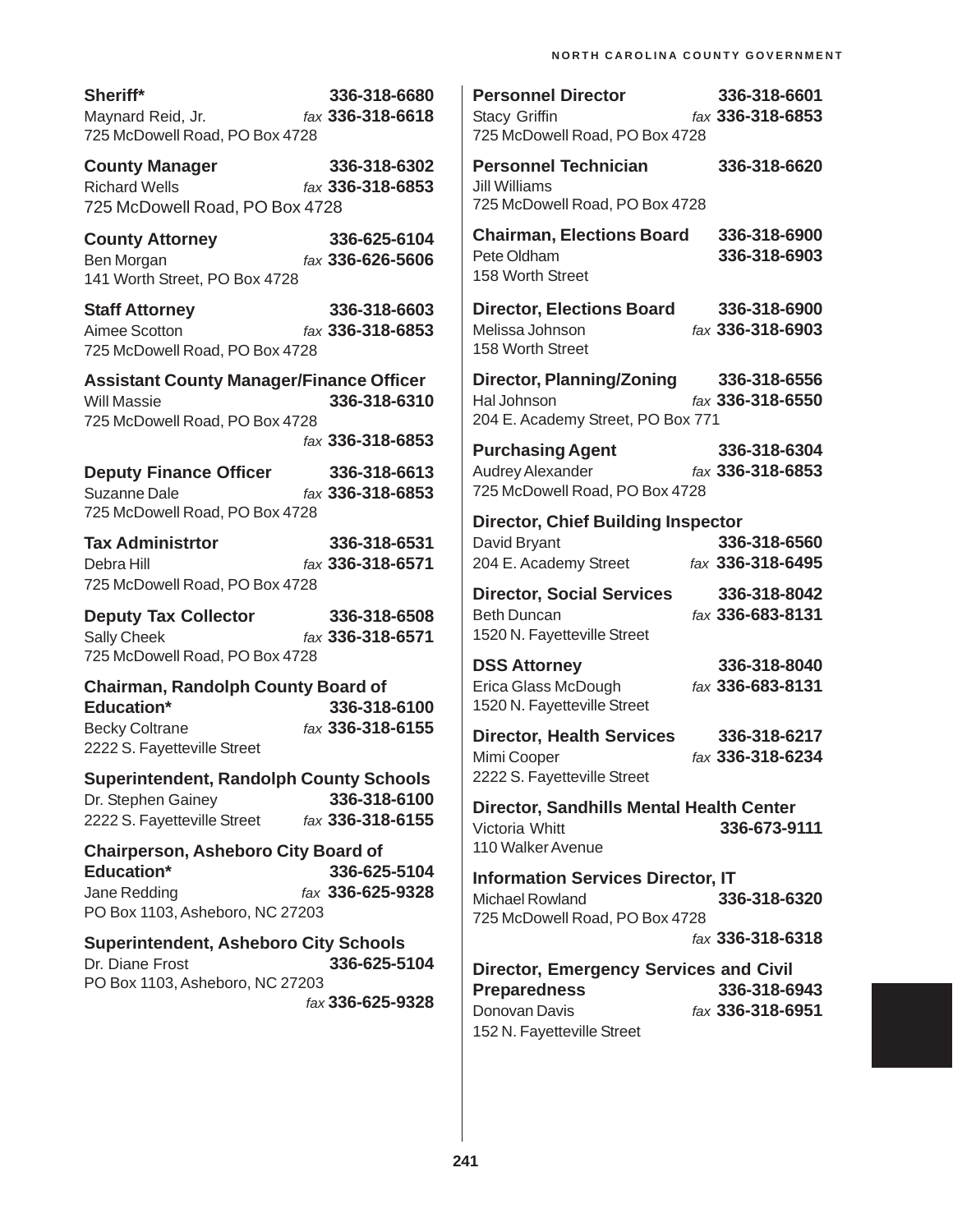| <b>Fire Marshal</b><br><b>Rick Davis</b><br>152 N. Fayetteville Street                   | 336-318-6914<br>fax 336-318-6951 | <b>Richmond County</b><br>address                                                                                      |              |
|------------------------------------------------------------------------------------------|----------------------------------|------------------------------------------------------------------------------------------------------------------------|--------------|
| <b>Director, Cooperative Extension</b><br>Jonathan Black<br>2222 S. Fayetteville Street  | 336-318-6008<br>fax 336-318-6011 | <b>PO Box 504</b><br>Rockingham, NC 28380<br>phone number<br>997-8200                                                  |              |
| <b>Forest Ranger</b><br>John Albertston<br>2755 Old Cox Road                             | 336-879-1773                     | fax number<br>997-8208<br>Web site address                                                                             |              |
| Director, Library<br>Ross Holt<br>201 Worth Street                                       | 336-318-6800<br>fax 336-318-6823 | www.richmondcountync.org<br>population 46,528<br>county seat Rockingham<br>area code 910                               |              |
| <b>Veterans Service Officer</b><br>Terry Van Vliet<br>158 Worth Street                   | 336-318-6904<br>fax 336-318-6853 | 8 <sup>th</sup> Congressional District<br>25 <sup>th</sup> Senate District<br>66 <sup>th</sup> Representative District |              |
| <b>Director, Public Works</b><br>Paxton Arthurs<br>725 McDowell Road, PO Box 4728        | 336-318-6606<br>fax 336-318-6853 | <b>Region H Council of Governments</b><br><b>County Officials</b>                                                      |              |
| Soil and Water Conservation 336-318-6490<br>Jenny Parks<br>2222-A S. Fayetteville Street |                                  | <b>Clerk of Court*</b><br><b>Vickie Daniel</b><br>105 W. Franklin Street                                               | 910-419-7400 |
| <b>Board of County Commissioners</b>                                                     |                                  | <b>Register of Deeds*</b><br>Linda Douglas                                                                             | 910-997-8250 |
| Chairman*<br><b>Harold Holmes</b><br>Ramseur, NC                                         | 336-824-8121<br>fax 336-625-3850 | Courthouse<br>114 East Franklin Street, Suite 101, 28379<br>linda.douglas@richmondnc.com                               |              |
| Vice Chairman*<br>Darrell Frye<br>Trinity, NC                                            | 336-431-1984<br>fax 336-889-2412 | Sheriff*<br>James E. Clemmons, Jr.<br>Courthouse<br><b>One Court Street</b>                                            | 910-895-3232 |
| <b>Commissioner*</b><br>Phil Kemp<br>Asheboro, NC                                        | 336-629-3277<br>fax 336-629-8077 | <b>County Manager</b><br>G. Richard Sago, II<br><b>Hancock Street</b>                                                  | 910-997-8211 |
| Commissioner*<br>Stan Haywood                                                            | 336-625-3665<br>fax 336-625-4311 | <b>Administration Building</b><br>PO Box 504                                                                           |              |
| Asheboro, NC<br><b>Commissioner*</b><br><b>Arnold Lanier</b>                             | 336-857-2863                     | <b>County Attorney</b><br>Stephan R. Futrell<br>PO Box 1657                                                            | 910-997-2206 |
| Asheboro, NC<br><b>Clerk to the Board</b><br>Cheryl Ivey<br>725 McDowell Road            | 336-318-6301<br>fax 336-318-6853 | <b>County Engineer</b><br>G. Richard Sago, II<br><b>Hancock Street</b><br><b>Administration Building</b><br>PO Box 504 | 910-997-8211 |
| Deputy Clerk to the Board<br>Amanda Varner<br>725 McDowell Road                          | 336-318-6300<br>fax 336-318-6853 | <b>Economic Developer/Management Analyst</b><br><b>Martie Butler</b><br>PO Box 504<br><b>Administration Building</b>   | 910-997-8211 |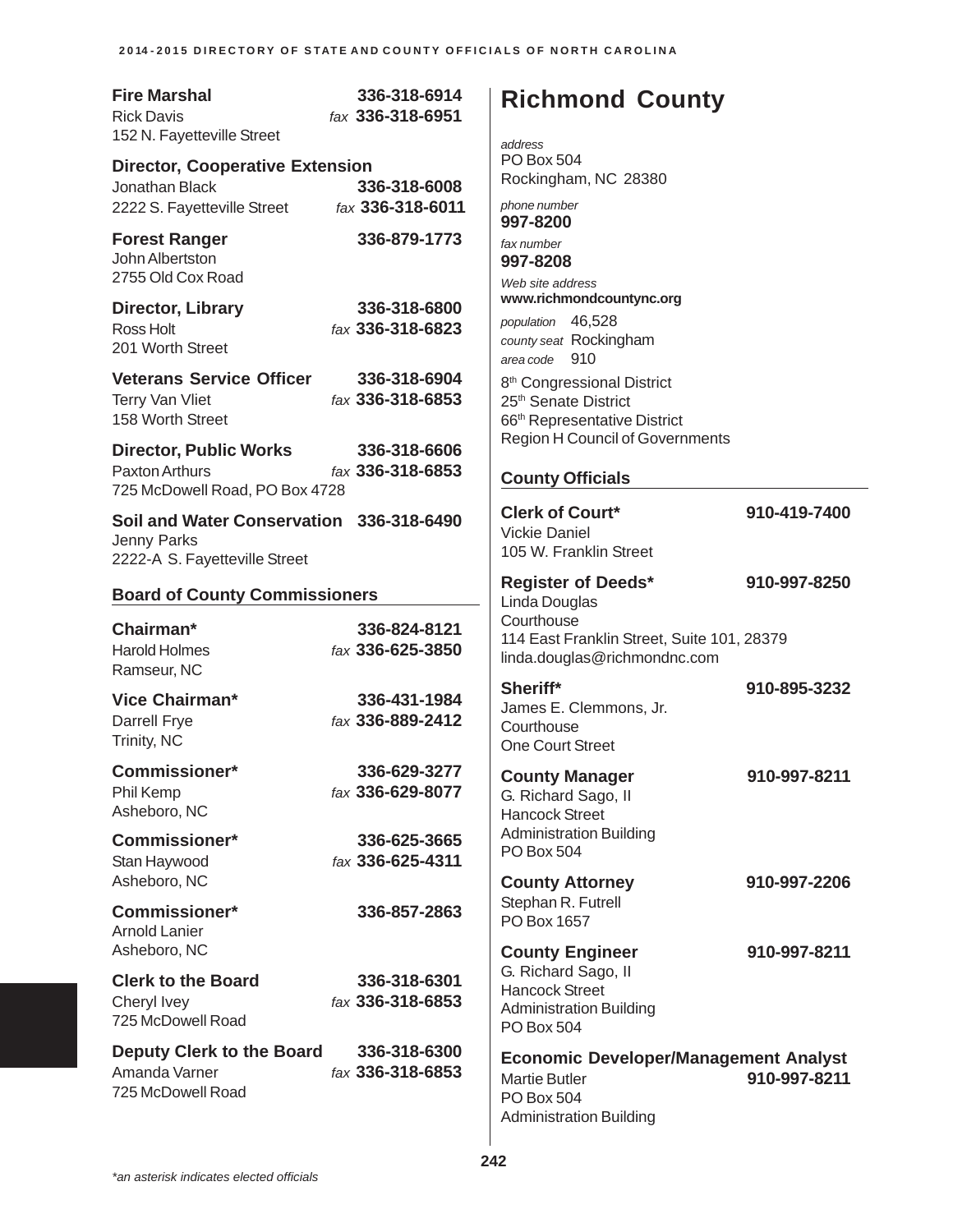| <b>Finance Officer</b>                                                                        | 910-997-8220 | <b>Board of County Commissioners</b>                                                                                                                                                                                           |              |
|-----------------------------------------------------------------------------------------------|--------------|--------------------------------------------------------------------------------------------------------------------------------------------------------------------------------------------------------------------------------|--------------|
| R. M. Steagall, Jr.<br><b>Hancock Street</b><br>Administration Building, PO Box 504           |              | Chairman*<br>Kenneth Robinette<br>Marston, NC 28363                                                                                                                                                                            | 910-582-6602 |
| <b>Tax Administrator</b><br>Vagas Jackson<br>Franklin Street, Courthouse<br>PO Box 250        | 910-997-8278 | Vice Chairman*<br>John Garner<br>Hamlet, NC 28345                                                                                                                                                                              | 910-582-2724 |
| <b>Tax Collector</b><br><b>Ginny Braddock</b><br>Franklin Street, Courthouse<br>PO Box 1644   | 910-997-8272 | <b>Commissioner*</b><br>Jimmy L. Capps<br>Rockingham, NC 28379                                                                                                                                                                 | 910-997-8213 |
| Chairman, Education Board* 910-582-5860<br><b>Wiley Mabe</b>                                  |              | <b>Commissioner*</b><br><b>Thad Ussery</b><br>Rockingham, NC 28379                                                                                                                                                             | 910-582-4026 |
| PO Box 1259<br>Hamlet, NC 28345                                                               |              | <b>Commissioner*</b><br>Jimmy L. Maske                                                                                                                                                                                         | 910-895-2695 |
| <b>Superintendent, County Schools</b><br>Dr. George Norris<br>PO Box 1259<br>Hamlet, NC 28345 | 910-582-5860 | Rockingham, NC 28379<br><b>Commissioner*</b><br>Don M. Bryant<br>Rockingham, NC 28379                                                                                                                                          | 910-997-5952 |
| <b>Chairman, Elections Board</b><br><b>Hilda Pemberton</b><br>PO Box 1843                     | 910-997-8253 | <b>Commissioner*</b><br>Ben T. Moss, Jr.<br>Ellerbe, NC 28338                                                                                                                                                                  | 910-582-8687 |
| <b>Director, Elections Board</b><br>Connie H. Kelly<br>PO Box 1843                            | 910-997-8253 | <b>Clerk to the Board</b><br>Marian S. Savage<br><b>Administration Building</b>                                                                                                                                                | 910-997-8213 |
| <b>Director, Social Services</b><br><b>Tammy Schrenker</b><br>125 Caroline Street             | 910-997-8444 | PO Box 504<br><b>Robeson County</b>                                                                                                                                                                                            |              |
| <b>Director, Health Department</b><br>Dr. Tommy Jarrell<br>125 Caroline Street                | 910-997-8334 | address<br>Courthouse<br>500 N. Elm Street                                                                                                                                                                                     |              |
| <b>Cooperative Extension</b><br>Susan Kelly                                                   | 910-997-8255 | Lumberton, NC 28358<br>Web site address                                                                                                                                                                                        |              |
| 123 Caroline Street<br>PO Box 1358                                                            |              | www.co.robeson.nc.us<br>population 123,339                                                                                                                                                                                     |              |
| <b>Forest Ranger</b><br>Alan Clark                                                            | 910-997-2228 | county seat Lumberton<br>area code 910                                                                                                                                                                                         |              |
| Highway 1, N.<br><b>County Librarian</b><br>Jesse Gibson                                      | 910-895-6337 | 7 <sup>th</sup> and 8 <sup>th</sup> Congressional Districts<br>13 <sup>th</sup> Senate District<br>46 <sup>th</sup> , 47 <sup>th</sup> and 48 <sup>th</sup> Representative Districts<br><b>Region N Council of Governments</b> |              |
| 412 E. Franklin Street<br><b>Veterans Service Officer</b>                                     | 910-997-8232 | <b>County Officials</b>                                                                                                                                                                                                        |              |
| <b>Tonia Hildreth</b><br><b>Administration Building</b><br>125 S. Hancock Street              |              | <b>Clerk of Court*</b><br>Shelena Smith<br>500 N. Elm, Rm.101<br>PO Box 1084                                                                                                                                                   | 910-272-5900 |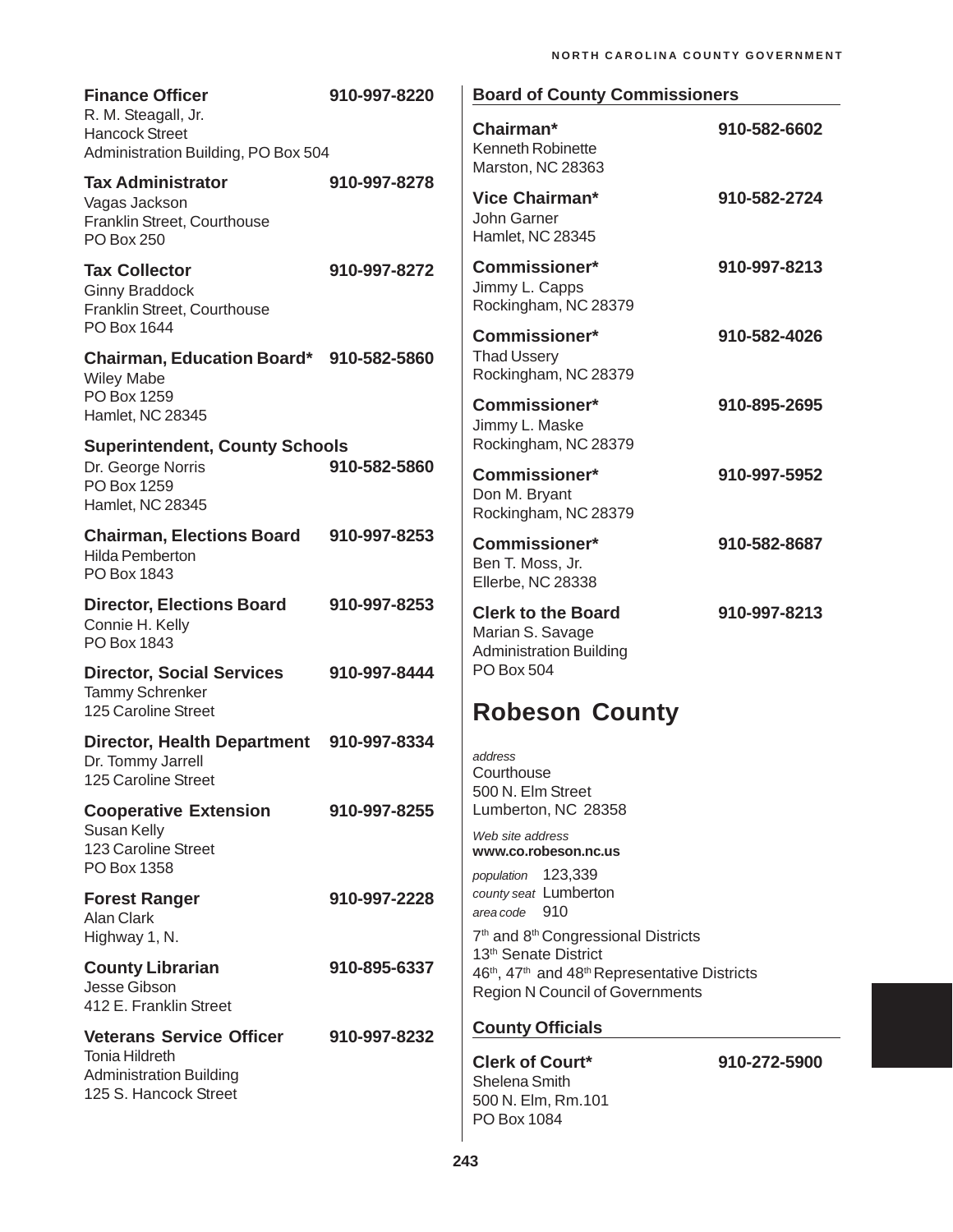| <b>Register of Deeds*</b><br>Vicki L. Locklear<br>500 N. Elm, Rm. 102                        | 910-671-3040                     | <b>Cooperative Extension</b><br>Cathy Graham<br><b>County Government Complex</b>   | 910-671-3276 |
|----------------------------------------------------------------------------------------------|----------------------------------|------------------------------------------------------------------------------------|--------------|
| Sheriff*<br>Ken Sealey<br>120 Legend Road                                                    | 910-671-3106                     | <b>Forest Ranger</b><br>Adlia Strickland<br>Pembroke, NC 28372                     | 910-618-6760 |
| <b>County Manager</b><br><b>Ricky Harris</b><br><b>Administration Building</b>               | 910-671-3022<br>fax 910-671-3010 | <b>County Librarian</b><br>Catie Roach<br>101 N. Chestnut Street                   | 910-738-4859 |
| <b>Assistant County Manager</b><br>Jason King<br><b>Administration Building</b>              | 910-671-3019                     | <b>Veterans Service Officer</b><br><b>Chris Oxendine</b><br>108 W. Eighth Street   | 910-671-3071 |
| <b>Director, Inspections</b><br>Jeffrey Britt<br>Box 1284                                    | 910-272-6520                     | <b>Human Resources</b><br><b>Constance Young</b><br><b>Administration Building</b> | 910-671-3016 |
| <b>Director, Finance</b>                                                                     | 910-671-3029                     | <b>Board of County Commissioners</b>                                               |              |
| <b>Kellie Blue</b><br><b>Administration Building</b>                                         |                                  | Chairman*<br>Noah Woods                                                            | 910-521-9006 |
| <b>Tax Administrator</b><br>Cindy Lowry                                                      | 910-671-3060                     | Pembroke, NC                                                                       |              |
| Courthouse                                                                                   |                                  | Vice Chairman*<br>Tom Taylor                                                       | 910-739-6403 |
| <b>Economic Development</b><br><b>Greg Cummings</b>                                          | 910-739-7584                     | Lumberton, NC                                                                      |              |
| <b>Purchasing Agent</b><br><b>Betty Grimsley</b><br><b>Administration Building</b>           | 910-671-3020                     | <b>Commissioner*</b><br>Jerry Stephens<br>Lumberton, NC                            | 910-671-0431 |
| <b>Chairman, Education Board*</b><br>JoAnn Lowery<br>PO Box 2909                             | 910-671-6000                     | <b>Commissioner*</b><br>Lance Herndon<br>Parkton, NC                               | 910-858-0214 |
| Lumberton, NC 28359                                                                          |                                  | <b>Commissioner*</b><br>Raymond Cummings                                           | 910-521-4934 |
| <b>Superintendent, County Schools</b><br>Johnny Hunt                                         | 910-671-6000                     | Pembroke, NC                                                                       |              |
| PO Drawer 2909                                                                               |                                  | <b>Commissioner*</b><br>Roger Oxendine                                             | 910-628-6238 |
| Chairman, Board of Elections 910-671-3080<br><b>Steve Stone</b>                              |                                  | Rowland, NC<br>Commissioner*                                                       |              |
| <b>Director, Board of Elections</b><br>G. L. Pridgen<br>PO Box 2159                          | 910-671-3080                     | <b>Hubert Sealey</b><br>Fairmont, NC                                               | 910-628-5923 |
| <b>Director, Social Services</b><br><b>Becky Morrow</b><br><b>County Government Complex</b>  | 910-671-3500                     | Commissioner*<br>David Edge<br>Lumberton, NC                                       | 910-738-8003 |
| <b>Director, Health Services</b><br><b>William Smith</b><br><b>County Government Complex</b> | 910-671-3200                     | <b>Clerk to the Board</b><br>Tammy S. Freeman<br>Lumberton, NC                     | 910-671-3022 |
| <b>General Service Manager</b><br>Charles Britt, Jr.<br>701 N. Elm Street                    | 910-671-6438                     | <b>Deputy Clerk to the Board</b><br>Hope Brayboy                                   | 910-671-3024 |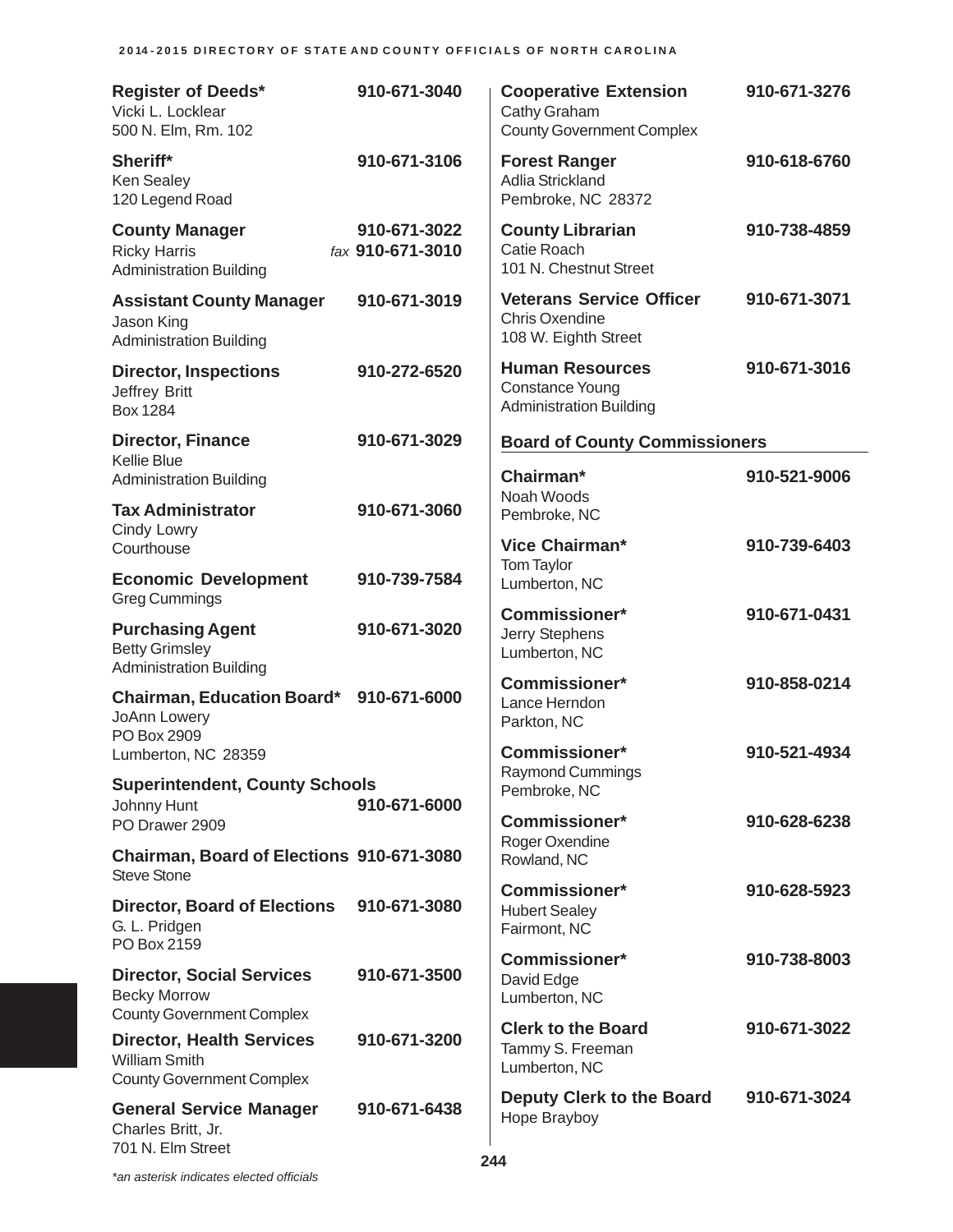| <b>Rockingham County</b><br>address<br>Courthouse                                                                    |              | <b>Buyer</b><br><b>Gail Priddy</b><br>371 NC 65<br>PO Box 62                                                 | 336-342-8111 |
|----------------------------------------------------------------------------------------------------------------------|--------------|--------------------------------------------------------------------------------------------------------------|--------------|
| 170 NC 65<br><b>Governmental Center</b><br>371 NC 65<br>Wentworth, NC 27375                                          |              | <b>Tax Supervisor/Collector</b><br><b>Mark McClintock</b><br>371 NC 65<br>PO Box 68                          | 336-342-8305 |
| phone number<br>336-342-8100<br>Web site address<br>www.co.rockingham.nc.us<br>population 93,025                     |              | <b>Finance Officer</b><br>Patricia P. Galloway<br>371 NC 65<br>PO Box 41                                     | 336-342-8120 |
| county seat Wentworth<br>area code 336<br>6 <sup>th</sup> Congressional District<br>26 <sup>th</sup> Senate District |              | <b>Chairperson, Education Board*</b><br><b>Nell Rose</b><br>382 Wise Lane, Reidsville, NC 27320              | 336-349-8508 |
| 65th and 91 <sup>st</sup> Representative Districts<br><b>Region G Council of Governments</b>                         |              | <b>Superintendent, Consolidated Schools</b><br>Dr. Rodney Shotwell<br>511 Harrington Highway, Eden, NC 27288 | 336-627-2600 |
| <b>County Officials</b><br><b>Clerk of Court*</b><br>Mark Pegram                                                     | 336-342-8700 | <b>Chairman, Elections Board</b><br>Toni K. Reece<br>PO Box 264, Eden, NC 27288                              | 336-627-0446 |
| Courthouse, 170 NC 65<br><b>PO Box 127</b>                                                                           |              | <b>Director, Elections Board</b><br><b>Tina Cardwell</b>                                                     | 336-342-8107 |
| <b>Register of Deeds*</b><br>Rebecca B. Cipriani<br>170 NC 65                                                        | 336-342-8820 | 371 NC 65<br>PO Box 22                                                                                       |              |
| PO Box 56<br>Sheriff*<br>Sam S. Page                                                                                 | 336-634-3232 | <b>Director, Health and Human Services</b><br>Larry K. Johnson<br>411 NC 65<br>PO Box 61                     | 336-342-1394 |
| 170 NC 65<br><b>PO Box 128</b><br><b>County Manager</b>                                                              | 336-342-8101 | <b>Director, Public Health Services</b><br>Glenn L. Martin<br>371 NC 65                                      | 336-342-8143 |
| Lance L. Metzler<br>371 NC 65                                                                                        |              | PO Box 204<br><b>Cooperative Extension</b>                                                                   | 336-342-8230 |
| <b>PO Box 101</b><br><b>Executive Assistant to County Manager</b><br>Tina R. Massey                                  | 336-342-8101 | <b>Mark Tucker</b><br>535 NC 65<br>PO Box 125                                                                |              |
| 371 NC 65<br>PO Box 101                                                                                              |              | <b>Forest Ranger</b><br>John Tate                                                                            | 336-634-3021 |
| <b>County Attorney</b><br>Robert V. Shaver<br>PO Box 207                                                             | 336-342-8347 | 335 County Home Road, Reidsville, NC 27320<br>Director, Library<br><b>Michael Roche</b>                      | 336-627-1106 |
| <b>Human Resource Officer</b>                                                                                        | 336-342-8115 | 527 Boone Road, Eden, NC 27288                                                                               |              |
| Jamie Joyner<br>371 NC 65<br>PO Box 62                                                                               |              | <b>Public Information Officer</b><br>Mable S. Scott<br>PO Box 101                                            | 336-342-8342 |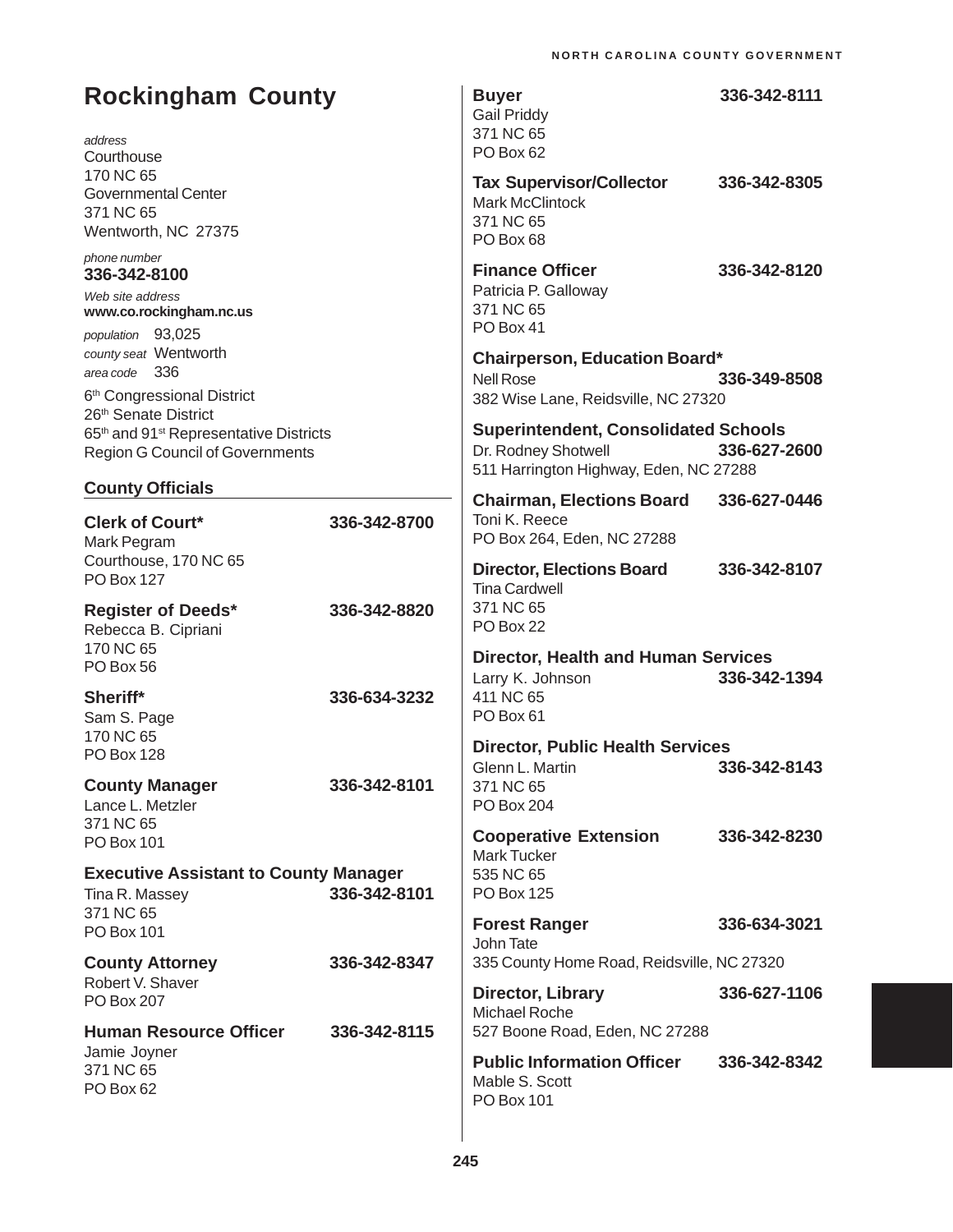| <b>President, Partnership for Economic and</b><br><b>Tourism Development</b><br><b>Graham Pervier</b><br>371 NC 65<br>PO Box 66 | 336-342-8138 | <b>Clerk to the Board</b><br>Pamela M. McLain<br><b>PO Box 101</b><br>Wentworth, NC 27375                                                                    | 336-342-8102 |
|---------------------------------------------------------------------------------------------------------------------------------|--------------|--------------------------------------------------------------------------------------------------------------------------------------------------------------|--------------|
| <b>Director of Public Services</b><br><b>Ronnie Tate</b><br>371 NC 65<br><b>PO Box 105</b>                                      | 336-342-8134 | <b>Rowan County</b><br>address<br>130 W. Innes Street<br>Salisbury, NC 28144                                                                                 |              |
| <b>Emergency Medical Services 336-634-3005</b><br><b>Rodney Stewart</b><br>PO Box 86                                            |              | Web site address<br>www.rowancountync.gov<br>population 130,802                                                                                              |              |
| <b>Emergency Management Director</b><br>Johnny Bowles<br>PO Box 86                                                              | 336-634-3017 | county seat Salisbury<br>area code 704<br>5 <sup>th</sup> , 8 <sup>th</sup> and 12 <sup>th</sup> Congressional Districts<br>34 <sup>th</sup> Senate District |              |
| 911 Communications Director 336-634-3300<br>Susan Hall<br>PO Box 86                                                             |              | 76th and 77th Representative Districts<br><b>Region F Council of Governments</b><br><b>County Officials</b>                                                  |              |
| <b>Fire Marshal</b><br><b>Robert Cardwell</b><br>PO Box 86                                                                      | 336-634-3014 | <b>Clerk of Court*</b><br>Jeffrey Barger                                                                                                                     | 704-797-3001 |
| <b>Veterans Service Officer</b><br>Wanda Lane<br>425 NC 65<br><b>PO Box 202</b>                                                 | 336-342-8449 | 210 N. Main Street<br><b>Register of Deeds*</b><br>Harry Welch<br>402 N. Main Street                                                                         | 704-216-8637 |
| <b>Board of County Commissioners</b>                                                                                            |              | Sheriff*<br><b>Kevin Auten</b>                                                                                                                               | 704-216-8700 |
| Chairman*<br>C. Zane Cardwell<br>480 Manuel Road<br>Mayodan, NC 27027                                                           | 336-552-6581 | 232 N. Main Street<br><b>County Manager</b><br>Gary L. Page<br>130 W. Innes Street                                                                           | 704-216-8180 |
| <b>Vice Chairman*</b><br>T. Craig Travis<br>1285 Harrison Crossroad Loop<br>Reidsville, NC 27320                                | 336-432-4598 | <b>County Attorney</b><br>John W. Dees, II<br>121 E. Kerr Street                                                                                             | 704-637-3434 |
| <b>Commissioner*</b><br>H. Keith Duncan<br>521 Patrick Street<br>Eden, NC 27288                                                 | 336-627-0694 | <b>Director, Finance</b><br>Leslie Heidrick<br>130 W. Innes Street                                                                                           | 704-216-8170 |
| <b>Commissioner*</b><br>W. Keith Mabe                                                                                           | 336-383-6045 | <b>Purchasing Officer</b><br>David Sifford<br>130 W. Innes Street                                                                                            | 704-216-8170 |
| 254 Meadowood Road<br>Eden, NC 27288                                                                                            |              | <b>Director, Buildings, Grounds and Parks</b><br>Don Bringle<br>6800 Bringle Ferry Road                                                                      | 704-216-7800 |
| <b>Commissioner*</b><br>Mark F. Richardson<br>4798 Ellisboro Road<br>Stokesdale, NC 27357                                       | 336-549-0246 | <b>Tax Administrator</b><br>Kelvin Byrd<br>402 N. Main Street                                                                                                | 704-216-8558 |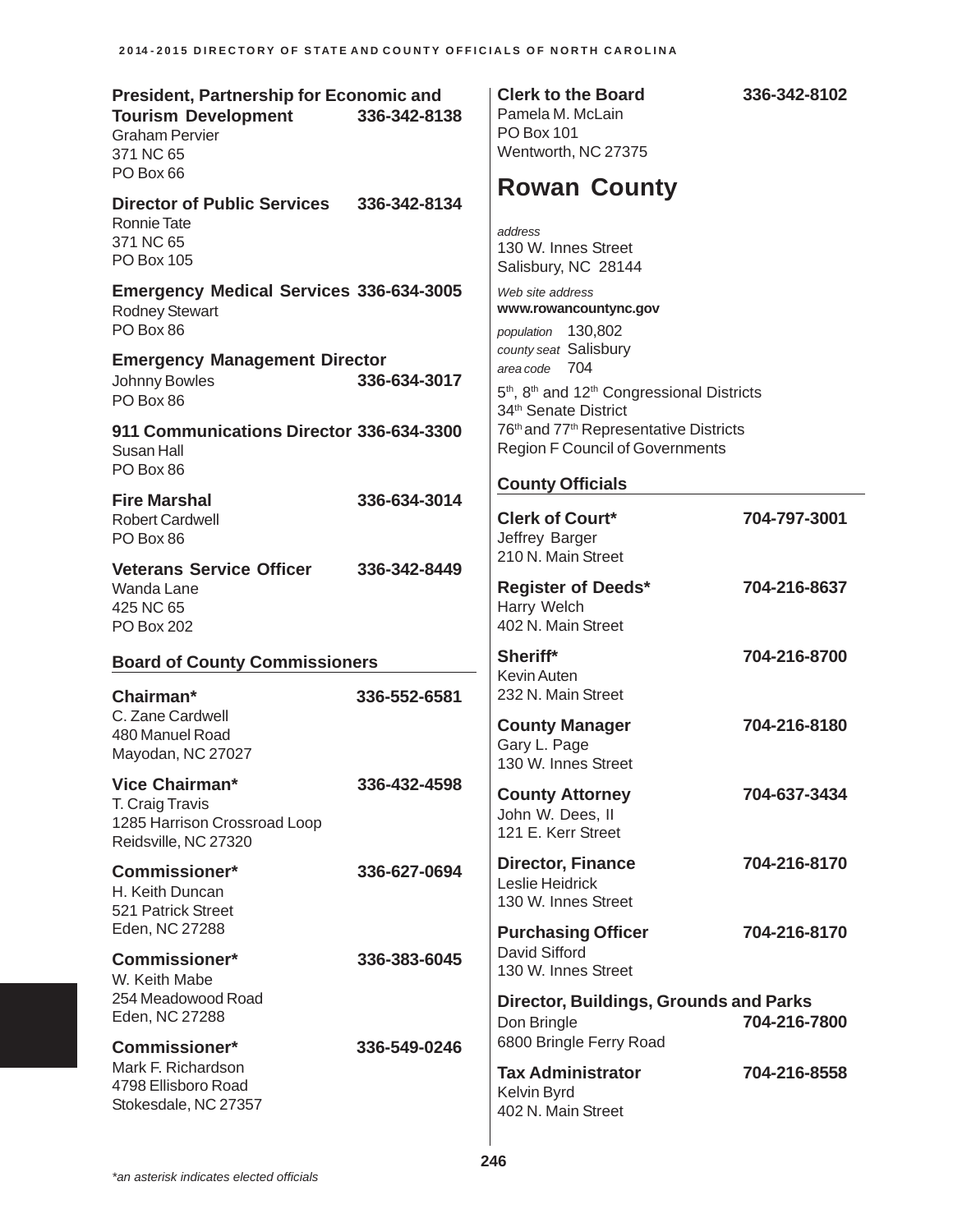| <b>Chairman, ABC Board</b><br>Ken Argo<br>522 N. Lee Street                               | 704-633-1641 | <b>Planning and Development</b><br><b>Ed Muire</b><br>402 N. Main Street                                    | 704-216-8599 |
|-------------------------------------------------------------------------------------------|--------------|-------------------------------------------------------------------------------------------------------------|--------------|
| <b>Chairman, Education Board*</b><br><b>Richard Miller</b>                                | 704-636-6750 | <b>Board of County Commissioners</b>                                                                        |              |
| 314 N. Ellis Street                                                                       |              | Chairman*                                                                                                   | 704-216-8180 |
| <b>Superintendent, County Schools</b><br>Dr. Lynn Moody<br>PO Box 2349                    | 704-630-6102 | <b>Jim Sides</b><br>130 W. Innes Street<br>Salisbury, NC                                                    |              |
| <b>Chairman, Elections Board</b><br>John Hudson<br>130 W. Innes Street                    | 704-216-8140 | Vice Chairman*<br><b>Craig Pierce</b><br>130 W. Innes Street<br>Salisbury, NC                               | 704-216-8180 |
| <b>Director, Elections Board</b><br>Nancy Evans<br>130 W. Innes Street                    | 704-216-8140 | <b>Commissioner*</b><br>Jon Barber<br>130 W. Innes Street                                                   | 704-216-8180 |
| <b>Director, Social Services</b><br>Donna Fayko                                           | 704-216-8330 | Salisbury, NC                                                                                               |              |
| 1817 E. Innes Street                                                                      |              | <b>Commissioner*</b><br><b>Chad Mitchell</b>                                                                | 704-216-8180 |
| <b>Director, Health Services</b><br>Nina Oliver                                           | 704-216-8777 | 130 W. Innes Street<br>Salisbury, NC                                                                        |              |
| 1811 E. Innes Street<br><b>Cooperative Extension</b>                                      | 704-216-8970 | <b>Commissioner*</b><br><b>Mike Caskey</b>                                                                  | 704-216-8180 |
| Darrell Blackwelder<br>2727 Old Concord Road                                              |              | 130 W. Innes Street<br>Salisbury, NC                                                                        |              |
| <b>Forest Ranger</b><br>Rodney Kreiser<br>2727 Old Concord Road                           | 704-216-8992 | <b>Clerk to the Board</b><br>Carolyn Barger<br>130 W. Innes Street                                          | 704-216-8181 |
| Director, Library                                                                         | 704-216-8228 | Salisbury, NC                                                                                               |              |
| <b>Jeff Hall</b><br>201 W. Fisher Street                                                  |              | <b>Rutherford County</b>                                                                                    |              |
| <b>Emergency Management</b><br>Frank Thomason<br>2727 Old Concord Road                    | 704-216-8900 | address<br>289 N. Main Street<br>Rutherfordton, NC 28139                                                    |              |
| <b>Veterans Service Officer</b><br>Elaine Howle<br>1120-A S. Martn Luther King Jr. Avenue | 704-216-8138 | Web site address<br>www.rutherfordcountync.gov<br>population 63,771                                         |              |
| <b>Fire Marshal</b>                                                                       | 704-216-8900 | county seat Rutherfordton<br>area code 828                                                                  |              |
| Aaron Youngblood<br>2727 Old Concord Road                                                 |              | 10th Congressional District                                                                                 |              |
| <b>Data Processing</b><br>David Boling<br>130 W. Innes Street                             | 704-216-8114 | 46th Senate District<br>112 <sup>th</sup> Representative District<br><b>Region C Council of Governments</b> |              |
| <b>Environmental Management Enforcement</b>                                               |              | <b>County Officials</b>                                                                                     |              |
| Kathryn Jolly<br>2727-D Old Concord Road                                                  | 704-216-8588 | <b>Clerk of Court*</b><br>Robynn Spence<br>Courthouse<br>PO Box 630                                         | 828-288-6100 |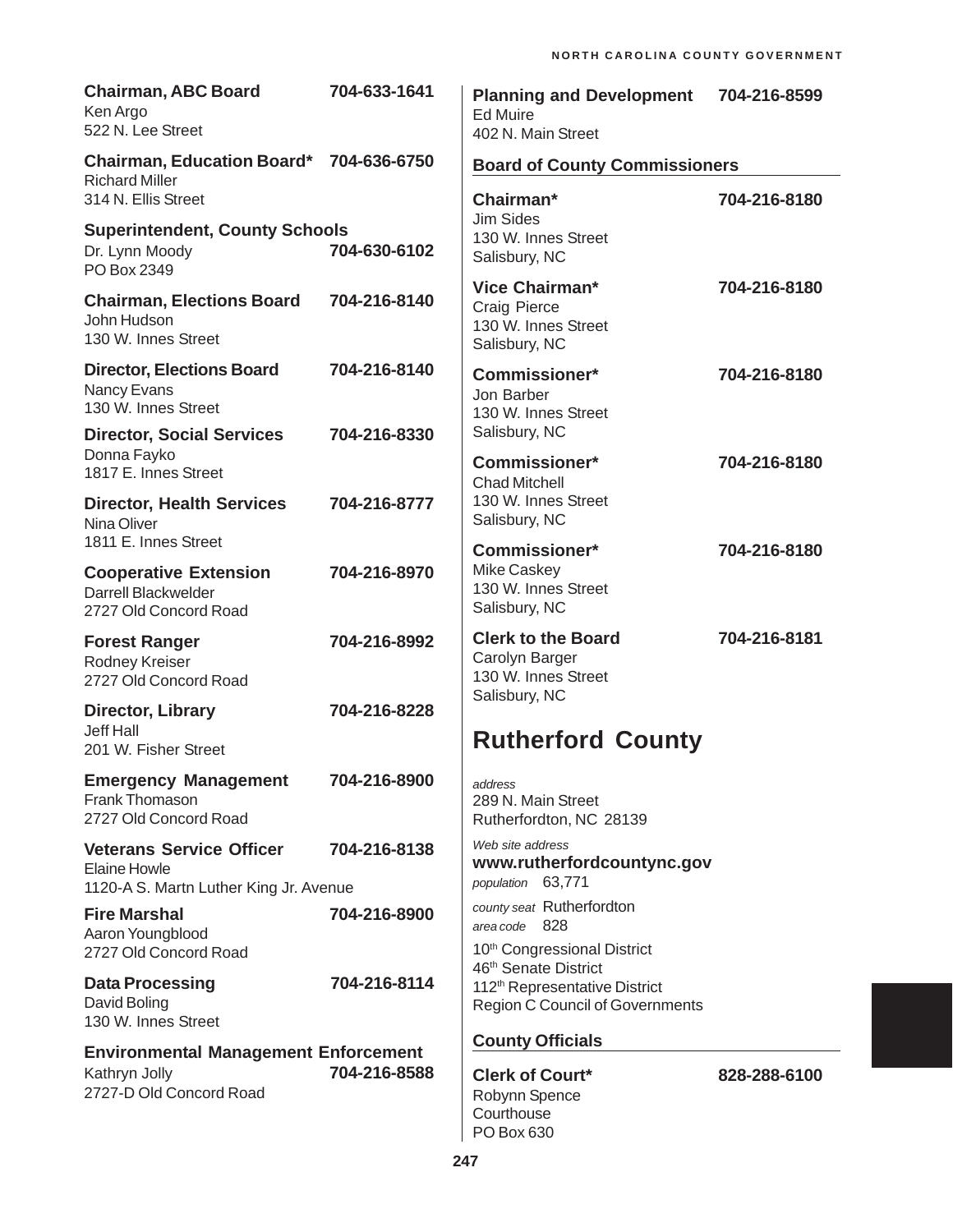| <b>Register of Deeds*</b><br>Faye Huskey<br>229 N. Main Street, Suite A202                         | 828-287-6156 | <b>Director, Health Services</b><br><b>Jimmy Hines</b><br>221 Callahan Koone Road<br>Spindale, NC 28160 | 828-287-6100 |
|----------------------------------------------------------------------------------------------------|--------------|---------------------------------------------------------------------------------------------------------|--------------|
| Sheriff*<br><b>Chris Francis</b><br>198 N. Washington Street                                       | 828-287-6247 | <b>Mental Health</b><br>vacant                                                                          | 828-287-6206 |
| <b>County Manager</b><br>Carl Classen<br>289 N. Main Street                                        | 828-287-6060 | 271 Callahan Koone Road<br>Spindale, NC 28160<br><b>Director, EMS</b>                                   | 828-287-6075 |
| <b>County Attorney</b><br><b>Richard Williams</b><br>349 N. Main Street                            | 828-288-1844 | <b>Richard Pettus</b><br>339 Callahan Koone Road<br>Spindale, NC 28160                                  |              |
| <b>Director, Personnel</b><br>Debra Conner<br>289 N. Main Street                                   | 828-287-6145 | <b>Cooperative Extension</b><br>Jeff Bradley<br>193 Callahan Koone Road<br>Spindale, NC 28160           | 828-287-6010 |
| <b>Building Inspections</b><br>Jason Ruff<br>141 W. 3rd Street, Suite 102                          | 828-287-6039 | <b>Forest Ranger</b><br><b>Craig Lawing</b><br>519 Airport Road                                         | 828-286-9201 |
| Director, Maintenance, Parks, Recreation<br>and Garage<br>Danny Searcy<br>174 Fairground Road      | 828-287-6300 | Landfill<br>James Kilgo<br>656 Laurel Hill Drive                                                        | 828-287-6002 |
| Spindale, NC 28160                                                                                 |              | <b>County Librarian</b><br>Martha Schatz                                                                | 828-287-6115 |
| <b>Finance Officer</b><br>Paula Roach<br>289 N. Main Street                                        | 828-287-6085 | 255 Callahan Koone Road<br>Spindale, NC 28160                                                           |              |
| <b>Tax Administrator</b><br><b>Clair Hubbard</b><br>229 N. Main Street, Suite A101                 | 828-287-6214 | <b>Veterans Service Officer</b><br>Marie Champion<br>298 Fairground Road<br>Spindale, NC 28160          | 828-287-6185 |
| <b>Chairman, Education Board*</b><br>Mark Bennett<br>382 West Main Street<br>Forest City, NC 28043 | 828-245-0252 | <b>Information Technology</b><br>Rhonda Owens<br>289 N. Main Street                                     | 828-287-6070 |
| <b>Superintendent, County Schools</b><br>Janet Mason<br>382 West Main Street                       | 828-245-0252 | <b>Communications</b><br><b>Tammy Aldridge</b><br>240 N. Washington Street                              | 828-286-6157 |
| Forest City, NC 28043                                                                              |              | <b>Board of County Commissioners</b>                                                                    |              |
| <b>Chairman, Elections Board</b><br><b>Franklin Head</b><br><b>PO Box 927</b>                      | 828-287-6031 | Chairman*<br><b>Bill Ecker</b><br>Rutherfordton, NC                                                     | 828-287-6405 |
| <b>Director, Elections Board</b><br>Debbie Bedford<br>PO Box 927                                   | 828-287-6031 | Vice Chairman*<br><b>Eddie Holland</b><br>Henrietta, NC                                                 | 828-287-6402 |
| <b>Director, Social Services</b><br>John Carroll<br>311 Callahan Koone Road<br>Spindale, NC 28160  | 828-287-6165 | <b>Commissioner*</b><br>Julius Owens<br>Rutherfordton, NC                                               | 828-287-6406 |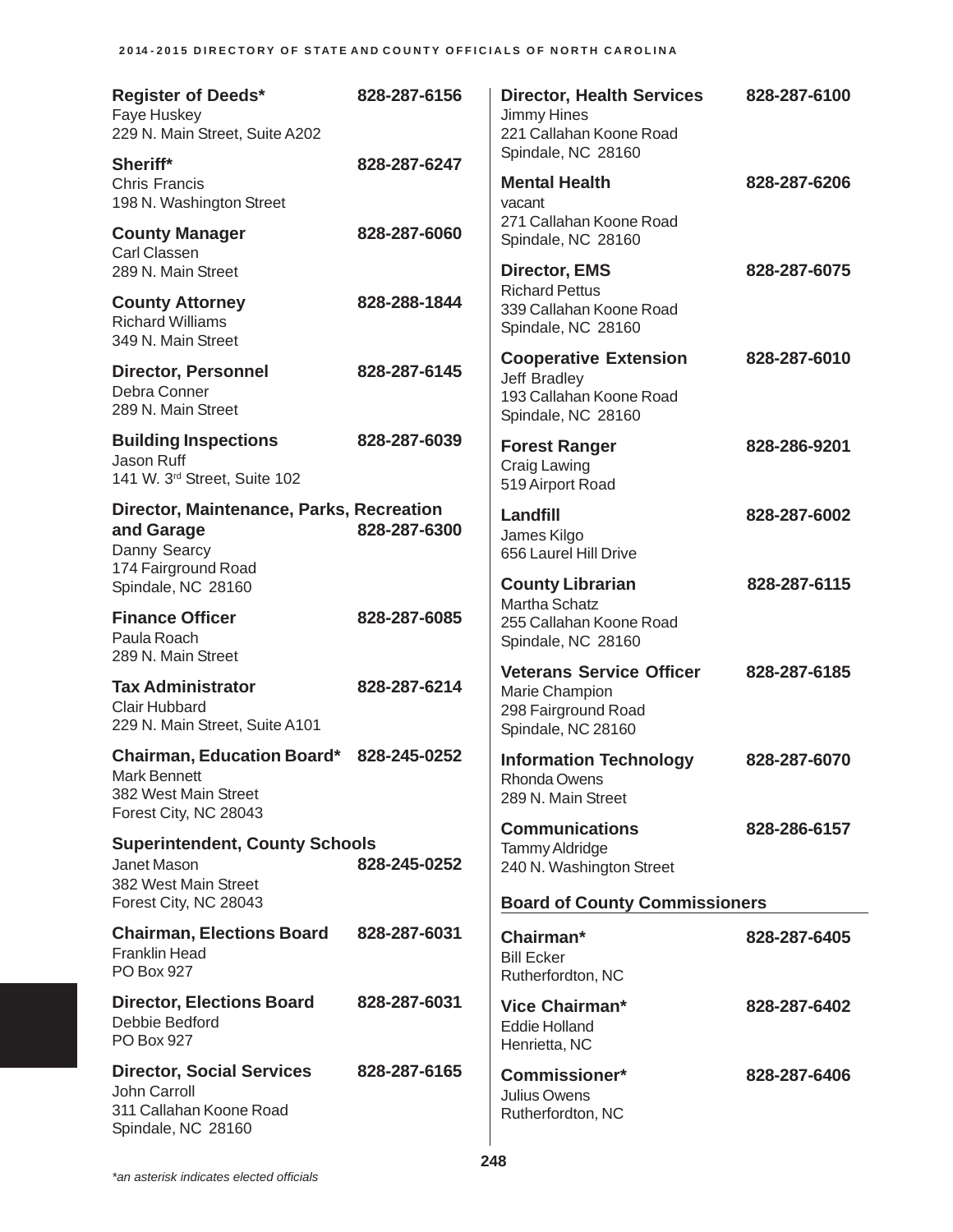| <b>Commissioner*</b><br><b>Bo Richard</b><br>Ellenboro, NC                                                                                                    | 828-287-6403                     | <b>Finance Officer</b><br>David Clack<br><b>PO Box 257</b><br>Clinton, NC 28329                                              | 910-592-7181<br>fax 910-592-1945 |
|---------------------------------------------------------------------------------------------------------------------------------------------------------------|----------------------------------|------------------------------------------------------------------------------------------------------------------------------|----------------------------------|
| <b>Commissioner*</b><br>Greg Lovelace<br>Bostic, NC                                                                                                           | 828-287-6045                     | <b>Director, Economic Development</b><br>John Swope                                                                          | 910-592-8921                     |
| <b>Clerk to the Board</b><br><b>Hazel Haynes</b><br>289 N. Main Street                                                                                        | 828-287-6045<br>fax 828-287-6262 | PO Box 1061<br><b>Clinton, NC 28329</b><br><b>Tax Administrator</b>                                                          | fax 910-596-0998<br>910-592-8146 |
| <b>Sampson County</b>                                                                                                                                         |                                  | Jim Johnson<br>126 W. Main Street<br>Clinton, NC 28329                                                                       | fax 910-592-4865                 |
| address<br><b>County Office Building</b><br>406 County Complex Road<br><b>Building C</b><br>Clinton, NC 28328                                                 |                                  | <b>Tax Collector</b><br>Angie Sanderson<br>126 W. Main Street<br><b>Clinton, NC 28329</b>                                    | 910-592-7081<br>fax 910-592-4865 |
| Web site address<br>www.sampsonnc.com<br>population 65,807<br>county seat Clinton                                                                             |                                  | Chairman, Education Board* 910-592-1401<br><b>Telfair Simpson</b><br>PO Box 439<br>Clinton, NC 28329                         |                                  |
| area code 910<br>7 <sup>th</sup> Congressional District<br>10 <sup>th</sup> Senate District<br>21 <sup>st</sup> and 28 <sup>th</sup> Representative Districts |                                  | <b>Superintendent, County Schools</b><br>Dr. Eric Bracy<br><b>PO Box 439</b><br>Clinton, NC 28329                            | 910-592-1401                     |
| Mid-Carolina Council of Governments<br><b>County Officials</b>                                                                                                |                                  | <b>Chairman, Elections Board</b><br><b>Ted Lockerman</b><br>PO Box 33                                                        | 910-592-5796                     |
| <b>Clerk of Court*</b><br>Norman Wayne Naylor<br>Courthouse, Rm. 114, 101 E. Main Street<br>Clinton, NC 28328                                                 | 910-596-6600<br>fax 910-592-5502 | <b>Clinton, NC 28329</b><br><b>Director, Elections Board</b><br><b>Ashley Tew</b><br>335 County Complex Road, Building D     | 910-592-5796<br>fax 910-590-2818 |
| <b>Register of Deeds*</b><br>Eleanor Bradshaw<br>Courthouse Annex, 126-A West Elizabeth Street                                                                | 910-592-8026<br>fax 910-592-1803 | PO Box 33<br>Clinton, NC 28329                                                                                               |                                  |
| Clinton, NC 28328<br>Sheriff*<br>Jimmy Thornton<br>112 Fontana Street                                                                                         | 910-592-4141<br>fax 910-592-8641 | <b>Director, Social Services</b><br>Sarah Bradshaw<br>360 County Complex Road, Suite 100<br>PO Box 1105<br>Clinton, NC 28329 | 910-592-7131<br>fax 910-592-4297 |
| PO Box 109<br>Clinton, NC 28329                                                                                                                               |                                  | <b>Director, Health Services</b><br>Wanda Robinson                                                                           | 910-592-1131<br>fax 910-592-1901 |
| <b>County Manager</b><br>Edwin W. Causey                                                                                                                      | 910-592-6308<br>fax 910-592-1945 | 360 County Complex Road, Suite 200<br>Clinton, NC 28328                                                                      |                                  |
| 406 County Complex Road, Building C<br>Clinton, NC 28328                                                                                                      |                                  | <b>Cooperative Extension</b><br>Eileen Coite                                                                                 | 910-592-7161<br>fax 910-592-9513 |
| <b>County Attorney</b><br>Annette Chancy-Starling<br>401 College Street<br>Clinton, NC 28328                                                                  | 910-299-5087                     | 55 Agriculture Place<br>Clinton, NC 28328                                                                                    |                                  |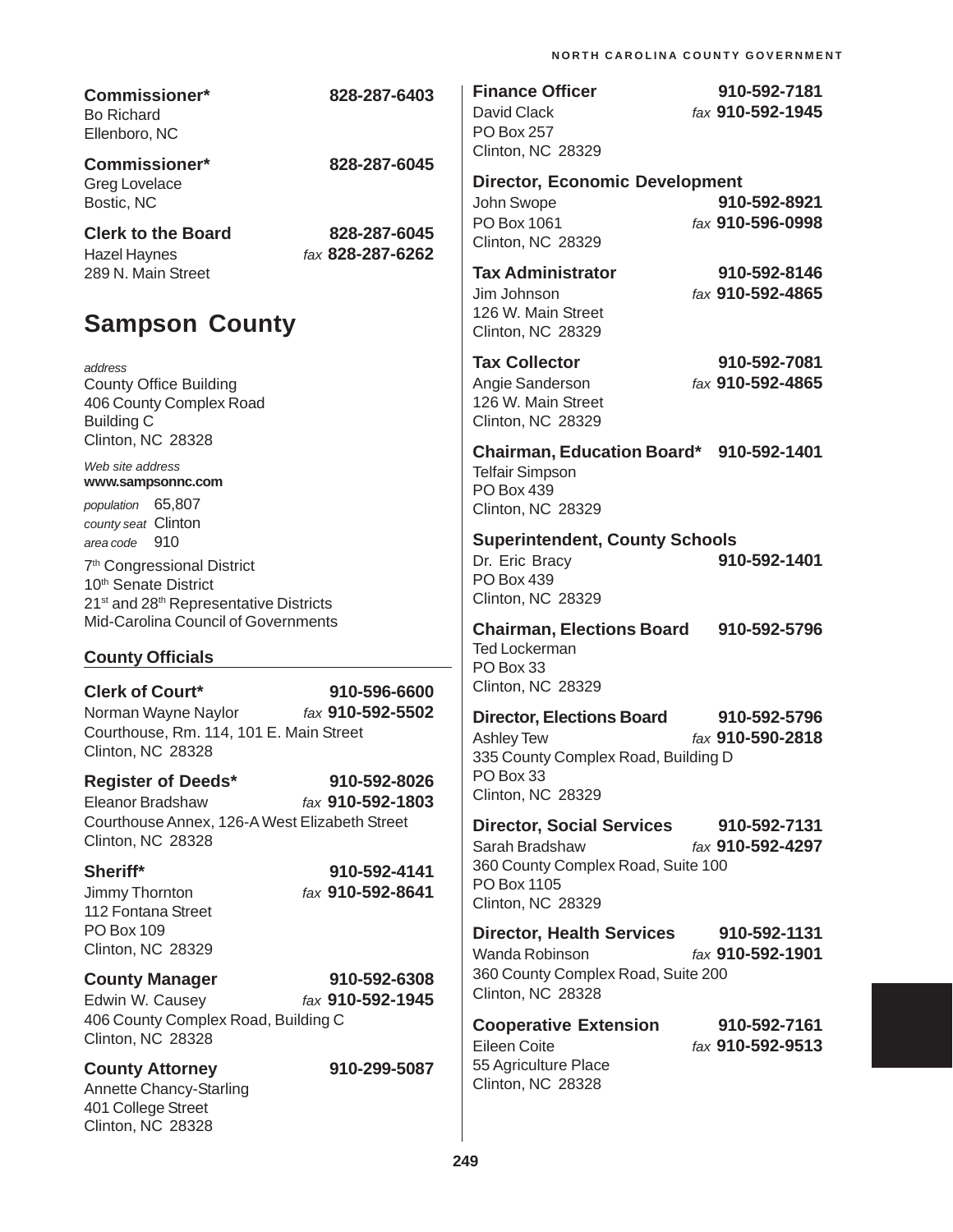| <b>Forest Ranger</b><br><b>Grant Jones</b><br>116 Smokey Lane<br>Clinton, NC 28328                                                                                                                           | 910-592-4515                     | <b>Scotland County</b><br>address<br><b>Scotland County Governmental Building</b>                                    |              |
|--------------------------------------------------------------------------------------------------------------------------------------------------------------------------------------------------------------|----------------------------------|----------------------------------------------------------------------------------------------------------------------|--------------|
| <b>County Librarian</b><br>Heather E. Bonney<br>217 Graham Street<br>Clinton, NC 28328                                                                                                                       | 910-592-4153<br>fax 910-590-3504 | 507 W. Covington Street<br>Laurinburg, NC 28353<br>Web site address<br>www.scotlandcounty.org                        |              |
| <b>Emergency Management</b><br><b>Ronald Bass</b><br>PO Box 8<br>Clinton, NC 28329                                                                                                                           | 910-592-8996<br>fax 910-590-5383 | population 35,998<br>county seat Laurinburg<br>area code 910<br>8 <sup>th</sup> Congressional District               |              |
| <b>Public Works</b><br><b>Clarence Lee Cannady</b><br>827 South East Boulevard                                                                                                                               | 910-592-0146<br>fax 910-592-7242 | 25 <sup>th</sup> Senate District<br>46th and 48th Representative Districts<br><b>Region N Council of Governments</b> |              |
| Clinton, NC 28328                                                                                                                                                                                            |                                  | <b>County Officials</b>                                                                                              |              |
| <b>Veterans Service Officer</b><br><b>Ann Knowles</b><br>335 County Complex Road, Building D<br><b>PO Box 731</b>                                                                                            | 910-592-2862<br>fax 910-590-2818 | <b>Clerk of Court*</b><br><b>Philip McRae</b><br>Courthouse<br>112 Biggs Street                                      | 910-266-4401 |
| Clinton, NC 28329<br><b>Public Information Officer/Assistant County</b><br>910-592-6308<br><b>Manager</b><br>fax 910-592-1945<br>Susan J. Holder<br>406 County Complex Road, Building C<br>Clinton, NC 28328 |                                  | <b>Register of Deeds*</b><br>Debra Holcomb<br>Courthouse, Box 769                                                    | 910-277-2575 |
|                                                                                                                                                                                                              |                                  | Sheriff*<br>Shep Jones<br><b>County Courthouse</b>                                                                   | 910-277-2580 |
| <b>Board of County Commissioners</b>                                                                                                                                                                         |                                  | <b>County Manager</b>                                                                                                | 910-277-2406 |
| Chairman*<br>Jefferson Strickland                                                                                                                                                                            | 910-525-4514                     | Kevin Patterson<br>507 W. Covington Street<br><b>County Attorney</b>                                                 | 910-276-0411 |
| Salemburg, NC<br><b>Vice Chairman*</b><br>Jarvis H. McLamb                                                                                                                                                   | 910-567-6724                     | Edward H. Johnston<br><b>Atkinson Street</b>                                                                         |              |
| Dunn, NC<br><b>Commissioner*</b>                                                                                                                                                                             | 910-592-4700                     | <b>County Inspector</b><br>Thomas Milligan<br><b>Governmental Building</b>                                           | 910-277-2415 |
| <b>Billy Lockamy</b><br>Clinton, NC                                                                                                                                                                          |                                  | <b>Director, Parks and Recreation</b>                                                                                |              |
| <b>Commissioner*</b><br>Albert D. Kirby, Jr.                                                                                                                                                                 | 910-592-4481                     | <b>Shannon Newton</b><br>1210 Turnpike Road                                                                          | 910-277-2585 |
| Clinton, NC<br><b>Commissioner*</b>                                                                                                                                                                          | 910-525-5790                     | <b>Tax Supervisor</b><br>Mary Helen Norton<br>Courthouse                                                             | 910-277-2566 |
| Harry L. Parker<br>Salemburg, NC                                                                                                                                                                             |                                  | <b>Tax Collector</b>                                                                                                 | 910-277-2566 |
| <b>Clerk to the Board</b><br>Susan J. Holder                                                                                                                                                                 | 910-592-6308                     | <b>Marty Pate</b><br>Courthouse                                                                                      |              |
| <b>County Office Building</b><br>406 County Complex Road, Building C<br>Clinton, NC 28328                                                                                                                    |                                  | <b>Chairman, ABC Board</b><br>Dee Hammond<br>Laurinburg, NC                                                          | 910-276-7948 |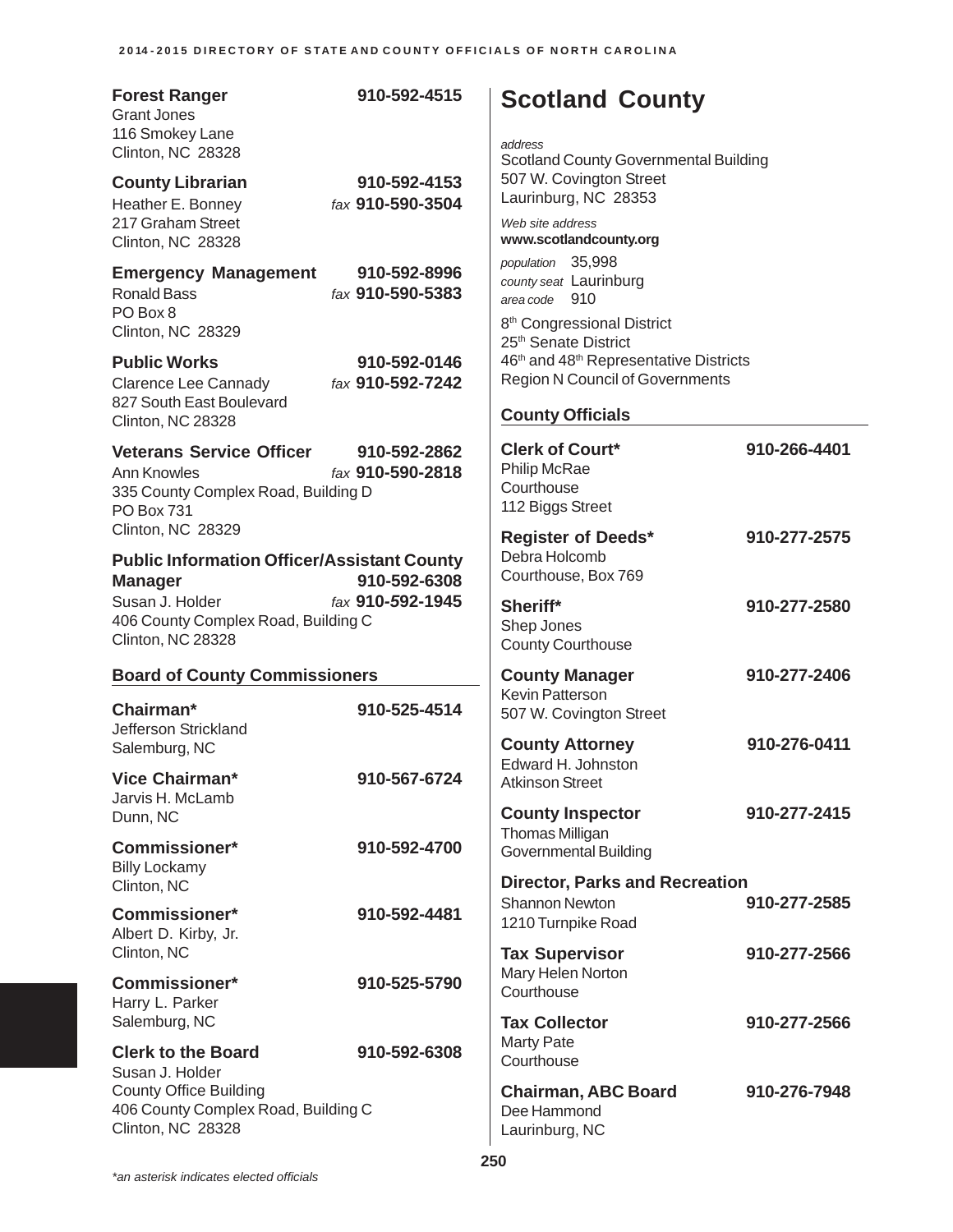| Chairman, Education Board* 910-369-2634<br><b>Charles Brown</b><br>Laurinburg, NC   |              | <b>Commissioner*</b><br><b>Bob Davis</b><br>Laurel Hill, NC                                                   | 910-462-2346 |
|-------------------------------------------------------------------------------------|--------------|---------------------------------------------------------------------------------------------------------------|--------------|
| <b>Superintendent, County Schools</b><br><b>Rick Stout</b><br>322 S. Main Street    | 910-276-1138 | <b>Commissioner*</b><br>John Cooley<br>Wagram, NC                                                             | 910-369-2700 |
| <b>Chairman, Elections Board</b><br>Hal Culberson<br>1405 W. Boulevard              | 910-277-0376 | Commissioner*<br>Clarence McPhatter, II<br>Laurinburg, NC                                                     | 910-266-8846 |
| <b>Director, Elections Board</b><br><b>Blondell Parker</b><br><b>County Annex</b>   | 910-277-2595 | <b>Commissioner*</b><br>John T. Alford<br>Laurinburg, NC                                                      | 910-277-1525 |
| <b>Director, Social Services</b><br>Robby Hall<br>PO Box 1647                       | 910-277-2500 | <b>Commissioner*</b><br><b>Whit Gibson</b><br>Laurinburg, NC                                                  | 910-276-5163 |
| <b>Interim Director, Health Services</b><br>David Jenkins<br>PO Box 69              | 910-277-2440 | <b>Clerk to the Board</b><br>Ann Kurtzman<br>Laurinburg, NC                                                   | 910-277-2406 |
| Director, Ambulance Service 910-276-1313<br>Roylin Hammond<br><b>West Boulevard</b> |              | <b>Stanly County</b>                                                                                          |              |
| <b>Cooperative Extension</b><br>Randy Wood<br><b>County Annex</b>                   | 910-277-2422 | address<br>1000 N. First Street<br>Albemarle, NC 28001                                                        |              |
| <b>Forest Ranger</b><br>Mac McDougald<br>Rt. 1, Box 235                             | 910-276-0455 | Web site address<br>www.stanlycountync.gov<br>population 60,470<br>county seat Albemarle                      |              |
| <b>County Librarian</b><br>Leon Gyles<br>312 W. Church Street                       | 910-276-0563 | area code 704<br>8 <sup>th</sup> Congressional District<br>25 <sup>th</sup> Senate District                   |              |
| <b>Civil Preparedness</b><br>Roylin Hammond<br><b>West Boulevard</b>                | 910-276-1313 | 67 <sup>th</sup> Representative District<br><b>Region F Council of Governments</b><br><b>County Officials</b> |              |
| <b>Veterans Service Officer</b><br><b>Mildred Williams</b><br>507 Covington Street  | 910-277-2597 | <b>Clerk of Court*</b><br>Michael Huneycutt<br>PO Box 668, 28002-0668                                         | 704-982-2161 |
| <b>Board of County Commissioners</b>                                                |              | <b>Register of Deeds*</b>                                                                                     | 704-986-3640 |
| Chairman*<br><b>Guy McCook</b><br>Laurinburg, NC                                    | 910-276-8680 | Suzanne Lowder<br>PO Box 97                                                                                   |              |
| <b>Vice Chair*</b><br><b>Carol McCall</b>                                           | 910-276-4246 | Sheriff*<br><b>Rick Burris</b><br>223 S. Second Street                                                        | 704-986-3722 |
| Laurinburg, NC                                                                      |              | <b>County Manager</b><br><b>Andrew Lucas</b><br>1000 N. First Street, Suite 10                                | 704-986-3600 |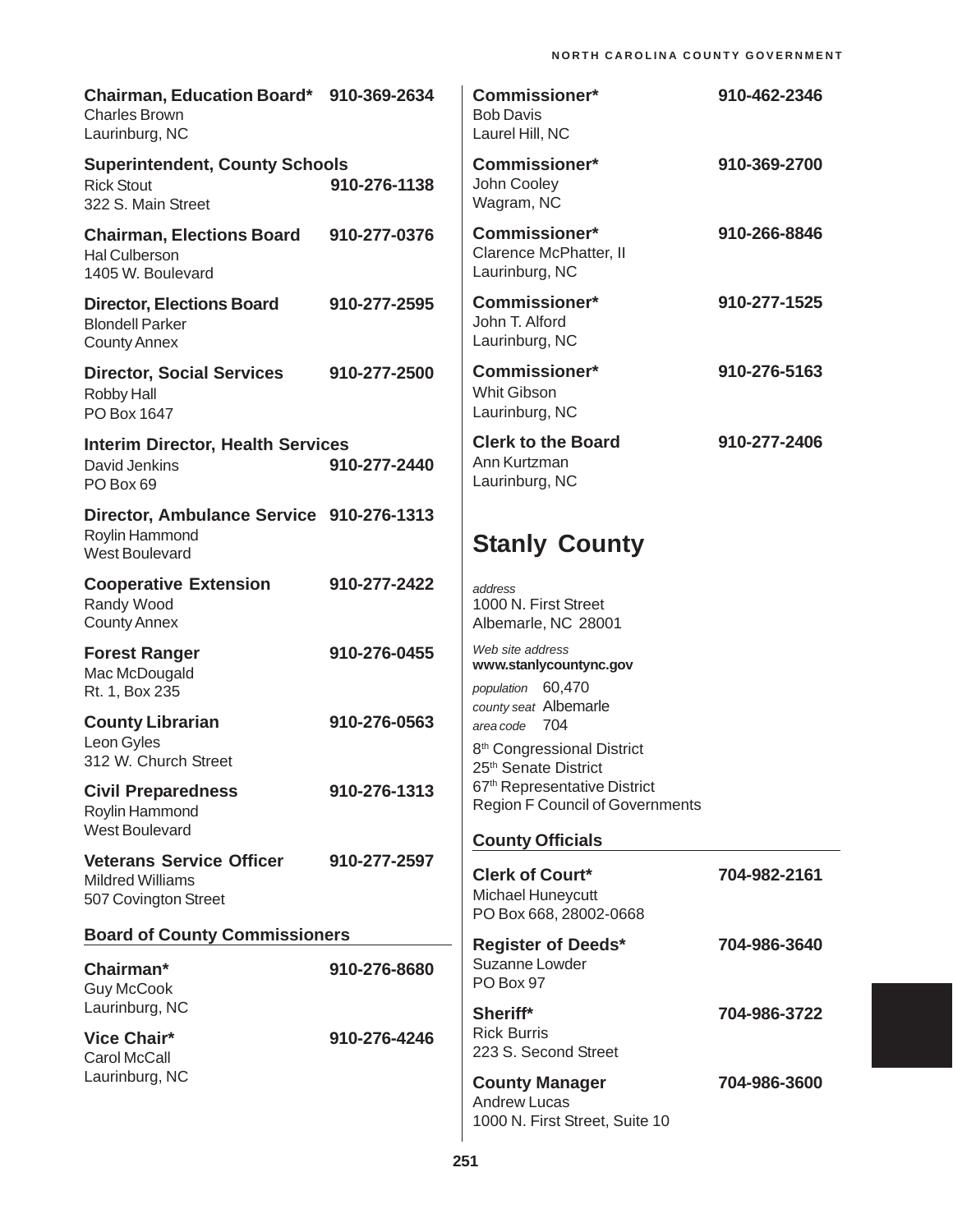| <b>Purchasing Agent</b><br><b>Toby Hinson</b><br>1000 N. First Street, Suite 10                | 704-986-3613 | <b>Director, Health Services</b><br>Dennis Joyner<br>1000 N. First Street, Suite 3    | 704-986-3000 |
|------------------------------------------------------------------------------------------------|--------------|---------------------------------------------------------------------------------------|--------------|
| <b>Director, Finance</b><br><b>Toby Hinson</b><br>1000 N. First Street, Suite 10B              | 704-986-3613 | <b>Cooperative Extension</b><br>Lori Ivey<br>26032-A Newt Road                        | 704-986-3750 |
| <b>Director, Personnel</b><br><b>Emily Frye</b><br>1000 N. First Street, Suite 10A             | 704-986-3606 | <b>Animal Warden</b><br>Dean Lambert<br>1037 Coble Avenue                             | 704-986-3881 |
| <b>County Attorney</b><br>Jenny Furr<br>1000 N. First Street, Suite 10                         | 704-986-3603 | <b>Forest Ranger</b><br>Randy K. Swaringen<br>26032-A Newt Road                       | 704-982-5317 |
| <b>Director, Building Inspections</b><br>David Harrington<br>1000 N. First Street, Suite 13C   | 704-986-3674 | <b>Director, Library Services</b><br><b>Melanie Holles</b><br>133 E. Main Street      | 704-986-3766 |
| <b>Director, Planning</b><br><b>Michael Sandy</b><br>1000 N. First Street, Suite 13B           | 704-986-3665 | <b>Director, Emergency Management</b><br><b>Brian Simpson</b><br>201 S. Second Street | 704-986-3654 |
| <b>Director, Economic Development</b><br><b>Paul Stratos</b><br>1000 N. First Street, Suite 11 | 704-986-3682 | <b>Fire Marshall</b><br><b>Michael Roark</b><br>201 S. Second Street                  | 704-986-3656 |
| <b>Tax Assessor</b><br><b>Clinton Swaringen</b><br>201 S. Second Street                        | 704-986-3626 | <b>Veterans Service Officer</b><br>Rod Barbee<br>1000 N. First Street, Suite 6        | 704-986-3695 |
| <b>Tax Collector</b><br><b>Clinton Swaringen</b><br>201 S. Second Street                       | 704-986-3639 | Director, Aging<br><b>Becky Weemhoff</b><br>283 N. Third Street                       | 704-986-3775 |
| <b>Director, Utilities and Public Works</b>                                                    |              | <b>Board of County Commissioners</b>                                                  |              |
| Donna Davis<br>1000 N. First Street, Suite 12                                                  | 704-986-3691 | Chairman*                                                                             | 704-985-5170 |
| Chairman, Education Board* 704-983-5151                                                        |              | Tony M. Dennis<br>Norwood, NC                                                         |              |
| Jeff Chance<br>1000 N. First Street, Suite 4                                                   |              | Vice Chairman*                                                                        | 704-982-9683 |
| <b>Superintendent, County Schools</b>                                                          |              | <b>Lindsey Dunevant</b><br>Albemarle, NC                                              |              |
| Dr. Terri Griffin<br>1000 N. First Street, Suite 4                                             | 704-983-5151 | Commissioner*                                                                         | 980-622-1151 |
| <b>Chairman, Elections Board</b>                                                               | 704-986-3647 | Josh Morton<br>Albemarle, NC                                                          |              |
| B. A. Smith<br>1000 N. First Street, Suite 16                                                  |              | <b>Commissioner*</b><br><b>Gene McIntyre</b>                                          | 704-984-2521 |
| <b>Director, Elections Board</b>                                                               | 704-986-3647 | New London, NC                                                                        |              |
| Kimberly S. Wilson<br>1000 N. First Street, Suite 16                                           |              | <b>Commissioner*</b><br>Peter Asciutto                                                | 704-244-0109 |
| <b>Director, Social Services</b><br><b>Sharon Scott</b>                                        | 704-986-2005 | Albemarle, NC                                                                         |              |
| 1000 N. First Street, Suite 2                                                                  |              | <b>Clerk to the Board</b><br><b>Tyler Brummitt</b><br>1000 N. First Street, Suite 10  | 704-986-3602 |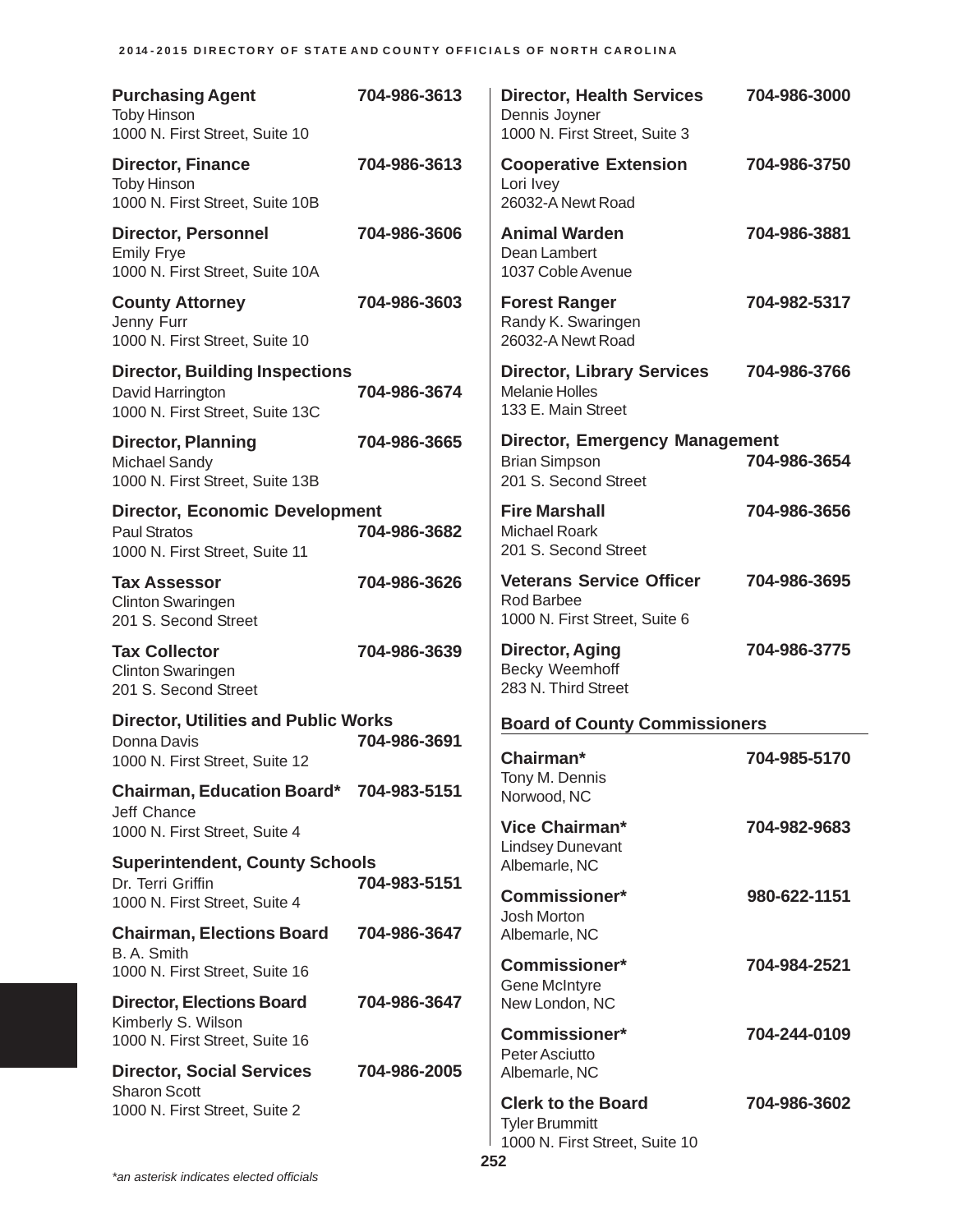| <b>Stokes County</b><br>address                                                                                                                      |              | <b>Chairman, ABC Board</b><br><b>Brian Booe</b><br>Walnut Cove, NC                                          | 336-591-7447 |
|------------------------------------------------------------------------------------------------------------------------------------------------------|--------------|-------------------------------------------------------------------------------------------------------------|--------------|
| <b>Government Center</b><br>PO Box 20<br>Danbury, NC 27016                                                                                           |              | <b>Chairperson, Education Board*</b><br><b>Bill Hart</b><br><b>Board of Education Building</b><br>PO Box 50 | 336-593-8146 |
| Web site address<br>www.co.stokes.nc.us                                                                                                              |              | <b>Superintendent, County Schools</b>                                                                       |              |
| population 46,168<br>county seat Danbury<br>area code 336                                                                                            |              | Dr. Stewart Hobbs<br><b>Board of Education Building</b><br>PO Box 50                                        | 336-593-8146 |
| 6th Congressional District<br>30 <sup>th</sup> Senate District<br>91 <sup>st</sup> Representative District<br><b>Region I Council of Governments</b> |              | <b>Chairman, Elections Board</b><br>Velmalene Leake<br><b>Government Center</b>                             | 336-593-2409 |
| <b>County Officials</b>                                                                                                                              |              | PO Box 34                                                                                                   |              |
| <b>Clerk of Court*</b><br><b>Jason Tuttle</b>                                                                                                        | 336-593-4400 | <b>Director, Elections Board</b><br>Jason Perry<br>PO Box 34                                                | 336-593-2409 |
| <b>PO Box 250</b><br><b>Register of Deeds*</b><br>Kathy Young<br>PO Box 67                                                                           | 336-593-2414 | <b>Director, Social Services</b><br><b>Stacey Elmes</b><br>Social Service Building<br>PO Box 30             | 336-593-2861 |
| Sheriff*<br><b>Mike Marshall</b><br><b>PO Box 118</b>                                                                                                | 336-593-8787 | <b>Director, Health Services</b><br><b>Josh Swift</b><br><b>Health Department</b>                           | 336-593-2400 |
| <b>County Manager</b><br><b>Rick Morris</b>                                                                                                          | 336-593-2448 | <b>PO Box 187</b><br><b>Director, Cooperative Extension</b>                                                 |              |
| <b>Government Center</b><br><b>County Attorney</b><br><b>Edward Powell</b>                                                                           | 336-593-2448 | Debbie Cox<br><b>Community Service Building</b><br>PO Box 460                                               | 336-593-8179 |
| Government Center                                                                                                                                    |              | <b>Forest Ranger</b>                                                                                        | 336-593-8154 |
| <b>Finance Officer</b><br>Julia Edwards<br>Government Center                                                                                         | 336-593-2405 | Jonathan Young<br><b>Community Services Building</b><br>PO Box 72                                           |              |
| <b>Director, Planning</b><br>David Sudderth<br><b>Government Center</b>                                                                              | 336-593-2439 | <b>Danbury Librarian</b><br>Nora Lankford<br><b>Community Service Building</b><br>PO Box 72                 | 336-593-2419 |
| <b>Purchasing Agent</b><br>Danny Stovall<br><b>Government Center</b>                                                                                 | 336-593-2452 | <b>King Librarian</b><br>Ann Nichols                                                                        | 336-983-3868 |
| <b>Director, Parks and Recreation</b>                                                                                                                |              | PO Box 629<br>King, NC 27021                                                                                |              |
| <b>Stokes Family YMCA</b><br>PO Box 970<br>King, NC                                                                                                  | 336-593-8165 | <b>Walnut Cove Librarian</b><br><b>Betty Smith</b><br><b>PO Box 706</b>                                     | 336-591-7496 |
| <b>Tax Administrator</b><br>Jake Oakley<br><b>Government Center</b><br>PO Box 57                                                                     | 336-593-2418 | Walnut Cove, NC 27052                                                                                       |              |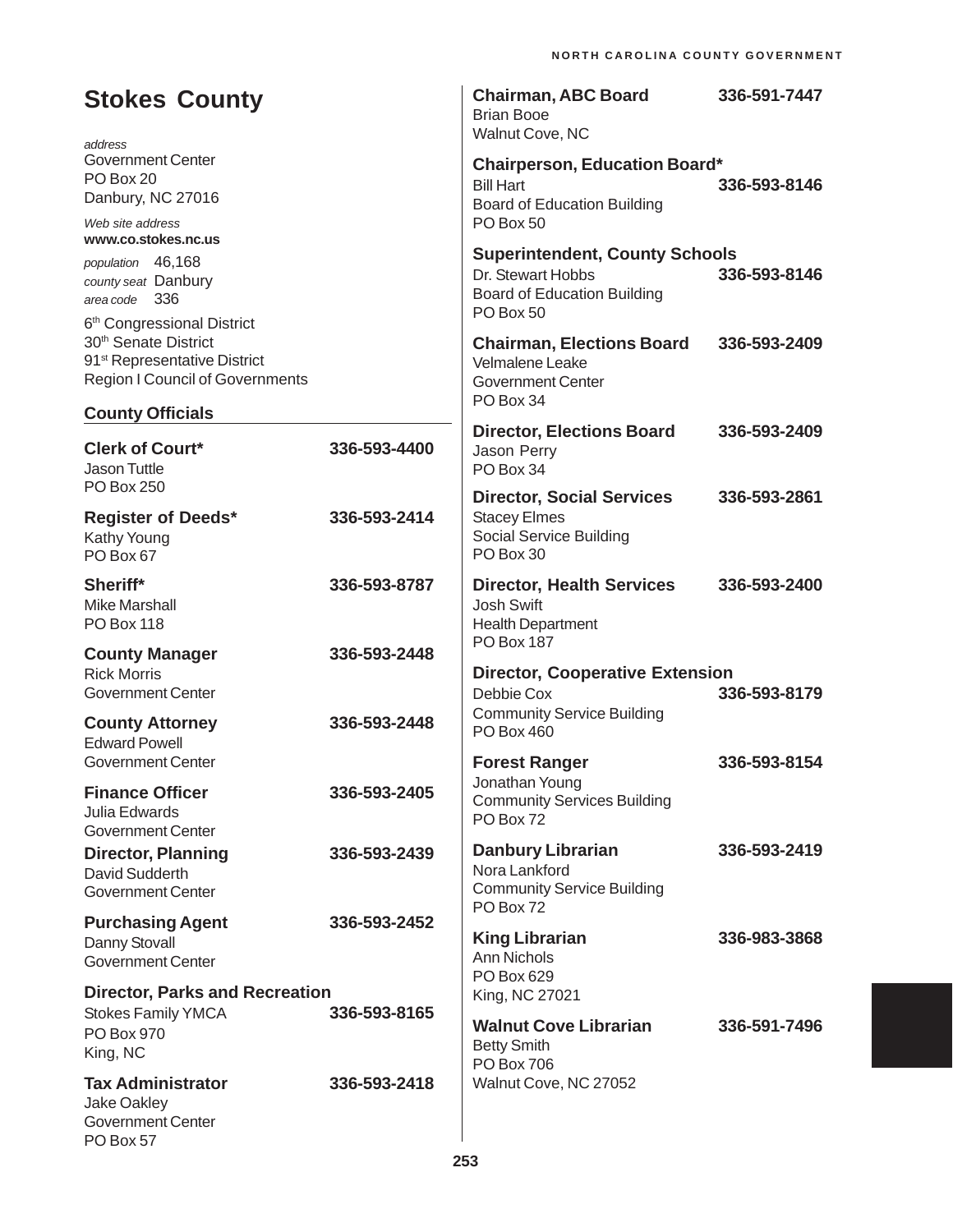| <b>Director, Emergency Management</b><br><b>Greg Collins</b><br>106 Old Church Road                                                                                                    | 336-593-5409                     | Sheriff*<br>Graham Atkinson<br>210 N. Main Street                                                                | 336-401-8900 |
|----------------------------------------------------------------------------------------------------------------------------------------------------------------------------------------|----------------------------------|------------------------------------------------------------------------------------------------------------------|--------------|
| <b>Board of County Commissioners</b>                                                                                                                                                   |                                  | <b>County Manager</b>                                                                                            | 336-401-8201 |
| <b>Chairman</b><br>James Booth                                                                                                                                                         | 336-593-2448                     | Chris Knopf<br>118 Hamby Road, Suite 329                                                                         |              |
| King, NC                                                                                                                                                                               |                                  | <b>County Attorney</b><br><b>Edwin Woltz</b>                                                                     | 336-786-5556 |
| Vice Chairman*<br>Ronda Jones<br>King, NC                                                                                                                                              | 336-593-2448                     | 119 Rawley Avenue<br>Mount Airy, NC 27030                                                                        |              |
| <b>Commissioner*</b><br>Leon Inman<br>King, NC                                                                                                                                         | 336-985-5006                     | <b>Assistant County Manager for Budget and</b><br><b>Finance</b><br>Betty W. Taylor<br>118 Hamby Road, Suite 333 | 336-401-8250 |
| <b>Commissioner*</b><br><b>Jimmy Walker</b><br>King, NC                                                                                                                                | 336-983-5535                     | <b>Tax Administrator and Collector</b><br>Michael Hartgrove<br>Judicial Center, Box 588                          | 336-401-8100 |
| Commissioner*<br><b>Ernest Lankford</b><br>King, NC                                                                                                                                    | 336-593-8785                     | <b>Superintendent, County Schools</b><br>Dr. Ashley Hinson<br>PO Box 364                                         | 336-386-8211 |
| <b>Clerk to the Board</b><br><b>Darlene Bullins</b><br><b>Government Center</b>                                                                                                        | 336-593-2448<br>fax 336-593-2346 | <b>Chair, Elections Board</b><br>Angela Crews<br>169 Summer Cruise Lane<br>Elkin, NC 28621                       | 336-366-4370 |
| <b>Surry County</b><br>address                                                                                                                                                         |                                  | <b>Director, Elections Board</b><br>Susan Jarrell<br>PO Box 372                                                  | 336-401-8225 |
| 118 Hamby Road<br>Dobson, NC 27017                                                                                                                                                     |                                  | <b>Director, Social Services</b><br><b>Kristy Preston</b>                                                        | 336-401-8700 |
| Web site address<br>www.co.surry.nc.us                                                                                                                                                 |                                  | 118 Hamby Road                                                                                                   |              |
| population 72,687<br>county seat Dobson<br>336<br>area code                                                                                                                            |                                  | <b>Director, Health Services</b><br>Samantha Ange<br>118 Hamby Road                                              | 336-401-8400 |
| 6 <sup>th</sup> Congressional District<br>30 <sup>th</sup> Senate District<br>90 <sup>th</sup> and 92 <sup>nd</sup> Representative Districts<br><b>Region I Council of Governments</b> |                                  | <b>Director, Emergency Services</b><br>John Shelton<br>PO Box 1104<br>Mount Airy, NC 27030                       | 336-783-9000 |
| <b>County Officials</b>                                                                                                                                                                |                                  | <b>Cooperative Extension</b>                                                                                     | 336-401-8035 |
| <b>Clerk of Court*</b><br>Rebecca Brintle                                                                                                                                              | 336-386-3700                     | <b>Bryan Cave</b><br>PO Box 324                                                                                  |              |
| Judicial Center, Box 345                                                                                                                                                               |                                  | <b>Forest Ranger</b><br><b>Brian Elam</b>                                                                        | 336-356-8177 |
| <b>Register of Deeds*</b><br>Carolyn Comer<br>Judicial Center, Box 303                                                                                                                 | 336-401-8150                     | PO Box 673                                                                                                       |              |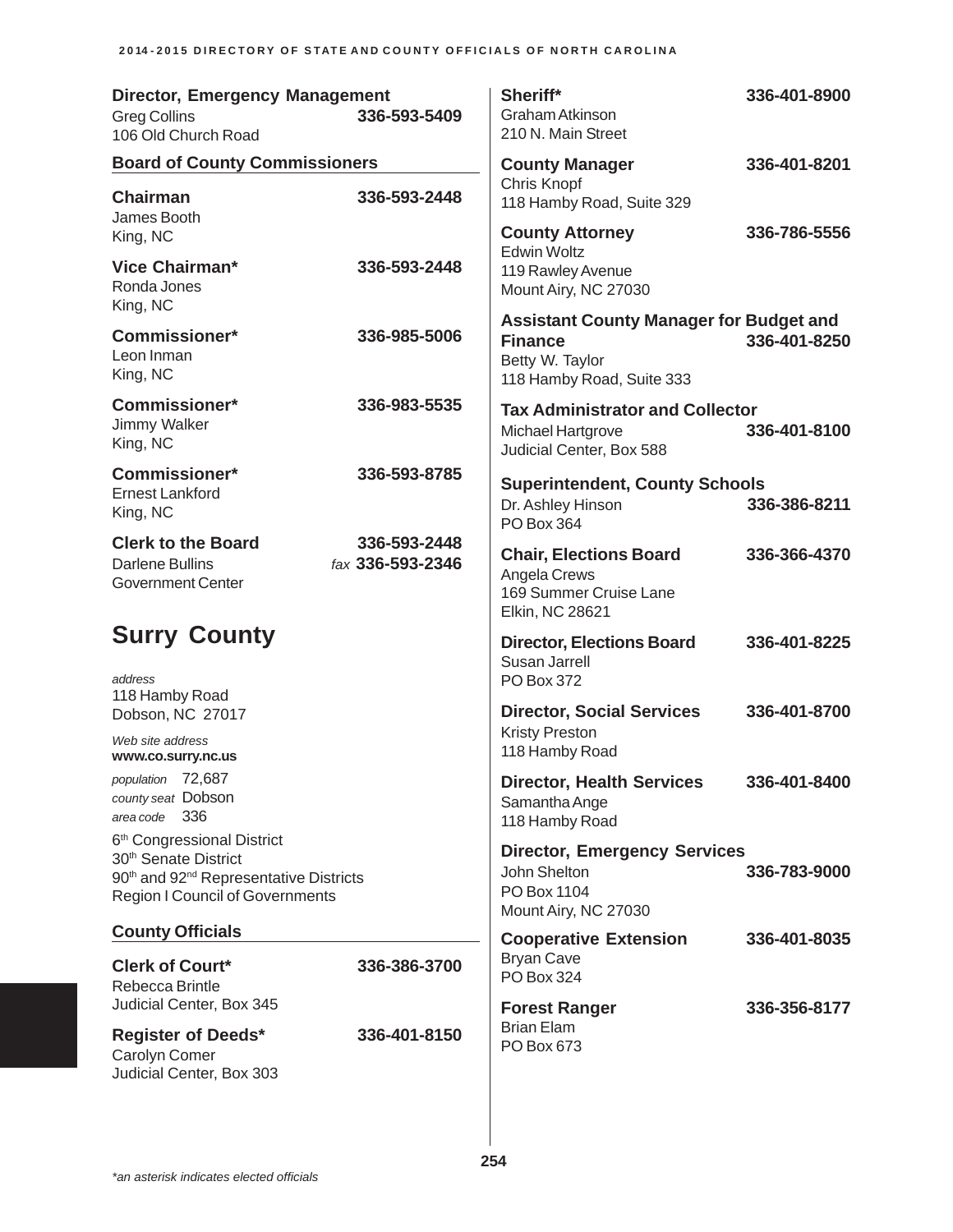| <b>County Librarian</b><br>John Hedrick<br>111 N. Front Street<br>Elkin, NC 28621                  | 336-835-4894 | <b>Commissioner*</b><br>Jimmy W. Miller<br>119 West End Drive<br>Mount Airy, NC 27030          | 336-786-6829     |
|----------------------------------------------------------------------------------------------------|--------------|------------------------------------------------------------------------------------------------|------------------|
| <b>Fire Marshal</b><br>Doug Jones<br>PO 551<br>Mt. Airy, NC 27030                                  | 336-783-9000 | <b>Commissioner*</b><br><b>Larry Phillips</b><br>1005 N. Franklin Road<br>Mount Airy, NC 27030 | 336-789-8620     |
| <b>Veterans Service Officer</b><br><b>Mike Scott</b><br>1218 State Street<br>Mount. Airy, NC 27030 | 336-783-8820 | <b>Clerk to the Board</b><br>Conchita Atkins<br>118 Hamby Road, Suite 329                      | 336-401-8210     |
| <b>Director, Parks and Recreation</b>                                                              |              | <b>Swain County</b>                                                                            |                  |
| Daniel White<br>118 Hamby Road, Suite 336                                                          | 336-401-8235 | address<br>PO Box 2321                                                                         |                  |
| <b>Director, Planning</b>                                                                          | 336-401-8350 | Bryson City, NC 28713                                                                          |                  |
| <b>Kim Bates</b><br>118 Hamby Road, Suite 147                                                      |              | Web site address<br>www.swaincountync.gov                                                      |                  |
| <b>Interim Director, Public Works</b><br>Dennis Bledsoe<br>PO Box 1542                             | 336-401-8376 | population 13,981<br>county seat Bryson City<br>area code 828                                  |                  |
| Mount Airy, NC 27030                                                                               |              | 11 <sup>th</sup> Congressional District<br>50 <sup>th</sup> Senate District                    |                  |
| <b>Director, Soil Conservation</b><br><b>Tony Davis</b>                                            | 336-386-8751 | 119th Representative District<br><b>Region A Council of Governments</b>                        |                  |
| 220 Cooper Street                                                                                  |              | <b>County Officials</b>                                                                        |                  |
| <b>Director, Facilities Maintenance</b><br>Don Mitchell<br>118 Hamby Road                          | 336-401-8061 | <b>Clerk of Court*</b><br><b>Hester Sitton</b><br><b>Mitchell Street</b>                       | 828-488-7400     |
| <b>Director, Inspections</b><br><b>Gray Bryant</b><br>118 Hamby Road, Suite 144                    | 336-401-8300 | PO Box 1397<br><b>Register of Deeds*</b><br>Diana Kirkland                                     | 828-488-9273     |
| <b>Board of County Commissioners</b>                                                               |              | PO Box 1183                                                                                    |                  |
|                                                                                                    |              | Sheriff*                                                                                       | 828-488-0159     |
| Chairman*<br><b>Eddie Harris</b><br>848 Liberty School Road                                        | 336-874-2100 | Curtis Cochran<br>PO Box 837                                                                   | fax 828-488-2385 |
| State Road, NC 28676                                                                               |              | <b>County Manager</b>                                                                          | 828-488-9273     |
| <b>Vice Chairman*</b><br>Paul Johnson                                                              | 336-351-5526 | Kevin King<br>PO Box 2321                                                                      | fax 828-488-2754 |
| 399 Marshall-Johnson Road<br>Pilot Mountain, NC 27041                                              |              | <b>Finance Officer</b><br>Dean Kowal<br>PO Box 2321                                            | 828-488-9273     |
| <b>Commissioner*</b><br>R. F. Buck Golding<br>155 Deep Pine Trail<br>Lowgap, NC 27024              | 336-352-3200 | <b>Director, Parks and Recreation</b><br>Jim Brown<br><b>Box 548</b>                           | 828-488-6159     |
|                                                                                                    |              | <b>Tax Administrator</b><br>Peggy Hyde<br>PO Box 2321                                          | 828-488-9273     |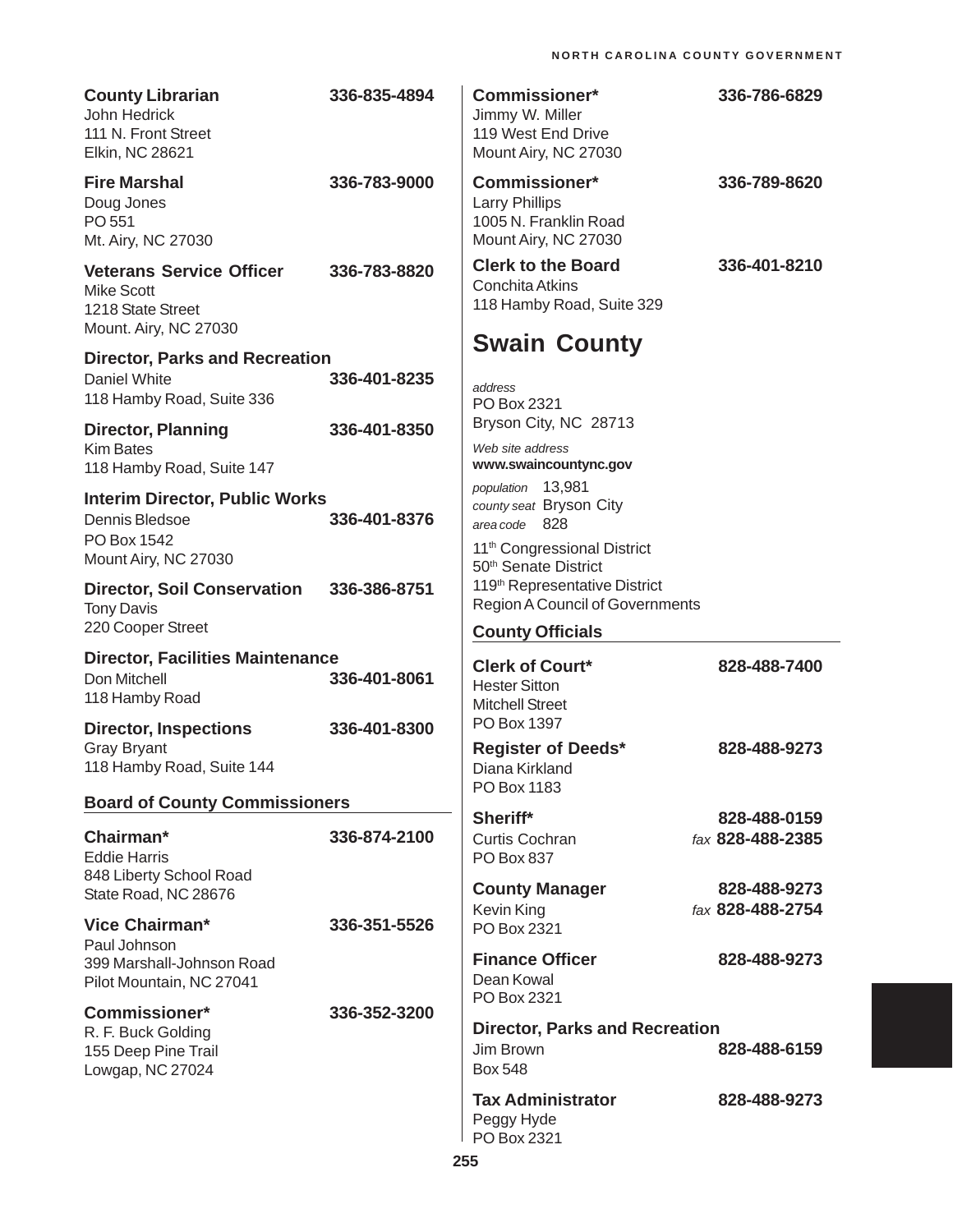| <b>Superintendent, County Schools</b><br>Sam Pattillo<br>PO Box 2340    | 828-488-3129                     | <b>Commissioner*</b><br>Steve Moon<br>PO Box 2321                                                                       | 828-488-9273     |
|-------------------------------------------------------------------------|----------------------------------|-------------------------------------------------------------------------------------------------------------------------|------------------|
| <b>Chairman, Elections Board</b><br>Jamie Fisher<br><b>Box 309</b>      | 828-488-6177                     | <b>Clerk to the Board</b><br>Cindi C. Woodard<br>PO Box 2321                                                            | 828-488-9273     |
| <b>Director, Elections Board</b><br>Joanie Weeks<br><b>PO Box 133</b>   | 828-488-6177                     | <b>Transylvania County</b>                                                                                              |                  |
| <b>Interim Director, Social Services</b><br>Sheila Sutton<br>PO Box 610 | 828-488-6921<br>fax 828-488-8721 | address<br>21 E. Main Street<br>Brevard, NC 28712                                                                       |                  |
| <b>Director, Human Services</b><br>Elise Bryson<br>PO Box 2321          | 828-488-9273                     | Web site address<br>www.transylvaniacounty.org<br>population 33,090                                                     |                  |
| <b>Director, Health Services</b><br>Alison Cochran<br><b>Box 546</b>    | 828-488-3198                     | county seat Brevard<br>area code 828<br>11 <sup>th</sup> Congressional District                                         |                  |
| <b>Cooperative Extension</b><br><b>Rob Hawk</b><br>PO Box 2329          | 828-488-3848                     | 50 <sup>th</sup> Senate District<br>113 <sup>th</sup> Representative District<br><b>Region B Council of Governments</b> |                  |
| <b>Forest Ranger</b><br>vacant<br><b>PO Box 712</b>                     | 828-488-3463                     | <b>County Officials</b><br><b>Clerk of Court*</b><br><b>Rita Ashe</b>                                                   | 828-885-3000     |
| <b>County Librarian</b><br><b>Jeff Delfield</b><br>PO Box 359           | 828-488-3030                     | Courthouse<br><b>Register of Deeds*</b><br>Cindy M. Ownbey                                                              | 828-884-3162     |
| <b>Civil Preparedness</b><br>David Breedlove<br>PO Box 2321             | 828-488-6021                     | 20 E. Morgan Street, Suite 2<br>Sheriff*<br>David Mahoney                                                               | 828-884-3168     |
| <b>Veterans Service Officer</b><br>Diana Kirkland<br>PO Box 1183        | 828-488-9273                     | <b>Public Safety Facility</b><br><b>County Manager</b><br>Arthur C. Wilson, Jr.<br>21 E. Main Street                    | 828-884-3100     |
| <b>Board of County Commissioners</b>                                    |                                  | <b>County Attorney</b>                                                                                                  | 828-884-2334     |
| Chairman*<br>Phil Carson                                                | 828-488-9273                     | <b>Tony Dalton</b><br>542 S. Caldwell Street                                                                            |                  |
| PO Box 2321<br><b>Vice Chairman*</b><br><b>Robert White</b>             | 828-488-9273                     | <b>Finance Officer</b><br>Gay V. Poor<br>21 E. Main Street                                                              | 828-884-3104 x 5 |
| PO Box 2321<br><b>Commissioner*</b><br>David Monteith<br>PO Box 2321    | 828-488-9273                     | <b>Purchasing Agent</b><br><b>Ashley Hawes</b><br>21 E. Main Street                                                     | 828-884-3104 x 4 |
| <b>Commissioner*</b><br>Donnie Dixon<br>PO Box 2321                     | 828-488-9273                     | <b>Director, Parks and Recreation</b><br>Carleen Hanscom<br>1078 Ecusta Road                                            | 828-884-3156     |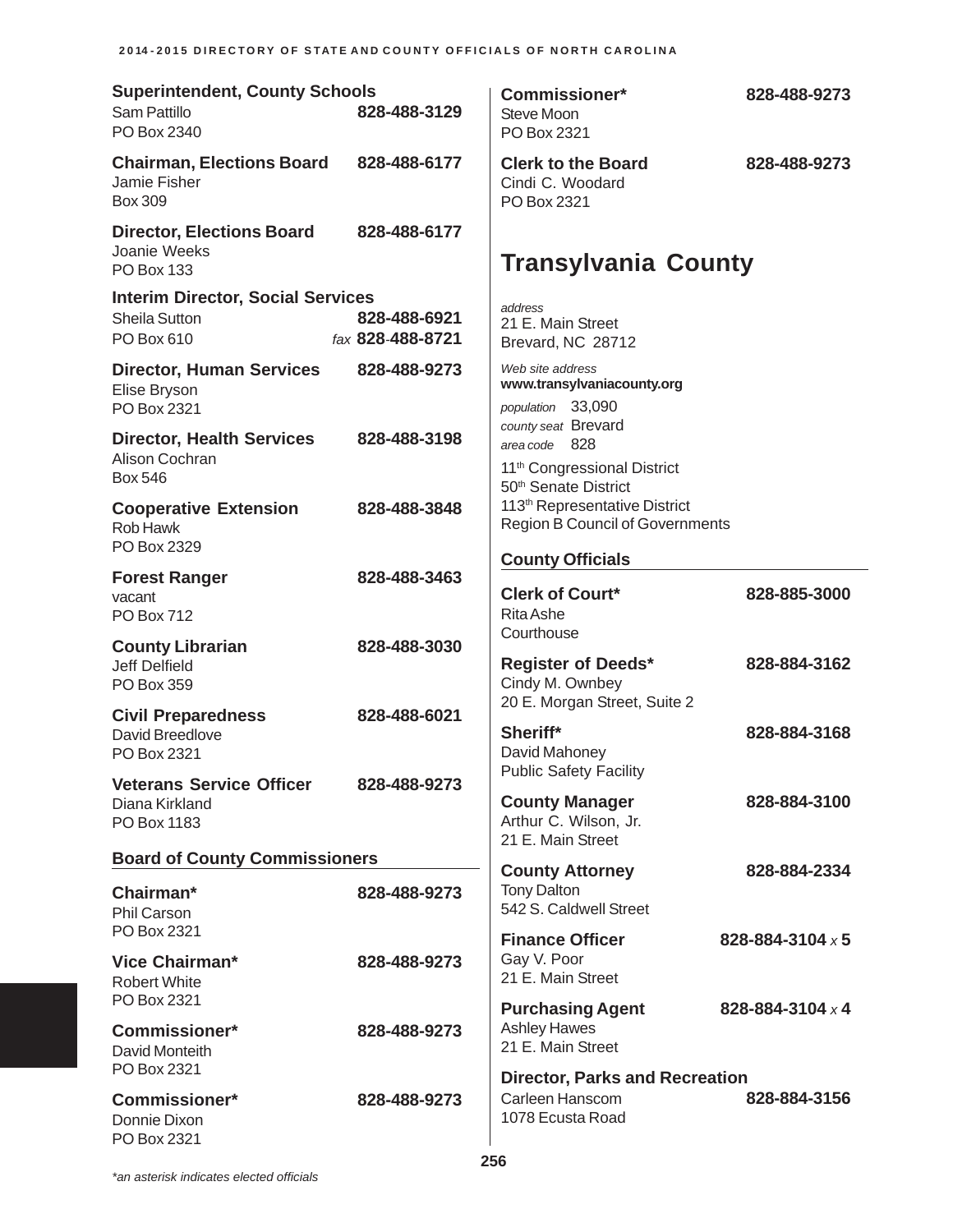| <b>Tax Assessor/Collector</b><br>David L. Reid<br>20 E. Morgan Street, Suite 1                                              | 828-884-3200 | <b>Director, Economic Development</b><br><b>Mark Burrows</b><br>PO Box 1578          | 828-884-3205 |
|-----------------------------------------------------------------------------------------------------------------------------|--------------|--------------------------------------------------------------------------------------|--------------|
| <b>Chairman, ABC Board</b><br><b>Tracy Love</b><br>PO Box 1016                                                              | 828-883-8128 | <b>Director, Maintenance</b><br>David McNeill<br>300 Public Safety Way               | 828-884-3159 |
| Chairman, Education Board* 828-884-6173<br><b>Tawny McCoy</b><br><b>Education Center</b>                                    |              | <b>Chief, Building Inspector</b><br>Mike Owen<br><b>Community Services Building</b>  | 828-883-3209 |
| <b>Superintendent, County Schools</b><br>Dr. Jeff McDaris<br><b>Education Center</b>                                        | 828-884-6173 | <b>Coordinator, Transport</b><br>Keith McCoy<br><b>Community Services Building</b>   | 828-884-3203 |
| <b>Chairman, Elections Board</b><br>David Morrow<br><b>PO Box 868</b>                                                       | 828-884-3114 | <b>Director, Planning</b><br><b>Mark Burrows</b><br>PO Box 1578                      | 828-884-3205 |
| <b>Director, Elections Board</b><br>Karen Brinson<br><b>Box 868</b>                                                         | 828-884-3114 | Director, Child Development 828-884-3116<br><b>Stoney Blevins</b><br>260 S. Gaston   |              |
| <b>Director, Social Services</b><br><b>Stoney Blevins</b><br><b>Social Services Building</b>                                | 828-884-3174 | <b>Communications</b><br>Kevin Shook<br>155 Public Safety Way                        | 828-884-3108 |
| <b>Director, Health Services</b><br><b>Steve Smith</b><br><b>Community Services Building</b>                                | 828-884-3135 | <b>Solid Waste</b><br>Jeff Brookshire<br>500 Howell Road                             | 828-884-6830 |
| <b>Cooperative Extension</b><br><b>Eric Caldwell</b><br><b>Community Services Building</b>                                  | 828-884-3109 | <b>Fire Marshal</b><br><b>Gerald Grose</b><br>155 Public Safety Way                  | 828-884-3108 |
| <b>Forest Ranger</b><br><b>Andy Rogers</b><br>960 Ecusta Road                                                               | 828-884-3212 | <b>Information Technology</b><br>Dean Landreth<br><b>Community Services Building</b> | 828-884-3222 |
| <b>County Librarian</b><br>Anna Yount                                                                                       | 828-884-3151 | <b>Board of County Commissioners</b>                                                 |              |
| 212 S. Gaston Street<br><b>Emergency Services</b><br>David McNeill                                                          | 828-884-3108 | Chairman*<br><b>Mike Hawkins</b><br>21 E. Main Street                                | 828-884-3100 |
| 155 Public Safety Way<br><b>Veterans Service Officer</b><br><b>Frank Pearsall</b>                                           | 828-884-3276 | Vice Chairman*<br>Larry Chapman<br>21 E. Main Street                                 | 828-884-3100 |
| <b>Community Services Building</b><br><b>Human Resource Administrator</b><br>Sheila Cozart<br>21 E. Main Street             | 828-884-3100 | Commissioner*<br>Page Lemel<br>21 E. Main Street                                     | 828-884-3100 |
| <b>Director, Mental Health</b><br>Brian Ingraham<br>Western Highlands Network<br>356 Biltmore Avenue<br>Asheville, NC 28801 | 828-258-3511 | <b>Commissioner*</b><br>Jason Chappell<br>21 E. Main Street                          | 828-884-3100 |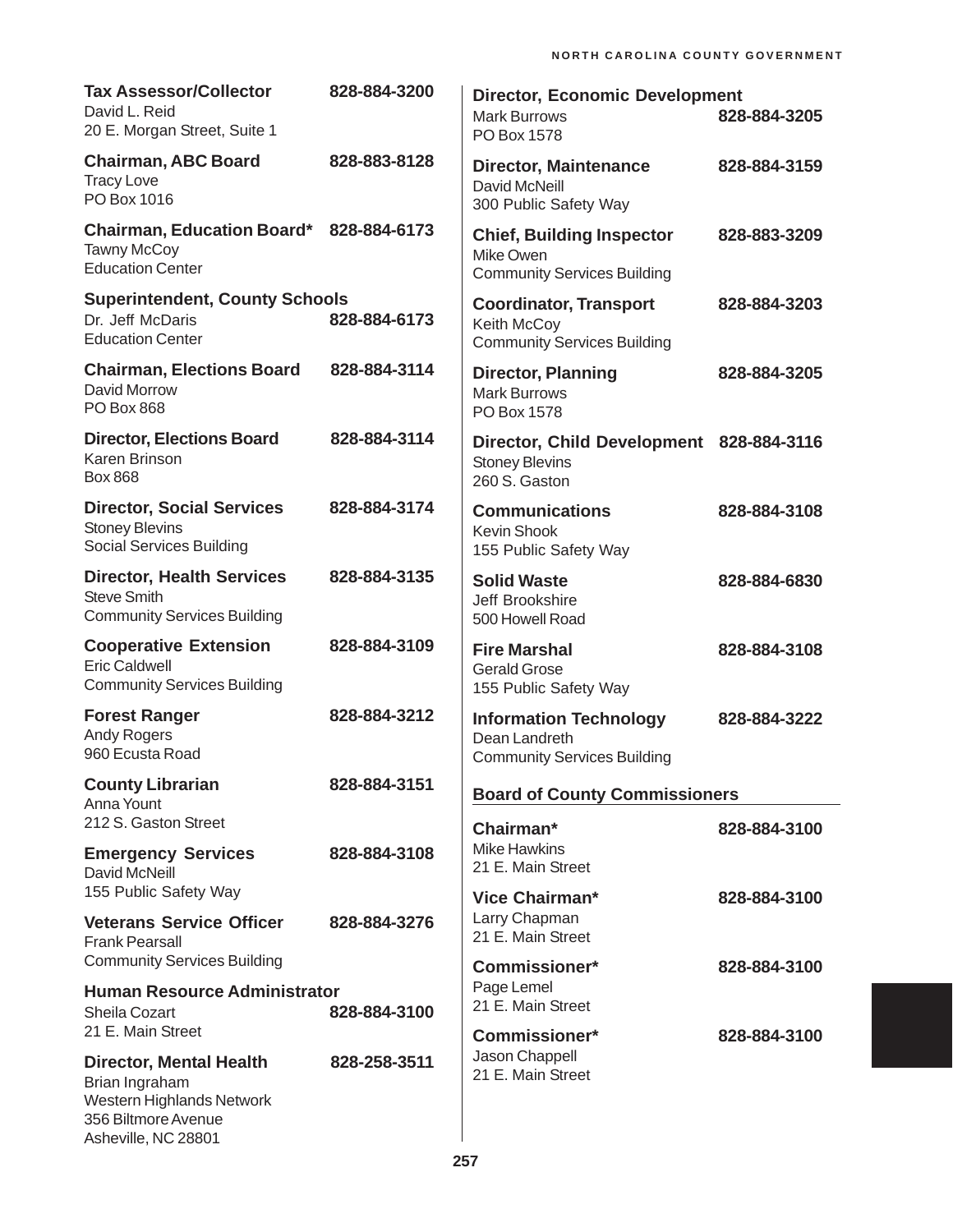| <b>Commissioner</b><br>Daryle Hogsed<br>21 E. Main Street                                                                              | 828-884-3100                     | <b>Chairman, ABC Board</b><br><b>Carl Willis</b><br><b>PO Box 447</b>                             | 252-796-6131 |
|----------------------------------------------------------------------------------------------------------------------------------------|----------------------------------|---------------------------------------------------------------------------------------------------|--------------|
| <b>Clerk to the Board</b><br>Trisha Hogan<br>21 E. Main Street                                                                         | 828-884-3271<br>fax 828-884-3119 | Chairman, Education Board* 252-796-4800<br>Lee Scripture<br>100 Clover Way                        |              |
| <b>Tyrrell County</b>                                                                                                                  |                                  | <b>Superintendent, County Schools</b><br>Dr. Mike Dunsmore<br>1107 Highway 64 E.                  | 252-796-1121 |
| address<br><b>County Office Building</b><br>108 S. Water Street<br><b>PO Box 449</b>                                                   |                                  | <b>Chairman, Elections Board</b><br>Dennis Swain<br><b>PO Box 449</b>                             | 252-796-0775 |
| Columbia, NC 27925<br>Web site address<br>www.tyrrellcounty.org                                                                        |                                  | <b>Director, Elections Board</b><br>Deborah Swain<br>PO Box 449                                   | 252-796-0775 |
| population 3,856<br>county seat Columbia<br>area code 252                                                                              |                                  | <b>Director, Health Services</b><br>vacant                                                        | 252-793-3023 |
| 3rd Congressional District<br>3rd Senate District<br>1 <sup>st</sup> Representative District<br><b>Region R Council of Governments</b> |                                  | 198 NC Highway 45 N.<br><b>Cooperative Extension</b><br><b>Frank Winslow</b><br><b>PO Box 208</b> | 252-796-1581 |
| <b>County Officials</b>                                                                                                                |                                  | <b>Forest Ranger</b>                                                                              | 252-796-0039 |
| <b>Clerk of Court*</b>                                                                                                                 | 252-796-6281                     | Andy Hux<br>4195 Highway 94 S.                                                                    |              |
| Angie Sexton<br>403 Main Street<br><b>PO Box 406</b>                                                                                   | fax 252-796-0008                 | <b>County Librarian</b><br>Debbie Davenport<br><b>PO Box 540</b>                                  | 252-796-3771 |
| <b>Register of Deeds*</b><br>Melanie Armstrong<br>403 Main Street<br>PO Box 449                                                        | 252-796-2901                     | <b>Civil Preparedness</b><br><b>Wesley Hopkins</b><br><b>PO Box 449</b>                           | 252-796-4516 |
| Sheriff*<br>Darryl Liverman<br>PO Box 288                                                                                              | 252-796-2251<br>fax 252-796-0251 | <b>Director, Social Services</b><br>Sandra Walker<br>PO Box 599                                   | 252-796-3421 |
| <b>County Manager</b><br>David L. Clegg<br><b>PO Box 449</b>                                                                           | 252-796-1371<br>fax 252-796-1188 | <b>Veterans Service Officer</b><br>Mike Crowder<br>PO Box 449                                     | 252-796-7241 |
| <b>County Attorney</b>                                                                                                                 | 252-796-8561                     | <b>Board of County Commissioners</b>                                                              |              |
| David Gadd<br>PO Box 510<br>Columbia, NC 27925                                                                                         | fax 252-796-1083                 | Chairman*<br>Thomas W. Spruill<br>1745 Highway 94 N.                                              | 252-796-1211 |
| <b>Finance Officer</b><br>Mary Jane Westphal<br><b>PO Box 449</b>                                                                      | 252-796-1371                     | Vice Chairman*<br><b>Leroy Spivey</b><br>271 Mills Road                                           | 252-916-4357 |
| <b>Tax Administrator</b><br>Allison S. Snell<br><b>County Office Building</b>                                                          | 252-796-4964                     | <b>Commissioner*</b><br>Larry Hill<br>160 Travis School Road                                      | 252-797-7400 |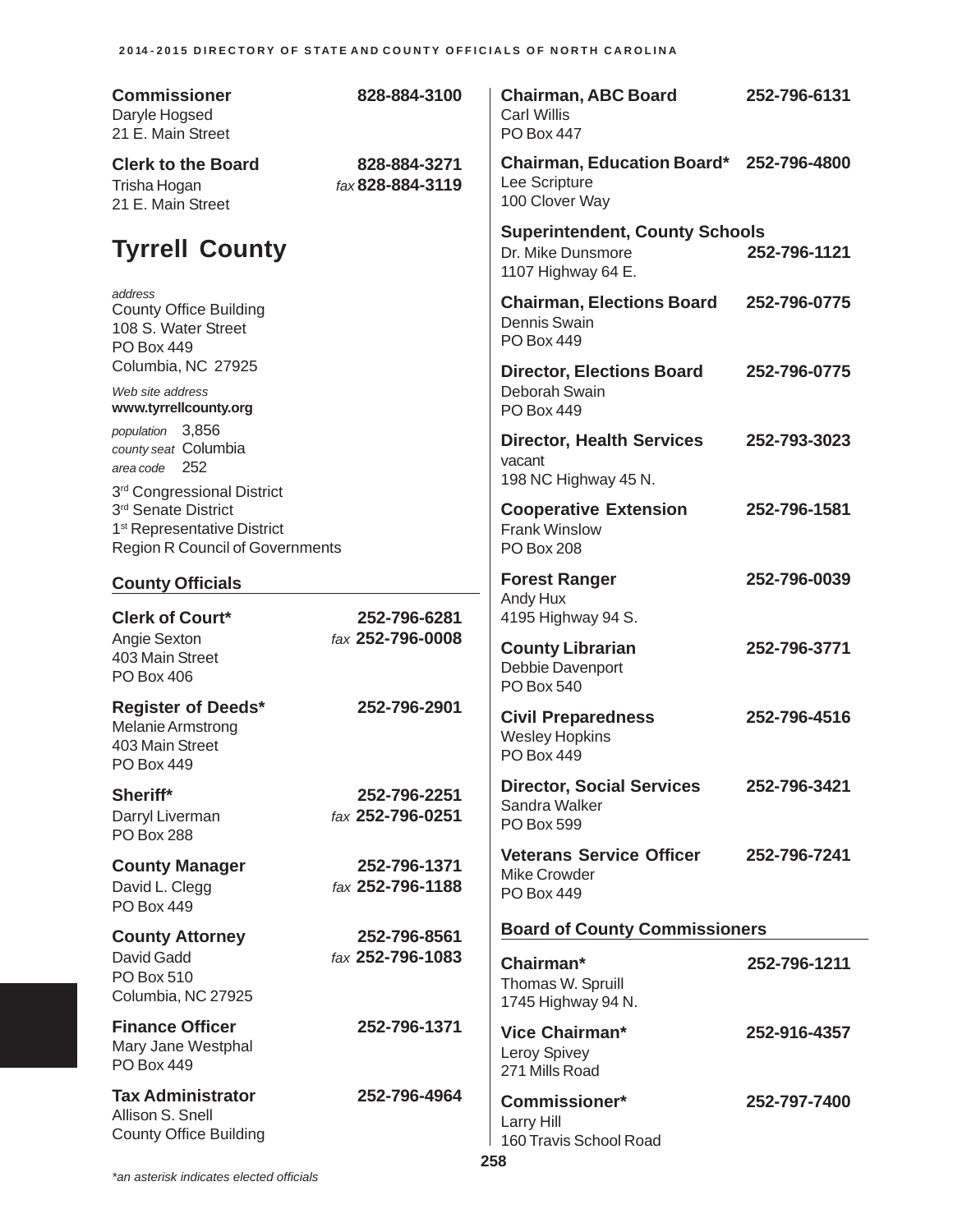| <b>Commissioner*</b><br><b>Carl Willis</b><br><b>PO Box 146</b>                                                                                                                                                                | 252-796-6131                     | <b>Executive Director, Growth Management</b><br><b>Brian Matthews</b><br>500 N. Main Street, Suite 70       | 704-292-2597 |
|--------------------------------------------------------------------------------------------------------------------------------------------------------------------------------------------------------------------------------|----------------------------------|-------------------------------------------------------------------------------------------------------------|--------------|
| <b>Commissioner*</b><br>Nathan Everett<br>1466 Rhodes Road                                                                                                                                                                     | 252-796-1541                     | <b>Director, Planning Division</b><br><b>Richard Black</b><br>500 N. Main Street, Suite 70                  | 704-292-2580 |
| <b>Clerk to the Board</b><br>Penny Rhodes Owens<br>PO Box 449                                                                                                                                                                  | 252-796-1371                     | <b>Executive Director, Community Services</b><br><b>Martie Smith</b><br>500 N. Main Street, Suite 919       | 704-283-3657 |
| <b>Union County</b>                                                                                                                                                                                                            |                                  | <b>Director, Parks and Recreation</b><br><b>Bill Whitley</b><br>5213 Harkey Road<br><b>Waxhaw, NC 28173</b> | 704-843-3919 |
| address<br>500 N. Main Street<br>Monroe, NC 28112                                                                                                                                                                              |                                  | <b>Director, Library</b><br>Nina Meadows<br>316 E. Windsor Street                                           | 704-283-8184 |
| Web site address<br>co.union.nc.us                                                                                                                                                                                             |                                  |                                                                                                             |              |
| population 201,292<br>county seat Monroe<br>area code 704                                                                                                                                                                      |                                  | <b>Cooperative Extension</b><br><b>Richard Melton</b><br>3230-D Presson Road                                | 704-283-3738 |
| 8 <sup>th</sup> and 9 <sup>th</sup> Congressional Districts<br>35 <sup>th</sup> Senate District<br>67 <sup>th</sup> , 68 <sup>th</sup> and 69 <sup>th</sup> Representative Districts<br><b>Region F Council of Governments</b> |                                  | <b>Tax Administrator</b><br>John Petoskey<br>500 N. Main Street, Suite 236                                  | 704-283-3748 |
| <b>County Officials</b>                                                                                                                                                                                                        |                                  | <b>Chairman, Education Board*</b><br><b>Richard Yercheck</b>                                                | 704-296-9898 |
| <b>Clerk of Court*</b>                                                                                                                                                                                                         | 704-698-3100                     | 400 N. Church Street                                                                                        |              |
| J. R. Rowell<br>400 N. Main Street                                                                                                                                                                                             |                                  | <b>Superintendent, County Schools</b><br><b>Mary Ellis</b><br>400 N. Church Street                          | 704-296-0766 |
| <b>Register of Deeds*</b><br><b>Crystal Crump</b><br>500 N. Main Street, Suite 205                                                                                                                                             | 704-283-3727                     | <b>Chairman, Elections Board</b><br>Shirley C. Bossbach<br>PO Box 1106                                      | 704-283-3809 |
| Sheriff*<br><b>Eddie Cathey</b><br>3344 Presson Road                                                                                                                                                                           | 704-292-2613                     | <b>Director, Elections Board</b><br>John Whitley<br>PO Box 1106                                             | 704-283-3708 |
| <b>County Manager</b><br>Cynthia A. Coto<br>500 N. Main Street, Suite 932                                                                                                                                                      | 704-283-3636<br>fax 704-282-0121 | <b>Executive Director, Human Services</b><br><b>Richard Matens</b><br>1212 W. Roosevelt Boulevard           | 704-296-4303 |
| <b>County Attorney</b><br>H. Ligon Bundy<br>316 N. Hayne Street                                                                                                                                                                | 704-289-2519                     | <b>Director, Social Services</b><br>Rae Alpea<br>1212 W. Roosevelt Boulevard                                | 704-296-4301 |
| <b>Staff Attorney</b><br>Jeffrey L. Crook<br>500 N. Main Street, Suite 925                                                                                                                                                     | 704-283-3673                     | <b>Director, Health Services</b><br><b>Phillip Tarte</b><br>1210 W. Roosevelt Boulevard                     | 704-296-4801 |
| <b>Executive Director, Administrative</b><br><b>Services/Finance</b><br>Jeffrey Yates<br>500 N. Main Street, Suite 709                                                                                                         | 704-283-3813                     | <b>Veterans Service Officer</b><br>Michelle Marcano<br>500 N. Main Street, Suite 629                        | 704-283-3711 |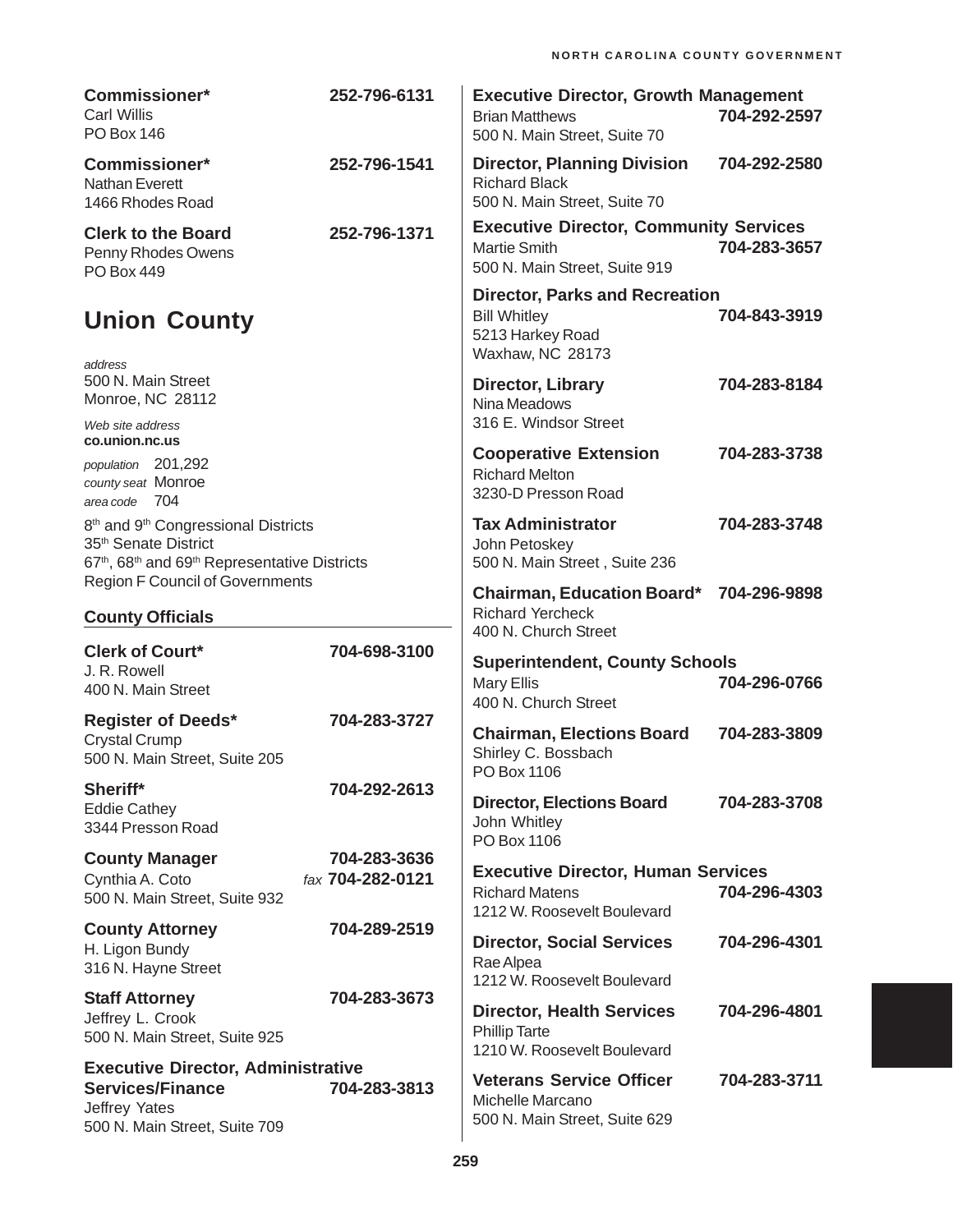| <b>Executive Director, Public Works</b><br><b>Edward Goscicki</b><br>500 N. Main Street                                         | 704-296-4217 | Sheriff*<br>Peter White<br>156 Church Street, Suite 004                                      | 252-738-2200                     |
|---------------------------------------------------------------------------------------------------------------------------------|--------------|----------------------------------------------------------------------------------------------|----------------------------------|
| <b>Interim Homeland Security</b><br><b>Neal Speer</b><br>500 N. Main Street, Suite 809                                          | 704-296-4296 | <b>County Attorney</b><br>Jonathan S. Care<br>109 W. Montgomery Street                       | 252-492-3053                     |
| <b>Board of County Commissioners</b>                                                                                            |              | <b>County Manager</b><br>Jerry L. Ayscue                                                     | 252-738-2001<br>fax 252-738-2039 |
| Chairman*<br><b>Frank Aikmus</b><br>500 N. Main Street, Room 921                                                                | 704-283-3810 | 122 Young Street, Suite B<br>jlayscue@vancecounty.org                                        |                                  |
| <b>Vice Chair*</b><br>Jerry Simpson                                                                                             | 704-283-3810 | <b>Finance Officer</b><br>David Beck<br>122 Young Street, Suite B                            | 252-738-2006                     |
| 500 N. Main Street, Room 921<br>Commissioner*<br><b>Todd Johnson</b><br>500 N. Main Street, Room 921                            | 704-283-3810 | <b>Director, Planning and Development</b><br>Jordan McMillen<br>156 Church Street, Suite 003 | 252-738-2080                     |
| <b>Commissioner*</b><br>Jonathan Thomas<br>500 N. Main Street, Room 921                                                         | 704-283-3810 | <b>Purchasing Agent</b><br>Jerry L. Ayscue<br>122 Young Street, Suite B                      | 252-738-2001                     |
| <b>Commissioner*</b><br><b>Richard Helms</b><br>500 N. Main Street, Room 921                                                    | 704-283-3810 | <b>Director, Parks and Recreation</b><br>Alan Gill<br>307 Carey Chapel Road                  | 252-492-9400                     |
| <b>Clerk to the Board</b><br>Lynn West<br>500 N. Main Street, Suite 921                                                         | 704-283-3853 | <b>Tax Administrator</b><br>Porcha Brooks<br>122 Young Street, Suite E                       | 252-738-2040                     |
| <b>Vance County</b>                                                                                                             |              | <b>Chairperson, ABC Board</b><br>Nancy Wilson<br><b>Beckford Avenue</b>                      | 252-438-4623                     |
| address<br><b>County Administration Building</b><br>122 Young Street, Suite B<br>Henderson, NC 27536                            |              | <b>Chairman, Education Board*</b><br>Gloria White<br>PO Box 7001                             | 252-492-2127                     |
| Web site address<br>www.vancecounty.org                                                                                         |              | <b>Superintendent, County Schools</b><br><b>Ronald Gregory</b>                               | 252-492-2127                     |
| population 43,500<br>county seat Henderson                                                                                      |              | PO Box 7001                                                                                  |                                  |
| area code 252<br>1 <sup>st</sup> and 13 <sup>th</sup> Congressional Districts                                                   |              | <b>Chairman, Elections Board</b><br>Kevin Kilgore<br>300 S. Garnett Street                   | 252-492-3730                     |
| 7 <sup>th</sup> Senate District<br>27th and 32 <sup>nd</sup> Representative Districts<br><b>Region K Council of Governments</b> |              | <b>Director, Elections Board</b><br><b>Faye Gill</b>                                         | 252-492-3730                     |
| <b>County Officials</b>                                                                                                         |              | 300 S. Garnett Street                                                                        |                                  |
| <b>Clerk of Court*</b><br>Deborah Finch<br>156 Church Street                                                                    | 252-738-9000 | <b>Director, Human Resources</b><br>Argretta Johen<br>122 Young Street, Suite B              | 252-738-2014                     |
| <b>Register of Deeds*</b><br>Carolyn Pecora<br>122 Young Street, Suite F                                                        | 252-738-2110 | <b>Director, Social Services</b><br>Antonia Pedroza<br>350 Ruin Creek                        | 252-492-5001                     |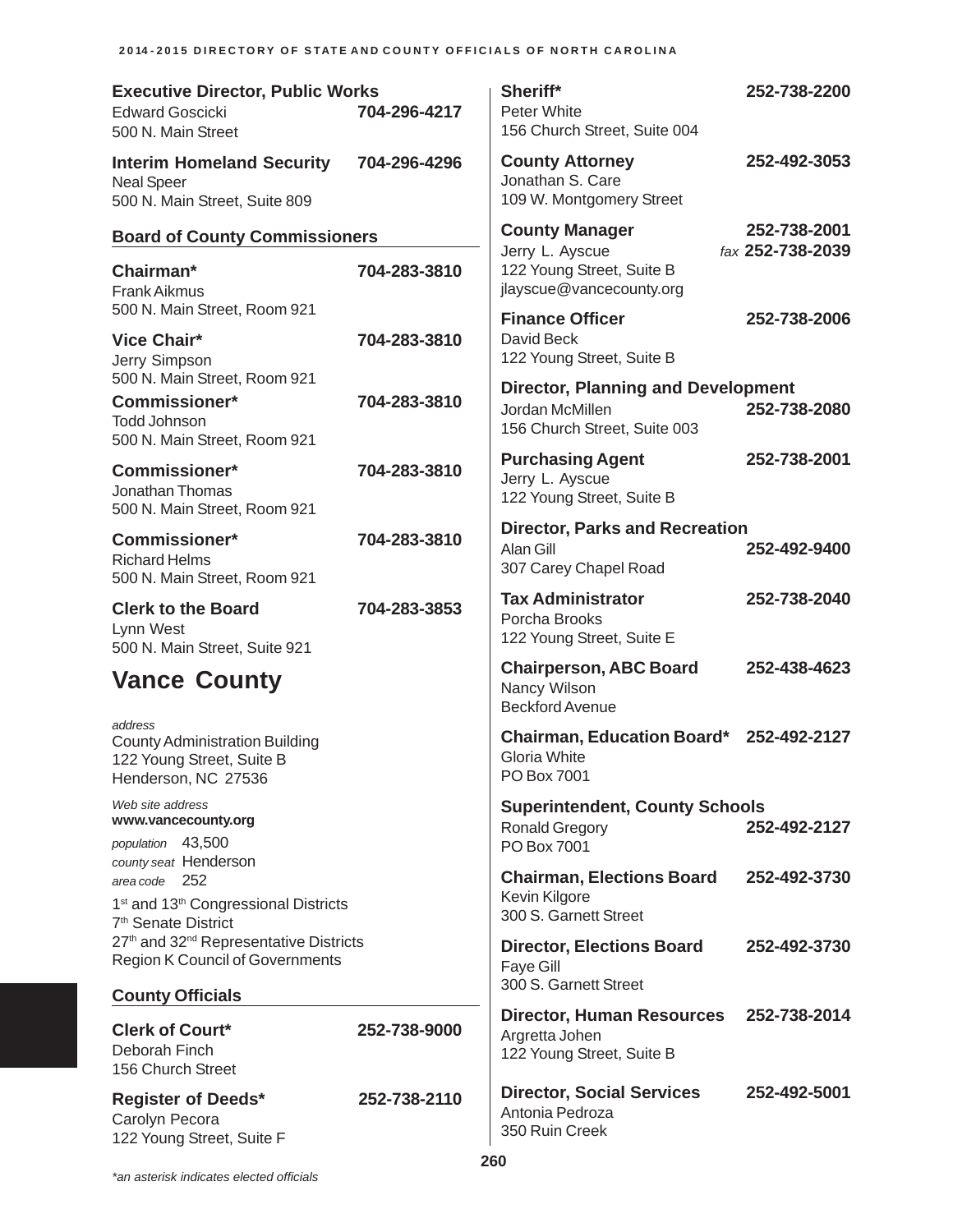| <b>Director, Health Services</b><br>Lisa Harrison<br>115 Charles Rollins Road               | 252-492-7915 | <b>Commissioner*</b><br>Thomas S. Hester, Jr.<br>Henderson, NC                                                                                                                                                         | 252-738-9771                     |
|---------------------------------------------------------------------------------------------|--------------|------------------------------------------------------------------------------------------------------------------------------------------------------------------------------------------------------------------------|----------------------------------|
| <b>Director, Cooperative Extension</b><br><b>Morris White</b><br>305 Young Street           | 252-438-8188 | <b>Clerk to the Board</b><br>Kelly H. Grissom<br>122 Young Street, Suite B                                                                                                                                             | 252-738-2003                     |
| <b>Animal Control Officer</b><br><b>Frankie Nobles</b><br>165 Vance Academy Road            | 252-492-3136 | kgrissom@vancecounty.org<br><b>Wake County</b>                                                                                                                                                                         |                                  |
| <b>Forest Ranger</b><br><b>Brad Manring</b><br>3054 US 1/158 Highway                        | 252-438-7249 | address<br><b>PO Box 550</b><br>Raleigh, NC 27602                                                                                                                                                                      |                                  |
| <b>Interim County Librarian</b><br>Patti McAnally<br>205 Breckenridge Street                | 252-438-3316 | Web site address<br>www.wakegov.com<br>population 868,121                                                                                                                                                              |                                  |
| <b>Director, Emergency Operations</b><br><b>Brian Short</b><br>156 Church Street, Suite 002 | 252-438-8264 | county seat Raleigh<br>area code 919<br>2 <sup>nd</sup> , 4 <sup>th</sup> and 13 <sup>th</sup> Congressional Districts<br>14 <sup>th</sup> , 15 <sup>th</sup> , 16 <sup>th</sup> and 17 <sup>th</sup> Senate Districts |                                  |
| <b>Veterans Service Officer</b><br><b>Linwood Martin</b><br>300 S. Garnett Street           | 252-438-4619 | 33rd, 34th, 35th, 36th, 37th, 38th, 39th, 40th<br>and 41 <sup>st</sup> Representative Districts<br><b>Region J Council of Governments</b>                                                                              |                                  |
| <b>Environmental Manager</b><br>vacant                                                      | 252-738-2001 | <b>County Officials</b>                                                                                                                                                                                                |                                  |
| 300 S. Garnett Street                                                                       |              | <b>Clerk of Court*</b><br>Lorrin Freeman<br><b>Justice Center</b>                                                                                                                                                      | 919-792-4000                     |
| <b>Board of County Commissioners</b>                                                        |              |                                                                                                                                                                                                                        |                                  |
| Chairperson*<br>Deborah F. Brown<br>Henderson, NC                                           | 252-492-0581 | <b>Register of Deeds*</b><br>Laura M. Riddick<br>Justice Center, Suite 1700                                                                                                                                            | 919-856-5460                     |
| Vice Chairman*<br>Archie B. Taylor, Jr.<br>Henderson, NC                                    | 252-438-7852 | Sheriff*<br>Donnie Harrison<br><b>Public Safety Center</b><br>330 S. Salisbury Street                                                                                                                                  | 919-856-6900                     |
| <b>Commissioner*</b><br>Eddie L. Wright<br>Henderson, NC                                    | 252-762-8554 | Director, Board of Elections* 919-856-6240<br><b>Cherie Poucher</b><br>County Office Building, Ground Floor                                                                                                            |                                  |
| <b>Commissioner*</b><br>R. Dan Brummitt<br>Henderson, NC                                    | 252-432-4774 | 337 S. Salisbury Street, 27601<br><b>County Attorney</b><br>Scott W. Warren                                                                                                                                            | 919-856-5500                     |
| <b>Commissioner*</b><br>Gordon Wilder<br>Henderson, NC                                      | 252-492-3562 | Justice Center, Suite 4900<br><b>County Manager</b><br>Jim Harmann                                                                                                                                                     | 919-856-6160<br>fax 919-856-6168 |
| <b>Commissioner*</b>                                                                        | 252-492-3562 | Wake County Justice Center, Suite 4800                                                                                                                                                                                 |                                  |
| Terry E. Garrison<br>Henderson, NC                                                          |              | <b>Interim Deputy County Manager</b><br>Joe Durham<br>Justice Center, Suite 4800                                                                                                                                       | 919-856-5482                     |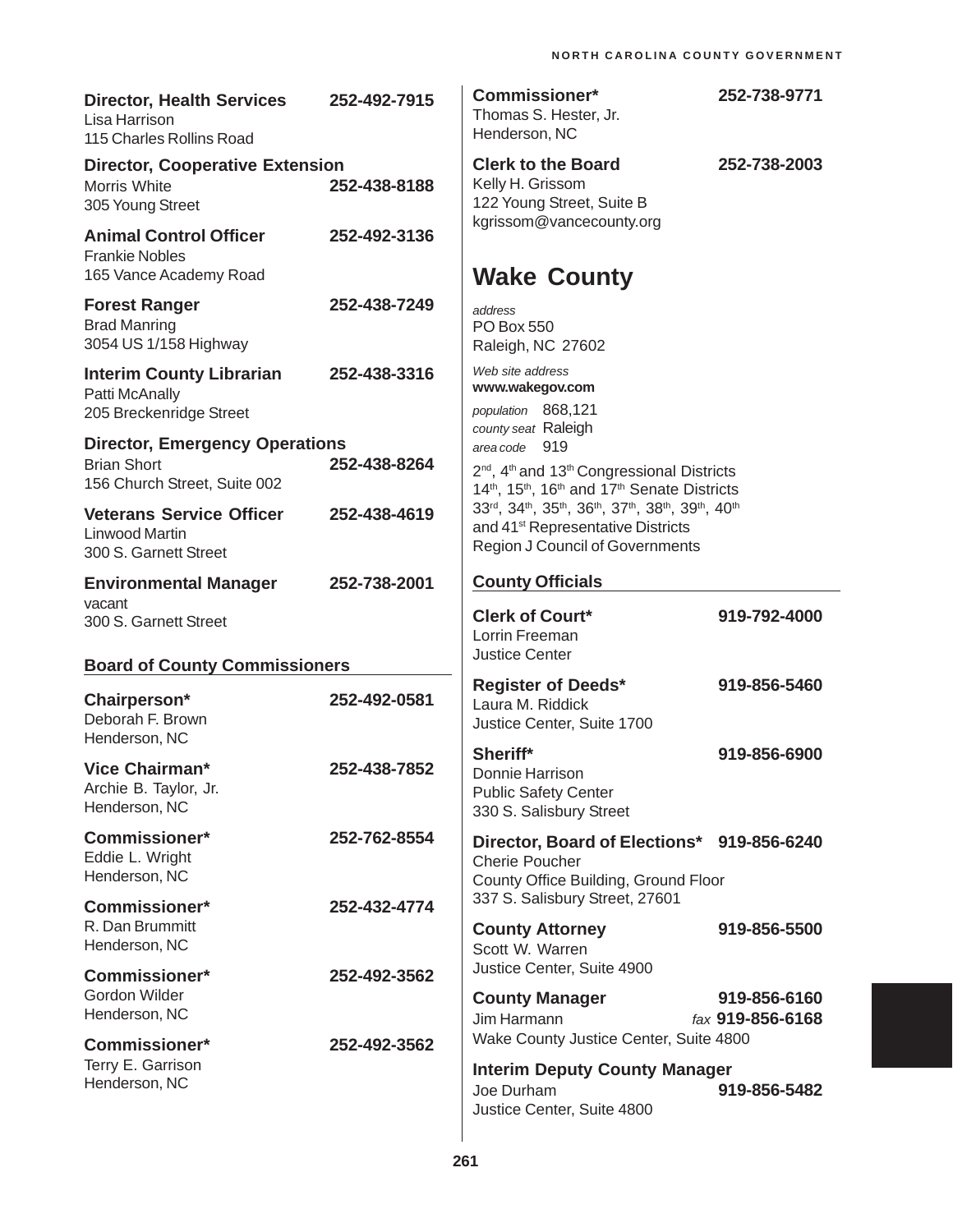| <b>Deputy County Manager</b><br>Johnna Rogers<br>Justice Center, Suite 4800                                                      | 919-857-9430 | <b>Cooperative Extension</b><br><b>Katherine Williams</b><br>4001-E Carya Drive, 27610                   | 919-250-1100 |
|----------------------------------------------------------------------------------------------------------------------------------|--------------|----------------------------------------------------------------------------------------------------------|--------------|
| <b>Budget and Policy Director</b><br>Michelle Venditto<br>Justice Center, Suite 4600                                             | 919-857-3909 | Director, City/County Bureau 919-856-6300<br>Sam Pennica<br><b>Public Safety Center</b>                  |              |
| <b>Financial Services Director</b><br>Susan McCullen<br>Justice Center, Suite 2900                                               | 919-856-6141 | 330 S. Salisbury Street<br><b>Coordinator, Emergency Management</b><br>Josh Creighton                    | 919-856-6485 |
| <b>Director, Human Services</b><br>Ramon Rojano<br>220 Swinburne Street, 5th Floor                                               | 919-212-7302 | <b>Public Safety Center</b><br>331 S. McDowell Street<br><b>Fire Marshal</b>                             | 919-856-6349 |
| <b>Director, Human Resources</b><br>Angela Crawford<br>County Office Building, Rm. 324                                           | 919-856-6104 | Michael Wright<br><b>Public Safety Center</b><br>331 S. McDowell Street                                  |              |
| <b>Director, Libraries, Planning and Community</b><br><b>Services</b><br><b>Frank Cope</b><br>County Office Building, Rm. 1008   | 919-856-5562 | <b>Medical Director, EMS</b><br>Dr. Brent Myers<br><b>Public Safety Center</b><br>331 S. McDowell Street | 919-856-6020 |
| <b>Director, Facilities, Design and Construction</b><br>Mark Forestieri<br>County Office Building, Rm. 1216                      | 919-856-6353 | <b>Interim Director, Public Affairs</b><br>Sarah Williamson-Baker<br>Justice Center, Suite 4700          | 919-856-5597 |
| <b>Director, Information Services</b><br><b>Bill Greeves</b><br>County Office Building, Rm. M06                                  | 919-856-5814 | <b>Director, General Services</b><br>Dave Goodwin<br>401 Capital Boulevard, 27603                        | 919-856-5777 |
| <b>Purchasing Agent</b><br><b>Thomas Wester</b><br>Justice Center, Suite 2900                                                    | 919-856-6153 | <b>Director, Workforce Development</b><br>Pat Sturdivant<br>300 S. Salisbury Street, Suite 400           | 919-856-6040 |
| <b>Director, Parks and Recreation</b><br><b>Chris Snow</b><br>County Office Building, Rm. 1000                                   | 919-856-6677 | <b>Forest Ranger</b><br>Chris Frey<br>2600 Howard Road, 27613                                            | 919-841-4046 |
| Director, Revenue (Tax Assessor/Revenue                                                                                          |              | <b>Board of County Commissioners</b>                                                                     |              |
| Collector)<br>Marcus Kinrade<br>Justice Center, Suite 3800                                                                       | 919-856-7107 | Chairman*<br><b>James West</b><br>Raleigh, NC                                                            | 919-856-5573 |
| <b>Chairman, Board of Education*</b><br><b>Keith Sutton</b><br>Raleigh, NC 27603                                                 | 919-431-7326 | <b>Vice Chair*</b><br><b>Caroline Sullivan</b><br>Raleigh, NC                                            | 919-856-5574 |
| <b>Interim Superintendent, Public Schools</b><br>Dr. Stephen Gainey<br>5625 Dillard Drive, Cary, 27518                           | 919-431-4700 | <b>Commissioner*</b><br>Sig Hutchinson<br>Raleigh, NC                                                    | 919-856-5577 |
| <b>Chairman, Board of Elections</b><br>Aida Doss Havel<br>County Office Building, Ground Floor<br>337 S. Salisbury Street, 27601 | 919-856-6240 | <b>Commissioner*</b><br>Matt Calabria<br>Fuquay Varina, NC                                               | 919-856-5576 |
|                                                                                                                                  |              |                                                                                                          |              |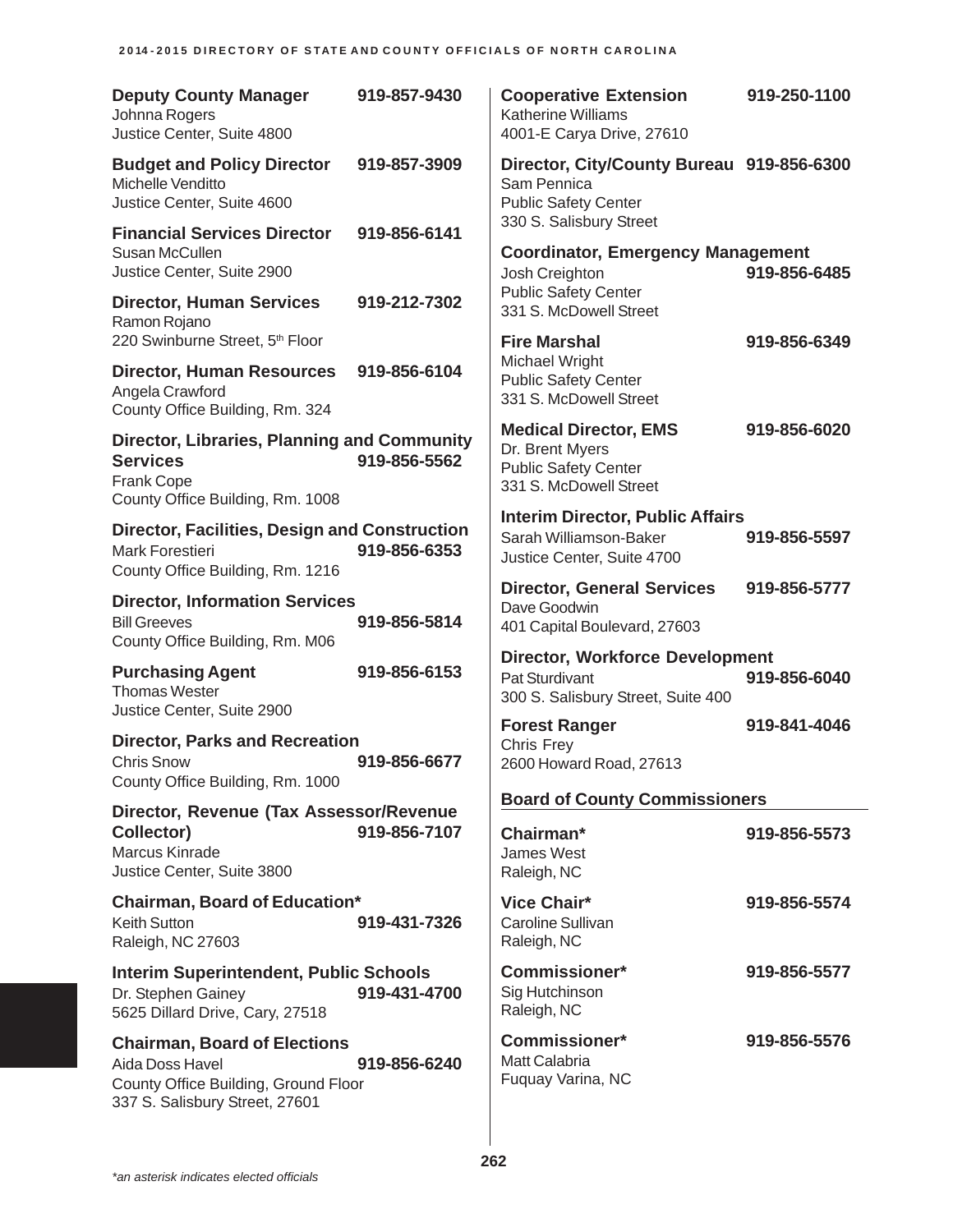| <b>Commissioner*</b><br>Jessica Holmes<br>Raleigh, NC                                                                                                           | 919-856-5579                     | <b>Finance Officer</b><br>Gloria Edmonds<br>548 W. Ridgeway Street                                | 252-257-1778<br>fax 252-257-6523 |
|-----------------------------------------------------------------------------------------------------------------------------------------------------------------|----------------------------------|---------------------------------------------------------------------------------------------------|----------------------------------|
| <b>Commissioner*</b><br><b>Betty Lou Ward</b><br>Raleigh, NC                                                                                                    | 919-856-5566                     | <b>Tax Administrator</b><br><b>Starlin Beatty</b><br>117 S. Main Street                           | 252-257-4158<br>fax 252-257-9369 |
| <b>Commissioner*</b><br>John D. Burns<br>Raleigh, NC                                                                                                            | 919-856-5577                     | <b>Tax Collector</b><br><b>Starlin Beatty</b><br>117 S. Main Street                               | 252-257-3337<br>fax 252-257-6523 |
| <b>Clerk to the Board</b><br><b>Susan Banks</b><br>Justice Center, Suite 4800                                                                                   | 919-856-6160                     | <b>Chairman, ABC Board</b><br>Karl Hehl<br><b>PO Box 128</b>                                      | 252-257-3619                     |
| <b>PO Box 550</b><br><b>Warren County</b>                                                                                                                       |                                  | Chairman, Education Board* 252-257-3184<br>Roberta Scott<br><b>PO Box 110</b>                     |                                  |
| address<br>Box 619<br>Warrenton, NC 27589<br>population 20,972                                                                                                  |                                  | <b>Superintendent, County Schools</b><br>Dr. Ray Spain<br>Cousin Lucy's Lane<br><b>PO Box 110</b> | 252-257-3184<br>fax 252-257-5357 |
| county seat Warrenton<br>area code 252<br>1 <sup>st</sup> Congressional District<br>7 <sup>th</sup> Senate District<br>27 <sup>th</sup> Representative District |                                  | <b>Chairperson, Elections Board</b><br>Merwin Deickman<br>309 N. Main Street<br><b>Room 123</b>   | 252-257-2114<br>fax 252-257-5232 |
| Region K Council of Governments<br><b>County Officials</b>                                                                                                      |                                  | <b>Director, Elections Board</b><br>Debbie Formyduval<br>309 N. Main Street                       | 252-257-2114<br>fax 252-257-5232 |
| <b>Clerk of Court*</b><br>Richard E. Hunter, Jr.<br>Courthouse<br><b>PO Box 709</b>                                                                             | 252-257-3261<br>fax 252-257-5529 | <b>Room 123</b><br><b>Director, Social Services</b><br>Michelle Winstead<br>307 N. Main Street    | 252-257-5000<br>fax 252-257-4656 |
| <b>Register of Deeds*</b><br><b>Yvonne Alston</b><br>109 S. Main Street                                                                                         | 252-257-3265<br>fax 252-275-7011 | <b>Director, Health Services</b><br><b>Andy Smith</b><br>544 W. Ridgeway Street                   | 252-257-1185<br>fax 252-257-2897 |
| Sheriff*<br>Johnny M. Williams, Sr.<br>132 Rafters Lane<br>PO Box 678                                                                                           | 252-257-3364<br>fax 252-257-3936 | <b>Cooperative Extension</b><br><b>Crystal Smith</b><br>158 Rafters Lane                          | 252-257-3640<br>fax 252-257-5616 |
| <b>County Manager</b><br>Linda T. Worth                                                                                                                         | 252-257-3115<br>fax 252-257-5971 | <b>Forest Ranger</b><br><b>Bryant Pitchford</b><br>1042 NC Highway 58                             | 252-257-5960                     |
| 602 W. Ridgeway Street<br>PO Box 619<br><b>County Attorney</b>                                                                                                  | 252-257-1012                     | <b>Director, Parks and Recreation</b><br>Richard L. Williams<br>PO Box 385                        | 252-257-2272<br>fax 252-257-2700 |
| Karlene Turrentine<br><b>Human Resources Manager</b><br>Lisa Alston<br>602 W. Ridgeway Street<br>PO Box 619                                                     | 252-257-7132<br>fax 252-257-5971 | <b>County Librarian</b><br>Cheryl Reddish<br>119 S. Front Street                                  | 252-257-4990<br>fax 252-257-4089 |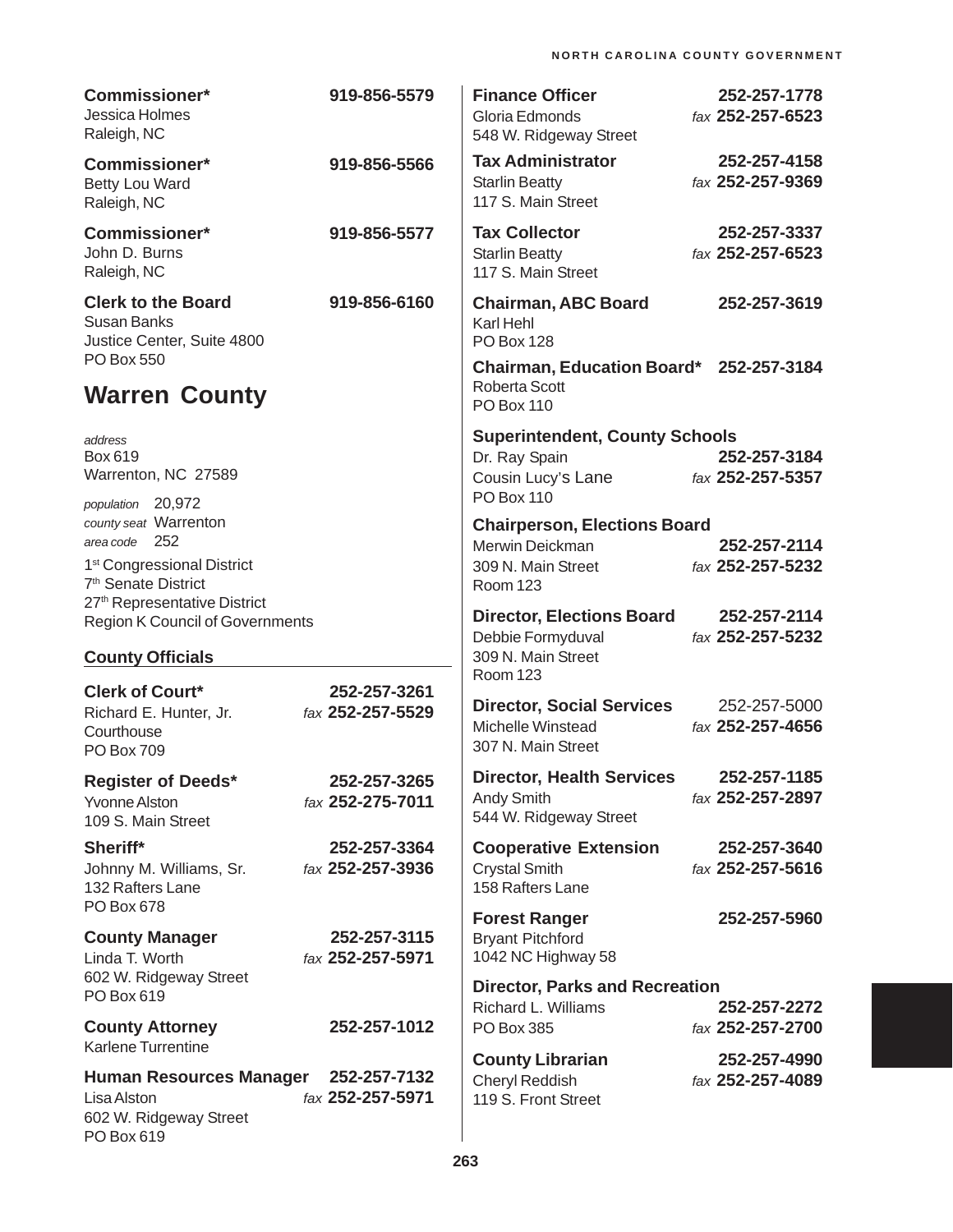| <b>Director, Emergency Management</b><br>Doug Young<br>540 W. Ridgeway Street                                                        | 252-257-2666<br>fax 252-257-9458 | Comn<br>Barry F<br>Holliste                                                               |
|--------------------------------------------------------------------------------------------------------------------------------------|----------------------------------|-------------------------------------------------------------------------------------------|
| PO Box 619                                                                                                                           |                                  | <b>Clerk</b><br>Angele                                                                    |
| <b>Veterans Services</b><br>Jamytta Bell<br>109 S. Main Street                                                                       | 252-257-3385<br>fax 252-257-3360 | 602 W.<br>PO Box                                                                          |
| <b>Interim Director, Economic Development</b><br>Peggy Richardson<br>501 US Highway 158 Bus. E fax 252-257-2277<br><b>PO Box 804</b> | 252-257-3114                     | <b>Deput</b><br>Paula F<br>602 W.<br>PO Box                                               |
| <b>Animal Control</b><br>Elma Van Blitterswyk-Greene<br>142 Rafters Lane                                                             | 252-257-6137                     | Was                                                                                       |
| <b>Chairman, Soil and Water Conservation</b><br><b>District</b><br>Leonard Kilian<br>820 Hwy. 158 Bus. W., Suite 102                 | 252-257-3836<br>fax 252-257-4499 | address<br><b>Courth</b><br>120 Ad<br>PO Box<br>Plymou                                    |
| <b>Building Inspector</b><br><b>Baron Williams</b><br>544 W. Ridgeway Street                                                         | 252-257-1305<br>fax 252-257-9458 | fax numb<br>252-79<br>populatic                                                           |
| Director, Ambulance Service 252-257-1191<br>Dennis Paschall<br>540 W. Ridgeway Street<br>PO Box 619                                  | fax 252-257-7137                 | county s<br>area cod<br>1 <sup>st</sup> and<br>1 <sup>st</sup> Sen<br>2 <sup>nd</sup> Rep |
| <b>Planning Director/Zoning Administrator</b><br><b>Ken Krulik</b><br>544 W. Ridgeway Street                                         | 252-257-7027<br>fax 252-257-4460 | Region<br>Count                                                                           |
| <b>Director, Public Works</b><br>N. Macon Robertson<br>712 Highway 158 Business E.                                                   | 252-257-3645<br>fax 252-257-3979 | <b>Clerk</b><br>Denise<br>120 Ad<br>PO Box                                                |
| <b>Board of County Commissioners</b>                                                                                                 |                                  | <b>Regis</b>                                                                              |
| Chairman*<br>Bertadean Baker<br>Henderson, NC                                                                                        | 252-430-8357                     | Tim Es<br><b>Courth</b><br>PO Box                                                         |
| Vice Chairman*<br>Jennifer Jordan<br>Warrenton, NC                                                                                   | 252-257-2789                     | <b>Sherif</b><br>James<br><b>Courth</b><br>PO Box                                         |
| <b>Commissioner*</b><br><b>Ruby Downey</b><br>Norlina, NC                                                                            | 252-456-4338                     | Count<br>Jerry R<br>PO Box                                                                |
| <b>Commissioner*</b><br>Ulysses S. Ross<br>Littleton, NC                                                                             | 252-430-8357                     | Count<br>Curtis F<br>PO Box                                                               |

**Commissioner\* 252-257-5383** Richardson  $H, NC$ 

**Clerk to the Board 252-257-3116**

Angelena Kearney-Dunlap *fax* **252-257-5971 Ridgeway Street**  $x 619$ 

**y Clerk/Executive Assistant** Pulley **252-257-3115** 602 W. Ridgeway Street *fax* **252-257-5971** x 619

## **Washington County**

ouse lams Street  $x 1007$ uth, NC 27962

*fax number* **252-793-1183**

*population* 13,228 eat Plymouth *area code* 252

3rd Congressional Districts ate District <sub>presentative District</sub> R Council of Governments

## **cy Officials**

| -4400<br>7-3645<br>'-3979 | <b>Clerk of Court*</b><br>Denise Moulden<br>120 Adams Street<br><b>PO Box 901</b> | 252-793-3013     |
|---------------------------|-----------------------------------------------------------------------------------|------------------|
|                           | <b>Register of Deeds*</b>                                                         | 252-793-2325     |
| )-8357                    | <b>Tim Esolen</b><br>Courthouse<br>PO Box 1007                                    |                  |
| 7-2789                    | Sheriff*<br>James Ross<br>Courthouse<br>PO Box 969                                | 252-793-2422     |
| $5 - 4338$                | <b>County Manager</b>                                                             | 252-793-5823     |
|                           | Jerry Rhodes<br>PO Box 1007                                                       | fax 252-793-1183 |
| )-8357                    | <b>County Attorney</b><br><b>Curtis Potter</b><br>PO Box 1007                     | 252-793-5823     |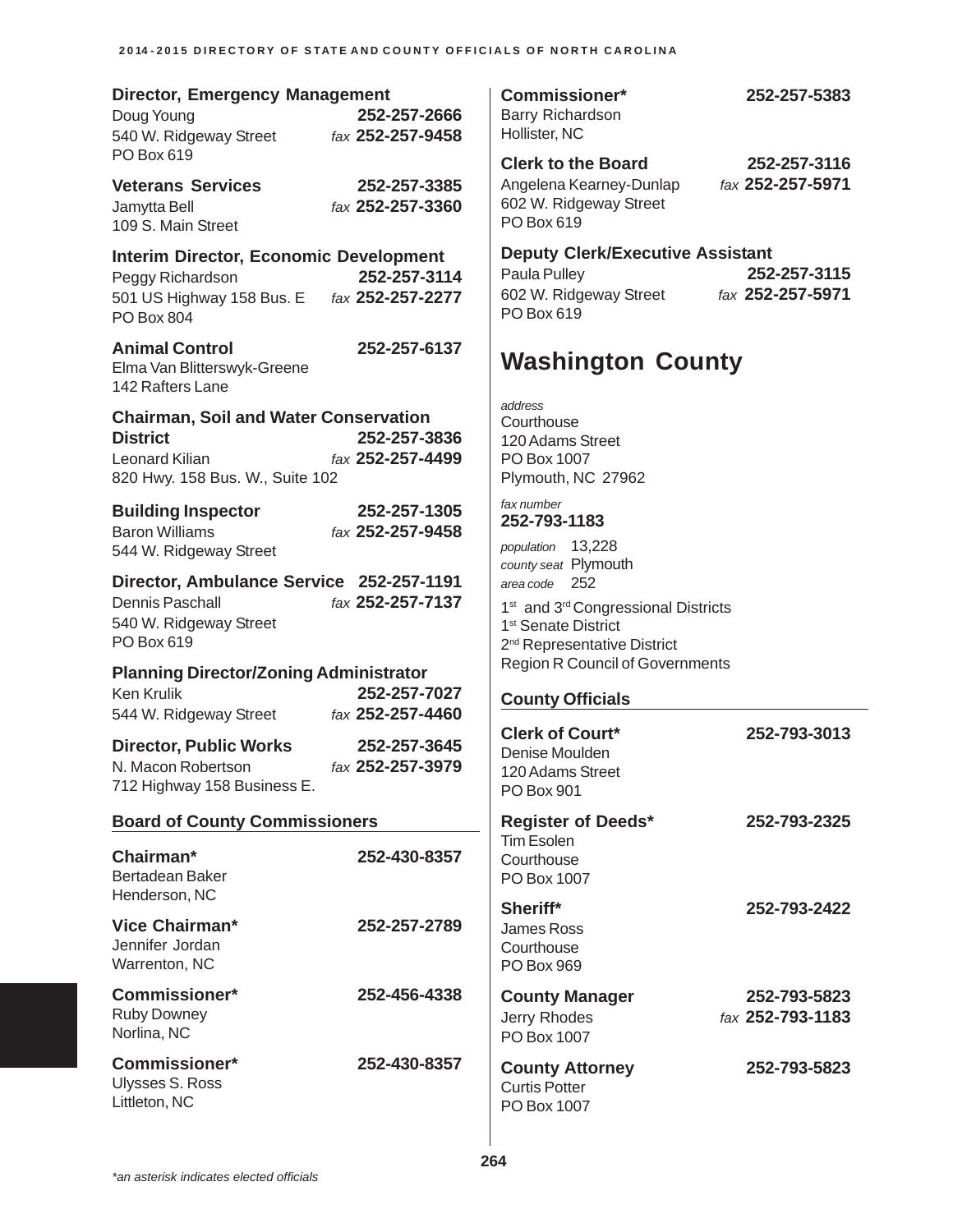| <b>County Attorney for DSS</b><br><b>Wendel Hutchins</b><br>PO Box 1085                    | 252-793-9026 | <b>Veterans Services Officer</b><br><b>Burl Walker</b><br>PO Box 1007                                                                 | 252-799-9764 |
|--------------------------------------------------------------------------------------------|--------------|---------------------------------------------------------------------------------------------------------------------------------------|--------------|
| <b>Finance Officer</b><br>Frank Milazi<br><b>Courthouse Basement</b><br>PO Box 1007        | 252-793-3523 | <b>Director, Public Utilities</b><br>Louis A. Manring<br><b>PO Box 158</b>                                                            | 252-793-7545 |
| <b>Tax Administrator</b>                                                                   | 252-793-1176 | <b>Board of County Commissioners</b>                                                                                                  |              |
| <b>Sherri Wilkins</b><br>Courthouse<br>PO Box 1007                                         |              | Chair*<br>Tracey A. Johnson<br>Plymouth, NC 27972                                                                                     | 252-793-4774 |
| <b>Chairman, ABC Board</b><br><b>Jack Faulk</b><br>696 US 64 E.                            | 252-793-2217 | <b>Vice Chair*</b><br>D. Cole Phelps<br>Roper, NC 27970                                                                               | 252-394-6611 |
| Chairman, Education Board* 252-793-5171<br><b>Russell Wilkins</b><br>802 Washington Street |              | <b>Commissioner*</b><br><b>Buster Manning</b><br>Plymouth, NC 27962                                                                   | 252-935-5307 |
| <b>Superintendent, County Schools</b><br>Dr. Joe Davis<br>802 Washington Street            | 252-793-5171 | <b>Commissioner*</b><br><b>Bill Sexton</b><br>Plymouth, NC 27962                                                                      | 252-793-1165 |
| <b>Chairman, Elections Board</b><br>Peter McNair<br>PO Box 1007                            | 252-793-6017 | <b>Commissioner*</b><br>Raymond McCray<br>Roper, NC 27970                                                                             | 252-793-9945 |
| <b>Director, Elections Board</b><br>Dora Bell<br>PO Box 1007                               | 252-793-6017 | <b>Clerk to the Board</b><br>Julie J. Bennett<br>PO Box 1007                                                                          | 252-793-5823 |
| <b>Director, Social Services</b><br>Rhonda Woolard<br>PO Box 10                            | 252-793-4041 | Plymouth, NC 27972                                                                                                                    |              |
| <b>Director, Health Services</b>                                                           | 252-793-3023 | <b>Watauga County</b>                                                                                                                 |              |
| vacant<br><b>PO Box 396</b>                                                                |              | address<br>814 W. King Street                                                                                                         |              |
| <b>Director, Cooperative Extension</b>                                                     |              | Boone, NC 28607                                                                                                                       |              |
| Rebecca Liverman<br>128 E. Water Street                                                    | 252-793-2163 | Web site address<br>wataugacounty.org                                                                                                 |              |
| <b>County Forestry Ranger</b><br>Jimmy Davenport<br>19315 US Hwy 64E<br>Creswell, NC 27928 | 252-797-4722 | population 51,871<br>county seat Boone<br>area code 828<br>5 <sup>th</sup> Congressional District<br>45 <sup>th</sup> Senate District |              |
| <b>County Librarian</b><br>Amy O'Neal<br><b>PO Box 786</b>                                 | 252-793-2113 | 93 <sup>rd</sup> Representative District<br><b>High Country Council of Governments</b>                                                |              |
| <b>Director, Emergency Management</b>                                                      |              | <b>County Officials</b>                                                                                                               |              |
| Ann Keyes<br>PO Box 1007                                                                   | 252-793-4114 | <b>Clerk of Court*</b><br>Diane Deal<br>Courthouse, Suite 13                                                                          | 828-268-6600 |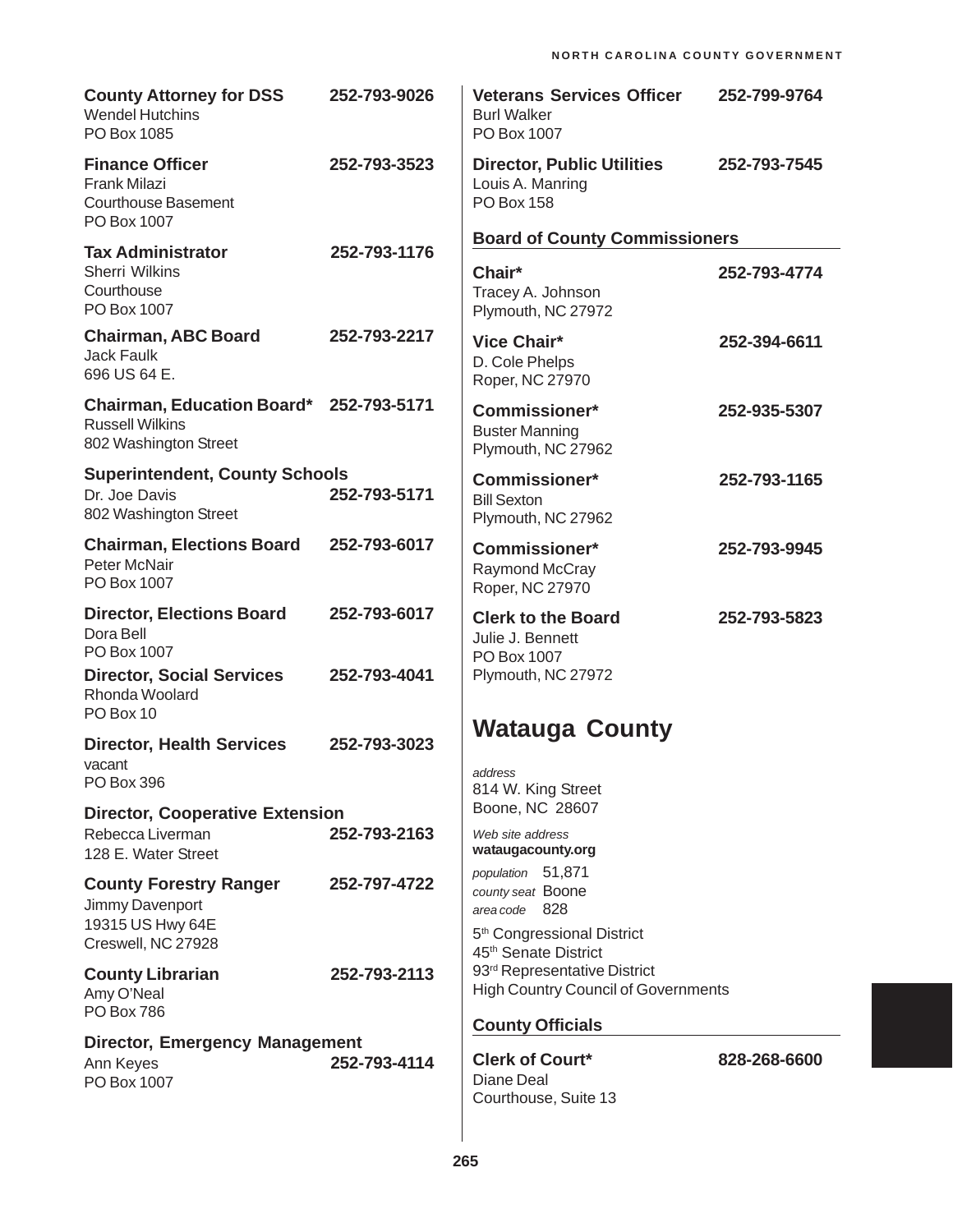| <b>Register of Deeds*</b><br>JoAnn Townsend<br>Courthouse, Suite 9                          | 828-265-8052                     | <b>Director, Cooperative Extension</b><br>Jim Hamilton<br>971 W. King Street              | 828-264-3061 |
|---------------------------------------------------------------------------------------------|----------------------------------|-------------------------------------------------------------------------------------------|--------------|
| Sheriff*<br>Len D. Hagaman<br>184 Hodges Gap Road                                           | 828-264-3761                     | <b>Director, Mental Health</b><br>Murray Hawkinson<br>132 Poplar Grove Connector, Suite B | 828-264-8759 |
| <b>County Manager</b><br>Deron Geouque<br>Administrative Building, Suite 205                | 828-265-8000<br>fax 828-264-3230 | <b>Forest Ranger</b><br><b>Stuart Scott</b><br>650 Landfill Road                          | 828-265-5375 |
| <b>County Attorney</b><br>Stacy C. Eggers, IV<br><b>PO Box 248</b>                          | 828-264-3601                     | <b>County Librarian</b><br>Monica Caruso<br>140 Queen Street                              | 828-264-8784 |
| <b>Finance Director</b><br><b>Margaret Pierce</b><br>814 W. King Street, Room 216           | 828-265-8007                     | <b>Veterans Services Officer</b><br><b>April Pope</b><br>331 Queen Street, Suite C        | 828-265-8065 |
| <b>Tax Administrator</b><br>Larry Warren<br>Courthouse, Suite 21                            | 828-265-8021                     | <b>Maintenance Supervisor</b><br><b>Robert Marsh</b><br>969 W. King Street                | 828-264-1430 |
| <b>Director, Project on Aging</b><br>Angie Boitnotte<br>132 Poplar Grove Connector, Suite A | 828-265-8090                     | <b>Director, Parks and Recreation</b><br><b>Stephen Poulos</b><br>231 Complex Drive       | 828-264-9511 |
| <b>County Planner</b><br>Joseph "Joe" Furman                                                | 828-265-8043                     | <b>Board of County Commissioners</b>                                                      |              |
| 331 Queen Street, Suite A                                                                   |                                  | Chairman*                                                                                 | 828-264-5982 |
| <b>Fire Marshal/EMS</b><br>Stephen Sudderth                                                 | 828-264-4235                     | Nathan Miller<br>Boone, NC                                                                |              |
| 184 Hodges Gap Road, Box D<br><b>Chairman, Education Board*</b>                             | 828-264-7190                     | Vice Chairman*<br>David Blust<br>Boone, NC                                                | 828-963-6440 |
| Dr. Lee Warren<br>PO Box 1790                                                               |                                  | <b>Commissioner*</b>                                                                      | 828-297-4123 |
| <b>Interim Superintendent, County Schools</b><br>David Fonsea                               | 828-264-7190                     | <b>Billy Kennedy</b><br>Vilas, NC                                                         |              |
| PO Box 1790                                                                                 |                                  | <b>Commissioner*</b><br>Perry Yates                                                       | 828-264-5650 |
| <b>Chairman, Elections Board</b><br>Luke Eggers                                             | 828-265-8061                     | Boone, NC                                                                                 |              |
| Courthouse Suite 6                                                                          | 828-265-8061                     | <b>Commissioner*</b><br>John Welch                                                        | 828-262-3768 |
| <b>Director, Elections Board</b><br>Jane Ann Hodges<br>Courthouse Suite 6                   |                                  | Boone, NC<br><b>Clerk to the Board</b>                                                    | 828-265-8000 |
| <b>Director, Social Services</b><br>Jim Atkinson<br>132 Poplar Grove Connector, Suite C     | 828-265-8100                     | Anita Fogle<br>Administrative Building, Suite 205                                         |              |
| <b>Director, Health Services</b><br><b>Beth Lovette</b><br>126 Poplar Grove Connector       | 828-264-4995                     |                                                                                           |              |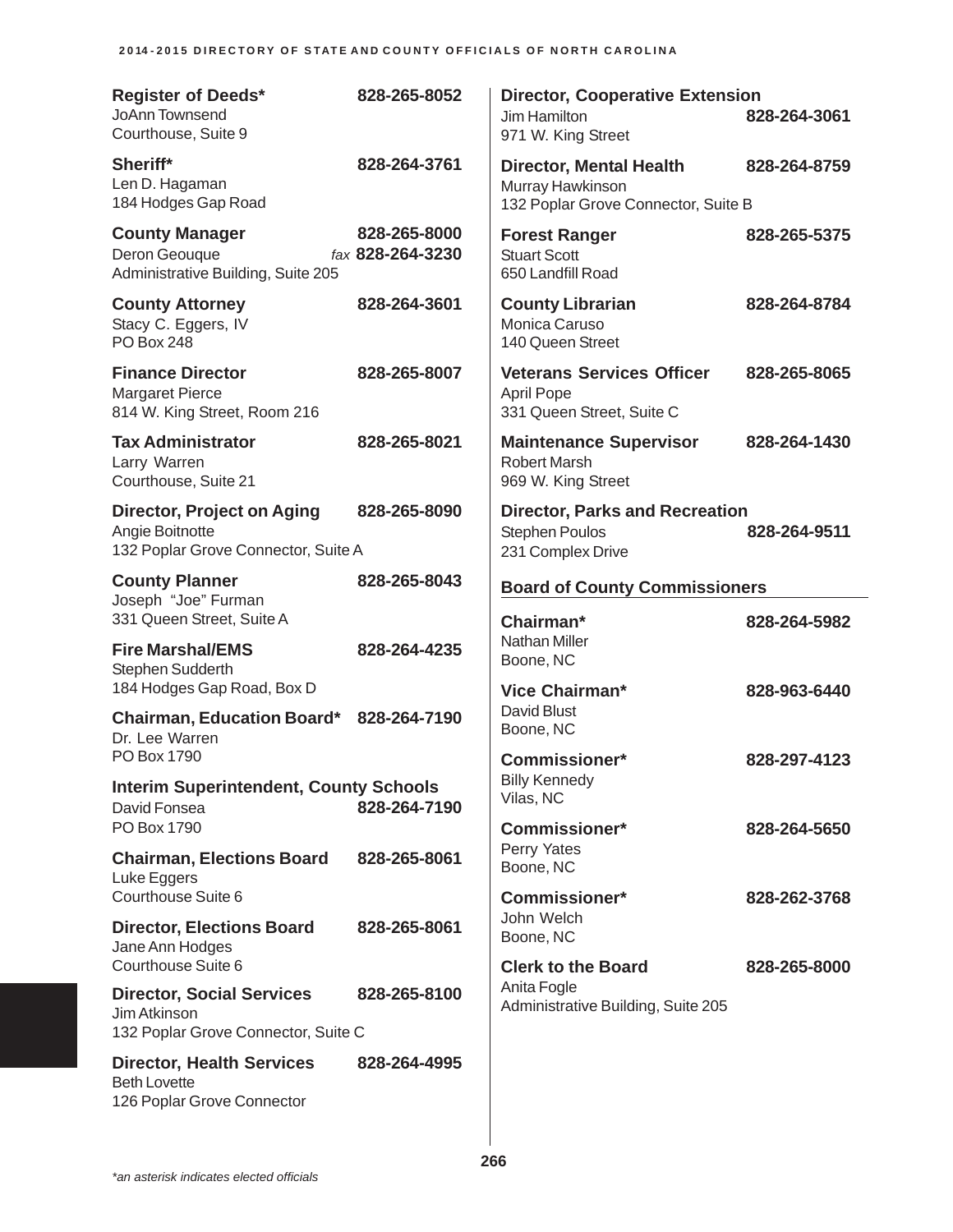| <b>Wayne County</b><br>address<br><b>PO Box 227</b>                                                                                                                                                                                                  |                              | <b>Economic Development (Development</b><br><b>Alliance)</b><br>Joanna Helms<br>PO Box 1280             | 919-731-7700 |
|------------------------------------------------------------------------------------------------------------------------------------------------------------------------------------------------------------------------------------------------------|------------------------------|---------------------------------------------------------------------------------------------------------|--------------|
| Goldsboro, NC 27533-0227<br>Web site address<br>www.waynegov.com                                                                                                                                                                                     |                              | <b>County Planner</b><br><b>Connie Price</b><br><b>PO Box 227</b>                                       | 919-731-1650 |
| population 122,623<br>county seat Goldsboro<br>area code 919                                                                                                                                                                                         |                              | <b>Director, Facilities Services</b><br><b>Milford Smith</b><br>803-C Corporate Drive                   | 919-731-1168 |
| 1 <sup>st</sup> and 13 <sup>th</sup> Congressional Districts<br>5 <sup>th</sup> and 12 <sup>th</sup> Senate Districts<br>10 <sup>th</sup> , 11 <sup>th</sup> and 21 <sup>st</sup> Representative Districts<br><b>Region P Council of Governments</b> |                              | <b>Chairman, ABC Board</b><br>John Gratham<br>909 Landmark Drive                                        | 919-778-7731 |
| <b>County Officials</b>                                                                                                                                                                                                                              |                              | Chairman, Education Board* 919-731-5900                                                                 |              |
| <b>Clerk of Court*</b><br>Pam Minshew                                                                                                                                                                                                                | 919-722-6100                 | John Gratham<br>PO Box 1797                                                                             |              |
| 224 E. Walnut Street<br><b>Register of Deeds*</b>                                                                                                                                                                                                    | 919-731-1449                 | <b>Superintendent, County Schools</b><br>Dr. Steven Taylor<br>PO Box 1797                               | 919-731-5900 |
| Lois Mooring<br>224 E. Walnut Street                                                                                                                                                                                                                 |                              | <b>Chairman, Elections Board</b><br>Doug Wiggins                                                        | 919-731-1411 |
| Sheriff*<br>Lawrence Maxton "Larry" Pierce, Jr.<br>PO Box 1877<br><b>Interim County Manager</b>                                                                                                                                                      | 919-731-1444<br>919-731-1435 | 209 S. William Street<br><b>Director, Elections Board</b><br>Rosemary Blizzard<br>209 S. William Street | 919-731-1411 |
| George A. Wood<br><b>PO Box 227</b><br><b>Finance Director</b>                                                                                                                                                                                       | 919-731-1424                 | <b>Director, Social Services</b><br>Debbie Jones<br>301 N. Herman, Box HH                               | 919-580-4034 |
| Pam Holt<br><b>PO Box 227</b>                                                                                                                                                                                                                        |                              | <b>Director, Health Services</b><br>Davin Madden                                                        | 919-731-1000 |
| <b>County Attorney</b><br>E. B. Borden Parker<br>PO Box 916                                                                                                                                                                                          | 919-735-7275                 | 301 N. Herman, Box CC<br><b>Cooperative Extension Service</b>                                           |              |
| <b>Tax Administrator</b><br>David Ward                                                                                                                                                                                                               | 919-731-1461                 | Kevin Johnson<br>PO Box 68                                                                              | 919-731-1520 |
| PO Box 1495                                                                                                                                                                                                                                          |                              | <b>Animal Control Director</b><br>Vicki Falconer                                                        | 919-731-1439 |
| <b>Tax Attorney</b><br>Will Spicer<br>PO Box 916                                                                                                                                                                                                     | 919-735-7275                 | <b>PO Box 227</b><br><b>Forest Ranger</b>                                                               | 919-731-2010 |
| <b>Director, Human Resources</b><br>Sue Guy                                                                                                                                                                                                          | 919-705-6595                 | <b>Brandon Hill</b><br>434 Claridge Nursery Road                                                        |              |
| <b>PO Box 227</b>                                                                                                                                                                                                                                    |                              | <b>County Librarian</b><br>Donna Phillips                                                               | 919-735-1824 |
| <b>Building Inspector</b><br><b>Steven Stroud</b>                                                                                                                                                                                                    | 919-731-1169                 | 1001 E. Ash                                                                                             |              |
| <b>PO Box 227</b>                                                                                                                                                                                                                                    |                              | <b>Emergency Services</b><br>A. Joe Gurley, III<br><b>PO Box 227</b>                                    | 919-731-1416 |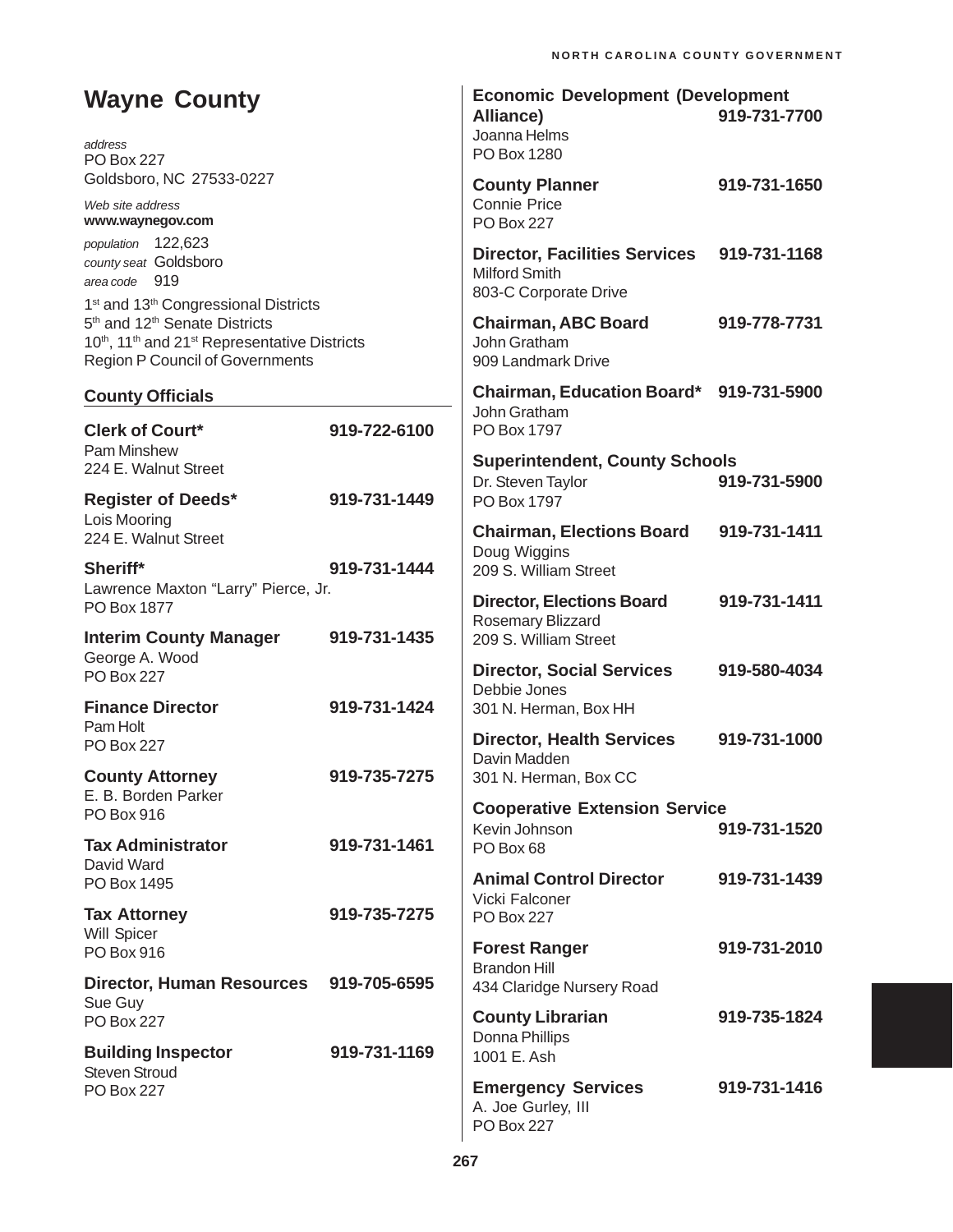| <b>Veterans Services Officer</b><br>LaShaunne Moore<br><b>PO Box 227</b>              | 919-731-1490 | <b>Wilkes County</b><br>address                                                                              |              |
|---------------------------------------------------------------------------------------|--------------|--------------------------------------------------------------------------------------------------------------|--------------|
| <b>IT Director</b><br><b>Stephen Cross</b><br><b>PO Box 227</b>                       | 919-731-1609 | <b>Wilkes County Office Building</b><br>110 North Street<br>Wilkesboro, NC 28697                             |              |
| <b>Services on Aging</b><br>Eryn McAuliffe<br><b>PO Box 227</b>                       | 919-731-1591 | Web site address<br>wilkescounty.net<br>population 69,340<br>county seat Wilkesboro                          |              |
| <b>Solid Waste</b><br><b>Tim Rogers</b><br><b>PO Box 227</b>                          | 919-689-2994 | area code 336<br>5 <sup>th</sup> Congressional District<br>45 <sup>th</sup> Senate District                  |              |
| <b>Day Reporting Center</b><br><b>Theresa Barratt</b><br><b>PO Box 227</b>            | 919-705-1904 | 94 <sup>th</sup> Representative District<br><b>High Country Council of Governments</b>                       |              |
|                                                                                       |              | <b>County Officials</b>                                                                                      |              |
| <b>Emergency Medical Services 919-731-1416</b><br>Andrew Coccaro<br><b>PO Box 227</b> |              | <b>Clerk of Court*</b><br>Janet Handy<br>Courthouse                                                          | 336-667-1201 |
| <b>Board of County Commissioners</b>                                                  |              | <b>Register of Deeds*</b>                                                                                    | 336-661-7351 |
| Chairman*<br>George Wayne Aycock, Jr.                                                 | 919-222-4646 | <b>Rick Woodruff</b><br>500 Courthouse Drive, Suite 1000                                                     |              |
| Pikeville, NC<br><b>Vice Chairman*</b>                                                | 919-922-0398 | Sheriff*<br><b>Chris Shew</b>                                                                                | 336-903-7600 |
| <b>Edward Cromartie</b><br>Mt. Olive, NC                                              |              | 201 Curtis Bridge Road<br><b>County Manager</b>                                                              | 336-651-7345 |
| <b>Commissioner*</b><br><b>Bill Pate</b>                                              | 919-922-4991 | <b>John Yates</b><br><b>Wilkes County Office Building</b>                                                    |              |
| Goldsboro, NC                                                                         |              | <b>County Attorney</b>                                                                                       | 336-667-7201 |
| <b>Commissioner*</b><br>John Bell<br>Goldsboro, NC                                    | 919-738-2903 | Anthony R. Triplett<br>PO Box 1388<br>North Wilkesboro, NC 28659                                             |              |
| <b>Commissioner*</b><br>Joe Daughtery                                                 | 919-273-6065 | <b>Finance Officer</b><br>Jerry Shepherd<br><b>Wilkes County Office Building</b>                             | 336-651-7315 |
| Goldsboro, NC<br>Commissioner*<br>E. Ray Mayo                                         | 919-920-1728 | <b>Director, Parks and Recreation</b><br>Kevin Anderson<br><b>Wilkes County Office Building</b>              | 336-651-7355 |
| Pikeville, NC                                                                         |              | <b>Tax Administration</b>                                                                                    |              |
| <b>Commissioner*</b><br>Steve P. Keen<br>Goldsboro, NC                                | 919-920-7023 | Alex Hamilton<br><b>Wilkes County Office Building</b>                                                        | 336-651-7575 |
| <b>Clerk to the Board</b><br>Marcia R. Wilson<br>PO Box 227                           | 919-731-1445 | <b>Chairman, Education Board*</b><br>Randall "Rudy" Holbrook<br>3176 Austin Traphill Road<br>Elkin, NC 28621 | 336-667-1121 |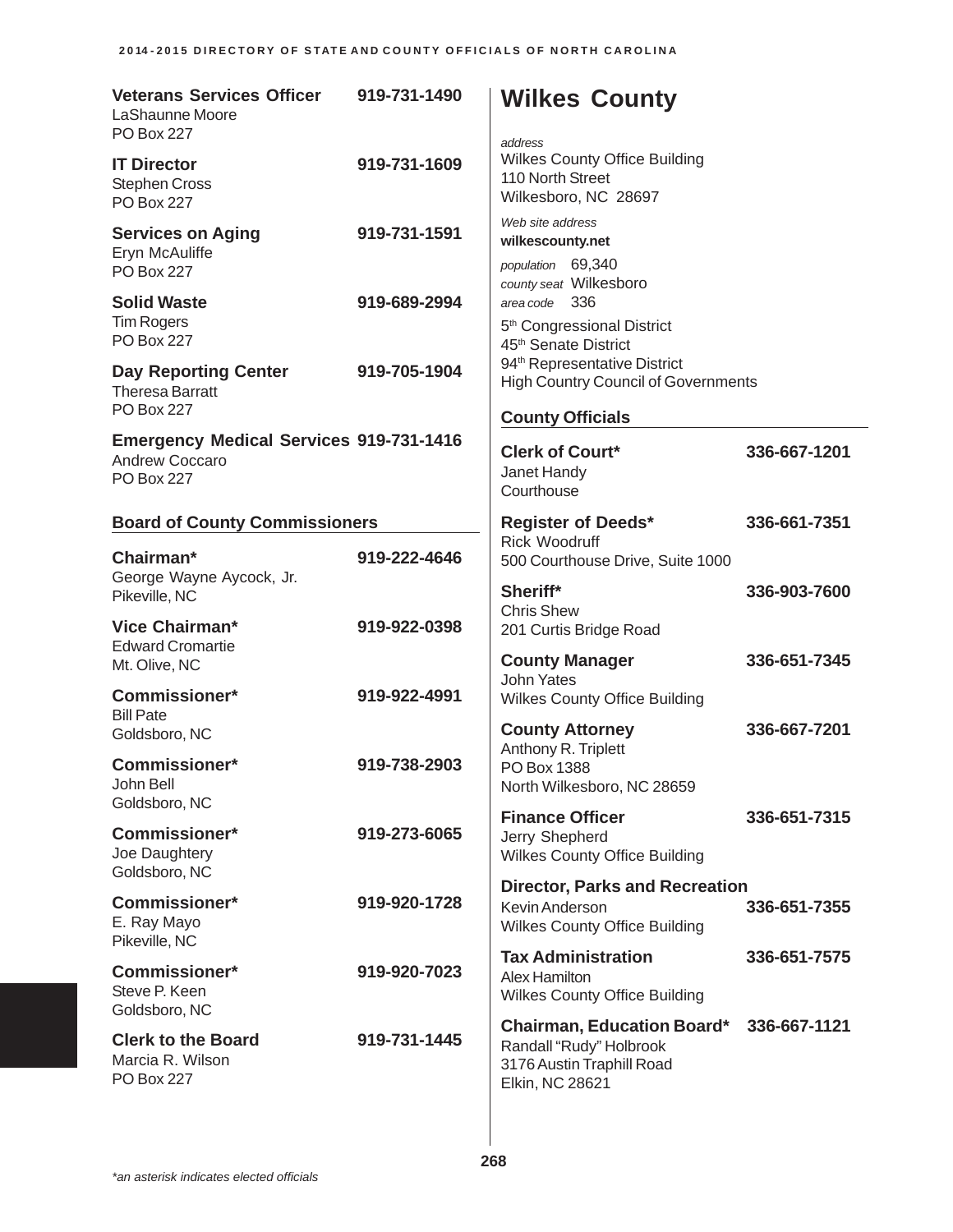| <b>Superintendent, County Schools</b><br>Dr. Marty Hemric<br>201 W. Main Street                | 336-667-1121 | <b>Commissioner*</b><br><b>Keith Elmore</b><br>Roaring River, NC                                                                                               | 336-957-7321                     |
|------------------------------------------------------------------------------------------------|--------------|----------------------------------------------------------------------------------------------------------------------------------------------------------------|----------------------------------|
| <b>Chairman, Elections Board</b><br>vacant<br><b>Wilkes County Office Building</b>             | 336-651-7338 | <b>Commissioner*</b><br>Gary L. Blevins<br>Wilkesboro, NC                                                                                                      | 336-984-0804                     |
| <b>Director, Elections Board</b><br><b>Kim Caudill</b><br><b>Wilkes County Office Building</b> | 336-651-7338 | Commissioner*<br>David D. Gambill, Jr.<br>N. Wilkesboro, NC                                                                                                    | 336-984-1450                     |
| <b>Director, Social Services</b><br><b>William Sebastian</b><br>College Street, PO Box 119     | 336-651-7407 | <b>Clerk to the Board</b><br>Judy A. Snyder<br><b>Wilkes County Office Building</b>                                                                            | 336-651-7345                     |
| <b>Director, Health Services</b><br>Ann Absher<br>306 College Street                           | 336-651-7464 | <b>Wilson County</b>                                                                                                                                           |                                  |
| <b>Cooperative Extension</b><br><b>William Hanlin</b><br>201 Curtis Bridge Road                | 336-651-7330 | address<br><b>Wilson County Administration Office</b><br>Box 1728 Wilson, NC 27894-1728                                                                        |                                  |
| <b>County Forester</b><br><b>Nathan Gatlin</b><br>638 New Browns Ford Road                     | 336-973-4104 | Web site address<br>www.wilson-co.com<br>population 81,234<br>county seat Wilson                                                                               |                                  |
| <b>County Librarian</b><br>Jennifer Murray<br>911 C Street                                     | 336-838-2818 | 252<br>area code<br>1 <sup>st</sup> and 13 <sup>th</sup> Congressional Districts<br>11 <sup>th</sup> Senate District<br>23rd and 24th Representative Districts |                                  |
| <b>Emergency Management</b><br>Suzanne Hamby<br><b>Wilkes County Office Building</b>           | 336-651-7305 | <b>Region L Council of Governments</b><br><b>County Officials</b>                                                                                              |                                  |
| <b>Veterans Services Officer</b><br>Ralph Broyhill<br><b>Wilkes County Office Building</b>     | 336-651-7327 | <b>Clerk of Court*</b><br>Andrew Whitley<br>PO Box 1608                                                                                                        | 252-291-7502                     |
| <b>Personnel Officer</b><br>John Yates<br><b>Wilkes County Office Building</b>                 | 336-651-7345 | <b>Register of Deeds*</b><br>Lisa Stith<br>Wilson County Goldsboro Street                                                                                      | 252-399-2935                     |
| <b>Purchasing Agent</b><br><b>Sharon Eller</b><br><b>Wilkes County Office Building</b>         | 336-651-7349 | <b>Office Building</b><br>Sheriff*<br>Calvin Woodard<br>100 E. Green Street                                                                                    | 252-237-2118                     |
| <b>Board of County Commissioners</b>                                                           |              | PO Box 1666                                                                                                                                                    |                                  |
| Chairman*<br>Gary D. Blevins<br>Wilkesboro, NC                                                 | 336-902-7545 | <b>Interim County Manager</b><br>Denise P. Stinagle<br>Wilson County Miller Road<br><b>Office Building</b>                                                     | 252-399-2803<br>fax 252-237-4341 |
| <b>Vice Chairman*</b><br><b>Eddie Settle</b><br>Elkin, NC                                      | 336-957-0909 | <b>Assistant County Manager</b><br>Denise P. Stinagle<br>Wilson County Miller Road<br><b>Office Building</b>                                                   | 252-399-2804                     |

 $\overline{\phantom{a}}$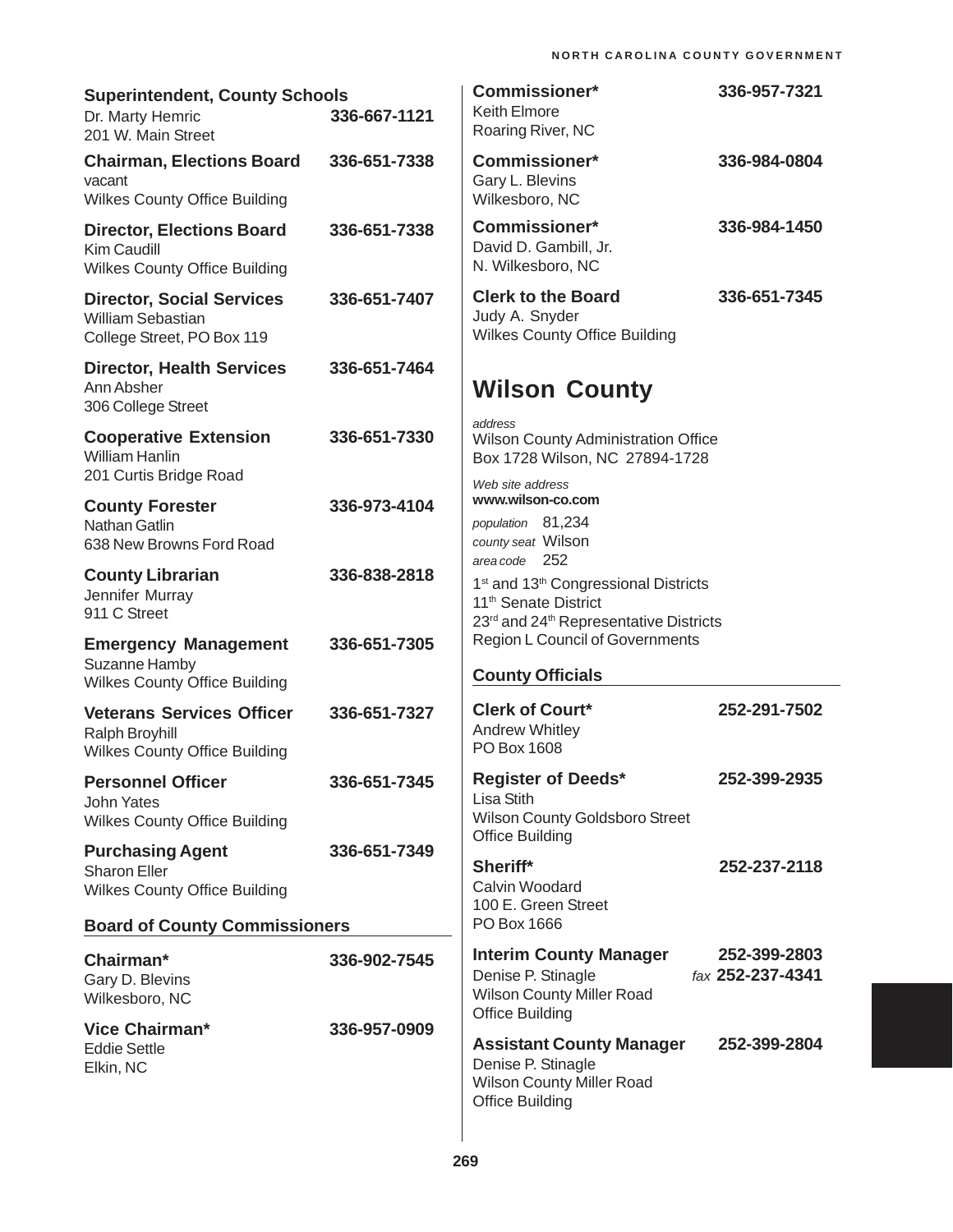| <b>County Attorney</b><br>Steve Beaman<br>PO Box 1907                                                         | 252-237-9020 | <b>Forest Ranger</b><br><b>Oscar Creech</b><br>4332 Old Raleigh Road                        | 252-237-0914 |
|---------------------------------------------------------------------------------------------------------------|--------------|---------------------------------------------------------------------------------------------|--------------|
| <b>Finance Officer</b><br>Donna Wood<br><b>Wilson County Miller Road</b>                                      | 252-265-8019 | <b>County Librarian</b><br><b>Becky Callison</b><br>249 W. Nash Street                      | 252-237-5355 |
| <b>Office Building</b><br><b>Director, Planning/Inspections</b><br>Mark Johnson                               | 252-399-2965 | <b>Emergency Management</b><br>Gordon Deno<br>1817 Glendale Drive                           | 252-399-2830 |
| <b>Wilson County Miller Road</b><br><b>Office Building</b>                                                    |              | <b>Veterans Services Officer</b><br>William S. Myers                                        | 252-237-2422 |
| <b>Director, Solid Waste</b><br><b>Andy Davis</b><br>2400 NC Highway 42 E.                                    | 252-399-2823 | 1901 S. Tarboro Street<br><b>Mapping Supervisor</b>                                         | 252-399-2846 |
| <b>Tax Administrator</b><br>Randy Faircloth                                                                   | 252-399-2900 | Mark Johnson<br><b>Wilson County Miller Road</b><br><b>Office Building</b>                  |              |
| Nash Street Office Building<br><b>Chairman, ABC Board</b><br>Sheldon Campbell                                 | 252-243-2456 | <b>Director, Emergency Medical Services</b><br><b>Terry Barber</b><br>1817 Glendale Drive   | 252-237-0789 |
| 2612 Forest Hills Road, SW                                                                                    |              | <b>Building Superintendent</b><br><b>Ted Boswell</b>                                        | 252-399-2843 |
| Chairman, Education Board* 252-399-7700<br>Robin Finn<br>PO Box 2048                                          |              | PO Box 1728                                                                                 |              |
| <b>Superintendent, County Schools</b><br>Larry Price                                                          | 252-399-7700 | <b>District Conservationist</b><br>David Little<br>1806 S. Goldsboro Street, S.W.           | 252-237-5147 |
| PO Box 2048<br><b>Chairman, Elections Board</b><br><b>Chip Futrell</b><br>PO Box 2121                         | 252-399-2836 | <b>Emergency Communications 252-237-8300</b><br><b>Brenda Womble</b><br>1817 Glendale Drive |              |
| <b>Director of Elections</b>                                                                                  | 252-399-2836 | <b>Board of County Commissioners</b>                                                        |              |
| Rena Morris<br>PO Box 2121                                                                                    |              | Chairman*<br><b>Thomas Lucas</b>                                                            | 252-291-9302 |
| Director, Human Resources 252-265-5970<br>Ramona Lewis<br>Wilson County Miller Road<br><b>Office Building</b> |              | Wilson, NC<br>Vice Chairman*<br>Bobbie D. Jones                                             | 252-291-4899 |
| <b>Director, Social Services</b><br>Glenn Osborne<br>PO Box 459                                               | 252-206-4000 | Wilson, NC<br><b>Commissioner*</b><br>Leslie T. Atkinson<br>Elm City, NC                    | 252-236-3109 |
| <b>Director, Health Services</b><br><b>Teresa Allen</b><br>1801 Glendale Drive                                | 252-291-5470 | <b>Commissioner*</b><br>Rob Boyette<br>Lucama, NC                                           | 252-289-0762 |
| <b>Cooperative Extension</b><br><b>Walter Earle</b><br>PO Box 3027                                            | 252-237-0111 | <b>Commissioner*</b><br>Roger Lucas<br>Wilson, NC                                           | 252-237-6340 |

÷.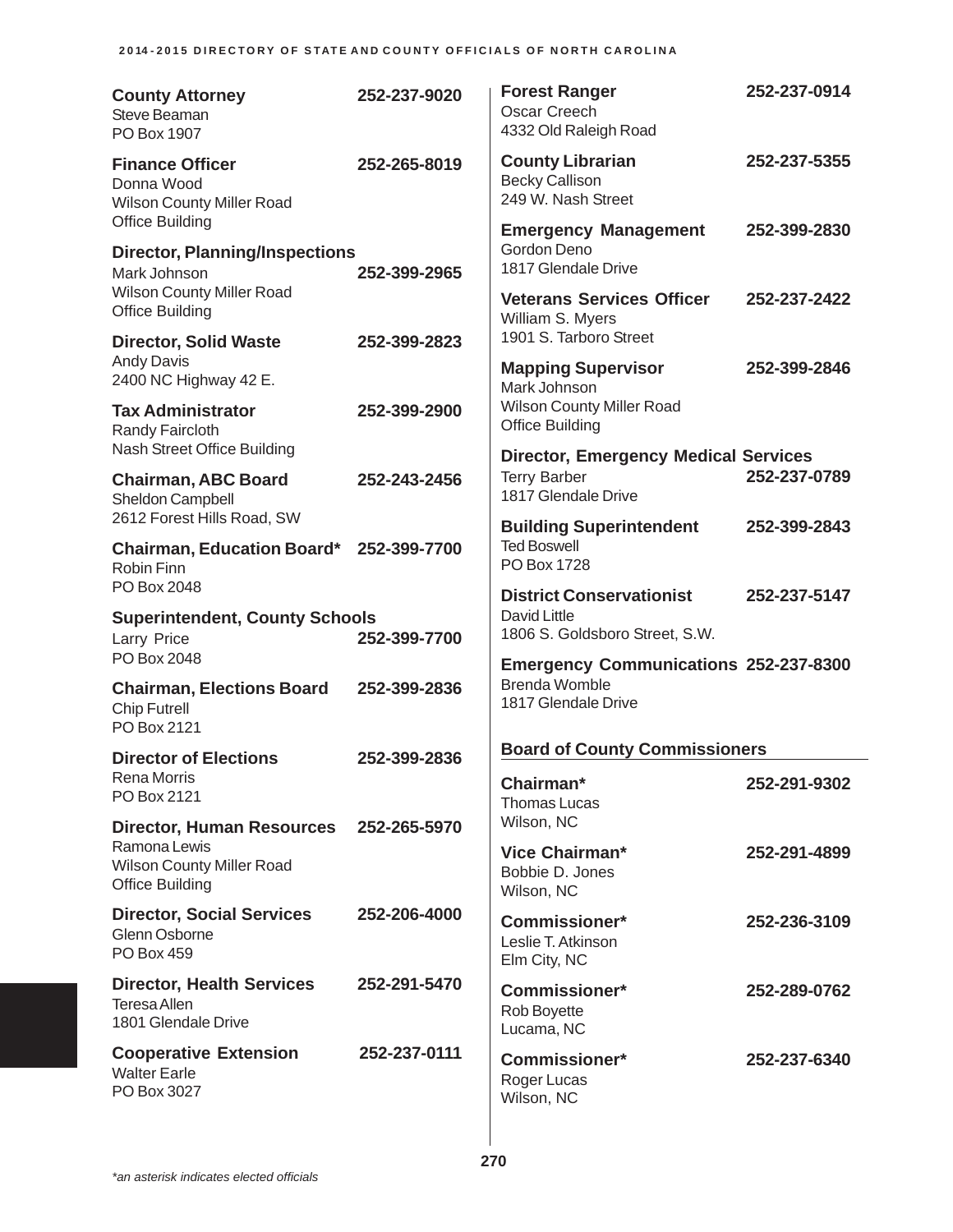| <b>Commissioner*</b><br>R. Tad Piner<br>Wilson, NC                                                                     | 252-246-0066 | <b>Tax Administrator</b><br>Phyllis Adams<br>PO Box 1217                               | 336-679-4221 |
|------------------------------------------------------------------------------------------------------------------------|--------------|----------------------------------------------------------------------------------------|--------------|
| <b>Commissioner*</b><br>Chris Hill<br>Wilson, NC                                                                       | 252-237-8855 | <b>Chairman, Education Board*</b><br>Frank Brown<br>121 Washington Street              | 336-679-2051 |
| <b>Clerk to the Board</b><br>Denise P. Stinagle<br>Wilson County Miller Road                                           | 252-399-2804 | <b>Superintendent, County Schools</b><br>Dr. L. Stewart Hobbs<br>121 Washington Street | 336-679-2051 |
| <b>Office Building</b>                                                                                                 |              | <b>Chairman, Elections Board</b><br><b>PO Box 877</b>                                  | 336-679-8463 |
| <b>Yadkin County</b>                                                                                                   |              | <b>Supervisor, Elections</b><br>Janet Choplin                                          | 336-679-4227 |
| address<br>Human Resources Building                                                                                    |              | <b>PO Box 877</b>                                                                      |              |
| <b>PO Box 146</b><br>Yadkinville, NC 27055<br>Web site address                                                         |              | <b>Director, Social Services</b><br><b>Kim Harrell</b><br><b>PO Box 548</b>            | 336-679-4210 |
| yadkincountync.gov                                                                                                     |              | <b>Director, Health Services</b>                                                       | 336-679-4203 |
| population 37,900<br>county seat Yadkinville<br>area code 336                                                          |              | Monecia Thomas<br><b>PO Box 457</b>                                                    |              |
| 5 <sup>th</sup> Congressional District<br>30 <sup>th</sup> Senate District<br>92 <sup>nd</sup> Representative District |              | <b>Coroner</b><br>James Collins<br>East Bend, NC                                       | 336-961-6626 |
| <b>Region I Council of Governments</b><br><b>County Officials</b>                                                      |              | <b>Cooperative Extension</b><br>Colleen Church                                         | 336-679-2061 |
|                                                                                                                        |              | PO Box 97                                                                              |              |
| <b>Clerk of Court*</b><br>Wayne Dixon<br>Courthouse, Box 95                                                            | 336-679-3600 | <b>Forest Ranger</b><br>John Kessler<br><b>Box 443</b>                                 | 336-679-8941 |
| <b>Register of Deeds*</b><br>Aric Wilhelm<br>101 State Street                                                          | 336-679-4225 | <b>County Librarian</b><br>Malinda Sells                                               | 336-679-8792 |
| Sheriff*                                                                                                               | 336-679-4217 | <b>County Library</b><br>PO Box 607                                                    |              |
| W. Ricky Oliver<br>210 E. Hemlock Street, Box 443                                                                      |              | <b>Fire Marshal</b><br>Eddie Weatherman                                                | 336-679-4231 |
| <b>County Manager</b>                                                                                                  | 336-679-4200 | PO Box 1278                                                                            |              |
| Aaron Church<br>217 E. Willow Street<br>PO Box 146                                                                     |              | <b>Veterans Services Officer</b><br><b>Charles Knight</b><br>PO Box 336                | 336-679-8209 |
| <b>Finance Officer</b><br>Lisa L. Hughes<br>217 E. Willow Street<br><b>PO Box 220</b>                                  | 336-679-4388 | Wildlife Enforcement Officer 336-526-2241<br><b>Toby Butcher</b><br>East Bend, NC      |              |
| <b>Director, Parks and Recreation</b><br>Jason Walker<br><b>PO Box 426</b>                                             | 336-679-4228 | <b>Director, EMS</b><br>Keith Vestal<br>PO Box 1002                                    | 336-679-4232 |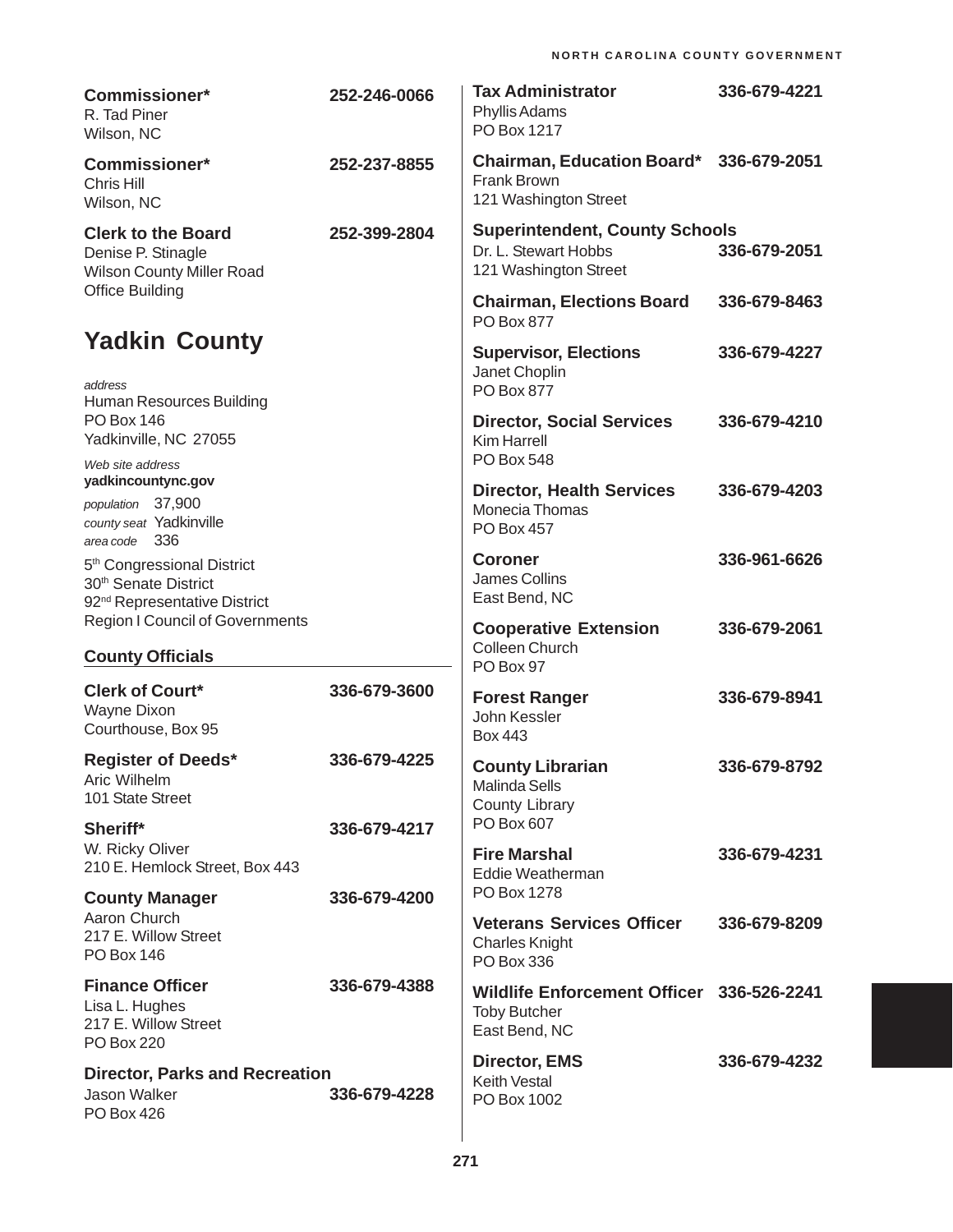| <b>Director, Planning and Development</b><br>Michael Poston<br>PO Box 1688                                               | 336-679-4243 | <b>County Manager</b><br>Nathan R. Bennett<br>110 Town Square, Rm. 11                            | 828-682-3971<br>fax 828-682-4301 |
|--------------------------------------------------------------------------------------------------------------------------|--------------|--------------------------------------------------------------------------------------------------|----------------------------------|
| <b>Board of County Commissioners</b>                                                                                     |              | <b>County Attorney</b><br>Donny Laws                                                             | 828-682-9645                     |
| Chairman*<br><b>Kevin Austin</b><br>Yadkinville, NC                                                                      | 336-426-8337 | 110 Town Square, Rm. 11<br><b>Finance Officer</b><br><b>Brandi Burleson</b>                      | 828-682-3819                     |
| <b>Vice Chairman*</b><br>David Moxley<br>Boonville, NC                                                                   | 336-468-4411 | 110 Town Square, Rm. 11<br><b>Finance Director</b><br>Lynne Hensley                              | 828-682-3819                     |
| <b>Commissioner*</b><br><b>Gilbert Hemric</b><br>Hamptonville, NC                                                        | 336-466-1921 | 110 Town Square, Rm. 11<br><b>Tax Assessor</b><br>Jeff Boone                                     | 828-682-2198                     |
| <b>Commissioner*</b><br>Frank Zachary<br>Yadkinville, NC                                                                 | 336-849-4076 | 110 Town Square, Rm. 1<br><b>Tax Collector</b>                                                   | 828-682-2197                     |
| Commissioner*<br><b>Marion Welborn</b>                                                                                   | 336-961-2851 | Fonda Thomas<br>110 Town Square, Rm. 1<br>Chairman, Education Board* 828-682-6101                |                                  |
| Boonville, NC<br><b>Clerk to the Board</b>                                                                               | 336-679-4200 | <b>Michael Orr</b><br>100 School Circle                                                          |                                  |
| <b>Tanya Gentry</b><br>Mocksville, NC                                                                                    |              | <b>Superintendent, County Schools</b><br><b>Tony Tipton</b>                                      | 828-682-6101                     |
| <b>Yancey County</b><br>address                                                                                          |              | <b>Chairman, Elections Board</b><br><b>Marvin Holland</b><br>225 West Main Street                | 828-682-3950                     |
| <b>Yancey County Courthouse</b><br>110 Town Square, Rm. 11<br>Burnsville, NC 28714                                       |              | <b>Director, Elections Board</b><br>Mary Beth Tipton<br>110 Town Square, Rm. 2                   | 828-682-3950                     |
| population 17,774<br>county seat Burnsville<br>- 828<br>area code<br>11 <sup>th</sup> Congressional District             |              | <b>PO Box 763</b><br><b>Interim Director, Social Services</b><br><b>Rick Tipton</b><br>PO Box 67 | 828-682-6148                     |
| 47 <sup>th</sup> Senate District<br>118 <sup>th</sup> Representative Districts<br><b>Region D Council of Governments</b> |              | <b>Director, Health Services</b><br>Lynda Kinnane<br>202 Medical Campus Drive                    | 828-682-6118                     |
| <b>County Officials</b>                                                                                                  |              | <b>Director, Mental Health</b>                                                                   | 828-586-5501                     |
| <b>Clerk of Court*</b><br>Tammy R. McEntyre<br>110 Town Square, Rm. 5                                                    | 828-678-5700 | Brian Ingraham<br>356 Biltmore Avenue                                                            |                                  |
| <b>Register of Deeds*</b><br>Willoree Jobe                                                                               | 828-682-2174 | Director, Parks & Recreation 828-682-6381<br><b>Russ Fox</b><br>115 Mitchell Branch Road         |                                  |
| 110 Town Square, Rm. 4<br>Sheriff*<br><b>Gary Banks</b><br>PO Box 6                                                      | 828-682-2124 | <b>Director, Transit Authority</b><br>Lynn Austin<br>115 Mitchell Branch Road                    | 828-682-6144                     |